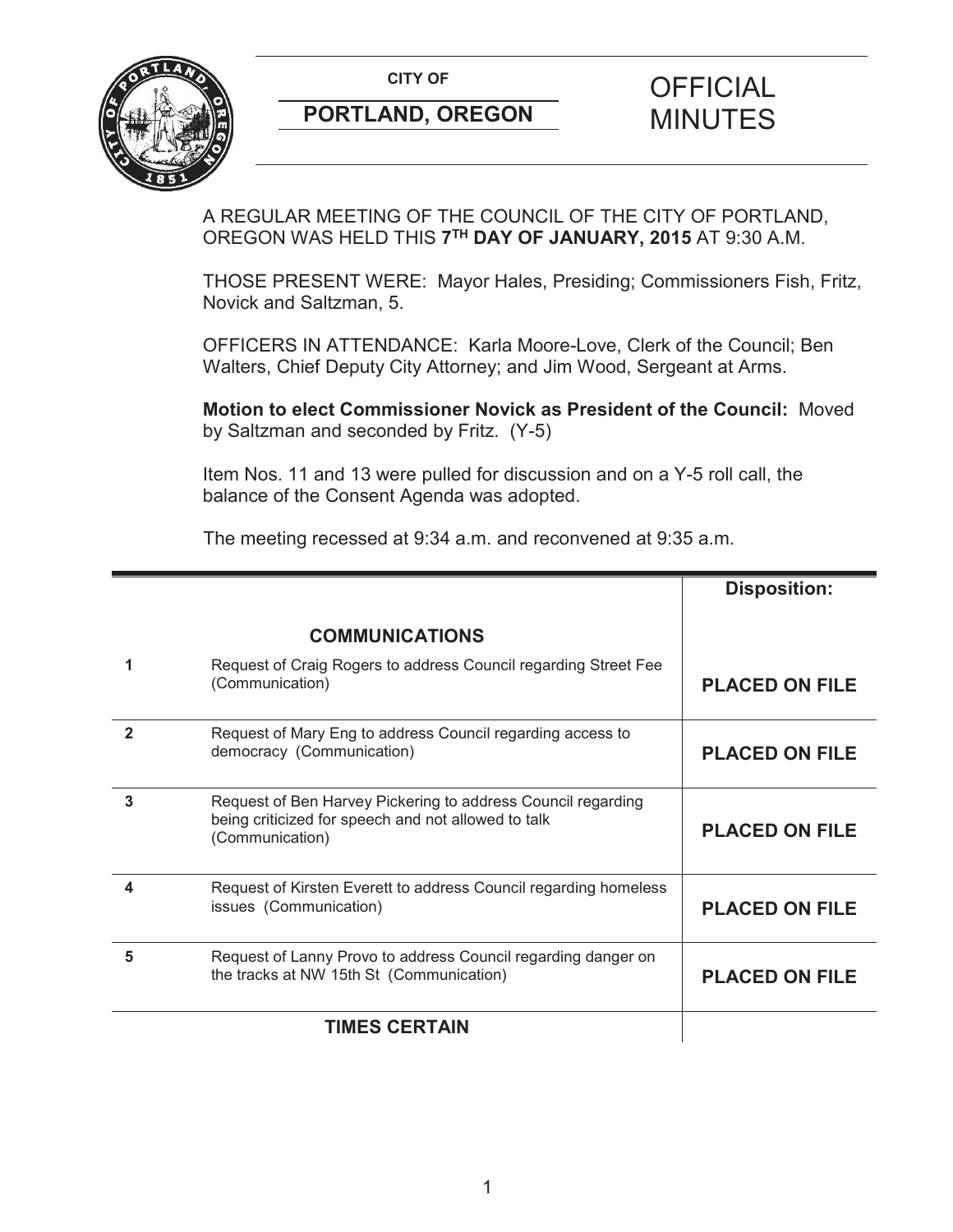|       | <b>January 7, 2015</b>                                                                                                                                                                                                                                                                                                                                                                                                                                                                                                                                                                                                                              |                                                                |
|-------|-----------------------------------------------------------------------------------------------------------------------------------------------------------------------------------------------------------------------------------------------------------------------------------------------------------------------------------------------------------------------------------------------------------------------------------------------------------------------------------------------------------------------------------------------------------------------------------------------------------------------------------------------------|----------------------------------------------------------------|
| $*6$  | TIME CERTAIN: 9:30 AM - Amend subrecipient contract with<br>JOIN for \$492,273 for housing vulnerable adults, and outreach and<br>housing placement to veterans and people experiencing<br>homelessness in Multnomah County east of the Portland City limits<br>(Ordinance introduced by Commissioner Saltzman; amend<br>Contract No. 32001124)<br>20 minutes requested for items 6-8                                                                                                                                                                                                                                                               | 186956                                                         |
|       | $(Y-5)$                                                                                                                                                                                                                                                                                                                                                                                                                                                                                                                                                                                                                                             |                                                                |
| *7    | Authorize subrecipient contract with Catholic Charities for<br>\$110,000 for housing placement services for women (Ordinance<br>introduced by Commissioner Saltzman)<br>$(Y-5)$                                                                                                                                                                                                                                                                                                                                                                                                                                                                     | 186957                                                         |
| *8    | Amend Intergovernmental Agreement with Multnomah County for<br>\$355,000 for the Homeless Family System of Care program<br>(Ordinance introduced by Commissioner Saltzman; amend<br>Contract No. 30004092)<br>$(Y-5)$                                                                                                                                                                                                                                                                                                                                                                                                                               | 186958                                                         |
| 9     | TIME CERTAIN: 10:00 AM - Consider proposal of Mark Edlen for<br>Demolition Review approval and the Bureau of Development<br>Services staff recommendation for denial for the demolition of the<br>Buck-Prager Building, a contributing resource in the Alphabet<br>Historic District, built in 1918 to allow for the construction of a 6-<br>story apartment building with below-grade parking on the west half<br>of the block at 1727 NW Hoyt St (Previous Agenda 1332; Adopt<br>Findings introduced by Commissioner Fritz; LU 14-210073 DM) 10<br>minutes requested<br>Motion to adopt Findings: Moved by Fritz and seconded by Fish.<br>$(Y-5)$ | <b>FINDINGS</b><br><b>ADOPTED</b>                              |
|       | <b>CONSENT AGENDA - NO DISCUSSION</b>                                                                                                                                                                                                                                                                                                                                                                                                                                                                                                                                                                                                               |                                                                |
| 10    | Appoint Tiffiny A. Hager for a term to expire January 6, 2019 to the<br>Home Forward Board of Commissioners (Resolution introduced by<br>Mayor Hales and Commissioner Saltzman)<br>$(Y-5)$                                                                                                                                                                                                                                                                                                                                                                                                                                                          | <b>37103</b>                                                   |
|       |                                                                                                                                                                                                                                                                                                                                                                                                                                                                                                                                                                                                                                                     |                                                                |
|       | <b>Mayor Charlie Hales</b>                                                                                                                                                                                                                                                                                                                                                                                                                                                                                                                                                                                                                          |                                                                |
|       | <b>Office of Management and Finance</b>                                                                                                                                                                                                                                                                                                                                                                                                                                                                                                                                                                                                             |                                                                |
| 11    | Authorize the City Attorney to institute legal proceedings against<br>Pabst Brewing Company to recover damages from Portland,<br>Oregon sign trademark violations and enjoin future unauthorized<br>use (Resolution)                                                                                                                                                                                                                                                                                                                                                                                                                                | <b>RESCHEDULED TO</b><br><b>JANUARY 28, 2015</b><br>AT 9:30 AM |
| $*12$ | Pay claim of Estate of Mara Forsythe-Crane in the sum of \$50,000<br>involving the Bureau of Transportation (Ordinance)<br>$(Y-5)$                                                                                                                                                                                                                                                                                                                                                                                                                                                                                                                  | 186942                                                         |
| $*13$ | Pay claim of Dean Marriott in the sum of \$49,000 involving the<br>Bureau of Environmental Services (Ordinance)<br>$(Y-5)$                                                                                                                                                                                                                                                                                                                                                                                                                                                                                                                          | 186959                                                         |
|       |                                                                                                                                                                                                                                                                                                                                                                                                                                                                                                                                                                                                                                                     |                                                                |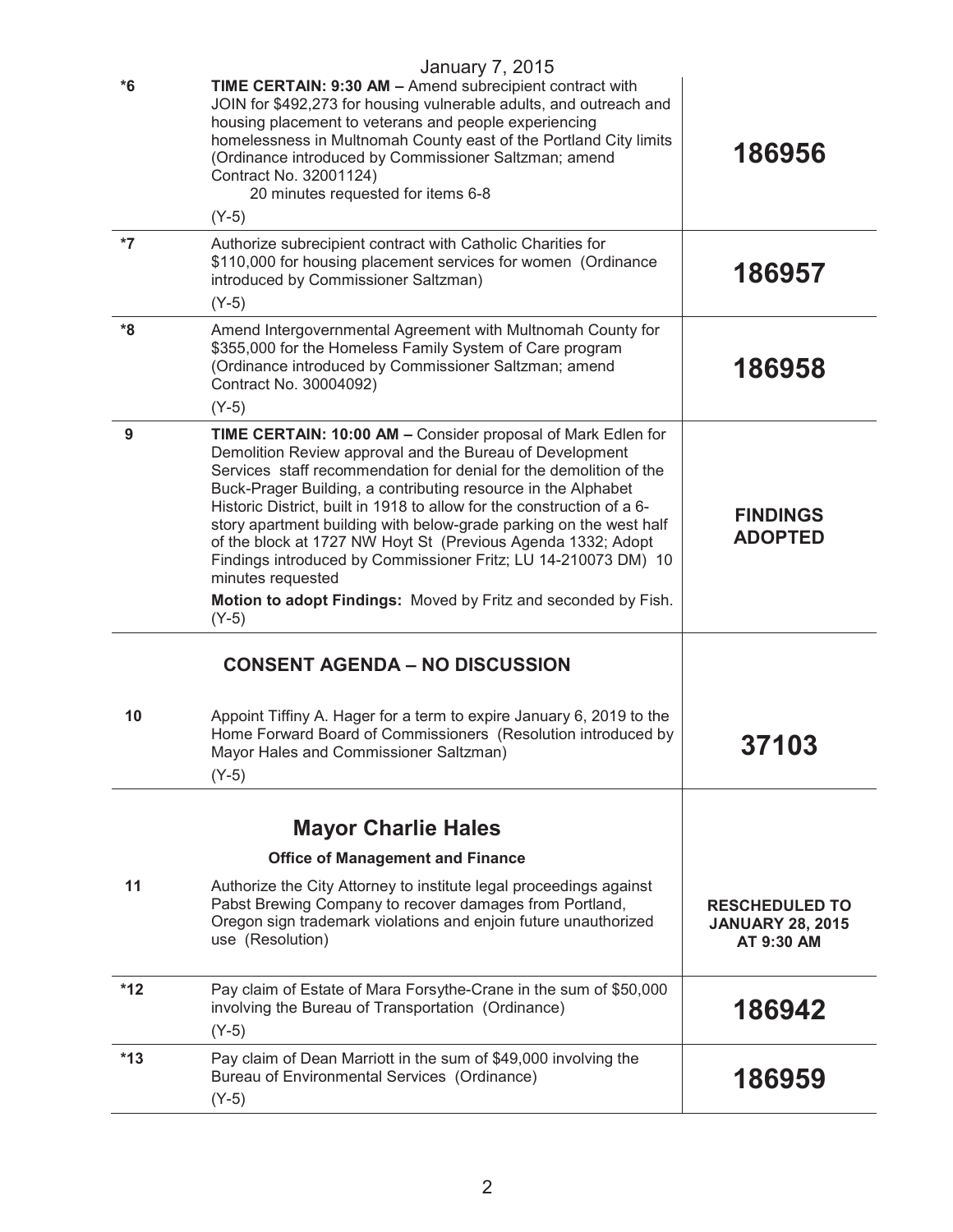| <b>January 7, 2015</b> |                                                                                                                                                                                                                           |                                                                                    |
|------------------------|---------------------------------------------------------------------------------------------------------------------------------------------------------------------------------------------------------------------------|------------------------------------------------------------------------------------|
| $*14$                  | Pay claim of Alemayehu Meskele in the sum of \$7,018 involving<br>the Portland Water Bureau (Ordinance)                                                                                                                   | 186943                                                                             |
|                        | $(Y-5)$                                                                                                                                                                                                                   |                                                                                    |
| $*15$                  | Pay claims of Luis Rico and Daniel Rico in the sum of \$24,493<br>involving the Bureau of Parks and Recreation (Ordinance)                                                                                                | 186944                                                                             |
|                        | $(Y-5)$                                                                                                                                                                                                                   |                                                                                    |
| $*16$                  | Pay claim of Josh Zank in the sum of \$25,000 involving the<br>Portland Parks Bureau (Ordinance)<br>$(Y-5)$                                                                                                               | 186945                                                                             |
|                        |                                                                                                                                                                                                                           |                                                                                    |
| $*17$                  | Authorize an Intergovernmental Agreement with Home Forward for<br>compliance and other services related to Workforce Training and<br>Hiring and Section 3 Programs (Ordinance)<br>$(Y-5)$                                 | 186946                                                                             |
|                        |                                                                                                                                                                                                                           |                                                                                    |
| 18                     | Extend term of franchise granted to MCI Communications<br>Services, Inc. to build and operate telecommunications facilities<br>within City streets (Second Reading Agenda 1308; amend<br>Ordinance No. 170954)            | 186947                                                                             |
|                        | $(Y-5)$                                                                                                                                                                                                                   |                                                                                    |
| 19                     | Extend term of franchise granted to Sprint Communications<br>Company, LP to build and operate telecommunications facilities<br>within City streets (Second Reading Agenda 1309; amend<br>Ordinance No. 172141)<br>$(Y-5)$ | 186948                                                                             |
| 20                     | Extend term of a franchise granted to NewPath Networks, LLC to                                                                                                                                                            |                                                                                    |
|                        | build and operate wireless facilities within City streets (Second<br>Reading Agenda 1310; amend Ordinance No. 180376)<br>$(Y-5)$                                                                                          | 186949                                                                             |
|                        |                                                                                                                                                                                                                           |                                                                                    |
|                        | <b>Commissioner Nick Fish</b>                                                                                                                                                                                             |                                                                                    |
|                        | <b>Position No. 2</b>                                                                                                                                                                                                     |                                                                                    |
|                        |                                                                                                                                                                                                                           |                                                                                    |
| $*21$                  | Amend grant agreement with Regional Arts & Culture Council to<br>promote and administer selected arts and culture matters for the<br>City and provide for payment (Ordinance; amend Contract No.<br>30001790)<br>$(Y-5)$  | 186950                                                                             |
|                        |                                                                                                                                                                                                                           |                                                                                    |
|                        | <b>Bureau of Environmental Services</b>                                                                                                                                                                                   |                                                                                    |
| $*22$                  | Authorize application to Metro for a grant in the amount of<br>\$750,000 for Tryon Creek at Boones Ferry Road Culvert<br>Replacement Project No. E08682 (Ordinance)<br>$(Y-5)$                                            | 186951                                                                             |
| 23                     | Authorize an Intergovernmental Agreement with Portland Public                                                                                                                                                             |                                                                                    |
|                        | Schools for installation of stormwater improvements at Laurelhurst<br>School to protect nearby residences from basement sewer<br>backups (Ordinance)                                                                      | <b>PASSED TO</b><br><b>SECOND READING</b><br><b>JANUARY 14, 2015</b><br>AT 9:30 AM |
|                        | <b>Water Bureau</b>                                                                                                                                                                                                       |                                                                                    |
|                        |                                                                                                                                                                                                                           |                                                                                    |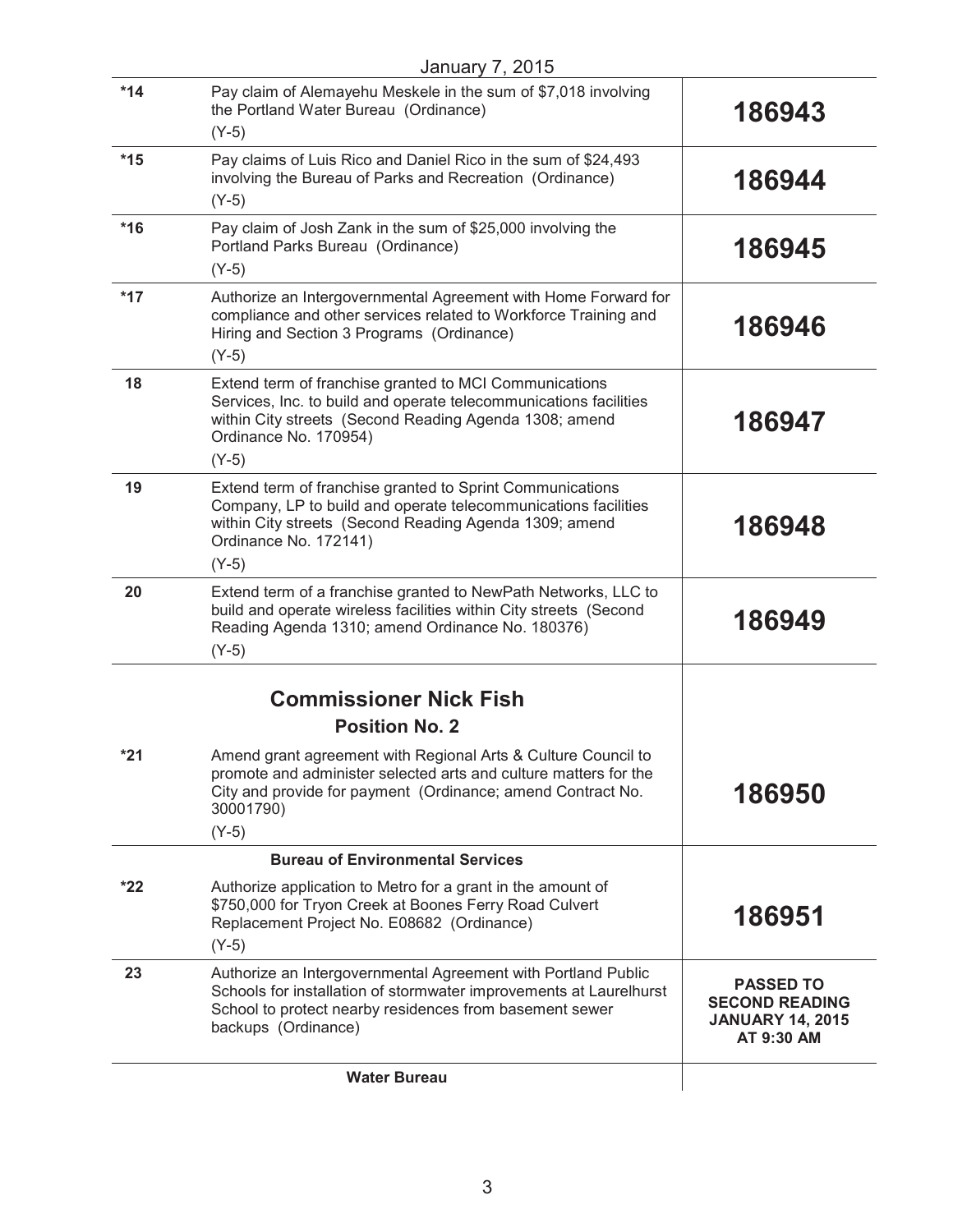| County Department of Community Justice in the amount of<br>\$200,000 to conduct general heavy brushing work (Second<br>186952<br>Reading Agenda 1315)<br>$(Y-5)$<br>Amend Intergovernmental Agreement with the Regional Water<br>25<br>Providers Consortium to extend the expiration date to June 30,<br>186953<br>2020 to provide staff support services (Second Reading 1316;<br>amend Contract No. 50880)<br>$(Y-5)$<br><b>Commissioner Dan Saltzman</b><br><b>Position No. 3</b><br><b>Portland Fire &amp; Rescue</b><br>26<br>Ratify a Letter of Agreement between the City on behalf of Portland<br><b>PASSED TO</b><br>Fire & Rescue and the Portland Firefighters' Association Local 43<br>that expands the Alternative Destination and Transportation Pilot<br>Program (Ordinance)<br>AT 9:30 AM<br><b>Commissioner Steve Novick</b><br><b>Position No. 4</b><br><b>Bureau of Transportation</b><br>$*27$<br>Authorize an Intergovernmental Agreement with the Oregon<br>Department of Transportation for a Blanket Services Agreement for<br>186954<br>design review and construction inspection services to be provided<br>by the City on an as needed basis (Ordinance)<br>$(Y-5)$<br>Authorize an Intergovernmental Agreement with the U.S.<br>28<br>Department of Agriculture for Wildlife Damage and Conflict<br>186955<br>Management (Second Reading Agenda 1312)<br>$(Y-5)$<br><b>City Auditor Mary Hull Caballero</b><br>Accept revised report to Council on 2014 Municipal General<br>29<br>Election to include signature requirement update (Report)<br>$(Y-5)$<br><b>REGULAR AGENDA</b> |    | <b>Mayor Charlie Hales</b><br><b>Bureau of Police</b>   |                                                  |
|--------------------------------------------------------------------------------------------------------------------------------------------------------------------------------------------------------------------------------------------------------------------------------------------------------------------------------------------------------------------------------------------------------------------------------------------------------------------------------------------------------------------------------------------------------------------------------------------------------------------------------------------------------------------------------------------------------------------------------------------------------------------------------------------------------------------------------------------------------------------------------------------------------------------------------------------------------------------------------------------------------------------------------------------------------------------------------------------------------------------------------------------------------------------------------------------------------------------------------------------------------------------------------------------------------------------------------------------------------------------------------------------------------------------------------------------------------------------------------------------------------------------------------------------------------------------------------------------------------------|----|---------------------------------------------------------|--------------------------------------------------|
|                                                                                                                                                                                                                                                                                                                                                                                                                                                                                                                                                                                                                                                                                                                                                                                                                                                                                                                                                                                                                                                                                                                                                                                                                                                                                                                                                                                                                                                                                                                                                                                                              |    |                                                         |                                                  |
|                                                                                                                                                                                                                                                                                                                                                                                                                                                                                                                                                                                                                                                                                                                                                                                                                                                                                                                                                                                                                                                                                                                                                                                                                                                                                                                                                                                                                                                                                                                                                                                                              |    |                                                         | <b>ACCEPTED</b>                                  |
|                                                                                                                                                                                                                                                                                                                                                                                                                                                                                                                                                                                                                                                                                                                                                                                                                                                                                                                                                                                                                                                                                                                                                                                                                                                                                                                                                                                                                                                                                                                                                                                                              |    |                                                         |                                                  |
|                                                                                                                                                                                                                                                                                                                                                                                                                                                                                                                                                                                                                                                                                                                                                                                                                                                                                                                                                                                                                                                                                                                                                                                                                                                                                                                                                                                                                                                                                                                                                                                                              |    |                                                         |                                                  |
|                                                                                                                                                                                                                                                                                                                                                                                                                                                                                                                                                                                                                                                                                                                                                                                                                                                                                                                                                                                                                                                                                                                                                                                                                                                                                                                                                                                                                                                                                                                                                                                                              |    |                                                         |                                                  |
|                                                                                                                                                                                                                                                                                                                                                                                                                                                                                                                                                                                                                                                                                                                                                                                                                                                                                                                                                                                                                                                                                                                                                                                                                                                                                                                                                                                                                                                                                                                                                                                                              |    |                                                         | <b>SECOND READING</b><br><b>JANUARY 14, 2015</b> |
|                                                                                                                                                                                                                                                                                                                                                                                                                                                                                                                                                                                                                                                                                                                                                                                                                                                                                                                                                                                                                                                                                                                                                                                                                                                                                                                                                                                                                                                                                                                                                                                                              |    |                                                         |                                                  |
|                                                                                                                                                                                                                                                                                                                                                                                                                                                                                                                                                                                                                                                                                                                                                                                                                                                                                                                                                                                                                                                                                                                                                                                                                                                                                                                                                                                                                                                                                                                                                                                                              |    |                                                         |                                                  |
| January 7, 2015                                                                                                                                                                                                                                                                                                                                                                                                                                                                                                                                                                                                                                                                                                                                                                                                                                                                                                                                                                                                                                                                                                                                                                                                                                                                                                                                                                                                                                                                                                                                                                                              | 24 | Authorize an Intergovernmental Agreement with Multnomah |                                                  |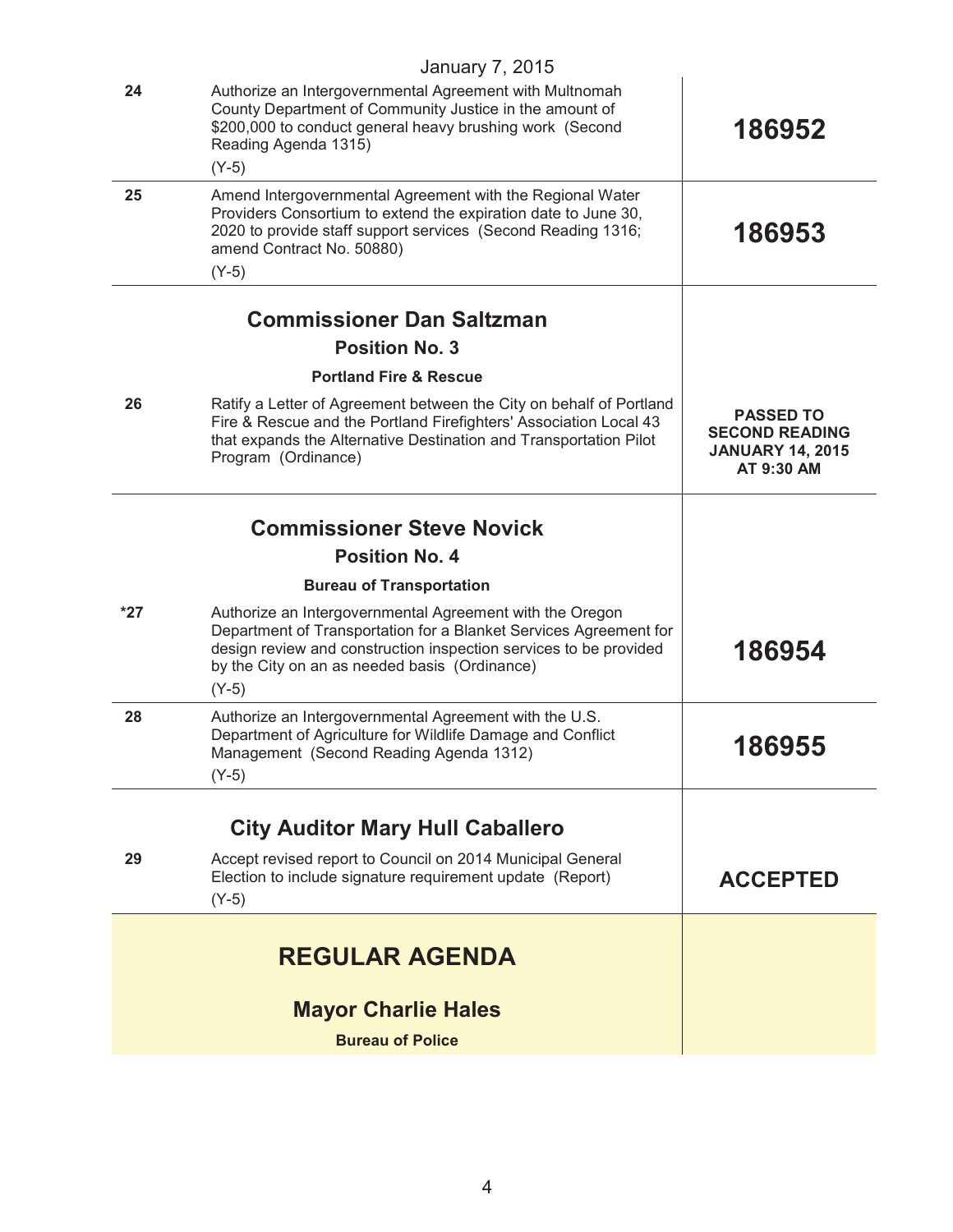| <b>January 7, 2015</b> |                                                                                                                                                                                                                                                                                             |                                                                                             |  |
|------------------------|---------------------------------------------------------------------------------------------------------------------------------------------------------------------------------------------------------------------------------------------------------------------------------------------|---------------------------------------------------------------------------------------------|--|
| $*30$                  | Apply for and accept a grant in the amount of \$42,000 from the<br>Oregon Department of Transportation and appropriate \$38,000 for<br>overtime reimbursement for the FY 2014-15 Safety Belt Grant<br>Program (Ordinance)<br>$(Y-5)$                                                        | 186960                                                                                      |  |
| $*31$                  | Accept a grant in the amount of \$12,000 from the Oregon<br>Department of Transportation and appropriate \$10,000 for<br>overtime reimbursement for enhanced speed enforcement at top<br>speed-involved crash locations within the City during Federal FY<br>2014-15 (Ordinance)<br>$(Y-5)$ | 186961                                                                                      |  |
| 32                     | Authorize a competitive solicitation for an on-body camera system<br>for Police Officers (Second Reading Agenda 1276)                                                                                                                                                                       | <b>REFERRED TO</b><br><b>COMMISSIONER OF</b><br><b>FINANCE AND</b><br><b>ADMINISTRATION</b> |  |
|                        | <b>Office of Management and Finance</b>                                                                                                                                                                                                                                                     |                                                                                             |  |
| 33                     | Accept bid of James W. Fowler Co. for the Fulton Pump Station<br>Replacement Project for \$10,554,563 (Procurement Report - Bid<br>No. 117058)<br>Motion to accept the report: Moved by Fish and seconded by<br>Fritz.                                                                      | <b>ACCEPTED</b><br><b>PREPARE</b><br><b>CONTRACT</b>                                        |  |
|                        | $(Y-5)$                                                                                                                                                                                                                                                                                     |                                                                                             |  |
|                        | <b>Commissioner Nick Fish</b>                                                                                                                                                                                                                                                               |                                                                                             |  |
|                        | <b>Position No. 2</b>                                                                                                                                                                                                                                                                       |                                                                                             |  |
|                        | <b>Bureau of Environmental Services</b>                                                                                                                                                                                                                                                     |                                                                                             |  |
| 34                     | Amend contract with Natt McDougall Company for additional<br>compensation to resolve final contract claim for the Guilds Lake<br>Pump Station Improvements Project No. E08877 for \$661,902<br>(Second Reading Agenda 1325; amend Contract No. 30002577)<br>$(Y-5)$                         | 186962                                                                                      |  |
|                        | <b>Water Bureau</b>                                                                                                                                                                                                                                                                         |                                                                                             |  |
| 35                     | Authorize an Intergovernmental Agreement with Tualatin Valley<br>Water District and the City of Tualatin in the amount of \$300,000<br>for construction of new piping and meter on the Washington<br>County Supply Line (Second Reading Agenda 1326)<br>$(Y-5)$                             | 186963                                                                                      |  |
|                        |                                                                                                                                                                                                                                                                                             |                                                                                             |  |
|                        | <b>Commissioner Steve Novick</b><br><b>Position No. 4</b>                                                                                                                                                                                                                                   |                                                                                             |  |
| 36                     | Direct the Bureau of Revenue and Financial Services to research                                                                                                                                                                                                                             |                                                                                             |  |
|                        | and report to Council on the feasibility of applying a local income<br>tax to income earned in Portland by individuals who are not<br>Portland residents (Previous Agenda 1282)                                                                                                             | <b>REFERRED TO</b><br><b>COMMISSIONER OF</b><br><b>PUBLIC SAFETY</b>                        |  |
|                        | Rescheduled to January 8, 2015 at 6:00 p.m. Time Certain.                                                                                                                                                                                                                                   |                                                                                             |  |
|                        | <b>Bureau of Transportation</b>                                                                                                                                                                                                                                                             |                                                                                             |  |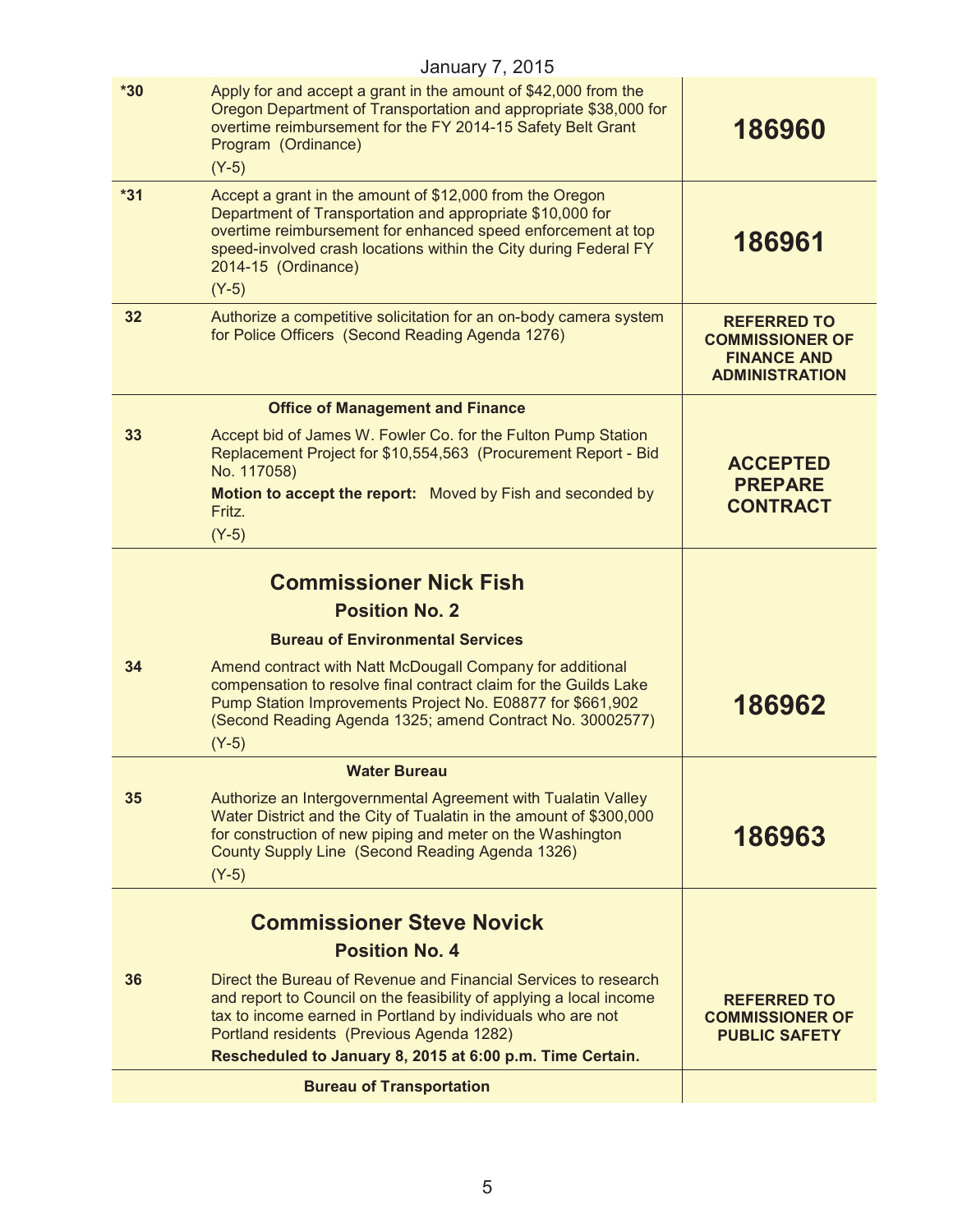|       | <b>January 7, 2015</b>                                                                                                                                                                                        |                                                                      |
|-------|---------------------------------------------------------------------------------------------------------------------------------------------------------------------------------------------------------------|----------------------------------------------------------------------|
| $*37$ | Authorize contracts as required with 15 technical and expert<br>service firms for on-call architecture and engineering services in<br>support of the Portland Bureau of Transportation (Ordinance)<br>$(Y-5)$ | 186964                                                               |
| 38    | Amend Code regarding Publication Boxes (Second Reading<br>Agenda 1322; replace Code Chapter 17.46)<br>$(Y-5)$                                                                                                 | 186965                                                               |
| 39    | Approve use of the Portland Bureau of Transportation's rule<br>making authority for modifications to TRN 10.19 for regulation of<br>Above Ground Structures (Previous Agenda 1323)                            | <b>REFERRED TO</b><br><b>COMMISSIONER OF</b><br><b>PUBLIC SAFETY</b> |

At 11:05 a.m., Council recessed.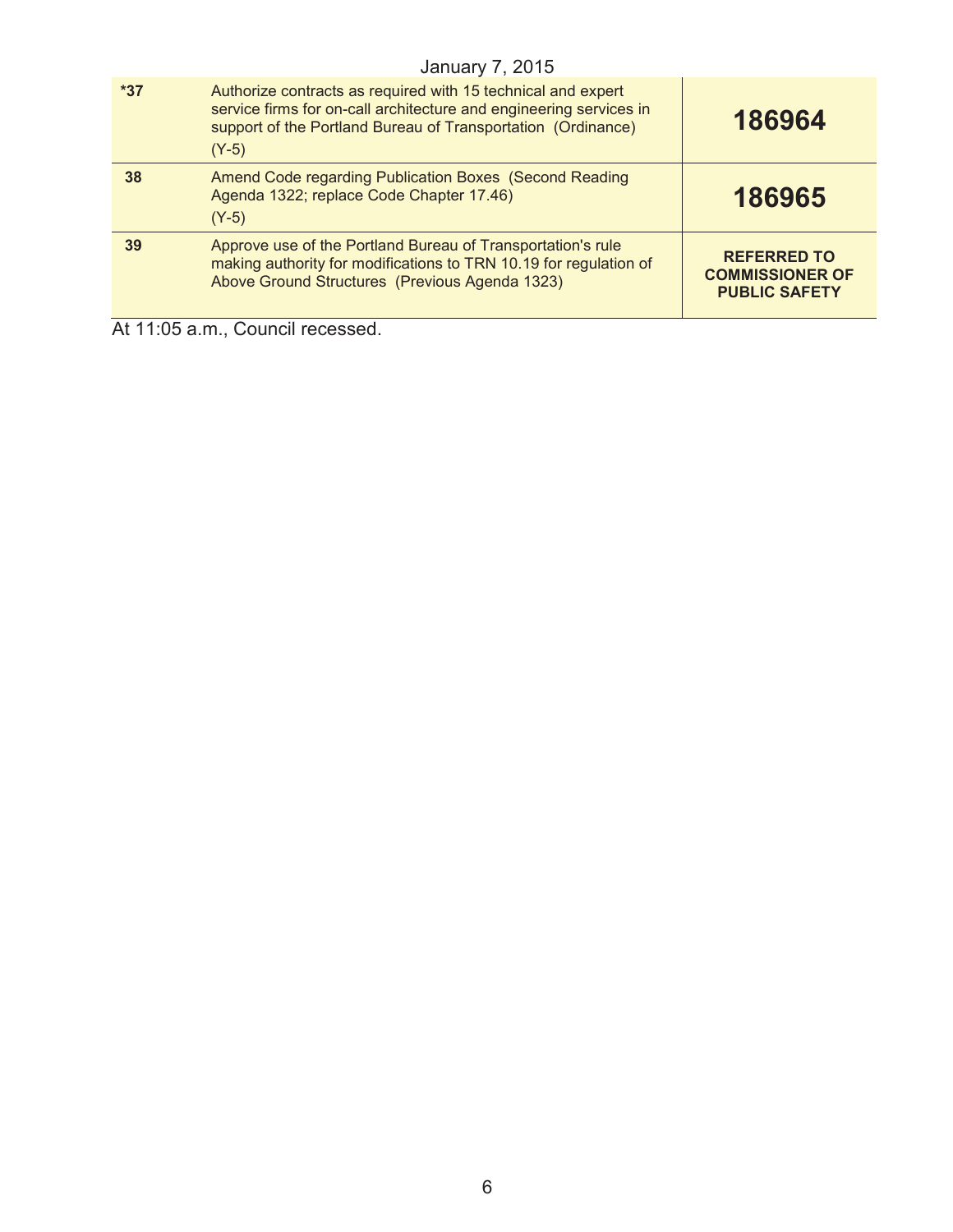A RECESSED MEETING OF THE COUNCIL OF THE CITY OF PORTLAND, OREGON WAS HELD THIS **7TH DAY OF JANUARY, 2015** AT 2:00 P.M.

THOSE PRESENT WERE: Mayor Hales, Presiding; Commissioners Fish, Fritz and Novick, 4.

OFFICERS IN ATTENDANCE: Karla Moore-Love, Clerk of the Council; Kathryn Beaumont, Chief Deputy City Attorney; and Greg Seamster, Sergeant at Arms.

|       |                                                                                                                                                                                                                                                                                                                                                                                                                  | <b>DISPOSITION</b>          |
|-------|------------------------------------------------------------------------------------------------------------------------------------------------------------------------------------------------------------------------------------------------------------------------------------------------------------------------------------------------------------------------------------------------------------------|-----------------------------|
| $*40$ | <b>TIME CERTAIN: 2:00 PM - Authorize a contract with Dr. Dennis</b><br>Rosenbaum through Rosenbaum & Watson, LLP to serve as the<br>independent Compliance Officer and Community Liaison for the<br>Department of Justice Settlement Agreement and amend the FY<br>2014-15 budget to reallocate funding (Ordinance introduced by<br>Mayor Hales and Commissioner Fritz) 2 hours requested for items<br>40 and 41 | 186966<br><b>AS AMENDED</b> |
|       | Motion to accept amendments in City Attorney 1/6/15 memo to<br>clarify contract scope of work and correct dollar amount<br>scrivener error: Moved by Fritz and seconded by Novick. (Y-4)<br>$(Y-4)$                                                                                                                                                                                                              |                             |
| $*41$ | Amend the FY 2014-2015 budget to include appropriation authority<br>for additional expenses related to the United States Department of<br>Justice Settlement regarding police practices (Ordinance<br>introduced by Mayor Hales)                                                                                                                                                                                 | 186967                      |
|       | Motion to accept amendment in City Attorney 1/6/15 memo to<br>correct dollar amount scrivener error: Moved by Fritz and<br>seconded by Novick. (Y-4)<br>$(Y-4)$                                                                                                                                                                                                                                                  | <b>AS AMENDED</b>           |
|       | At 3:53 p.m., the meeting recessed.                                                                                                                                                                                                                                                                                                                                                                              |                             |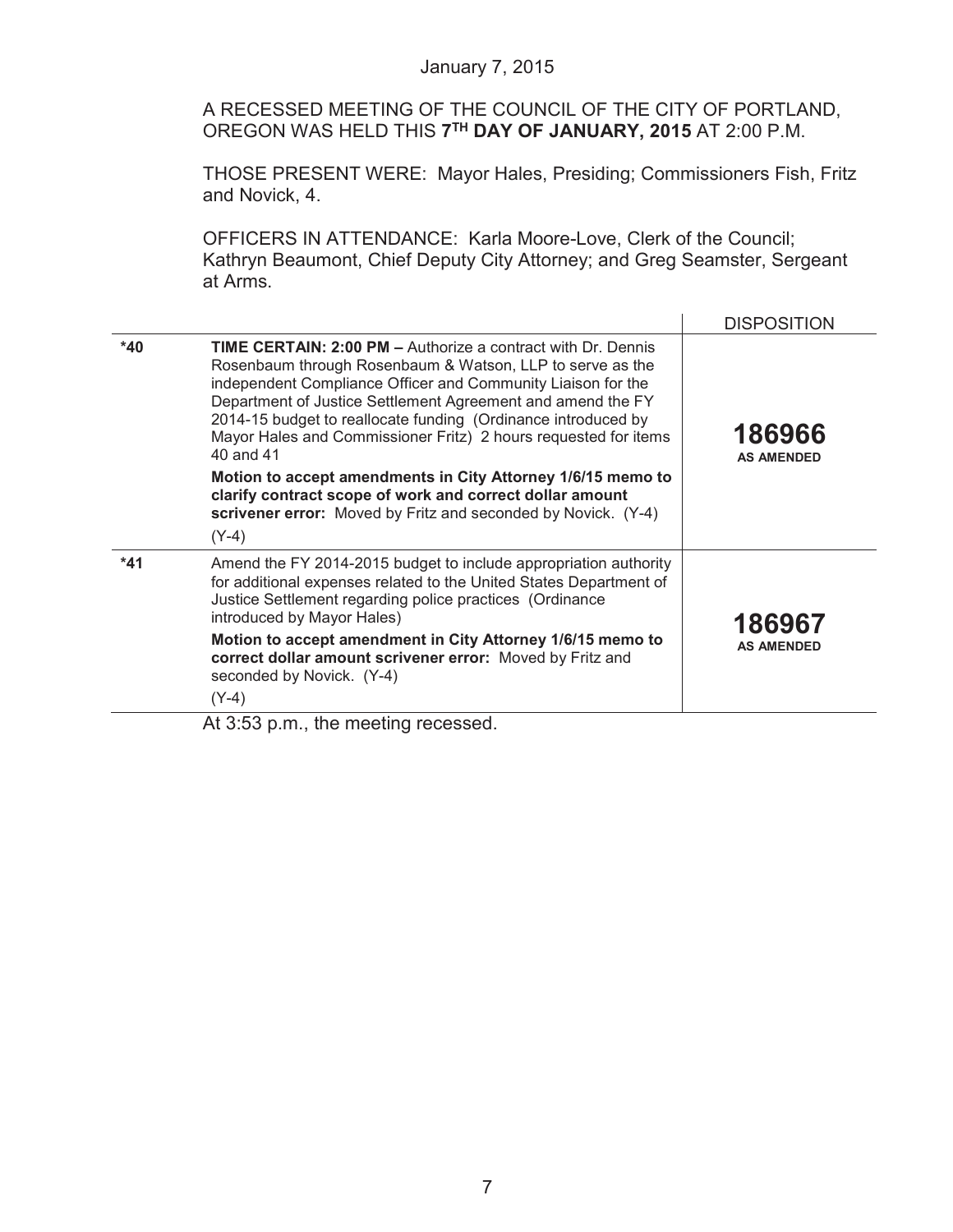A RECESSED MEETING OF THE COUNCIL OF THE CITY OF PORTLAND, OREGON WAS HELD THIS **8TH DAY OF JANUARY, 2015** AT 2:00 P.M.

THOSE PRESENT WERE: Mayor Hales, Presiding; Commissioners Fish, Fritz and Novick, 4.

OFFICERS IN ATTENDANCE: Karla Moore-Love, Clerk of the Council; Ian Leitheiser, Deputy City Attorney; at 3:00 p.m. Kathryn Beaumont, Chief Deputy City Attorney; and Jim Wood, Sergeant at Arms.

The meeting recessed at 2:24 p.m. and reconvened at 3:01 p.m.

|        |                                                                                                                                                                   | <b>Disposition:</b>                  |
|--------|-------------------------------------------------------------------------------------------------------------------------------------------------------------------|--------------------------------------|
| 42     | TIME CERTAIN: 2:00 PM - Accept the City of Portland 2015<br>Federal Legislative Agenda (Report introduced by Mayor Hales)<br>1 hour requested for items 42 and 43 | <b>ACCEPTED</b>                      |
|        | $(Y-4)$                                                                                                                                                           |                                      |
| $S-43$ | Accept the City of Portland 2015 State Legislative Agenda (Report<br>introduced by Mayor Hales)                                                                   |                                      |
|        | Motion to accept the substitute report: Moved by Fish and<br>seconded by Fritz. (Y-4)                                                                             | <b>SUBSTITUTE</b><br><b>ACCEPTED</b> |
|        | Motion to adopt Novick amendments on the Transportation<br>section: Moved by Novick and seconded by Fritz. (Y-4)                                                  | <b>AS AMENDED</b>                    |
|        | $(Y-4)$                                                                                                                                                           |                                      |
|        | <b>Continued next page</b>                                                                                                                                        |                                      |
|        |                                                                                                                                                                   |                                      |
|        |                                                                                                                                                                   |                                      |
|        |                                                                                                                                                                   |                                      |
|        |                                                                                                                                                                   |                                      |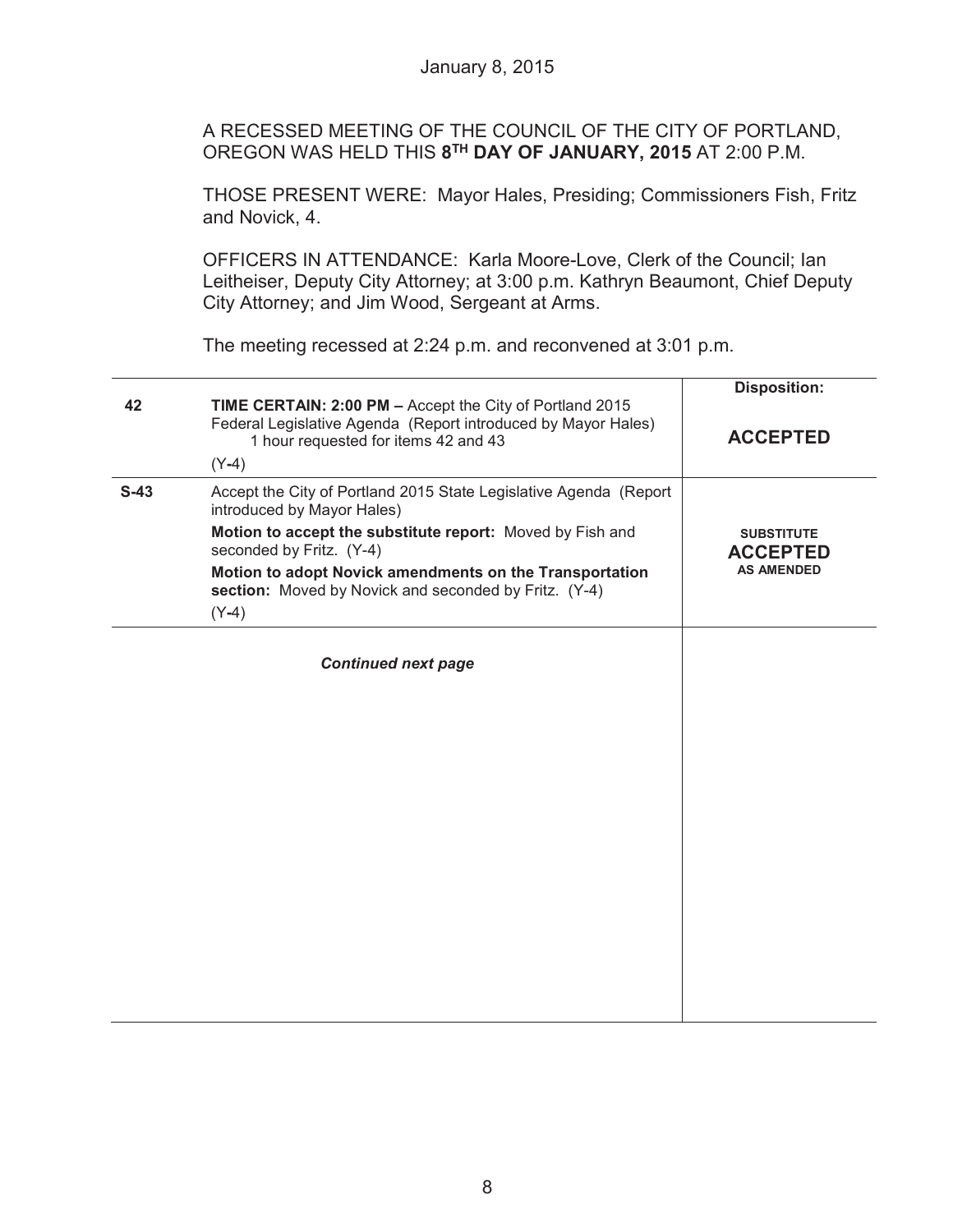|                     | January U, ZUTU                                                                                                                                                                                                                                                                                                                                                                                                                                                                                                                                                                                                                                                                                                                                                                                                                                                                                                                                                                                                                                                                                                                                                                                                                                                                                                                                                                                                                                                                                                                                                                                                                                                                                                                                    |                                                                         |
|---------------------|----------------------------------------------------------------------------------------------------------------------------------------------------------------------------------------------------------------------------------------------------------------------------------------------------------------------------------------------------------------------------------------------------------------------------------------------------------------------------------------------------------------------------------------------------------------------------------------------------------------------------------------------------------------------------------------------------------------------------------------------------------------------------------------------------------------------------------------------------------------------------------------------------------------------------------------------------------------------------------------------------------------------------------------------------------------------------------------------------------------------------------------------------------------------------------------------------------------------------------------------------------------------------------------------------------------------------------------------------------------------------------------------------------------------------------------------------------------------------------------------------------------------------------------------------------------------------------------------------------------------------------------------------------------------------------------------------------------------------------------------------|-------------------------------------------------------------------------|
| 44<br>ZC (Block 7); | TIME CERTAIN: 3:00 PM - Consider the proposal of Sam<br>Rodriguez, Mill Creek Residential Trust, LLC and the<br>recommendation from the Hearings Officer for approval to change<br>the Comprehensive Plan Map designation from High Density Multi-<br>Dwelling to Central Commercial and the Zoning Map designation<br>from RHd, High Density Multi-Dwelling Residential with a Design<br>overlay zone, to CXd, Central Commercial with Design overlay<br>zone, for property in the vicinity of SW 20 <sup>th</sup> and 19 <sup>th</sup> Avenues and<br>SW Main and Madison Streets (Previous Agenda 1255; Hearing<br>introduced by Commissioner Fritz; LU 14-105474 CP ZC)<br>30 minutes requested for items 44 and 45<br>Motion that Council adopt an order that states:<br>A. The applicant has withdrawn the underlying application for a<br>comprehensive plan map amendment and zone change (LU 14-105474 CP<br>B. As a result, the Council lacks jurisdiction to address the<br>substantive issues raised in response to the hearings officer's<br>recommendation on the application or to approve or deny it;<br>C. All Council proceedings on this application are terminated and<br>it will receive no further consideration by the Council. Council expressly<br>takes no position on the arguments raised by the applicant, supporters,<br>opponents, and others concerning the substantive merits of the<br>application or the Hearings Officer's recommendation; and<br>D. The effect of the applicant's withdrawal of the application and<br>the Council's action is that the site's comprehensive plan designation<br>remains High Density Multi-Dwelling and the zoning remains RH.<br>Moved by Fritz and seconded by Fish. (Y-4) | <b>APPLICATION</b><br><b>WITHDRAWN</b>                                  |
| 45                  | Amend the Comprehensive Plan Map designation and amend the<br>Zoning Map for property in the vicinity of SW 20 <sup>th</sup> and 19 <sup>th</sup> Avenues<br>and SW Main and Madison Streets at the request of Sam<br>Rodriguez, Mill Creek Residential Trust, LLC (Previous Agenda<br>1256; Ordinance introduced by Commissioner Fritz; LU 14-105474<br>CP ZC)                                                                                                                                                                                                                                                                                                                                                                                                                                                                                                                                                                                                                                                                                                                                                                                                                                                                                                                                                                                                                                                                                                                                                                                                                                                                                                                                                                                    | <b>REFERRED TO</b><br><b>COMMISSIONER OF</b><br><b>PUBLIC UTILITIES</b> |

At 3:06 p.m., Council recessed.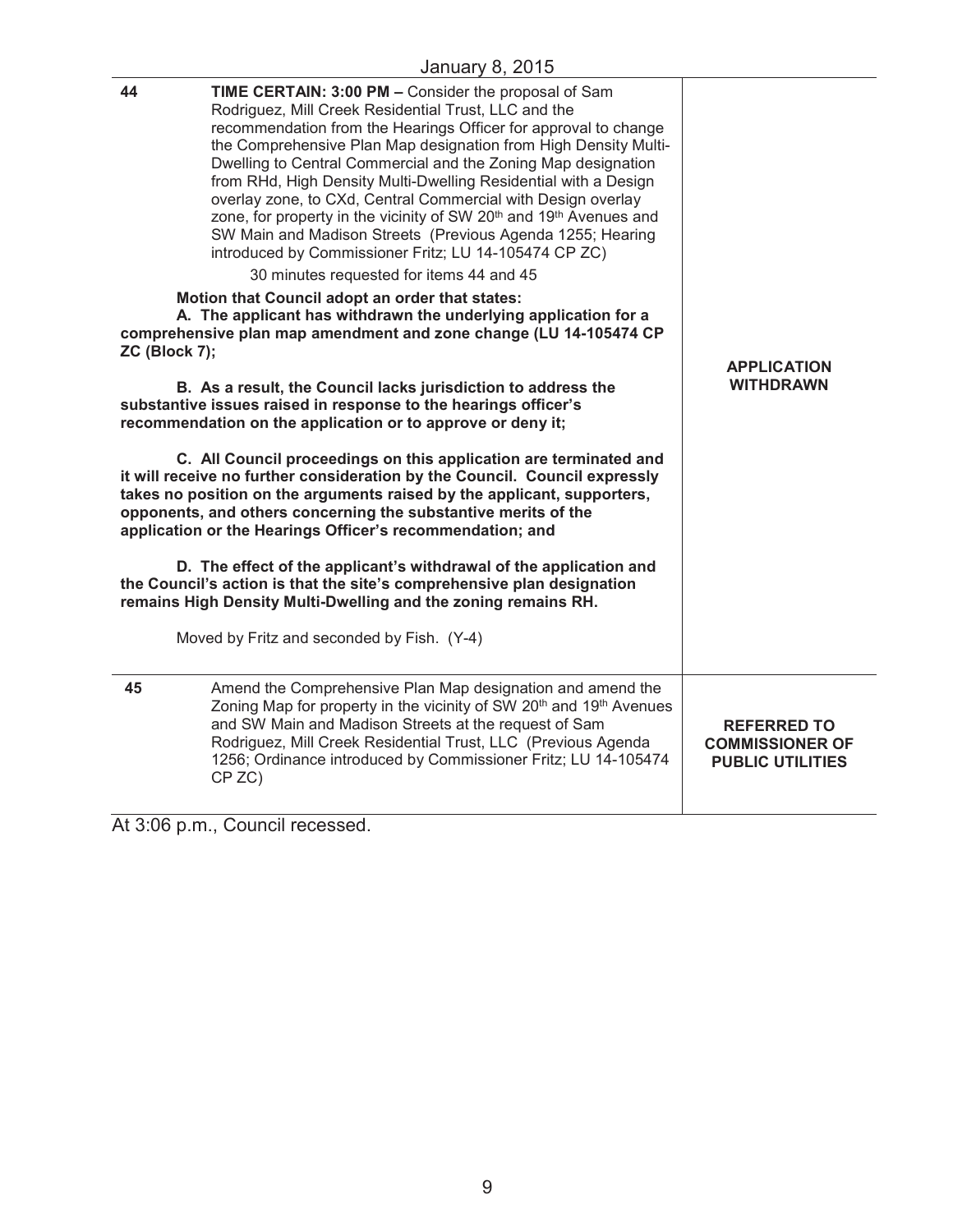#### January 8, 2015

A RECESSED MEETING OF THE COUNCIL OF THE CITY OF PORTLAND, OREGON WAS HELD THIS **8TH DAY OF JANUARY, 2015** AT 6:00 P.M.

THOSE PRESENT WERE: Mayor Hales, Presiding; Commissioners Fish, Fritz, Novick and Saltzman, 5. Commissioner Saltzman left at 7:40 p.m.

OFFICERS IN ATTENDANCE: Karla Moore-Love, Clerk of the Council; Ellen Osoinach, Deputy City Attorney; and Mike Cohen, Sergeant at Arms.

|    |                                                                                                                                                                                                                                                                                                                                                                                                                                                                                                                      | <b>Disposition:</b>                                                                       |
|----|----------------------------------------------------------------------------------------------------------------------------------------------------------------------------------------------------------------------------------------------------------------------------------------------------------------------------------------------------------------------------------------------------------------------------------------------------------------------------------------------------------------------|-------------------------------------------------------------------------------------------|
| 46 | <b>TIME CERTAIN: 6:00 PM – Create the Portland Street Fund and</b><br>establish a non-residential transportation fee to fund Portland's<br>street maintenance and transportation safety needs (Previous<br>Agenda 1329; Ordinance introduced by Mayor Hales and<br>Commissioner Novick; amend Code Chapter 7.02 and add Code<br>Chapter 17.21) 3 hours requested for items 46 and 47<br>Motion to accept amendments in Bureau of Transportation<br>12/31/2014 memo: Moved by Fritz and seconded by Novick. (Y-<br>5) | <b>REFERRED TO</b><br><b>COMMISSIONER OF</b><br><b>PUBLIC SAFETY</b><br><b>AS AMENDED</b> |
| 47 | Establish a residential transportation income tax to fund Portland's<br>street maintenance and transportation safety needs through the<br>Portland Street Fund (Previous Agenda 1330; Ordinance<br>introduced by Mayor Hales and Commissioner Novick; add Code<br>Chapter 5.76)                                                                                                                                                                                                                                      | <b>REFERRED TO</b><br><b>COMMISSIONER OF</b><br><b>PUBLIC SAFETY</b>                      |

At 8:23 p.m., Council adjourned.

## **MARY HULL CABALLERO**

Auditor of the City of Portland

all

By Karla Moore-Love Clerk of the Council

For a discussion of agenda items, please consult the following Closed Caption File.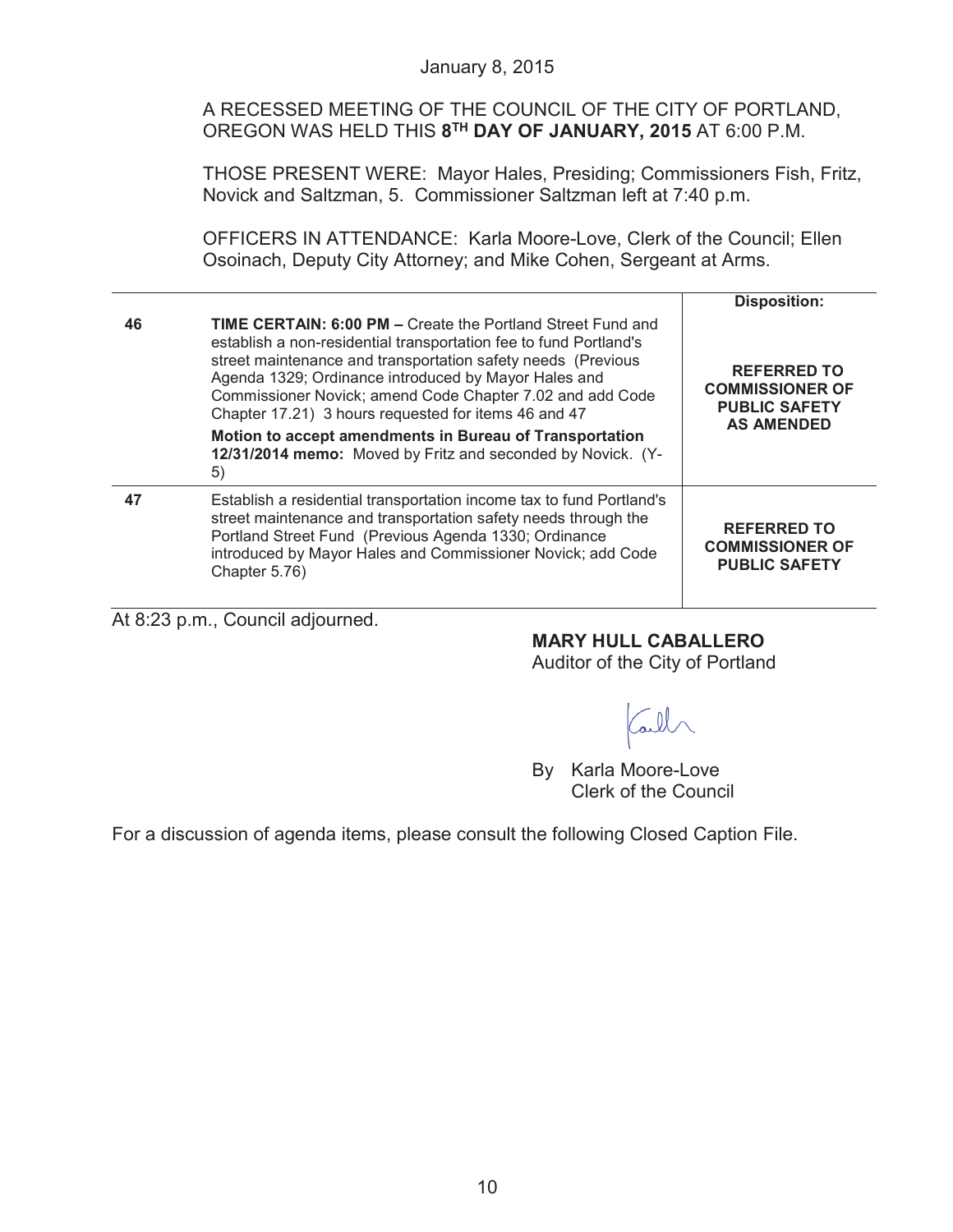#### January 7, 2015 **Closed Caption File of Portland City Council Meeting**

This file was produced through the closed captioning process for the televised City Council broadcast and should not be considered a verbatim transcript. Key: **\*\*\*\*\*** means unidentified speaker.

### **JANUARY 7, 2015 9:30 AM**

**Hales:** Good morning, everyone, and welcome to the January 7th meeting of the Portland City Council, welcome to the first meeting of the New Year. Would you please call the roll? **Fritz:** Here. **Fish:** Here. **Saltzman:** Here. **Novick:** Here. **Hales:** Here. **Hales:** Good morning, everyone. We have a couple items of Council business to deal with before we get into our agenda.

The first is a recognition of a passing of a community treasure, Geneva Knauls, and her family is here today for us to have a moment to honor her. She was born on Christmas Eve in 1935, and died December 22nd of last year following a long illness. She was the wife of Paul Knauls, known as the Mayor of Northeast Portland to all of us and who lived in the same house with Paul for 49 years and is the mother of extended family, some of whom are here today with us.

Geneva was the owner of Geneva's Shear Perfection, which employs 13 barbers and beauticians, one of the longest-running and most successful African American-owned businesses in Northeast Portland. She started as a barber in 1962 and at the time was the only African American woman barber in Portland. She'll be remembered for a lot of community service and a lot of community recognitions, like the business excellence award, the King neighborhood business award, recognized by the Portland chapter of Delta Sigma Theta women of excellence -- many more. And she'll also be remembered for a lot of work in good causes like the American Cancer Society and the sister circle and New Hope Baptist Church, the Urban League in Portland, so much more. But for those who knew her and loved her, she'll be remembered as the person to go to for encouragement or a hug or a smile -- just person to person. In lieu of flowers, the family has asked for a donations to Self Enhancement, Inc., and the information is posted on my personal website, and I'm sure others in the council will do likewise because we all knew and treasured Geneva.

So, one of the things that I get to do is make declarations and proclamations, and so we're going to declare that Sunday, January 11th, will be Geneva Knauls Day in Portland. But I would like us to begin this day and this action in the Portland City Council with a moment of silence for Geneva Knauls. [moment of silence] Thank you. Paul, thank you to you and your family for being here today. You have our love and support of Geneva's passing, and our thanks for all the good that she did in this community, thank you so much.

So, we'll move on to more routine business, and wish you all and your family well at this time of her passing. We have work to do. There may be other members of the Council that would like to say something while you are here, and we will let you proceed. Yeah, let's take a break so we can say hello personally, and then we'll move on from there. So, we'll recess for a couple of minutes.

At 9:34 a.m., Council recessed. At 9:35 a.m., Council reconvened.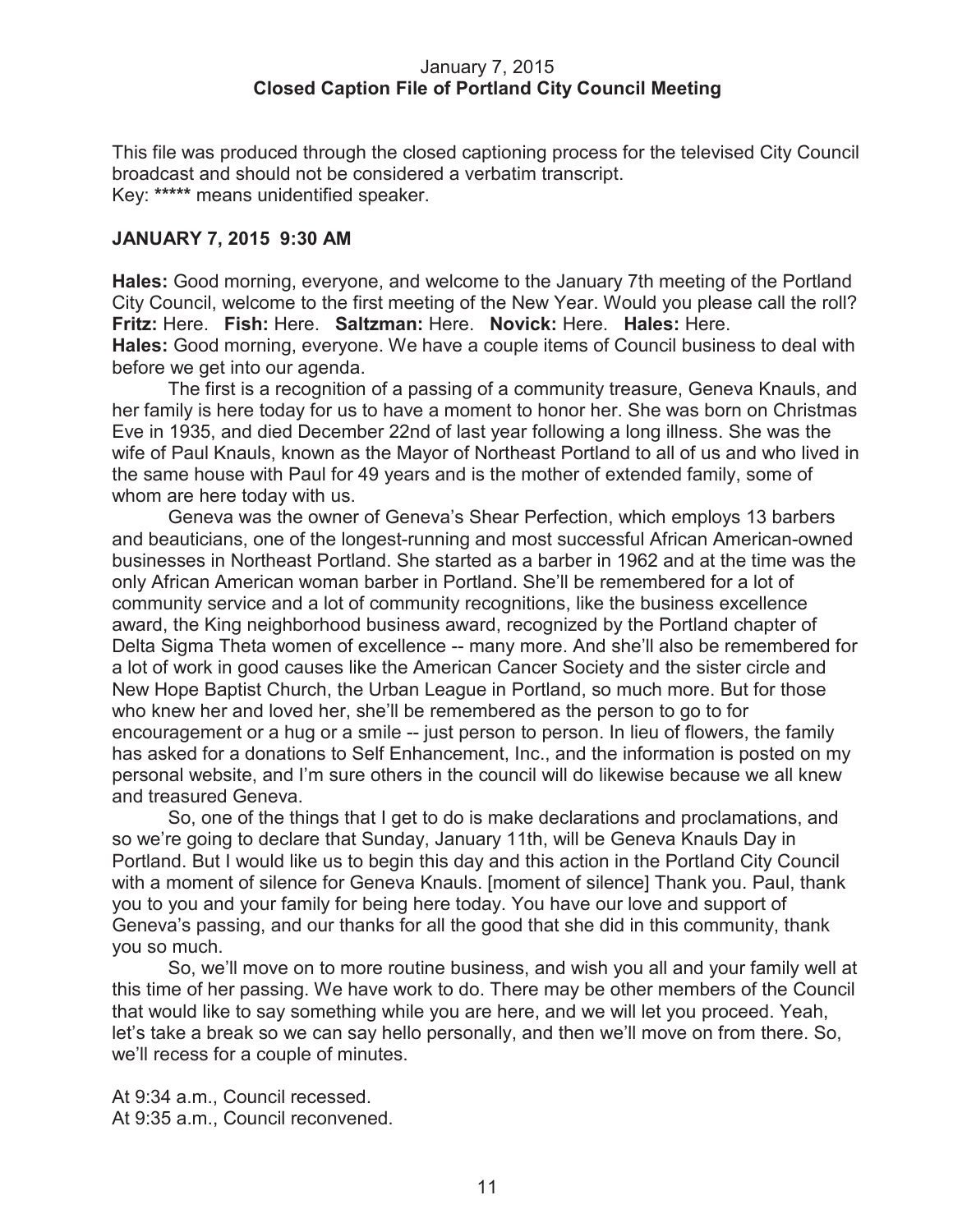**Hales:** Thank you all. Now, before we get into the council calendar, we have internal work to do. And that is every six months, we elect a member of the council as Council President to preside over Council in my absence, and it is time to do that. I need a motion to elect Commissioner Novick, because we do this by rotation and acclamation, we hope, as the next president of the council. So, is there a motion?

**Fish:** Is there a basis to state an objection?

**Hales:** [laughs] No, there is not.

**Saltzman:** I nominate Commissioner Steve Novick as president of the council.

**Hales:** Is there a second?

**Fritz:** Second.

**Hales:** Further discussion? Roll call on that motion, please.

**Roll on motion to elect Commissioner Novick as President of the Council. Fritz:** Aye.

**Fish:** Congratulations, Steve. Aye.

**Saltzman:** Aye.

**Novick:** Aye.

**Hales:** Aye. Done. Passing the official emblem. Alright. Thank you very much.

Welcome, everybody. We'll begin in a moment with Council communications items, and then move on to the regular agenda that includes both some time certain items and the rest of the balance of our business. If you are here to speak on a Council calendar item, we typically allow people three minutes, and we ask that there always be decorum in this chamber. So, if you agree with someone, you are free of course to give them a thumbs up or a wave of the hand, but we ask we not make vocal demonstrations in favor or opposition to our fellow citizens so they have a chance to have their say regardless whether we agree with them or not. If you are a lobbyist representing an organization, under our City Code, you are required to disclose that, so please do. And with that, we'll turn to communication item number one.

#### **Item 1.**

**Hales:** Mr. Rogers, come on up.

**Craig Rogers:** Good morning, Mayor, Commissioners. Thank you for this privilege to have a few moments with you.

Ever since the beginning of the street fee, as I grew and learned more, there's a picture in my mind's eye I wanted to share with you, and now I have an opportunity right now, and it has to do with something that Amanda recently shared about \$3 a month in missing a meal. Because near where I live near 111th, an old, old Winnebago showed up, and there was a mother with four children. I drove past it for about a week and began to talk to them. They lived in a trailer park nearby, and they were just overnight evicted like that. There they were in this old, old Winnebago, and the kids running all over the park near Floyd Light Middle School, and you could tell -- poverty. They were hard up.

And this picture has come to mind. Because that mother of those four children - this was taken during the dust bowl era. It's a classic photograph. And I love photography. That's why it came to mind.

So, I really respect the fact of what you had to say of taking a stand that you have on the street fee. I really support you on that, because that mother had so much fear. And fortunately, as a result of being in the work group, I had an opportunity to meet Jill, who is the head of Home Forward. So, I got information from Jill to give to this mother of four young children who were probably in the ages of two to 12 and see if something could happen there. I stayed in as much communication as I could with her to help her move forward there with Home Forward.

**Hales:** Thanks for doing that.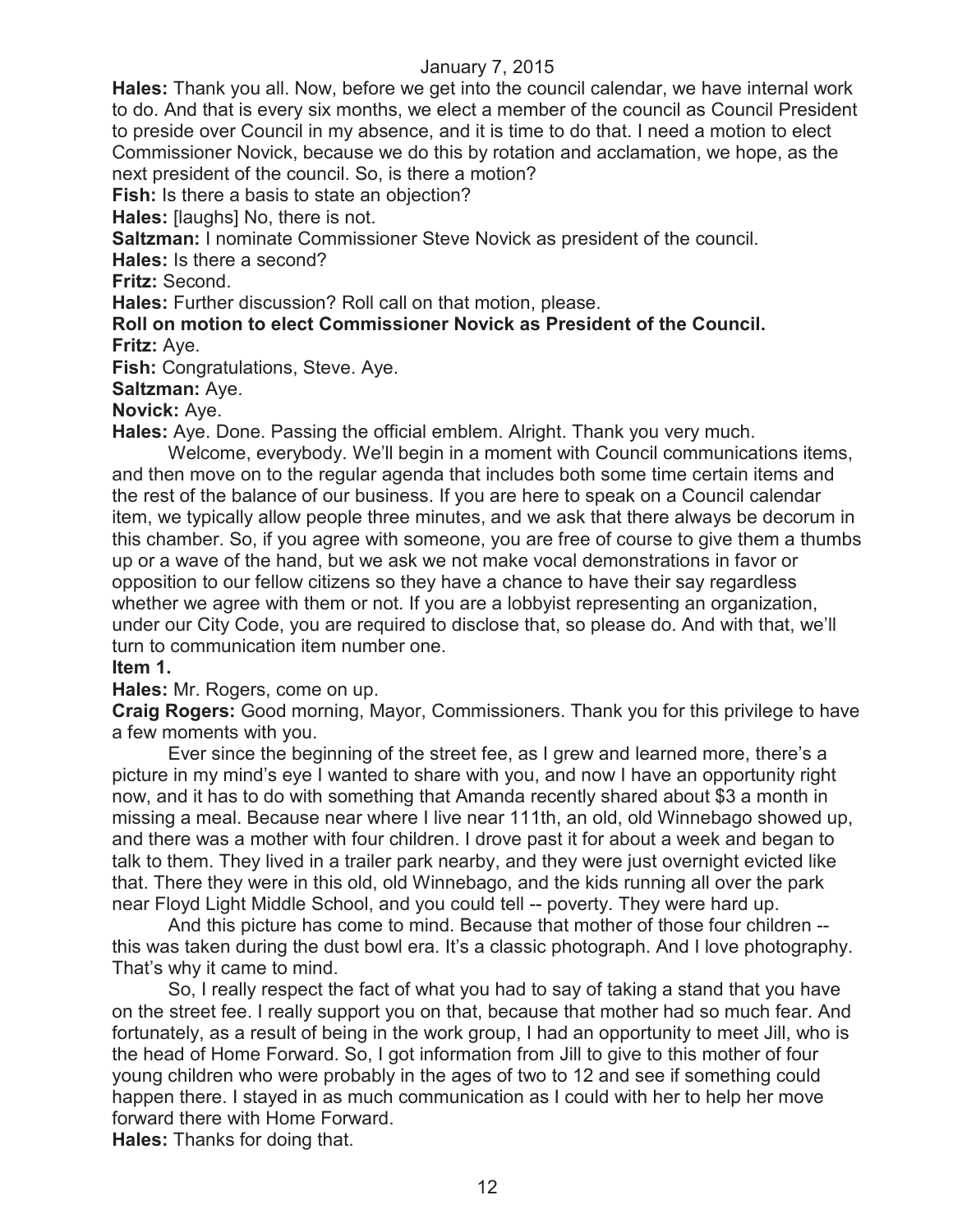**Rogers:** There you go. I wouldn't know Jill unless I had attended all those work group meetings.

So then, something I subscribe to is investors business daily, and here it says leaders in success. It has 10 secrets success no matter what you do in life, and number 10 -- after you go through all the others -- is be honest and dependable, take responsibility. Otherwise, number one through nine won't matter. And that's really significant to me. Boy, time is running right along. I think it's interesting to note that in this auditor's report that it says, however, despite PBOT knowing the inevitable in cost and consequence of failing to maintain streets, PBOT management and City Council limited street maintenance work in recent years, choosing instead to focus on other priorities. That's why an oversight, a real oversight is so important.

**Hales:** Thank you very much.

**Rogers:** You're welcome.

**Hales:** OK, welcome the next person, item number two.

**Item 2.**

**Hales:** Ms. Eng, are you here? Doesn't look like that. OK.

**Item 3.**

**Hales:** Mr. Pickering? OK. Number four?

**Item 4.**

**Hales:** Ms. Everett, come on up.

**\*\*\*\*\*:** She didn't come today, but she asked if I could come instead.

**Hales:** We don't typically allow that, because then we'd be doing proxies all the time. I'm sorry.

**Item 5.**

**Hales:** Come on up, Mr. Provo. Good morning.

**Lanny Provo:** I'm here with Susanna [indistinguishable] and I had another person,

Elizabeth, who recently had accidents on NW 15th.

**Hales:** 15th and what?

**\*\*\*\*\*:** Northrup and Overton.

**Provo:** And the other want was closer to Front Street.

**Hales:** OK, where it crosses the main line there.

**Provo: Near the Montessori school.** 

**Hales:** OK.

**Provo:** I'm sure that you are familiar with this street. There are old tracks embedded in the street. And a lot of times, they're covered with debris, with leaves, with trash, and we're all aware like the light rail tracks can be dangerous for bicycles, but Susanna, you know, like in October -- also, Elizabeth, and some other people have fallen there, too -- was thrown from her bicycle and had a broken leg, and she had to have an operation on her wrist. And we just feel like that -- I know you have a problem financing some of these projects.

I would hope you would at least put in some signs similar to the ones you have near the light rail tracks to warn people that it's dangerous there. And also, the fact on Front Street there is a lot of new apartments being built close to the Riverscape area, and there's a lot of people moving in there, and they're not really familiar with this situation there. And I personally almost fell there, but I didn't have an accident. But it's something that is not - it's not easy to anticipate what's going to happen because the tracks are -- the street is irregular and the tracks are kind of embedded, and hopefully, some day they will be taken out, or else you can pave over them.

**Hales:** Yeah. You're talking about the old freight tracks that are still in the street. **Provo:** The old freight tracks still in the street that were either left there for nostalgia reasons or they were left there because they did not have the money to take them out. I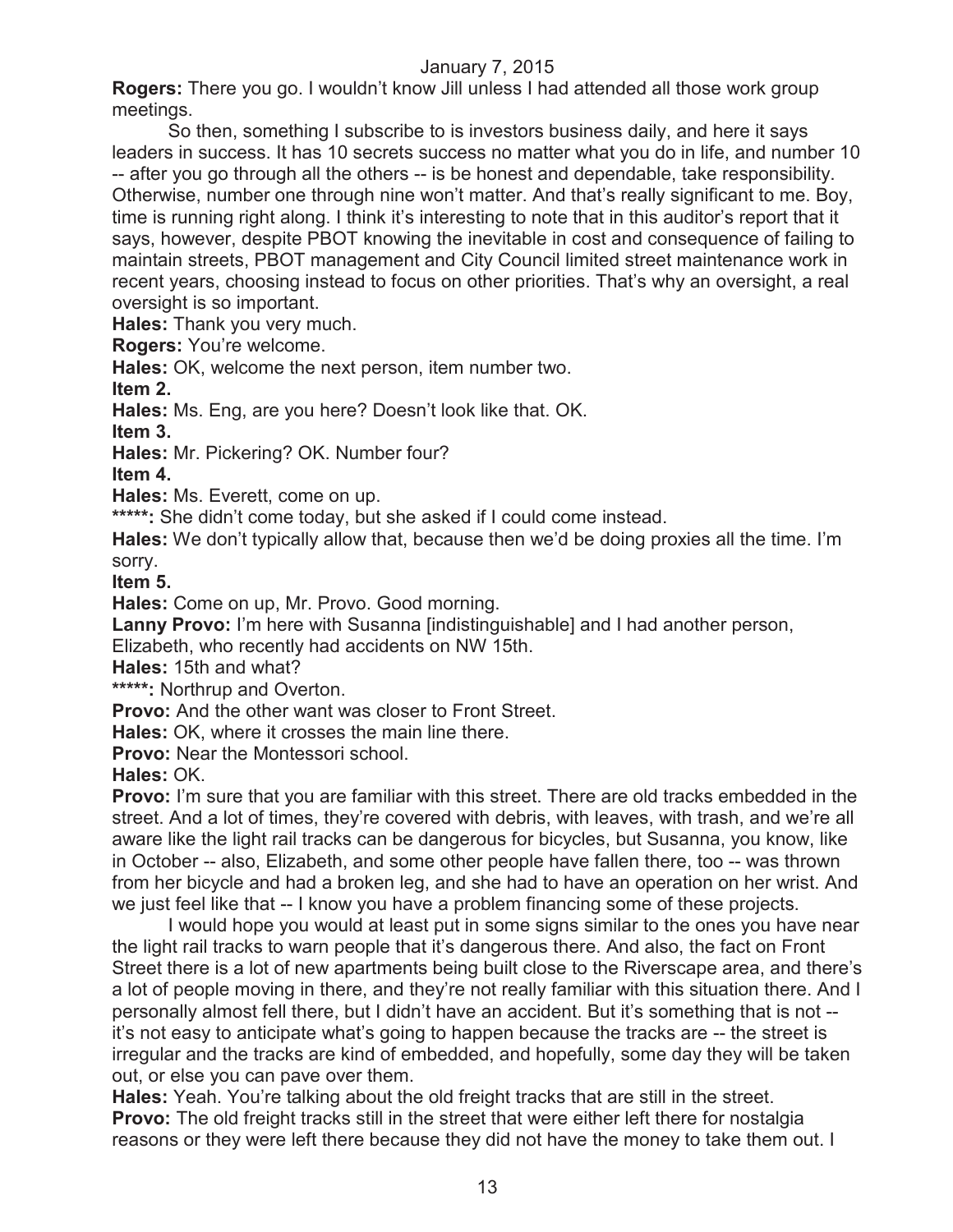suppose that you could recycle the field and pave over them, maybe you compensate for some of the loss.

**Hales:** Hmm. Sorry to hear you got hurt.

\*\*\*\*\*: Luckily, I was able to recover in the last three months, but the only way to ride on that area is on the middle, and because I tried to let a car pass me, one of my wheels got caught. But yeah, it would be nice to have signs if you can't do anything about the road because at least this way you will be a little more leery about trying to go there.

**Hales:** One of the reasons we have this process is so people can bring things to our attention. So, we appreciate you coming. Steve -- Mr. Novick is the Transportation Commissioner --

**Novick:** Yeah, I'll talk to the bureau and so if there's anything that we can do, and see what the cost is of removing the tracks and actually see what we can do in terms of the signage.

**Provo:** OK. There is another thing, there are bike lanes on 14th and 16th, but because of the traffic and also because of the convenience, a lot of times people do short trips into the Pearl on the street. Elizabeth, who is a flight attendant with Alaska Air, broke her thumb. She was going to come, but she couldn't make it this morning. And she has been out of work for two months because of this.

**Hales:** We appreciate you letting us know about this. And obviously, the bureau under Commissioner Novick's direction can look into it. We created that peculiar sign that we used along the streetcar line.

**Provo:** Yeah, I like that sign.

**Hales:** And actually, the City of Portland's sign shop actually invented that sign because there was no national standard sign to use for "watch out for the tracks if you are on a bike." There may be other places -- and you've just identified some -- where there is not necessarily the streetcar tracks but other tracks in the street where we ought to use that. Again, sorry that you found out painfully about this problem and we're glad that you let us know about it.

**Provo:** Thanks for letting me talk.

**Hales:** Thank you very much for coming. Take care. Let's move to the consent calendar, and I believe that there's a couple of items that are going to be pulled. One is number 11, which I am -- with no objection -- going to pull and reschedule for January 28th because we think that there is a possibility of reaching some agreement in that case. And then I believe that there's been a request to pull number 13 to the regular calendar, is that correct?

## **Moore-Love:** Yes.

**Hales:** OK. Other requests to move things from the consent calendar to the regular calendar? If not, let's take a roll call on the balance of the calendar.

## **Roll on consent agenda.**

**Fritz:** Aye.

**Fish:** Aye.

**Saltzman:** I just want to recognize that in passing the consent agenda we are appointing Tiffany A. Hager, who is here in the audience, to the Home Forward board of Commissioners to represent the City of Portland. So, congratulations, Tiffany. Aye.

**Novick:** I just wanted to say I am relieved that 11 has been pulled. I hope a resolution can be reached, because I am concerned about the effect of a lawsuit with our relationships with the ghost of Dennis Hopper and the bicycle messenger community. Aye.

**Hales:** [laughs] Aye. And Tiffany, congratulations. I thought you were going to talk about blue ribbon committee -- that was the low-hanging fruit there. [laughs] Alright. Let's move on to time certain number six.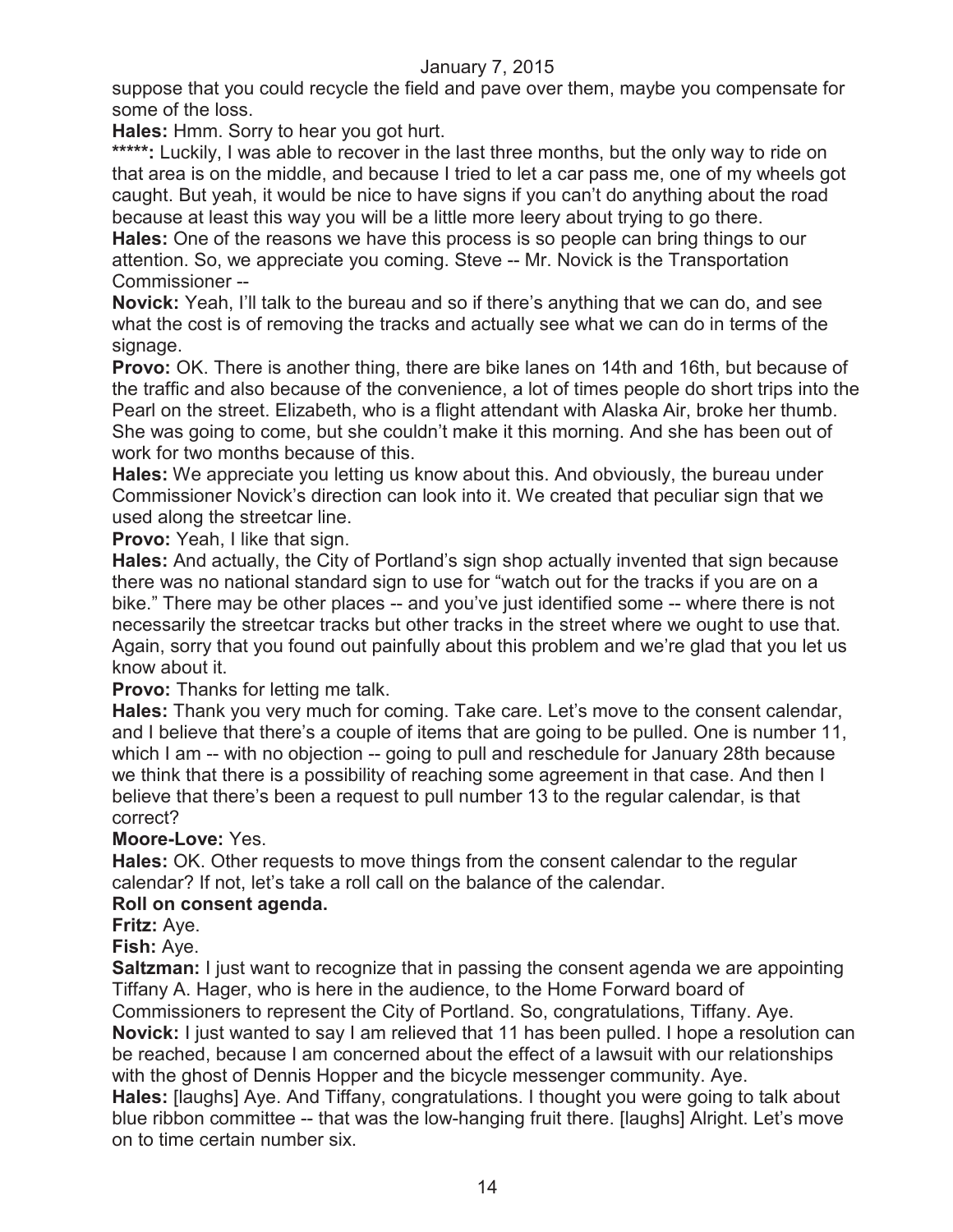**Item 6.**

**Hales:** Could you also read seven and eight, as well? **Item 7.**

**Item 8.**

**Hales:** Commissioner Saltzman.

**Saltzman:** Thank you, Mr. Mayor. In last year's budget, City Council allocated an additional \$500,000 in new ongoing funds to additional services for people experiencing homelessness. Through a competitive process which emphasized the priority populations identified in A Home for Everyone, including women, families, vulnerable adults, and veterans as well as increasing access for people of color, three programs were selected for funding.

The first is Catholic Charities housing transition program, which will work with Rose Have, Easter Seals, SAFES, and the New City Initiative to transition 40 women from the street into permanent housing. The second is the homeless family program. We will build on its success of partnerships that it has, which rely heavily on culturally-specific providers to move 66 households into permanent housing, including 15 who have experienced domestic violence. The third investment is JOIN and Cascadia, which will continue their innovative partnership with public safety to permanently house 38 individuals. This is a program which started initially with one-time funds and we are excited that it will be continuing, as it proved to be a success.

Here to talk about these programs are Margi Dechenne, Catholic Charities' housing transition program manager; Tawna Sanchez, NAYA's director of family services; Will Harris, interim director of JOIN; and Assistant Chief Bob Day of the Portland Police Bureau. If you could all please come up, you might need to pull up an extra chair. Margi, why don't you go ahead and kick things off?

**Margi Dechenne:** Good morning, thank you. Housing transitions is a housing first program that places homeless non-parenting women in permanent housing and then offers ongoing support for housing retention and community engagement. Our program operates a Monday through Friday drop-in center -- women only -- where women can access services like showers and laundry and food. It's also where we begin our relationship-building with people so that we house them and have an ongoing relationship with them for often a couple of years.

Through the Home for Everyone initiative, housing transitions will work with our long-time partners Rose Haven, Salvation Army SAFE shelter, the Easter Seals senior employment program, and New City Initiative to place at least 40 women in permanent housing and also to offer them opportunities for work and community engagement. We will meet women at the places where they're most comfortable, adding Rose Haven and SAFES' outreach efforts, housing 10 women from each of the programs. The Easter Seals senior community services employment program works with individuals 55 and older who do not have income, and places them in community agencies half time at no cost to the agency.

We've referred many women to this program over the last few years, but have also benefited from having Easter Seals interns work as part-time staff in our program, both in our drop-in and our employment programs. These two interns have added to our capacity by the equivalent of a full-time employee, and our first intern from Easter Seals -- a 58 year-old woman that we placed in housing a number of years ago -- is now a permanent employee of Catholic Charities and works as a resident services coordinator at one of our housing sites.

Through this initiative, housing transitions will be able to place 10 older homeless women in permanent housing, and Easter Seals will ensure their ability to have income,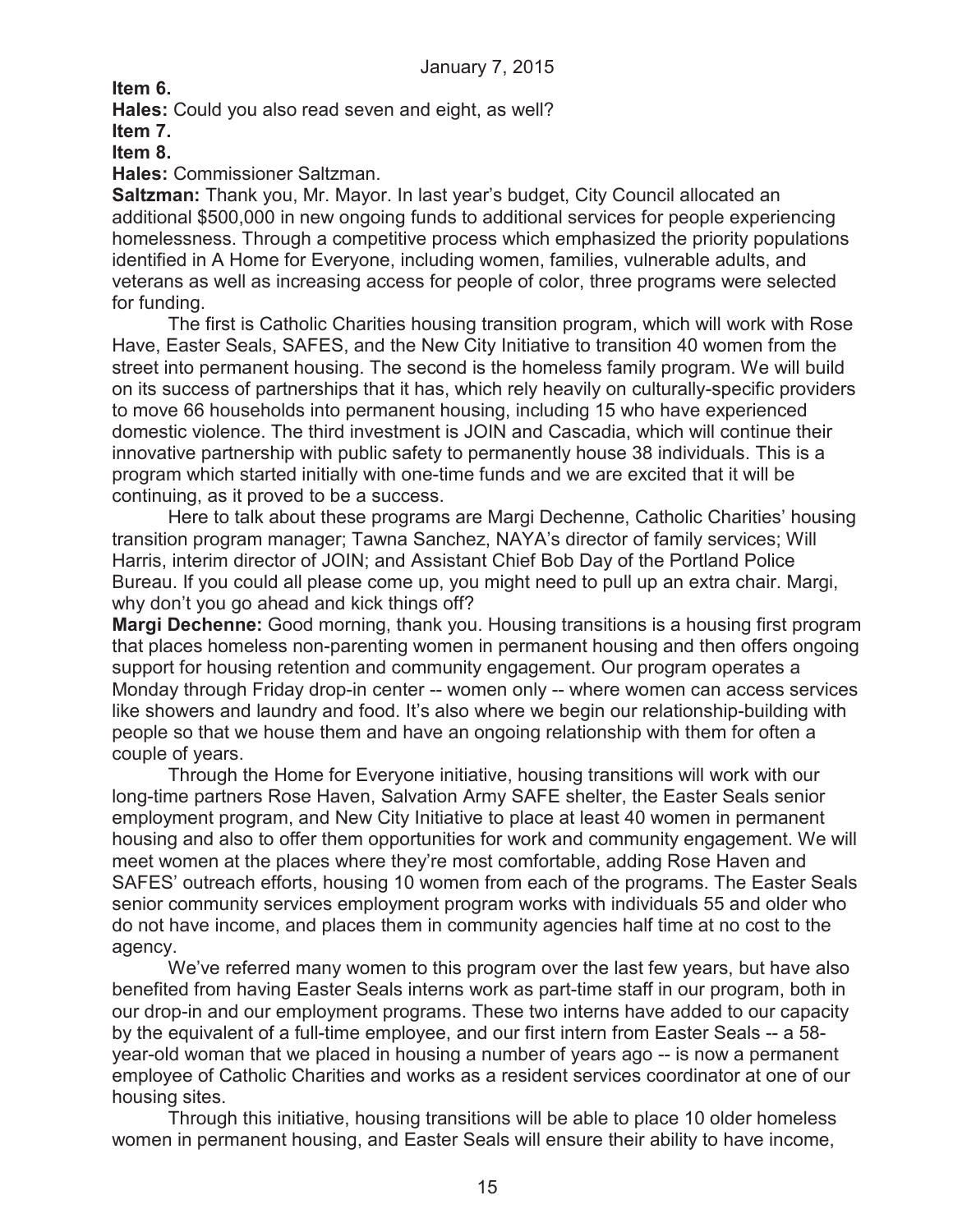provide valuable assistance to other programs, and to maintain their housing on their own. New City Initiative engages faith communities in providing programs and services to formerly homeless individuals. We have partnered with New City in our healthy sisters program, which engages volunteers to provide practical assistance and health information to formerly homeless individuals and to improve their overall health, and also to engage in community after placement. New City provides volunteer-driven social activities, giving the women a richer life, reducing the isolation women often experience after moving indoors, and enhancing the retention. Housing transitions expects to house at least 40 homeless women through this initiative, and we are so grateful to you for giving us the opportunity to do so.

**Saltzman:** Thank you. Tawna, do you want to talk about the homeless family system? **Tawna Sanches:** Good morning. We want to actually thank you very much for this opportunity. Not only NAYA family center, but SEI, Human Solutions, Catholic Charities el programo hispano, Portland homeless families -- and I am forgetting someone. Anyway, we're all just very, very excited about the opportunity. There are so many -- especially communities of color -- that struggle with homelessness and in such a way that it's a little bit different. Not all of them are accessing the shelters, not all of them are putting it out there that they are struggling with things. Many of them are doubled up and even tripled up in families and living in places that are obviously not meant to be lived in.

So, this is just an amazing opportunity. The team is very, very excited about having additional resources to work with. They've done some amazing things with families, and they've broken down some barriers that were just -- even minimal things.

I want to tell you about one in particular. We had a family that they could not get into housing because they had a legal issue that had been from another state far away. I think it was Georgia or something -- had a legal issue that kept the man from getting his ID, from you know, saying that he had something on his record. And one of our homeless team members was able to make communication with that district and talk to them about the situation and ask them if they could reduce the fee so they could pay the fee and be able to let that go and get his ID and be able to get into housing. And it was an amazing thing, it just took a few weeks for them to be able to do that, and that was something we didn't even think about that could happen.

But these are the things that our mobile housing team are thinking about, like, how do we do this? How do we eliminate problems or legal issues or back rent from who knows when or something that happened a long time ago to help these families get into housing? And it's working. That's the most amazing thing about it, is that it's working, and they are able to think of these things and able to help talk with landlords and help people make that communication that maybe they did not have that opportunity before. Maybe they didn't understand like, how do I go about this and explain this situation? Sometimes, this is obviously with families who have never been homeless in their lives and they didn't know what to do next.

So, it's a really amazing opportunity to have all these team members working together and figuring out how do we best serve the people in the city of Portland. Thank you very much for that opportunity.

**Saltzman:** Thank you, Tawna. Will?

**Will Harris:** Thank you. Really appreciate this opportunity to share JOIN's work in this initiative. JOIN street outreach brings us into a relationship with a highly vulnerable population facing deep and complicated challenges, multiple obstacles to transition off the street. In many cases, this population has had repeated interactions with public safety, is accessing community resources.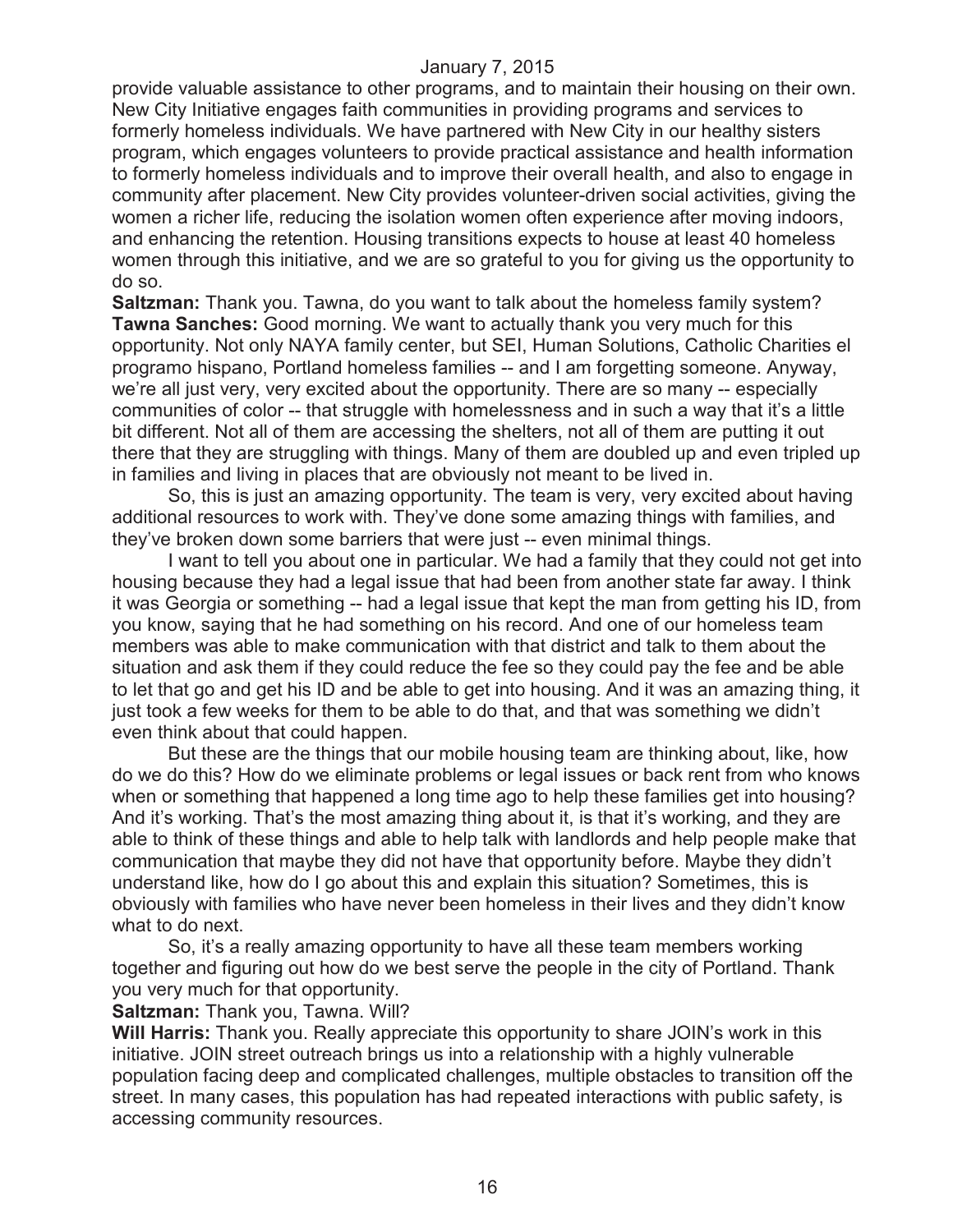We're here to thank Commissioner Saltzman and Council for dedicating some critical resources through this home start initiative to help overcome those challenges to housing success that so many of this population face. Our collaboration is built on a strong working relationship with the Portland Police Bureau, and brings additional resources to that relationship and emphasis. Officers on the street have access to a 1-800 number that connects them to JOIN outreach, as well as a dedicated email and we as personal relationships with each of JOIN's outreach workers, and now Cascadia Behavioral Health workers, which is an important addition to this process. We find that a lot of times the basket of available services -- it's the mental health that's been missing because folks have been on the street for a long time, and a having Cascadia mental health worker available has been critical. In many instances in creating that basket of services, it helps someone be successful in their transition.

To date, going back to the origins of the funding, we have helped 47 highly vulnerable people move off the street and into stable housing. Those are safe places where they can explore other interests and add value to their life. I would to like to share a story, one individual, a man Michael, who had been homeless for over a decade in the inner southeast Portland, a regular St. Francis dining hall. We connected with him about three years ago, and the extent of his challenges were so pervasive that about all he could remember day-to-day was the name of his JOIN outreach worker. We would get calls from St. Francis staff and from him asking about his disability check, which he did get, but he couldn't remember who his payee was, how to access his check, how to access his disability benefit, how to use that in any fashion, how to live on his own. And through that process, he probably epitomizes the vulnerability that some folks faced. He was preyed upon repeatedly, and as that victim of crime, had so many interactions with the public safety. And it's something that we don't normally think about in terms of how homeless people interact with public safety. They're victims of crime as well.

So, using funding in this initiative we were able to connect with the Cascadia mental health worker, who was able to leverage the other resources around mental health services and find him at the Royal Palm where he was able to access the supportive community, group therapies, and other process through which he can develop the skills around a daily routine. If we can get somebody stabilized in a place where they can create the daily routine, other things become possible. Band width exists to explore other interests. And I think when we think about this funding -- at least from our perspective and role in this -- is how do we not only place people into housing, but how do we recreate value in their lives? How do we let them have the resources to recreate added value in their lives? And I think that we've done that with this funding with people like Michael.

I am very thankful that Council dedicated the resources, and we're very excited to expand this collaboration outside downtown and to the high impact areas like Northwest Portland and St. John's, among some of them. So thank you.

**Saltzman:** Thank you, Will. Chief Day?

**Robert Day, Portland Police Bureau:** Good morning, Council, Mayor. Thank you. I just want to start out saying I'm grateful to Commissioner Saltzman for this opportunity for this ordinance. I remember as a young police officer being assigned to the mounted patrol unit in the early 90s, and addressing some of our chronic homeless and camping issues. I can still vividly remember being under Burnside Bridge issuing multiple citations and taking a very enforcement approach at that time with very little consideration about where do people go or where do they need to go and how are their needs met. And I am embarrassed by that, because I think that that was out of ignorance on my part, out of ignorance as an organization for the Police Bureau, but I am so immensely pleased with our efforts over the last couple of years. And it's been a learning process for me in Central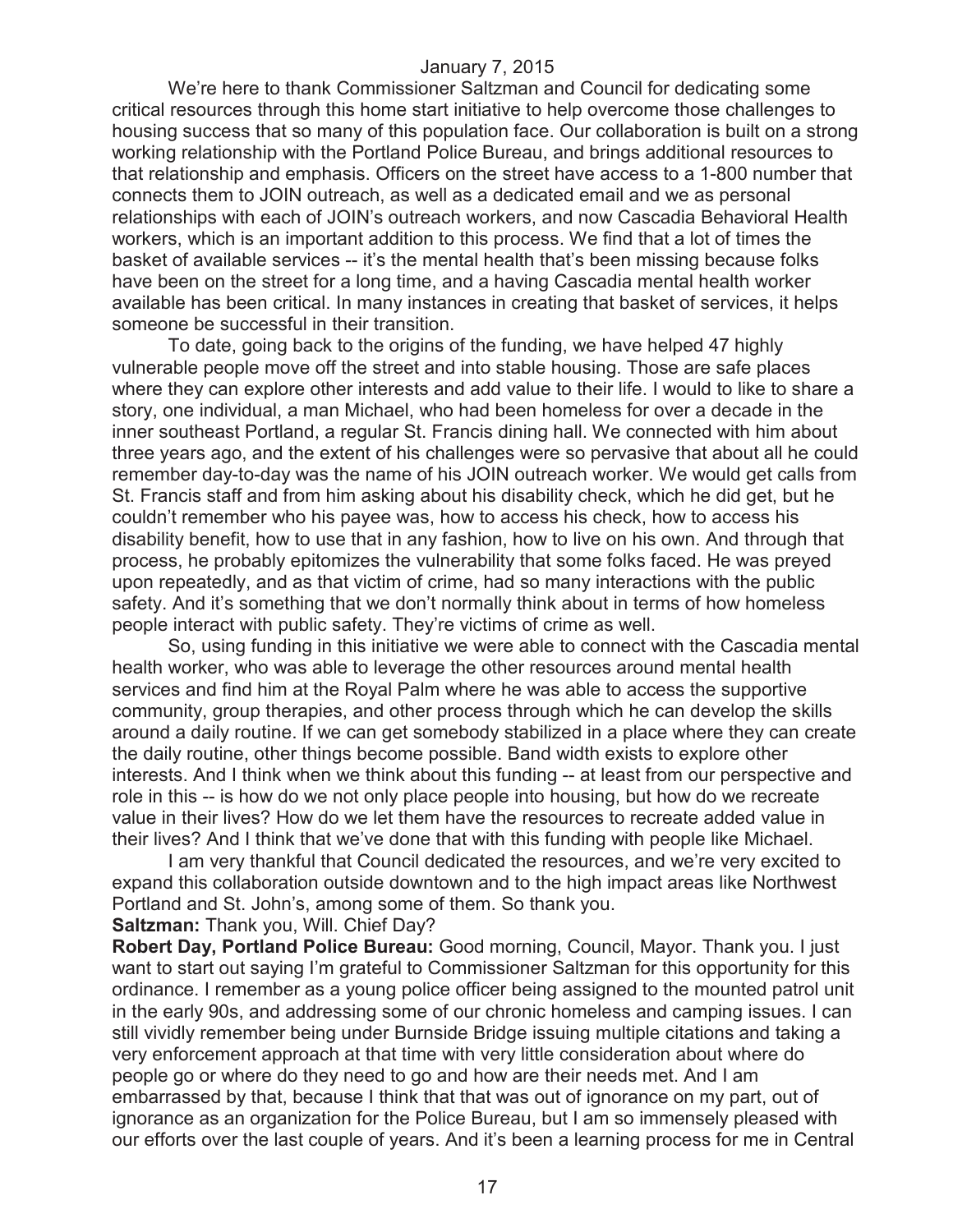Precinct to come alongside so many great partners like here at this table and otherwise and have the City support to do that.

And most importantly, to not only get people in to housing and the story of Michael that we just heard and so many others -- which I can relate on a personal level from our officers' experience -- but I am now able to direct our officers who are trying to balance community needs, criminal behavior, with also people that are just in the need of assistance or experiencing homelessness or mental health or drug and alcohol addiction - all the things that play into this. We're able to actually provide resources.

Twenty years ago when I was out there, I didn't have any idea who existed and where to direct people. I just knew that you couldn't be here right now and you needed to leave. And now, you know, even our terminology within the Police Bureau -- we talk about outreach. We begin all our conversations with an opportunity to direct them to other areas besides the criminal justice system. And that has been such a blessing not only I believe for the individuals, but I don't want to speak for the members of the Police Bureau that are out there and feel like they have other options besides just enforcement, and this funding really allows for that, and I am grateful for the partnerships. We're all learning as we go, and I think we're a little late to the table but we're getting there, and I appreciate your support for that.

**Saltzman:** Thanks, Chief. Appreciate it.

**Hales:** Questions for this panel? Alright.

**Saltzman:** Thank you all very much.

**Hales:** Let's see if there is anyone else that would like to speak on any of these items - six, seven, or eight.

**Moore-Love:** We had four people sign up. The first three, please come on up.

**Joe Walsh:** My name is Joe Walsh, I represent individuals for justice. We have a concern about the administrative costs of these programs. What happens usually with this Council is you allocate money and then you go on to something else because you're busy and you do other things. And I understand that; it's not a criticism. It's a fact of life. You do a lot of different things. Our concern is that you not allocate this kind of money and then just forget about it. Also, we have a question about -- and I think I'm right on this -- this is outside of the city limits on the east side of the county. Is that correct? That's what it says. It says it's the county.

**Saltzman:** The homeless family system operates county-wide.

**Walsh:** Why do you have city limits in there? You say county and city limits. It seems to me what you're saying is you are going way out east -- which I have no objections to -- but you have 2000 and 3000 people right here in the city that can't find a place to sleep. So, where are all those funds? I look at this and two things come to mind. You are doing a good job moving people from temporary housing into permanent housing. Outstanding work. I mean, they're going straight to heaven on that one. However, their outreach is questionable. And we are hearing on the street that they're being told that JOIN has a waiting list of three to six months to see a caseworker. So, in my mind, you would come up to somebody on the street and say, hey, would you like housing? And they say yes. And they say well, OK, fill out this form, and we'll get back to you in six months. Now, if that's the program, somebody ought to say, that's not good enough. Let me wrap this up. There are two things that I'm concerned about. Number one -- and I think Commissioner Saltzman said I'm wrong on this -- and the way it's written up led me to believe that it's way on the east side of the city limits. It should be here and there. I don't know how you do that. Maybe \$200,000 each way, but you have people right in front of your offices that are on the street. Why would you go way out there and find them? Thank you.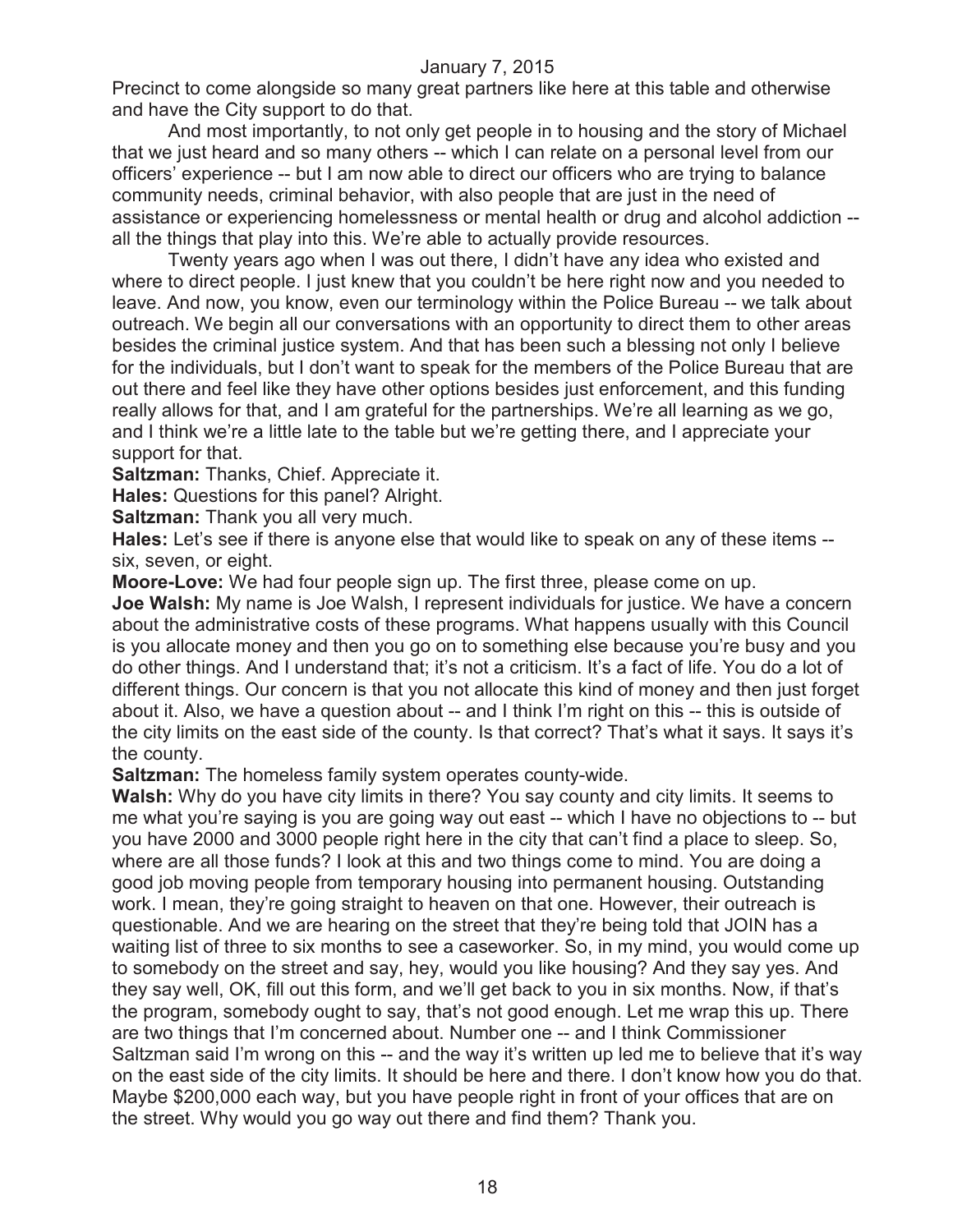**Hales:** I think, as I read the ordinance -- you can respond to this, Commissioner Saltzman -- we have already amended another governmental agreement under item number four of the ordinance to accept an additional \$207,273 in County general funds in order to pay for the portion of the work that's outside of the city limits. So, they're paying for the portion of the work that's outside the city limits.

**Walsh:** We'll talk to the County about that tomorrow morning --

**Hales:** Hang on, I'm answering your question. So, we're not paying for services outside the city limits, they are. The county provides a variety of --

**Walsh:** You're coordinating it.

**Hales:** We have the contract with JOIN.

**Walsh:** That's right. And that's problematic.

**Hales:** OK. But as long as you know the color of money is right here, and that is the county is paying --

Walsh: It's all tax money, Mayor.

**Hales:** Sure, but you raised the question of why the City of Portland would spend money outside the city limits. We're not.

**Walsh:** No, I said why would you spend money to do this kind of stuff? You're an elected official, so is the county. We will talk to the County tomorrow about this, but I'm saying you have a responsibility, also, because you are saying that you are the contractor in this. So, I'm saying, Mr. Contractor, I want you to look at this very carefully and say, is this the best use of the money? And I like JOIN. I'm going to say that straight out. I love them. I didn't like them in their outreach programs.

**Hales:** OK. Thank you. Lightning?

**Lightning:** Good morning. My name is Lightning, I represent Lightning PDX Humanitarian. Again, Commissioner Saltzman, I want to commend you on your efforts on this. Any money directed towards the homeless situation is positive in this city or Multnomah County. The concern I had originally on this is just to make sure the funds for Multnomah County -- since they do also have surplus -- are paid for Multnomah county on the east side where it's necessary they do that. And I understand that's what you are doing on this.

Now, a couple other concerns -- I was impressed with the JOIN speech and also the officer that was up here. We're making great changes pertaining to the homeless. I think we're making great strides. I think we need to keep focusing on the addictions that a lot of people do have. We need to offer better treatment. We need to treat them better. We need to understand that when we do remove them, where do we remove them to? And that has been stated today. We're looking at that very closely. And also, understand -- what is the best treatment for people that really need certain services provided where they might not be able to get into other type of housing because of their addictions? We need to keep focusing on that.

I want to focus on the suicide prevention aspect of this. We need to understand that a high percentage of homeless people that are heroin addicts do commit suicide. It goes down the list of meth addicts, it goes down the list of cocaine, it goes down the list to alcohol. We need to focus on that and keep a close eye on that and understand that treatment is out there, and we need to keep providing that and understand when you remove people, it creates a lot of stress in their lives. They've been displayed out of their jobs, their friends, and when they are out on the sidewalks and on the streets, they're looking for more positive solutions -- which the speakers have stated they want to go in that direction.

Again, Mayor, I am going to compliment you on the bigger picture of homelessness, because I was listening to what's called aspen ideas where some of the founders in other states go and have discussions. And Brian Chesky from Airbnb at that meeting said that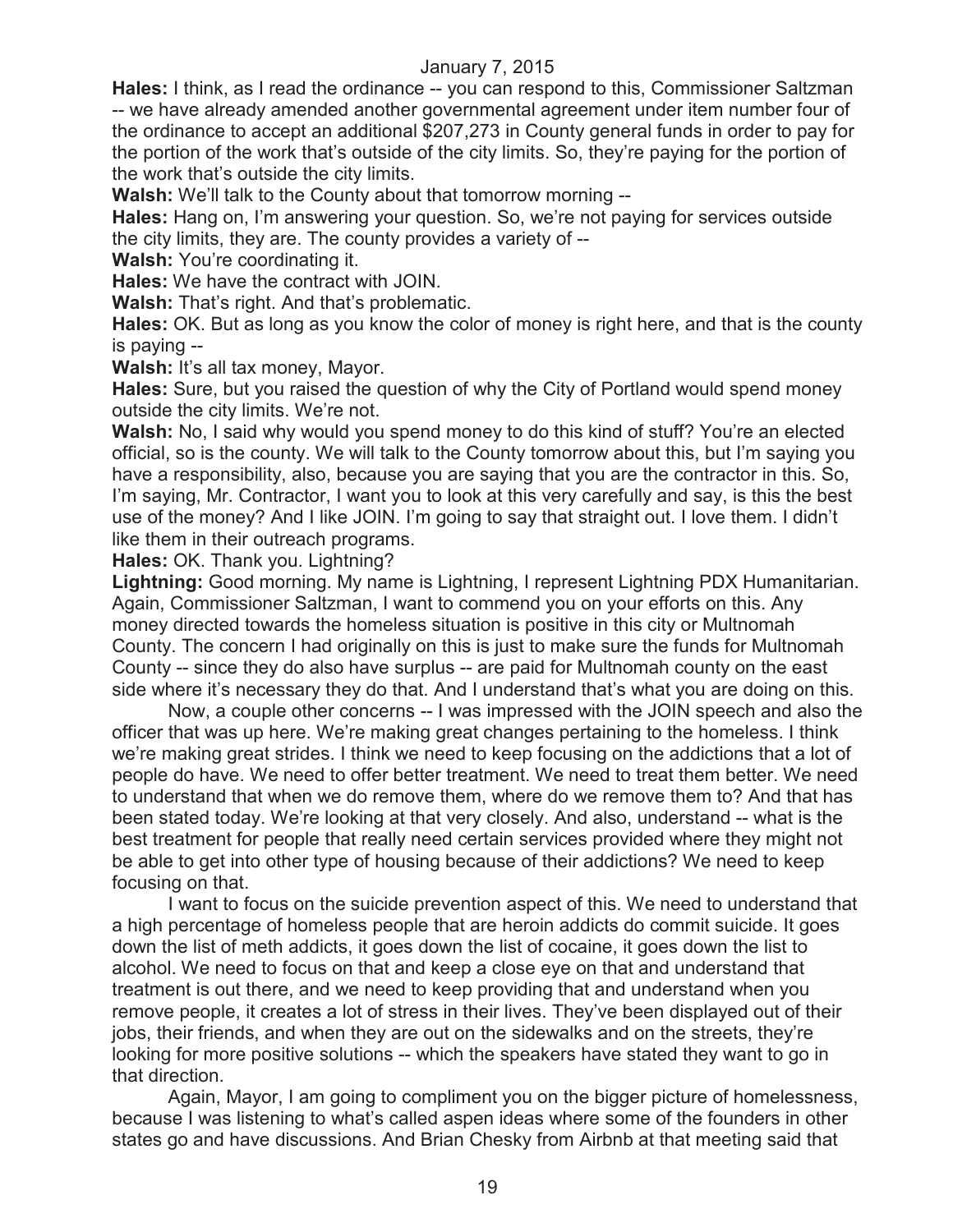because of Mayor Hales, I'm looking at doing more things towards affordable housing and also the most vulnerable people in the city. That is the biggest direction we need to have - is people coming into this city understanding if we talk shared economy, we need to also understand the homeless communities are part of the economy, and you begin to share that responsibility also. That's what was stated. And if we continue to do that from the getgo, we're going to end chronic homelessness, and we will maintain chronic homelessness from the first year and let the other services step in and provide the service they need.

Ending chronic homelessness can be a reality with the right people brought in and the right resources from the other companies that are billion dollars companies coming into this city and stating that they are listening to you close on the issues of homelessness. Thank you.

**Fish:** Lightning, can I just add -- could you give us afterwards the reference to where this gentleman said what you've just quoted?

**Lightning:** Yes, sir. You can pull that up at the internet, it's called aspen ideas, Brian Chesky, founder of Airbnb.

**Fish:** I am delighted to hear he stated that as a goal, and we'll be looking closely at the details of that.

**Lightning:** Let me answer that, if I can, please, sir. He stated that as a direction he'd like to look into to be part of the solutions through this city. There is no other commitments there, and I respect that he's at least thinking about it, looking at it, and determining how they want to spend the resources in this city. That changes the whole dynamics of homelessness through this city to have people do that before they enter with their businesses?

**Fish:** Well, Commissioner Saltzman has proposed we take 100% of the revenue from Airbnb and we address affordable housing, which I support. And if the president of the company believes he wants to use his revenues to help address affordable housing, I think that we could potentially have a marriage made in heaven. So, I'll look it up.

**Lightning:** Well, your numbers might be a bit high but their intent to look at it and address those issues is one of the most positive things that we can have going forward in this city, and it will change the dynamics of ending chronic homelessness. Thank you. **Hales:** Thank you. Mr. Johnson, good morning.

**Charles Johnson:** Good morning, Mayor, Commissioners. My name is Charles Johnson. And I don't know which is a more contentious phrase around here, Airbnb or the United States of America versus the City of Portland for the conduct of the Portland police department. But it was encouraging to hear the officer's words about improvement and interactions with the homeless people and people in distress here. However, when we look at these items six, seven, and eight and we begin see the paperwork blossom -- 12 pages here, 21 pages there, six there -- we haven't even talked about the fact that there is other contracts with REACH and Hacienda. That just adds more weight to Mr. Walsh's words that we have to wonder about oversight and administration.

Obviously, you need to vote yes on these items, but we need to have a more comprehensive number and fact-based discussion that what happens with the coordinating council to end homelessness or the council to perpetuate jobs at TPI and REACH and Hacienda and JOIN -- and you can see the list is getting long and we haven't talked about the new person appointed to the Home Forward board. So, anecdotal stories that were brought up -- and the reason I mention United States of America versus the City of Portland is that's supposed to be crisis services, a mental health drop-in center. And even though it's a nice story about releasing money, it was a story of failure, it was a story about making up for a mistake. And I hope that our fellow citizens will continue to not just pressure you, but also work with you creatively to have solutions so that people who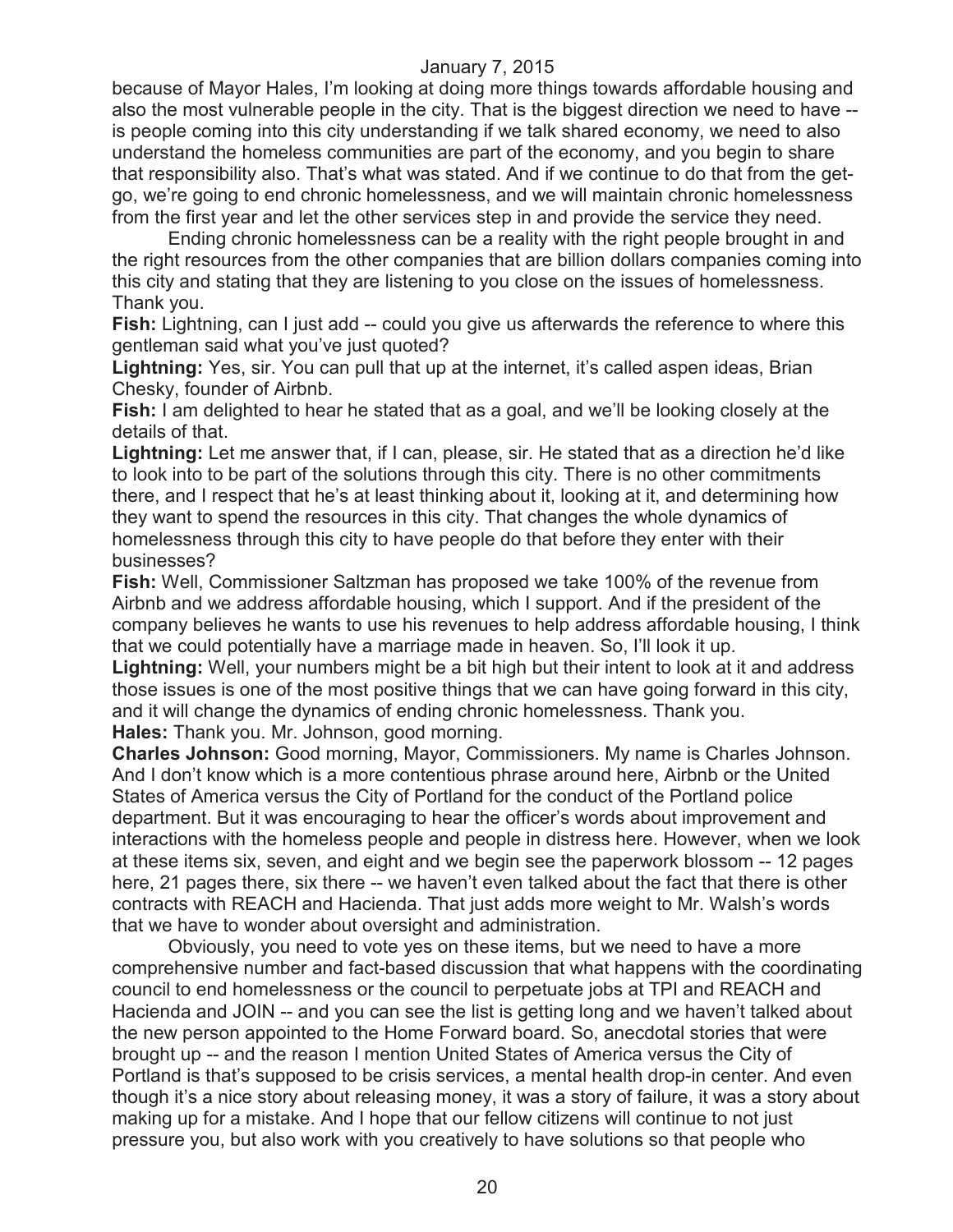mental health and barriers to housing don't have any time on the street. That they can actually just go into Cascadia mental health services, get treatment -- not go back to sleeping on the street or given a ticket for \$5 nights on the floor for city team, and with Senator Wyden having been in the area for his town halls, I just want to remind everybody about the way people are sleeping on Naito parkway under the Morrison Bridge that they need to engage their federal officials and restore funding that was taken away that was formally keeping people safely and humanely housed and now has them out on the streets in the elements. Thank you.

**Hales:** Thank you all. Anyone else want to speak on these items? Come on up. Good morning.

**Steven Entwisle:** Good morning, Council, Mayor. My name is Steven Entwisle, I represent individuals for justice, and I also represent the healing man sanctuary. I would like to address a few issues that I see, and what I see is -- from certain enforcement individuals - a culture of hate against the people that are experiencing homeless. And there is a brutality that is used to intimidate and more or less -- I don't like to use the word, but terrorize people who are homeless. I see this, and this is not good. This is not what we want in our city. We talk about how the good things that we do, and that's good. Everything that we do. But this has to stop.

I would also like to say that we should make it a hate crime for anybody to beat up on homeless people just because they are homeless or just because they are financially struggling. That could be any one of your cousins, aunts, fathers, anybody. Your family. You know? Mr. Saltzman could have a cousin out on the street, and if a cop is beating him up and he's not doing anything bad, he's not saying anything, you know, what does that say about our society? I'm just -- these things happen and I think that we need to take concern on that. We can do much better. We don't have to worry about giving money to the homeless, it's not going to hurt them. People know what to do with money, and money is a shortage right now for people. People aren't going to be clamoring over the borders trying to get over here because it's so good for homeless folks. That's a myth. That never happens. That's something that is preached here, there's like an invisible red line here from the help from the folks in our government to the people that are actually going through the hardest times. I think we need to take a harder look at this, and look at more solutions. The more solutions, the better. The more options, the better. Every little bit helps greatly -- it does. But we should not limit the options, that's all. Thank you. **Hales:** Thank you. Good morning.

**Angela Hammit:** Good morning. I'm Angela Hammit, I'm here representing individuals for justice. I would just like to take the opportunity to say thank you for everything that you are pulling together. It can't be easy. It is a major problem, and I know that you've put hours and hours and hours into helping the situation. I appreciate your task force that I believe you are in charge of -- Amanda Fritz -- with the mental health workers responding with the police. The only thing I would change is that I would have the mental health people arrive in their own vehicles, not in the police cars. It's still intimidating. They might not be getting out with the big gun, but they have a man with a big gun there with them. And that is very intimidating thing for the mentally ill. It's intimidating for me. I don't feel like -- there's a power -- I don't have a gun and a badge, you know? I don't have the power. So, it is intimidating.

I would like to talk about -- I don't know how or if you have any control or if you have anything to do with these, but the JOIN, the Salvation Army for women, all of the programs that I have seen that I've come in contact with and taken people to get help -- there is a breakdown there. I took one gentleman in to get -- he needed a payee, and they ended up stealing his money. And so, I thought I was helping someone, what I did was send him to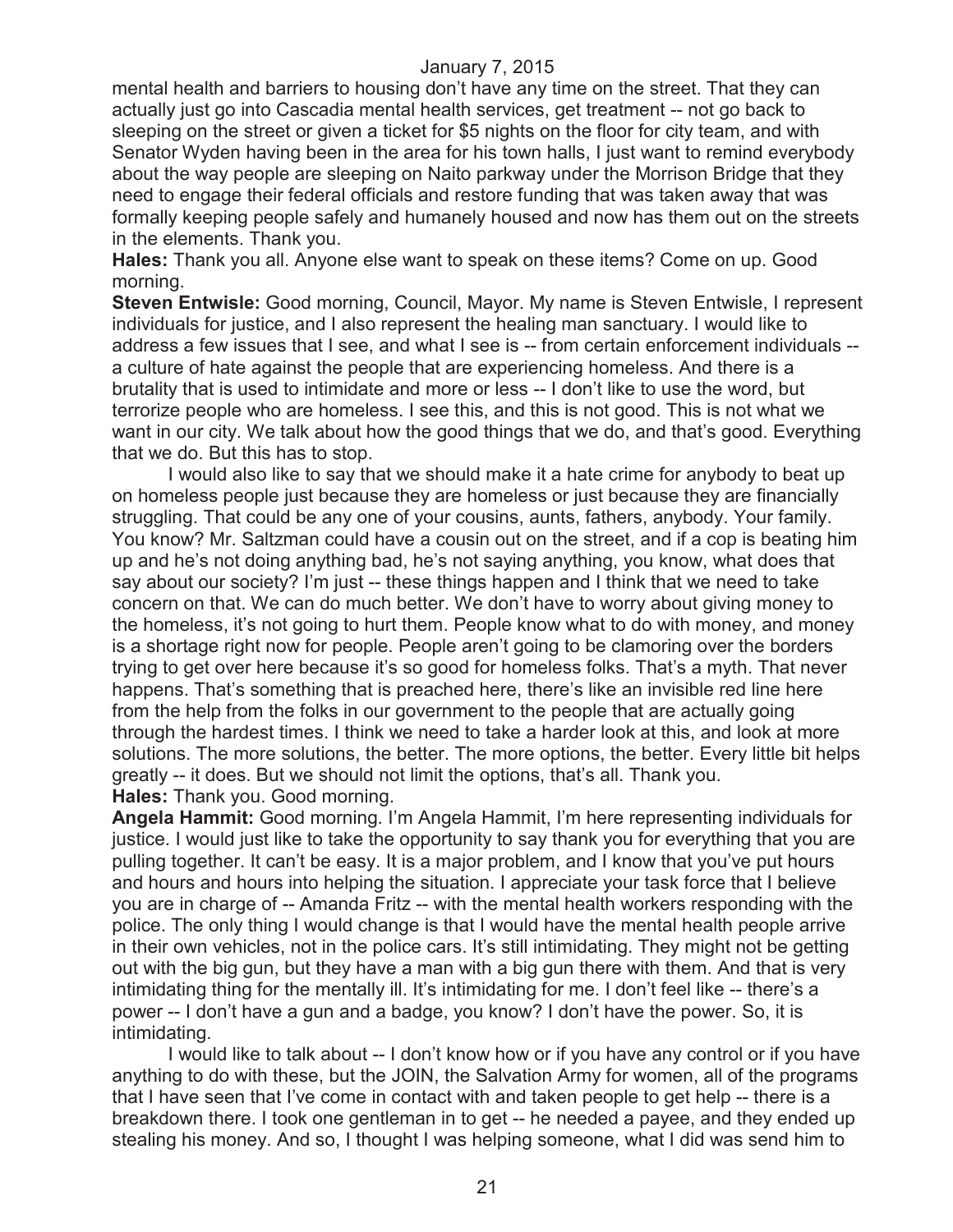the wolves. TPI -- I will never send anyone to TPI again. It's the workers -- not so much in the top, but you walk in there and you are treated disrespectfully. You are treated like the bottom of somebody's shoe. I think that those places could hire the people that actually need the place rather than hiring the people that are -- they have no compassion, they have no empathy. They are there to pick up a paycheck, and you are a pain in their butt. That's just how you're treated when you go into these places. I appreciate what you're doing, but it would be nice to put -- I see women there sweeping the floors, mopping the floors. They want to be working and do their share and they want to pull. They are not getting paid for it. They get to sleep on is a floor and a mat. That's what they get. And the other people working, they should not be working there.

**Hales:** Thank you. Thanks very much. Anyone else? These are emergency ordinances. Let's take a roll call vote on each, please.

## **Item 6 Roll.**

#### **Fritz:** Aye.

**Fish:** Dan, thanks for your leadership on this. To our trusted mission-based nonprofits, thanks for the great work you do in the community. To Sally, Ryan, and the gold medal team at housing for the work you do. And we have had a number of people testify today that we're falling short. The one thing I think that we can say with certainty is that there will be fewer not more dollars coming from the federal government now that the Republicans control both bodies. So, we will not be seeing an increase. And remember, the last two candidates for president of that party suggested we abolish the Department of Housing and Urban Development as not being a priority bureau for the agency for the federal government. So, we're not likely to see more federal dollars. And that's one of the reasons why I will support Commissioner Saltzman's proposal in the regular budget that we take \$5 million of the one-time general fund money in this year's budget and we apply it to his housing investment fund, because the only way we're going to solve this problem is to increase the supply of affordable housing. There is a shortage. We must attack it from the point of view of adding to the supply, and I think that Dan has the right idea with the HIF, and I will support that during the budget cycle. Thank you, Dan. Aye.

**Saltzman:** I want to thank the providers who presented to us today for their great work, and I also want to recognize Sally Erickson and Ryan Deibert and Shannon Singleton of the Portland Housing Bureau for providing careful oversight and administration, and making sure that these dollars are achieving good results. And I think that we heard evidence of that by our invited panel today, so, very pleased to support this. And thank you to Council for their commitment of the ongoing funding of \$500,000 a year. Aye. **Novick:** Thank you, Commissioner, and thanks to everybody for your testimony and your work. Aye.

**Hales:** Thanks, Commissioner Saltzman, for your leadership in this community and Council priority and for these great partnerships administered through the bureau with people that really do care. Obviously, there places that we always have to work on on how we deliver those services and obviously, as Commissioner Fish pointed out, we need to find local strategies for solving these problems because help from Washington on a number of fronts is not likely to be forthcoming. So, we as a community have the habit of coming together and finding the ways and means to make a difference, and this is a good example in each of these cases of how we do that. Thank you. Aye. **Item 7 Roll.**

**Fritz:** Aye. **Fish:** Aye. **Saltzman:** Aye. **Novick:** Aye. **Hales:** Aye. **Item 8 Roll. Fritz:** Aye. **Fish:** Aye. **Saltzman:** Aye. **Novick:** Aye. **Hales:** Aye.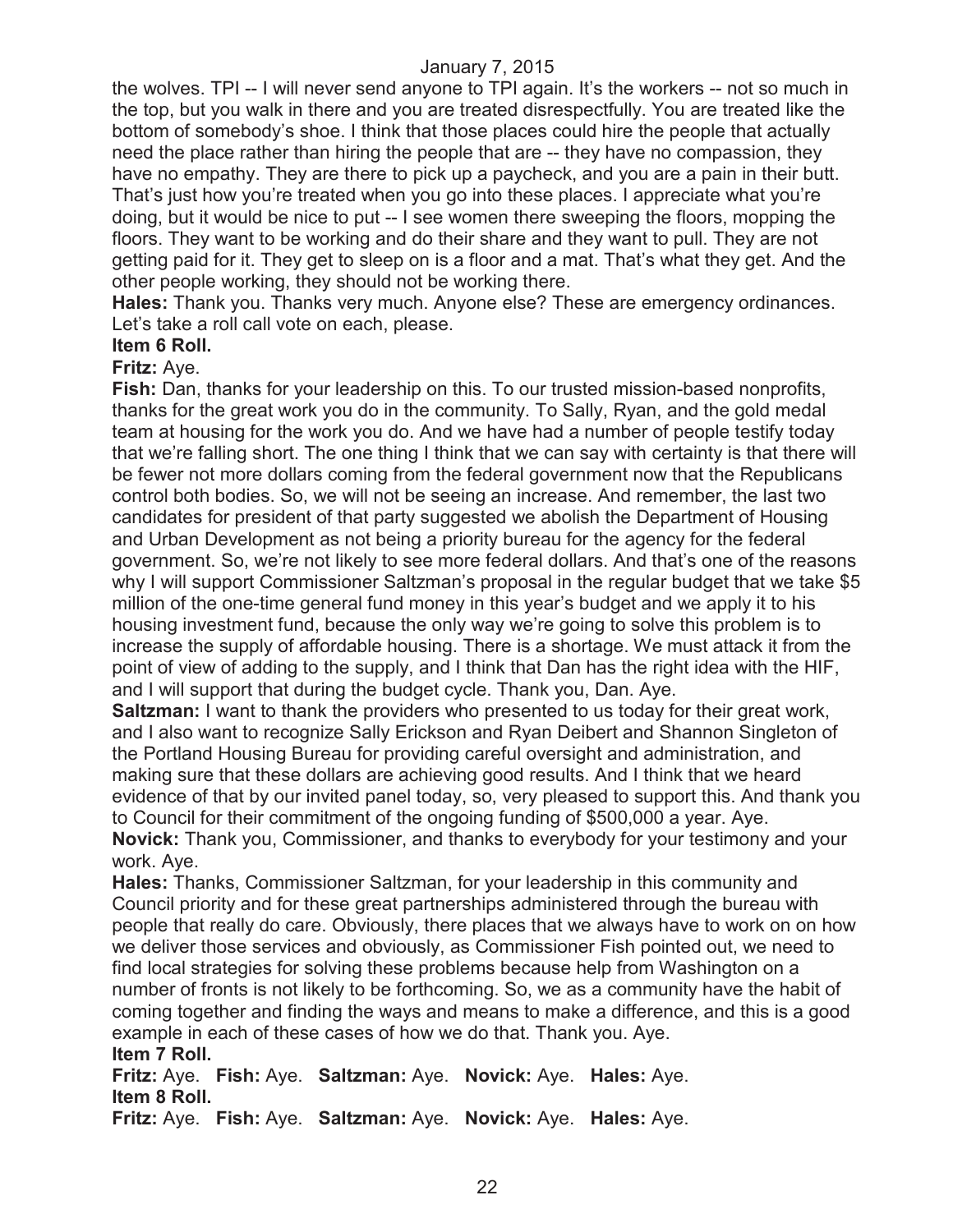**Hales:** Ok. Let's move on to our 10:00 a.m. time certain, which is just the adoption of findings. Could you read that item, please?

**Item 9.**

**Hales:** Commissioner Fritz, do you have any comments or like to make a motion? **Fritz:** I move to adopt the findings.

**Hales:** Any second?

**Fish:** Second.

**Hales:** Any discussion? Roll call on adoption of findings.

## **Roll on motion to adopt the findings.**

**Fritz:** Well again, thanks to the Bureau of Development Services staff for their excellent work on this project. And also, please convey our thanks to the Historic Landmarks Commission, whose write-up was also outstanding. And I believe that with this vote, we are saying that historic resources are important in Portland and that contributing structures contribute to a historic district. So, I am very pleased to vote aye.

**Fish:** I thought that we had an unusually thoughtful discussion and hearing last time, Mayor, and I'm grateful to Commissioner Fritz for the way you helped to shape our conversation. And I think that we are -- in taking this action -- saying the bar is high for these kinds of actions. These do not come to us often, and we are going to take them on a case-by-case basis, but I think that we got it right in this instance. Aye.

## **Saltzman:** Aye.

**Novick:** I was on the losing side of this vote substantively, but out of deference to staff, I will vote to adopt the findings supporting the decision the rest of the council reached. Aye. **Hales:** Thank you. Aye. We need to move on to item number 13 that was pulled from the consent calendar and act on that, and then move onto the regular calendar.

**Item 13.**

**Hales:** Ben, what do you need?

**Ben Walters, Chief Deputy City Attorney:** Tracy is on her way down.

**Hales:** OK. Does someone want to speak on this item? Apparently not. I think that we are ready to act on it, then.

**Fritz:** Do we know who pulled it?

**Moore-Love:** Joe Walsh pulled it.

**Fish:** At his request.

**Hales:** We're doing what he asked.

**Fritz** Did he know that we were going to do it right now?

**Hales:** I don't know.

**Moore-Love:** He probably thought at the end like we usually do.

**Hales:** Would you like to speak on this item, Mr. Johnson?

**Charles Johnson:** Good morning, Commissioners. This item got good inside coverage, fair treatment, even though it would have been nice maybe for you all to have this stay on the consent agenda, things are going to happen. We have a public servant who had a 20 year career, and then at the end, there's reportedly friction with Commissioner Fish about the man's departure. When we live in a world where these decisions are made by five people who have salaries of \$100,000 a year -- speaking of yourselves -- to some Portland residents that seems like a lot of money. And then we find out, wow, in order to make the sewage go away, we have to pay somebody twice as much as the mayor. And situations develop where they get 50,000 special severance. But I think when you look at a 20-year career and the fact that the friction between his overseeing commissioners -- just a temporary issue -- these are costs of doing business and they're easier to swallow on days when we see you finding the money to work with JOIN and when it's been pointed out that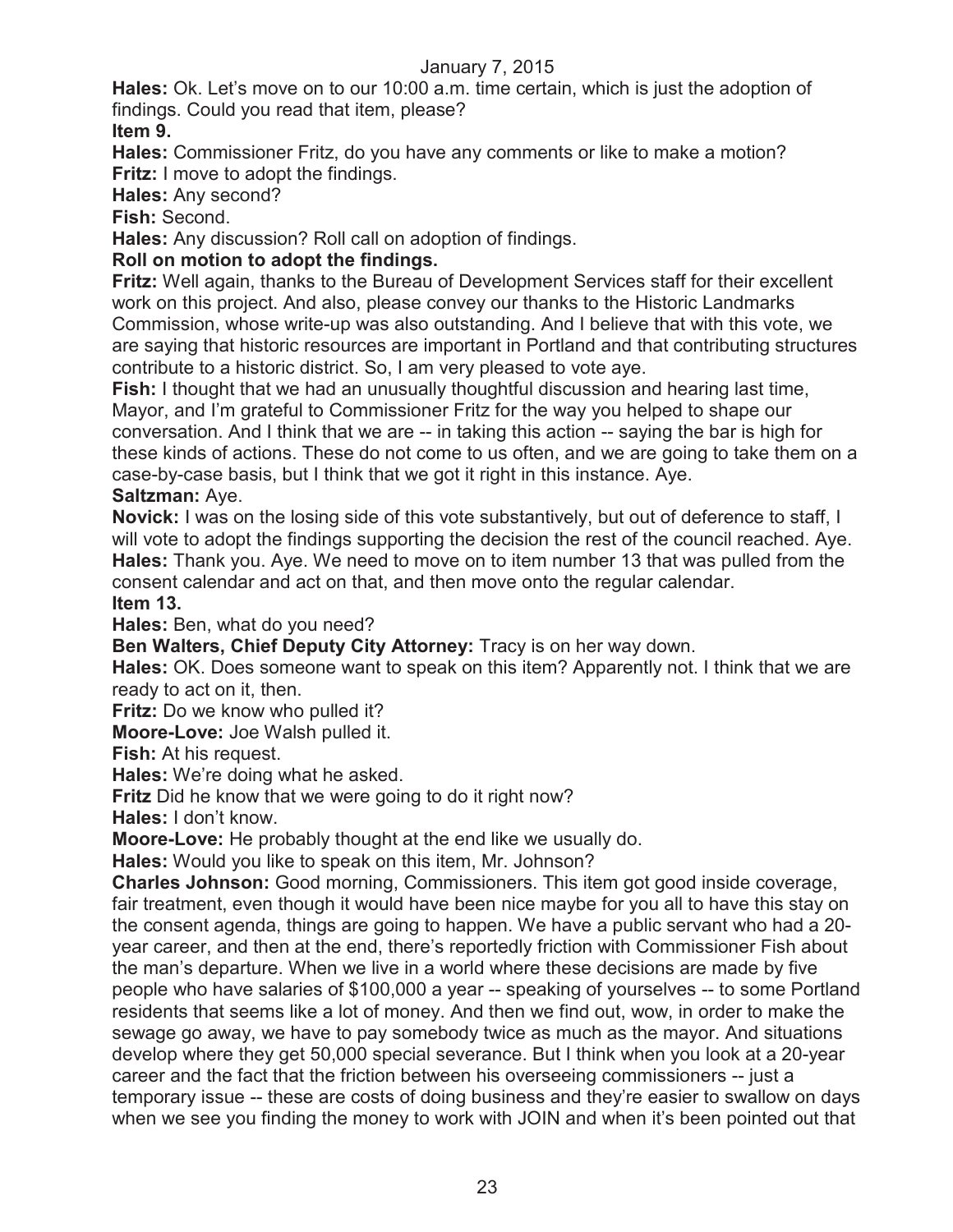Commissioner Saltzman, who many of us think of as being too pro-business, is honest and sincere enough to say there's a supply problem, we have to make housing.

So, without talking to the latest concerns about the budget overruns -- I want to say, if we have massive 300% budget overruns or 200% overruns, I hope that it always happens in providing homes to the homeless or under-housed people in the future instead of the Bureau of Environmental Services. But these severance payments are part of doing business, and I hope that they keep in mind when it comes time to look at surpluses when the budget goes well that we try and match the funds to really serve the most needy people, and consider having better options for people who are stacked up on the streets for everybody to see because we're not as good as we think that we are. Thank you. **Hales:** Thank you. Mr. Walsh?

**Joe Walsh:** My name is Joe Walsh, I represent individuals for justice. When I saw this item, the first thought that I had was OK, we have got to get rid of this guy, fine. It's going to cost us \$50,000 to get rid of him. He was involved in the Taj Mahal. This building that started with three million dollars and ended up at \$12 million. So, we got rid of them. And part of the package is that he's going to get \$50,000. And we also have to pay the legal fees of the outside counsel who investigated this case, and I don't know how much that is, but it's usually \$350 an hour. And knowing lawyers, it's probably \$35,000 or \$50,000. It's sad that we have to do this. Really sad. This man is being rewarded for what some people think is fraud. People seem to get rewarded when they commit fraud. And that's our system -- people seem to get rewarded when they commit fraud and they lie. **Hales:** Joe --

**Fish:** That is totally inappropriate -- you cannot make comments -- you cannot malign and defame someone without evidence. And it's totally inappropriate for you to say that. And for you, of all people, who insists on basic fairness --

**Walsh:** What did I say that maligned --

**Hales:** You're making a criminal accusation --

**Fish:** You're making accusations about his conduct that you have no basis to make, including fraud, which is a crime. And you of all people --

**Walsh:** Isn't there an ongoing criminal investigation on this item?

**Hales:** There's not.

--

**Fish:** No, there is not.

**Walsh:** In what your paperwork says, yes, there is. That he is going to help find out exactly what happened with the contractors and why it was over budgeted three times the amount of money and some people, like me, think that's fraud.

**Fish:** OK. You're entitled to your opinion, but there is no basis --

**Walsh:** Please don't interrupt me three minutes --

**Fish:** There's no basis for you to say that --

Walsh: Please don't interrupt my three minutes. I'm entitled to that by the Charter, not you. **Hales:** You'll get your three minutes, but if you make outrageous charges about somebody

**Walsh:** What's the outrageous charge?

**Hales:** We've addressed that. Please move on.

**Walsh:** It is sad to do this. This man has a 20-year longevity working for the City. I give him [indistinguishable] for that. We just had a governor that went to prison, and we had official after official after official going before the judge and saying, how wonderful this man is and this man shouldn't have gotten 10 years, he ended up getting two years. This is the same kind of thinking. We cannot reward people that do this stuff. We should fight it. You guys fight the weirdest appeals, but you won't fight this one, and this is a good fight. You could win this fight. Because he's wrong. When you put someone on leave with pay, there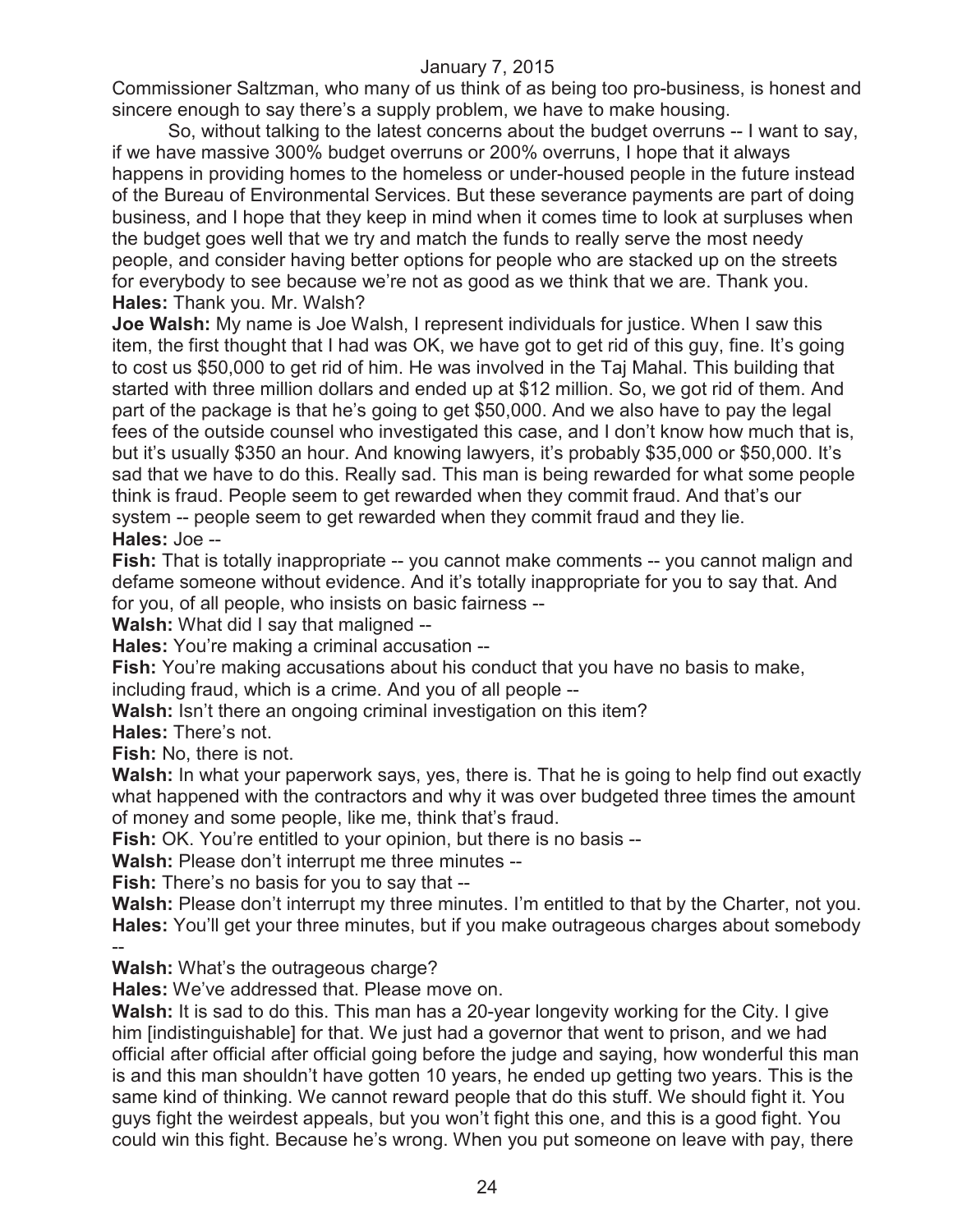is no option to come back and say you're punishing them, because you're not. You're not taking anything away from them. And most of the courts agree with that. So, you could have won this one. But you want to appeal Judge Simon's decision, and you're going to lose that one and look like idiots. Thank you.

**Hales:** Thank you. Anyone else?

**Walsh:** And I hope I didn't defame you, Mayor.

**Hales:** You didn't. Good morning, welcome.

**Mike Houck:** Good morning, Mayor and Commissioners. My name is Mike Houck. I'm here representing myself as a citizen of the city of Portland and somebody who has worked with you, with City staff for the last 30 years or so. Twenty years ago, I sat on the advisory committee, the hiring committee that interviewed applicants to become the next director of the Bureau of Environmental Services. And I didn't intend to testify today, I came down only because something like what we just heard might occur.

I'm here to tell you that Dean Marriott was heads above every other candidate for that position. And I have to say that regardless of the Auditor's report, regardless of the wastewater treatment center, I think we need to think in terms of what I've referred to -- a couple of you -- regarding the proportionality. Dean Marriott was at the helm of BES as the City of Portland became the premiere stormwater management agency and watershed health agency in the country, and I just say that Dean can walk away from the City of Portland with his head held very high. And I only hope that we get somebody to replace him that will take the bureau into the next era of integrating gray and green infrastructure and improving watershed health throughout the city.

**Hales:** Alright, thanks very much.

**Houck:** Thank you.

**Hales:** Anyone else? Discussion? Roll call.

#### **Item 13 Roll.**

**Fritz:** Well, thanks for that testimony, and to Dean Marriott for having turned the ship from the direction where it used to be going and getting the Big Pipe project on time and under budget, and indeed, putting the environmental part into the Environmental Services. Thanks to Commissioner Fish for working on this settlement. Aye.

**Fish:** With this action, Mayor, we will launch a national search for Dean Marriott's replacement. Mike Houck's testimony reminds us that we'll be looking for a unique person that understands that a modern sewer and stormwater bureau leader understands the value of what we call green infrastructure, which is not only good for rate payers and for the environment. So, we'll launch that search. I have also asked the outside law firm that we retained to do an investigation to change course. Now that Dean has decided to move on, what we're going to ask them to do is give us a report with some lessons learned, and some counsel as to how we might improve our overall performance on contracting going forward, which I think would be of great value to the council.

Dean Marriott has served the City for 20 years. We wish him well as he moves forward, and I think that the resolution of the matter is reasonable and honorable, and frankly is in the best interest of the City and my ratepayers, and I'm pleased to vote aye. **Saltzman:** I had the privilege of being the Commissioner-in-Charge of the Bureau of Environmental Services for 11 years, working with Dean Marriott that entire time. I really want to thank Dean for his tremendous accomplishments. As has been noted, Portland's largest public works project ever, the Big Pipe project -- which was more than just a big pipe, it was also investments in green infrastructure. That project, \$1.4 billion, brought in on-time and on-budget. We need only look north to Seattle to see the struggles that they're having trying to get their big pipe built to realize what an accomplishment that that was for the City of Portland and for its ratepayers.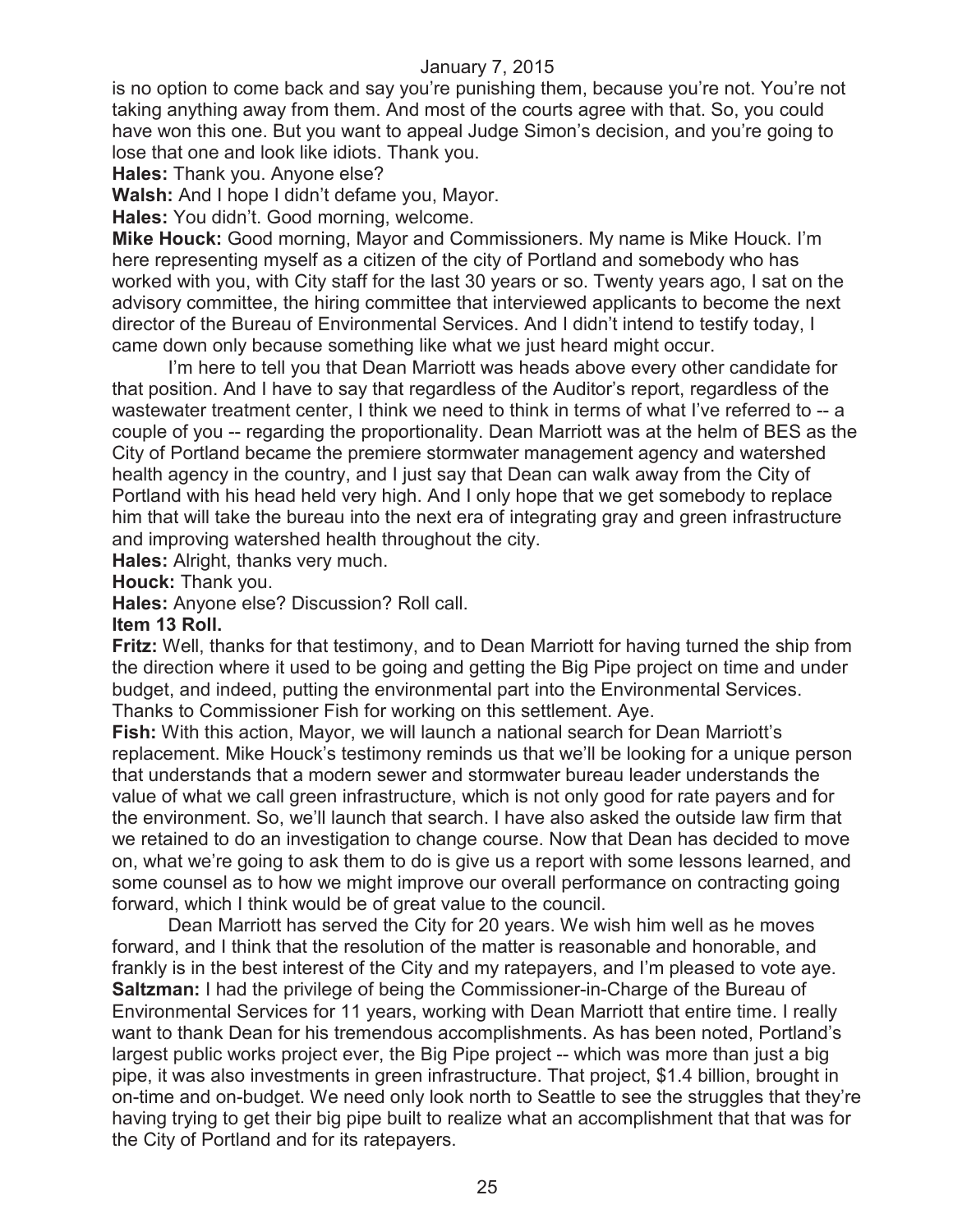Dean thoroughly embodied the spirit and the mission of the Bureau of Environmental Services. He helped to shape that spirit and body of Environmental Services, setting it on a good path of not only doing the gray investments -- the pipes, and the pump stations -- but also the swales and the ecoroofs and all the other things that we rely on to manage stormwater successfully in our city. So, I have a great privilege to work with Dean, and I just want to wish him very well in his future in his next endeavor. Aye. **Novick:** Thank you, Mr. Houck, for your testimony. Thanks to Mr. Marriott for his service. On a lighter note, Commissioner Fish, I do want to state that if you can find somebody to head the bureau named Ed Norton, that would be ideal. Aye.

**Hales:** It's the responsible solution, this is a good man who has done good work for this community and I appreciate his service. I've had a chance to tell him that in writing, and I will have a chance to tell him that personally, and this is a chance for our Council to do what we've done today, and that is do the right thing for a manager who has served us very well and who is moving on, and we thank him. Aye. Let's move onto the regular agenda.

#### **Item 30.**

**Hales:** Why don't you read 31 also?

**Item 31.**

**Hales:** Sergeant Barnum is here to explain these items to us and take any questions for the bureau.

**Bret Barnum, Portland Police Bureau:** Good morning, Council. Sergeant Bret Barnum with the traffic division. On item 30, the Portland Police Bureau traffic division has been involved with the safety belt grant for over 50 years now. I was a grant manager of this grant for quite some time. We are now the number two state in the nation for seat belt usage. So, I think that that's a real reflection on the good use of the grant funds, spending it correctly and working high crash corridor areas to re-instill to the community through not just citations but warnings that safety belt use is important, in our state, and it does provide a significant reduction in serious injuries and fatalities when our community members are wearing their belts properly.

**Hales:** Questions about this one? And then second one.

**Barnum:** On the speed grant -- this was Sergeant Gunderson's grant. He was not able to make it, he had a family illness. So, in reading some of his notes for the grant -- the use of these grant funds that allows for this last year, allowed for a total of over 1000 contacts, and this is on ODOT state highway properties -- so I-5, I-405, or other state highways, Highway 43 that are within the city.

In 2014, we had a 44% reduction in fatalities on the state highways within the city limits. We also had a 14% reduction in injury crashes, and a 3% reduction in non-injury crashes. So, all the way around it is proving our visible presence out there, providing not only citations but also warnings to our motoring public in the city that we are reducing the number of fatalities and serious injury crashes to our citizens and our community members.

**Hales:** Thank you. There is questions before -- Commissioner Fritz made some about overtime, and I think that's being reviewed by the bureau about the balance of using fulltime personnel versus overtime still part of the staffing steady work, I assume.

**Barnum:** Yes. As far as I know, and both these grants, the safety grant will provide for 150 hours in the whole year. So, it's not a tremendous amount, but it does provide us some time. 150 hours is really a minimal amount of overtime when you factor it out over the course of 12 months. And then the speed grant this year is very minimal amount. I believe it's 10,000, and they will be able to carry over 2000 from last year, so that's even a considerable less amount of hours. The hours when they are worked are done in a four-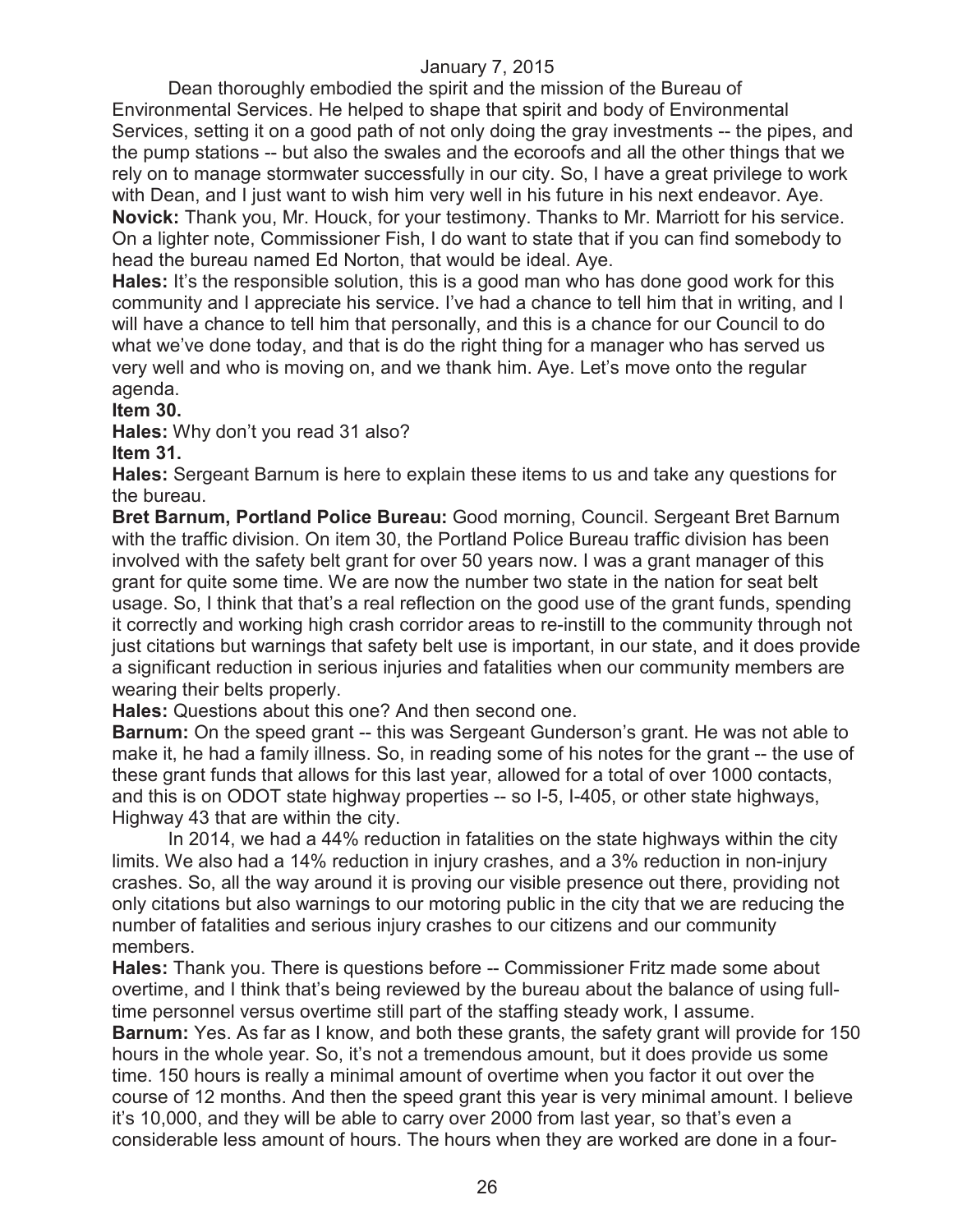hour increment, so it doesn't tax any one individual in a four-hour shift, period. So, with that we keep our officers fresh, available for the day-to-day duties as well.

**Fritz:** Would we be allowed to use the funds for straight time rather than overtime? **Barnum:** We also work these grants. Part of the grants we do work straight time in these specific areas, and that's a part of the rules of the grant in order to -- especially, the speed grant, I know for certain that we have to work straight time hours, some regular duty hours in these areas that we work on overtime.

**Fritz:** But in this one, would we be allowed to use the 38,000 for straight time rather than overtime?

**Hales:** Under the terms of the grant, do you mean?

## **Fritz:** Yes.

## **Barnum:** No.

**Fritz:** So, that's an issue that perhaps we should add to the state legislative agenda. Having worked in nursing where people do a lot of overtime too, and becoming concerned about sometimes my colleagues would be working so many extra hours that I wasn't entirely sure that they were going to be safe -- same for our police officers. Obviously, this is a fairly small amount, but we keep getting these grants that are always for overtime, and I think that maybe we should address that with our state legislative delegation that if there's enough work, maybe cobbling together all of these grants. Maybe the state should be funding police positions dedicated to these particular purposes. Thank you for your answers, I appreciate it.

## **Barnum:** Sure.

**Hales:** Other questions for the Sergeant Barnum? Great. Thank you very much. **Barnum:** Thank you.

**Hales:** Anyone else want to speak on these items? If not, then we'll take a roll call on the first.

## **Item 30 Roll.**

**Fritz:** There are also some incentives to using your seat belt and going the speed limit, and I want folks to know that that is the case also, and when there is a crash, it's comforting when you your loved one has been wearing his seat belt, which we got accidental death insurance coverage for, which I didn't know. I appreciate the work that the officers do to make sure that people are wearing their seat belts and driving the speed limit. Aye.

**Fish:** Aye.

## **Saltzman:** Aye.

**Novick:** It is something to be proud of that we are number two in the country in the state in seat belt compliance, and really appreciate the work that you do. And this is money to be put to good use. Aye.

**Hales:** I appreciate the Sergeant Barnum being here and the fact that he just mentioned this in passing that, you know, our practice is often to give people warnings for this kind of violation or for trying to text or use your cell phone while driving, which is illegal. And the point of those encounters is to get the public to do what they should be doing the right way. And obviously, that's starting to show up in the numbers and that's a great trend.

Enforcement has its place, so does that relationship where an officer is reminding people to do the right thing. So, I appreciate that we're always trying to strike that balance out there on the streets when we're encountering motorists. Thank you. Aye.

## **Item 31 Roll.**

**Fritz:** Aye. **Fish:** Aye. **Saltzman:** Aye. **Novick:** Aye. **Hales:** Aye. **Item 32.**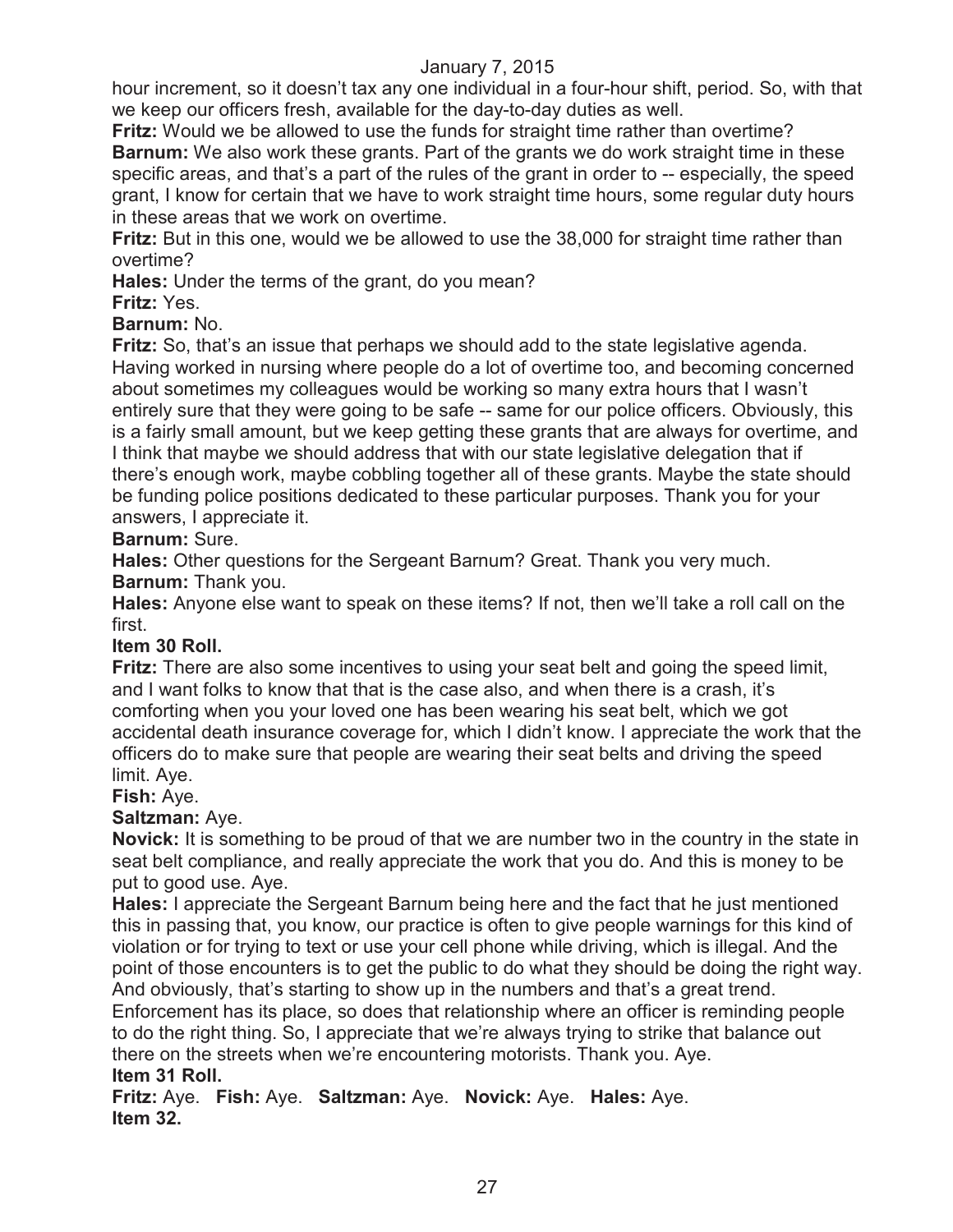**Hales:** It's my plan to refer this back to my office for additional community input about available technology and policy. As you may recall, we had a presentation here about this last month, and we have conducted the request for information. They're still compiling the results of that request for information and they're looking at the idea of a pilot test. So, it's appropriate to take a little more time to actually seek our RFPs. We have the funds available. We know that they're not sufficient to do everything that we need to do with onbody cameras, but it's appropriate that we do this the right way. Obviously, there's legislative work to be done as well in making sure that we can use the data and safeguard the data that we obtain for using body cameras. So, if there's no objection, it's my intention to return there item to my office, and we'll do that and bring it back at the right time. Thank you.

## **Item 33.**

**Hales:** Ms. Moody.

**Christine Moody, Chief Procurement Officer, Office of Management and Finance:**  Good morning, Mayor, Commissioners. Christine Moody, procurement services. You have before you a procurement report recommending an award to James w. Fowler, and the original engineers estimate was 9.6 million. On November 4, 2014, eight bids were received, and J. W. Fowler is the low bidder at \$10,554,563. The Portland Water Bureau has reviewed all bid items and believes the price offered is good. The City identified 20 divisions of work for potential minority, women, and emerging small business subcontracting opportunities. Subcontracting participation on this project is at 20.7% in the areas of concrete flat work, irrigation, traffic control, trucking, and ecoroof. I will turn this back over to Council if you have any questions.

**Fish:** Christine, I have a couple. I see that the project estimate was moderate. And the low bid was, what, about 10% above the estimate. Is this further evidence of a robust market now for construction and prices going up at the other end of the spectrum where we saw a better price during the recession, we're now seeing -- because of all the construction -- the reverse effect?

**Moody:** Yes, Commissioner, I believe so. There was also eight bidders on this project, so that's why the Water Bureau believes that this is a really good bid.

**Hales:** How many?

**Moody:** Eight.

**Fish:** The fact that there were eight different people competing means we are reasonably confident that we got a good price.

**Moody:** We're getting a good price, yeah.

**Fish:** Any guidance for us or me as the Commissioner-in-Charge in terms of the project construction estimate? Is there anything we need to do differently going forward in light of what appears to be a construction boom and rising prices?

**Moody:** Well, we have been meeting internally. The construction bureaus have all met and working on updating their pricing more frequently so that as the estimates come before Council, they'll be as accurate as they can at that time, understanding that the authorizing ordinance is generally six months before I'm back here with the contract award.

**Fish:** Right. Well, the mayor has raised this a couple times in the past about just making sure that our assumptions are linked to the current market conditions. And it seems like there is a crane on every corner of the city, so we're obviously in a different contracting environment. We're not getting -- we continue to get good interest rates on our debt, but we're not getting the same prices in our competitive process, and that's because there's a lot of work in the pipeline. That's a good thing. Thank you for working with the bureaus to update their assumptions so there is a closer alignment between our estimates and the actual bids.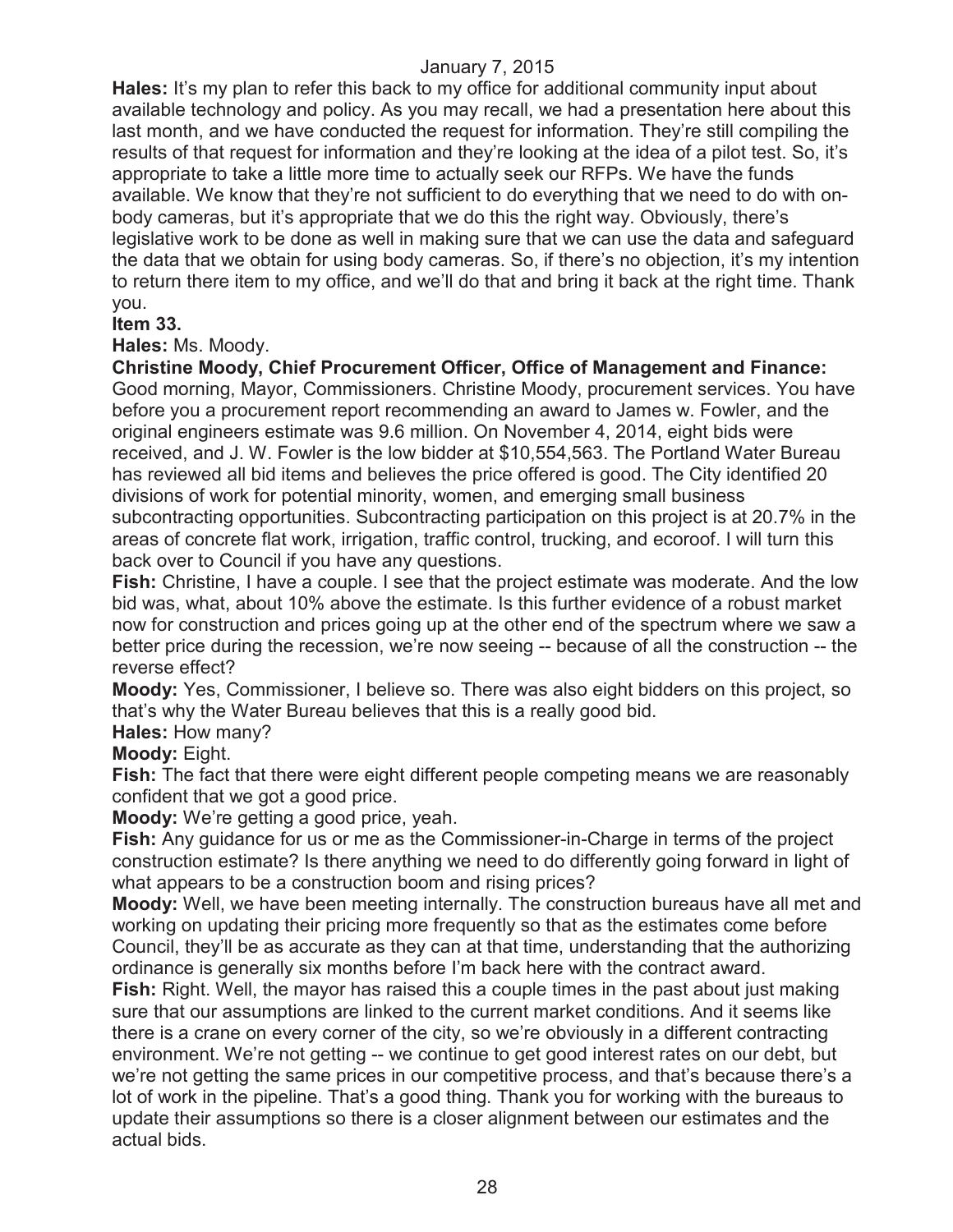**Hales:** Other questions? Thank you very much. Anyone want to speak on this item? If not, motion to move.

**Fish:** So moved.

**Fritz:** Second.

**Hales:** Discussion? Roll call.

## **Item 33 Roll.**

**Fritz:** It's got to see the subcontracting going for hefty things like roofing and concrete flatwork and such. Thank you for your work. Aye.

**Fish:** Thank you, Christine. Aye.

## **Saltzman:** Aye.

**Novick:** Thank you, Christine. Aye.

**Hales:** Commissioner Fish, when I was running for office in 2012, there were two cranes on the horizon in Portland. They were both for public works projects. And now I think you're right, there is something like 17. I have taken personal credit for that change, of course. It had nothing to do with the larger economy. But it certainly has had something to do with the bid prices, we'll be dealing with that for the foreseeable future. So, thank you. Aye.

**Fish:** I see you're channeling AI Gore.

**Hales:** Yeah, that's right. He invented the internet and I'm responsible for all those cranes. [laughter] Let's move on.

**Novick:** Wait a minute, Al Gore really did have a lot to do with the invention of the internet. **Hales:** That's right. No good deed goes unpunished in our business. Alright, next one please.

**Item 34.**

**Hales:** Second reading and roll call.

## **Item 34 Roll.**

**Fritz:** Aye.

**Fish:** I want to thank Mark Hutchinson and the whole team for their presentation. And perhaps the greatest compliment I've received during my tenure at BES is that Commissioner Fritz recently told me we might be overdoing it on some of these presentations. And the goal of course is move them from consent to the regular agenda, make sure the council has all the necessary information to make an informed judgment. It's a work in progress, but I'm very proud of the way that BES and its senior team has embraced his new approach, and I do think while they are -- they sometimes are technical and tedious in nature, I do think the council is getting a lot of good information upon which they can make an informed decision. I thank my colleagues for pushing us in that direction. Aye.

#### **Saltzman:** Aye. **Novick:** Aye. **Hales:** Aye. **Item 35.**

**Hales:** Also second reading item. Roll call, please.

## **Item 35 Roll.**

**Fritz:** An important clarification, Commissioner Fish -- I have found the presentations very interesting, and it's good that -- you know, there's folks toiling away every day on items like this every day in this city, and they do good work, and it's been good to see some folks before us that haven't otherwise had the opportunity to present about their work. And they're obviously so proud of what they do and work really hard for the citizens of Portland and the ratepayers. So, thank you for doing these presentations. Aye. **Fish:** Aye. **Saltzman:** Aye. **Novick:** Aye. **Hales:** Aye. **Item 36.**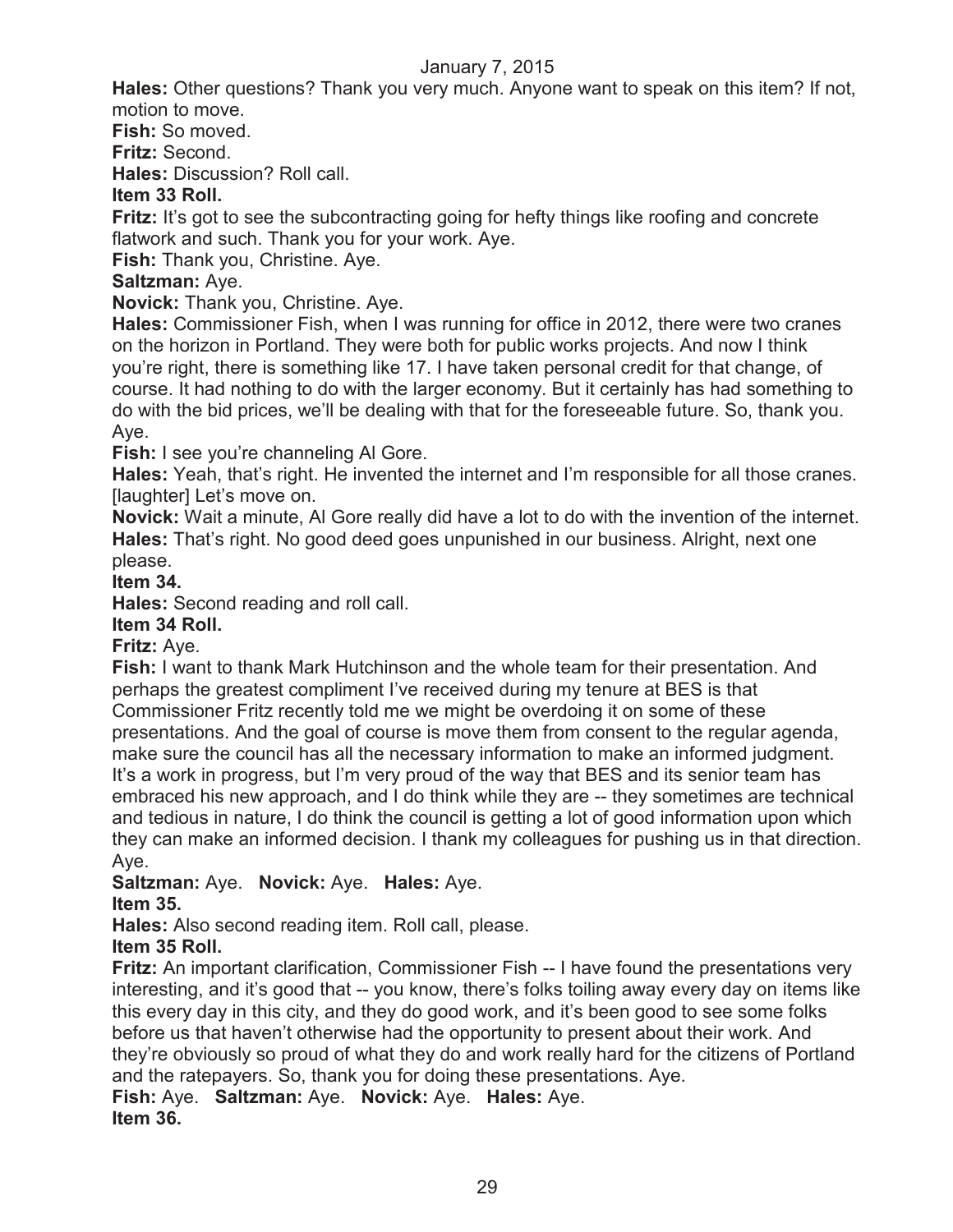**Hales:** I have a request from Commissioner Novick to reschedule this item to January 8 at 6:00 p.m. Is that correct?

**Novick:** That's correct.

**Hales:** Unless there is objection, so ordered.

## **Item 37.**

**Hales:** Commissioner Novick.

**Novick:** Colleagues, this contract for 15 on-call architectural and engineering services originally came before Council on September 10th of 2014. It was referred back to my office to respond to Council questions regarding MWESB participation.

My office, with the assistance of PBOT, issued a [indistinguishable] amendment to Council offices on December 23rd, and once more on January 6th which sought to address previous questions regarding MWESB participation and outreach. This information is reflected in the impact statement of the ordinance. Andrew Carlstrom from PBOT is here with us today to give an overview of the purpose of this contract, what kind of outreach PBOT directed above standard procurement requirements, the level of MWESB participation, and potential next steps for PBOT to improve MWESB participation and selection. Andrew?

**Andrew Carlstrom, Portland Bureau of Transportation:** Good morning, Mayor Hales and City Commissioners. Andrew Carlstrom, Portland Bureau of Transportation. The purpose of this ordinance is to provide PBOT with on-call architectural and engineering services in nine service areas ranging from landscape architecture to traffic engineering. This on-call capacity is needed because transportation project needs generally include work with short deadlines, scopes that may need to be developed quickly, and or require expertise that PBOT does not have in house.

If you approve this ordinance today, PBOT will have the ability to execute task orders as needed for projects with the selected prime contractors in these nine service areas. Council questions in September focused on MWESB utilization, and PBOT appreciated the opportunity to provide you clarifying information both in the impact statement and in the memo you received from Commissioner Novick in December. It should be noted that the MWESB contract considerations were only within one criteria selection category for this qualifications-based proposal evaluation. In addition, the selection process included one minority evaluation program representative on each of the nine selection committees. And although one of the 15 selected contractors was an MWESB firm, when considering all the subcontractors identified by successful proposers, the total utilization by dollars would have been 25.3% if all contracts, contract authorities, and identified subcontractors were utilized as stated on PTE disclosure forms. This equates to 462,000 out of 1.825 million. Thirty-one of the 40 disclosed subcontractors are MWESB firms.

PBOT conducted extensive outreach for the solicitation, which the procurement services recognized. And both PBOT and procurement services do not have any information that would lead to a conclusion that redoing this solicitation would increase the overall MWESB utilization percentage. PBOT appreciates Council questions, which have encouraged additional introspection and review of how solicitations are conducted. And internally, the bureau is currently reviewing its outreach efforts, determining where additional work can be done, and is developing a new comprehensive outreach plan with the goal of ensuring maximum MWESB participation with both prime and subcontractors for bureau solicitations. In addition to the external focus, PBOT intends to increase internal training for PBOT staff to analyze utilization and to collaborate with other City bureaus to share best practices, outreach strategies, and share outreach opportunities. Thank you for your consideration.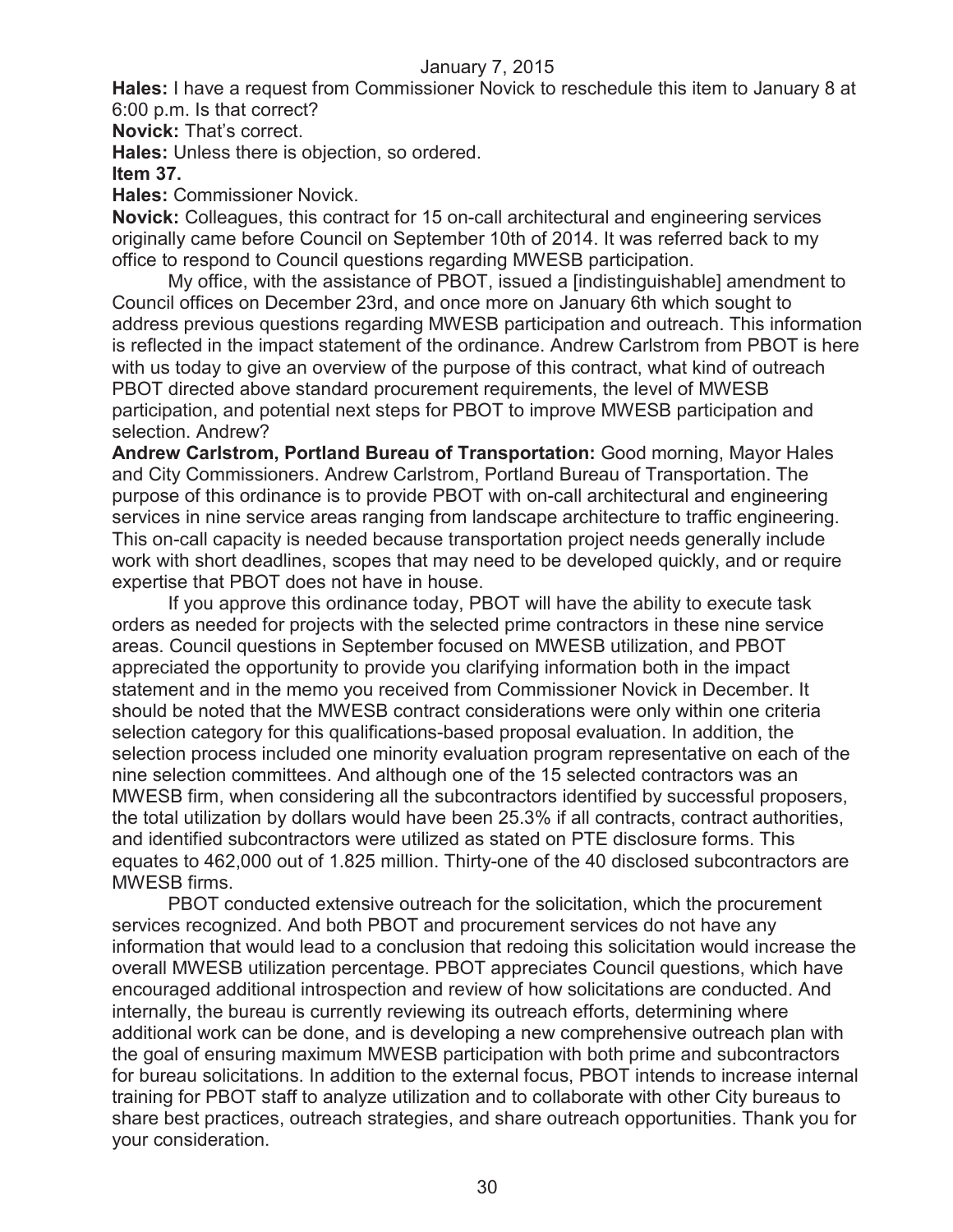**Hales:** Thank you. Questions for Andrew? Thanks very much. This is an emergency ordinance so, we'll take a roll call.

**Moore-Love:** Is there any testimony? I didn't have a sign-up sheet.

**Hales:** Sorry, I didn't ask for any. I didn't see anyone, but anyone want to speak? OK. Now, roll call.

**Item 37 Roll.**

**Fritz:** Thank you for the additional work on this and for the briefing that I received, it was very helpful. Aye.

**Fish:** Aye.

**Saltzman:** Thank you for the additional work you did, appreciate it. Aye.

**Novick:** Aye.

**Hales:** Thanks very much. Aye.

**Item 38.**

**Hales:** Second reading and roll call.

**Item 38 Roll.**

**Fritz:** Aye. **Fish:** Aye. **Saltzman:** Aye. **Novick:** Aye.

**Hales:** A little piece of progress. Aye.

**Fritz:** Thanks very much to the citizens who got this going and kept it going, and congratulations.

**Hales:** Good work.

## **Item 39.**

**Hales:** Commissioner Novick.

**Novick:** Colleagues, we're prepared today to address several questions that came up in the first hearing on this matter. One thing I've been informed of -- there was a question about noise from the utility cabinets. Mary Beth Henry contacted Kansas City officials who confirm that the Google utility cabinets at least don't seem to make noise, and the city hasn't received complaints about their aesthetics. Alex Bejarano is going to address the questions that came up about art wraps, and Kyle is here to talk about additional outreach that's been done in the last couple of weeks. Alex, do you want to take it away.

**Alex Bejarano, Portland Bureau of Transportation:** Sure. I think we are going to start with Kyle with the presentation, and then I'll chime in.

**Kyle Chisek, Portland Bureau of Transportation:** Kyle Chisek with the Bureau of Transportation. So to recap, these above-ground structures are utility cabinets in the rightof-way. They are primarily electrical and are hard wired facilities. Our current policy, we do allow them by exception, and they are -- we have some from BES, Water Bureau, Northwest Natural, and quite a few from Transportation for our signals and street-lighting equipment. At our public hearing in December, some questions came up about the art wrap. We had also some questions about certain design districts, specifically Terwilliger Parkway.

We did some research. We did some rethinking. At this point, we're proposing that the art wrap is no longer mandated, that the cabinets will be either stainless steel or painted in a neutral color. As a consequence of that, there won't be a renewable fee because you won't need to rewrap a cabinet. Inspections will be complaint-driven. So, if something gets tagged, we'll give the utility 48 hours to basically rectify that or resolve the graffiti issue. For Terwilliger Parkway specifically, in acknowledging its scenic corridor -- it has design standards -- however, utilities are exempted from that. We're going to take the approach that we're going to treat it like a design district. So, for historic districts and for design districts, we're going to work with the Design Commission and the Landmarks Commission to come up with specific standards for those districts. Terwilliger Parkway we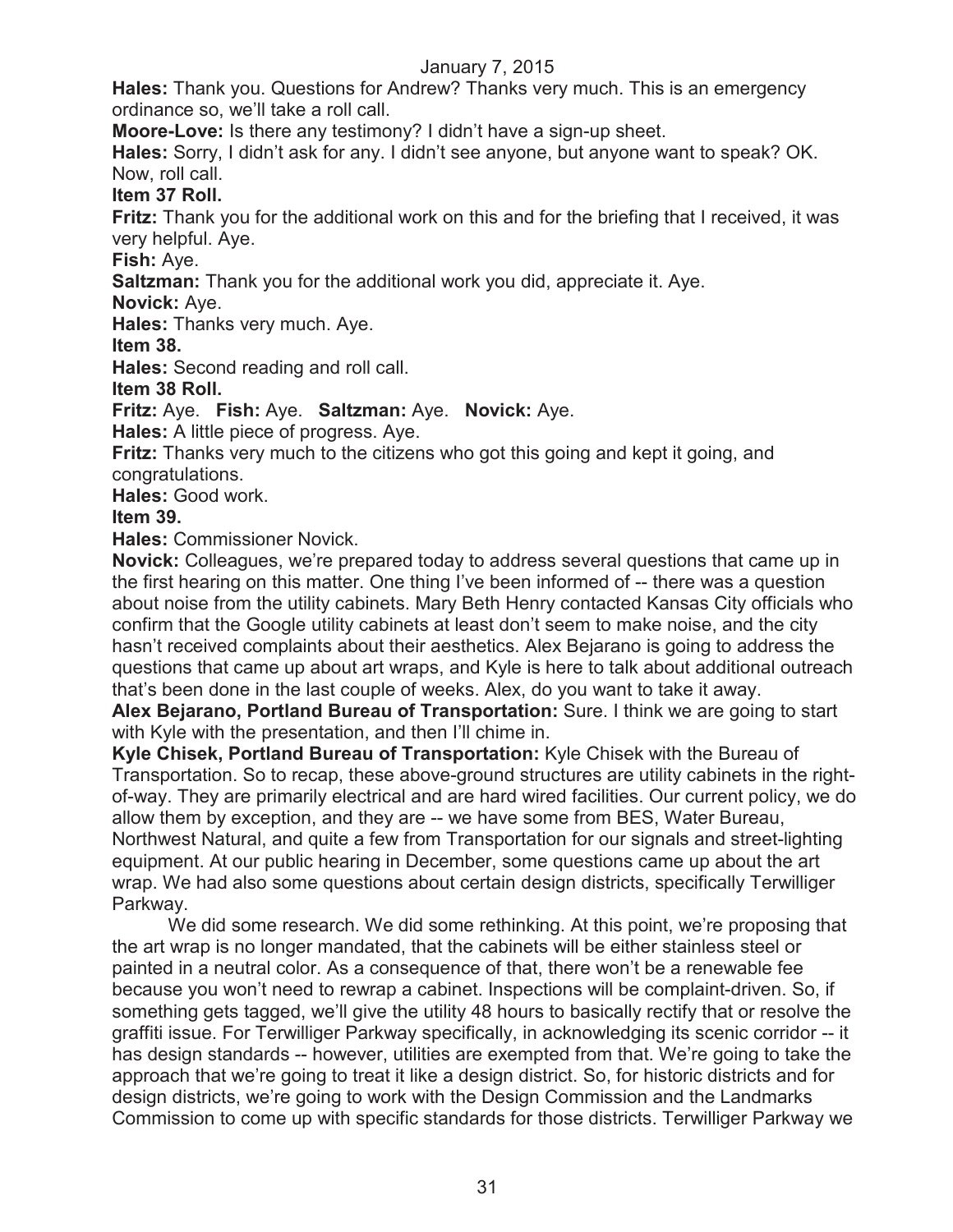will also treat that way, so Design Commission will weigh in on what standards need to be applied for these cabinets.

And then our next steps are going to the design and historic commission, and if Council approves, we will propose to file the rule for adoption as well so that generally - with the Auditor's Office -- takes a few weeks. As far as our timeline for that process, we sent out the notification in October to neighborhood associations -- we coordinated with ONI and that's how we made contact with the neighborhood associations -- district coalitions, and then the utilities through the utility notification system. At the request of several of our neighborhood groups, we kept the comment period open. They rightly said this is not enough time, we missed our monthly meeting in October, we're not going to take this up again until later, so can you keep the comment period open? We kept it open until the public hearing, and then after the public hearing after the item had been continued, we kept it open. We have not received any new comments, so basically, we're dealing with the remaining comments and feedback from City Council at the last Council hearing. **Hales:** Questions?

**Fritz:** I don't have a revised exhibit A. Is there one?

**Chisek:** We don't have a revised exhibit A. The exhibit was as an example of the proposed rule. But we would take the council feedback as we were adopting the rule as the bureau and the legislative intent to make those changes.

**Fritz:** So, there wasn't -- the public wasn't notified that there's a revised exhibit. I don't know if we're going to have any testimony today, but I'm not comfortable voting for something that's not what we're going to be doing. I'd prefer to see a revised exhibit that has those changes that you outlined in it and have that available for public comment so they can tell us, yes, they got it right or no, they didn't.

**Chisek:** OK.

**Novick:** Thank you, Commissioner. I should have thought of that.

**Hales:** Other questions or concerns?

**Saltzman:** What is the expected timeline for the Design Commission and Historic Landmarks Commission to take action?

**Chisek:** When we spoke with BDS staff, they were anticipating in February that we could be an item on the agenda.

**Saltzman:** Does that mean they'll actually complete action by February.

**Chisek:** I believe so. We'll be working with BDS staff to create the standards of what needs to apply to these cabinets in that time frame.

**Saltzman:** So the final rule we can expect sometimes in February or March? **Chisek:** Yes.

**Fritz:** And that comes back to Council?

**Chisek:** If Council isn't comfortable voting on the resolution, we will come back to Council with the revised exhibit. The current rule in [indistinguishable] 10.19 was promulgated with bureaus' rule-making authority. So, in an effort to be transparent and get the broadest input possible, that's why we brought it to Council. But we would file that with the Auditor directly.

**Fritz:** Well I think there's evidence that we did get testimony on it and it is a policy decision about things in the right-of-way that Council probably should weigh in on. Rather than holding up the process for an amended version to come back next week, maybe it would be best if you continue as you just outlined but bring the final back to Council. **Novick:** Is that acceptable?

**Hales:** They could go ahead and go to Design Commission and get that guidance, because that also might change what's in front of us.

**Fritz:** Exactly.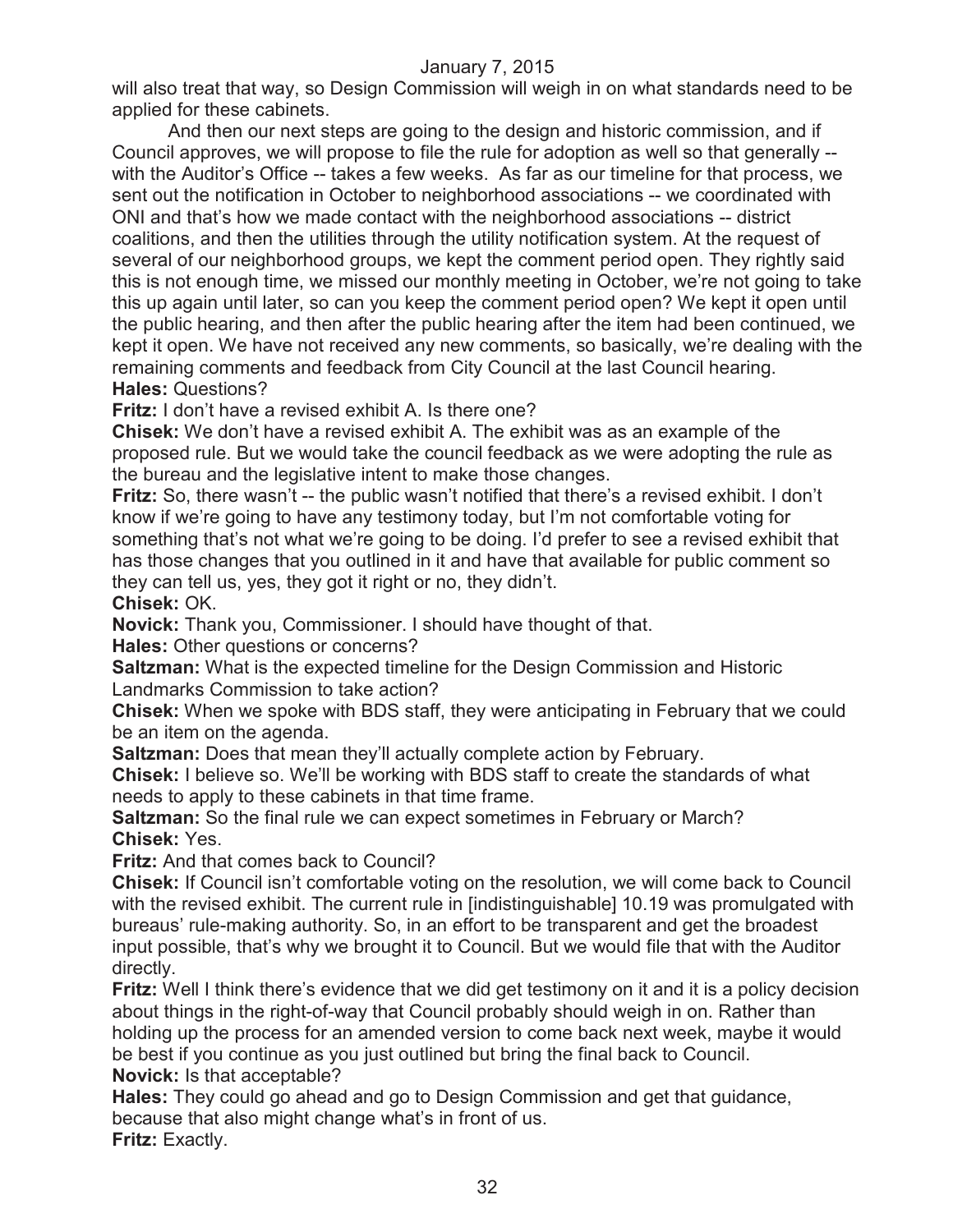**Hales:** OK. Do we need to act on the resolution in order to send you off to the Design Commission or are you free to do that without the resolution?

**Bejarano:** I think we're free to move forward.

**Hales:** OK. You're free to get their direction and come back with a final version after that. **Chisek:** OK.

**Hales:** Does that work?

**Novick:** Thank you.

**Fritz:** I very much appreciate you bringing this to Council. It's the kind of policy decision that the public likes to weigh in on in a very public way, and I do certainly as a Council member. So, thank you.

**Novick:** And as a member of the public.

**Fritz:** As well.

**Hales:** Did anyone come to speak on the item today?

**\*\*\*\*\*:** [inaudible]

**Hales:** Well, there's actually a resolution on the table, but we're not going to take action on the table.

**\*\*\*\*\*:** It doesn't match [inaudible] --

**Hales:** Right, that's what we're going to try to fix. If there's no objection, I'm going to return this to your office so then you'll set the time table for when the amended resolution and exhibit come back to us. Does that work? OK, then we'll return this to Commissioner Novick's office.

**Novick:** Thank you.

**Hales:** Thank you for your work. And we are recessed until 2:00 p.m.

At 11:05 a.m., Council recessed.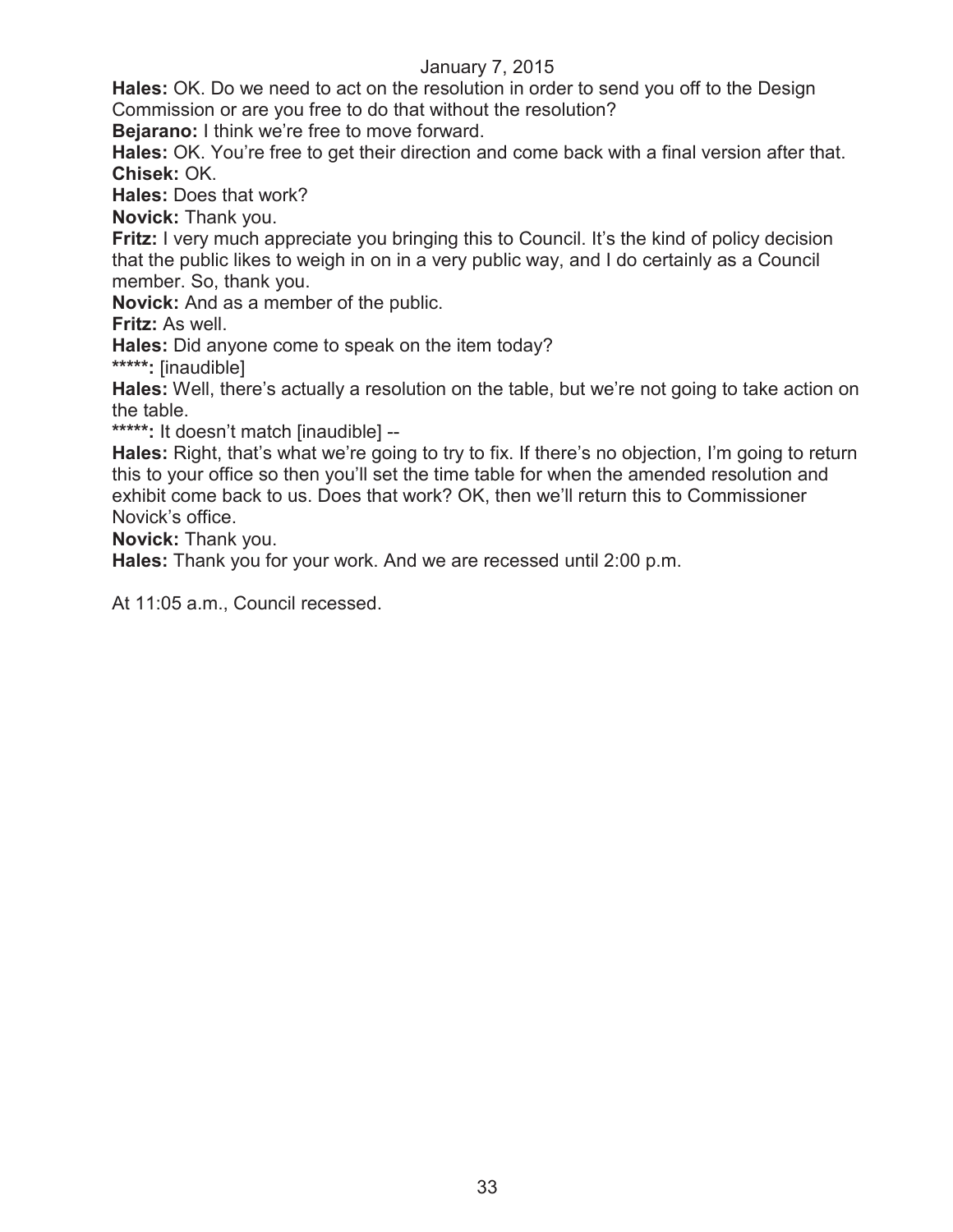## **Closed Caption File of Portland City Council Meeting**

This file was produced through the closed captioning process for the televised City Council broadcast and should not be considered a verbatim transcript. Key: **\*\*\*\*\*** means unidentified speaker.

## **JANUARY 7, 2015 2:00 PM**

**Hales:** Good afternoon, everyone. Welcome back to the afternoon session of City Council. Would you please call the roll?

**Fritz:** Here. **Fish:** Here. **Novick:** Here. **Hales:** Here.

**Hales:** And would you please read the two items?

#### **Item 40.**

#### **Item 41.**

**Hales:** OK, thank you. This is a very important step in our agreement with the United States Department of Justice about how we change practices in the Portland Police Bureau. We've gone through a very detailed process to get to this point and to have a proposed contractor as our Compliance Officer, Community Liaison. I will call up a panel to present the package to us -- Ellen Osoinach from the City Attorney's Office; Judy Prosper from the same; and Deanna Wesson-Mitchell from my staff. And we'll have them present the substance of this, and we have some amendments on rather technical matters, but they're changing dollar amounts within the contract -- within the proposed contract -- and then we'll take public testimony. So, if you three would please come up. Thank you very much. Good afternoon.

**Judy Prosper, City Attorney's Office:** Good afternoon, Mayor Hales and Commissioners. I'm Deputy City Attorney Judy Prosper, and it's my privilege to be here before you again with my colleague Ellen Osoinach and Deanna Wesson-Mitchell this afternoon. As you directed in ordinance 37093 passed on November 11th, 2014, we have - - together with Christine Moody, the City's Chief Procurement Officer -- negotiated a contract with Dr. Rosenbaum's team to serve as Community Liaison and Compliance Officer, COCL, under the Department of Justice settlement agreement. We are here today to present this contract to you for your approval. Before I begin, I would like to clear up a few technical points. What is before you today is a slightly different version from what was filed December 31st by the City Attorney's Office. The changes are minor but necessary. On the ordinance itself, on the second page, there was a typo in the total not to exceed amount for the five-year contract. It read \$1,575 instead of \$1,575,000.

**Fish:** And here we thought -- [inaudible] [laughter]

**Prosper:** Yes, sorry. That changes on the second to the last line to the now therefore clause in section A.

**Hales:** OK. And there's another correction item 41, right?

**Prosper:** I believe so. And my colleague, Ellen, will address that. **Hales:** OK.

**Prosper:** In exhibit 1 to the ordinance, the actual contract itself, on page six of 11, the final paragraph in statement of work, general responsibilities and payment schedule section, we made a clarification about the required presence of either Dr. Rosenbaum or Dr. Watson at each of the quarterly town hall meetings convened by the COCL. You'll see that change in the last sentence of the last paragraph. Instead of Justice De Muniz will chair the quarterly meetings of the COAB, it will now read Justice De Muniz will chair and preside over the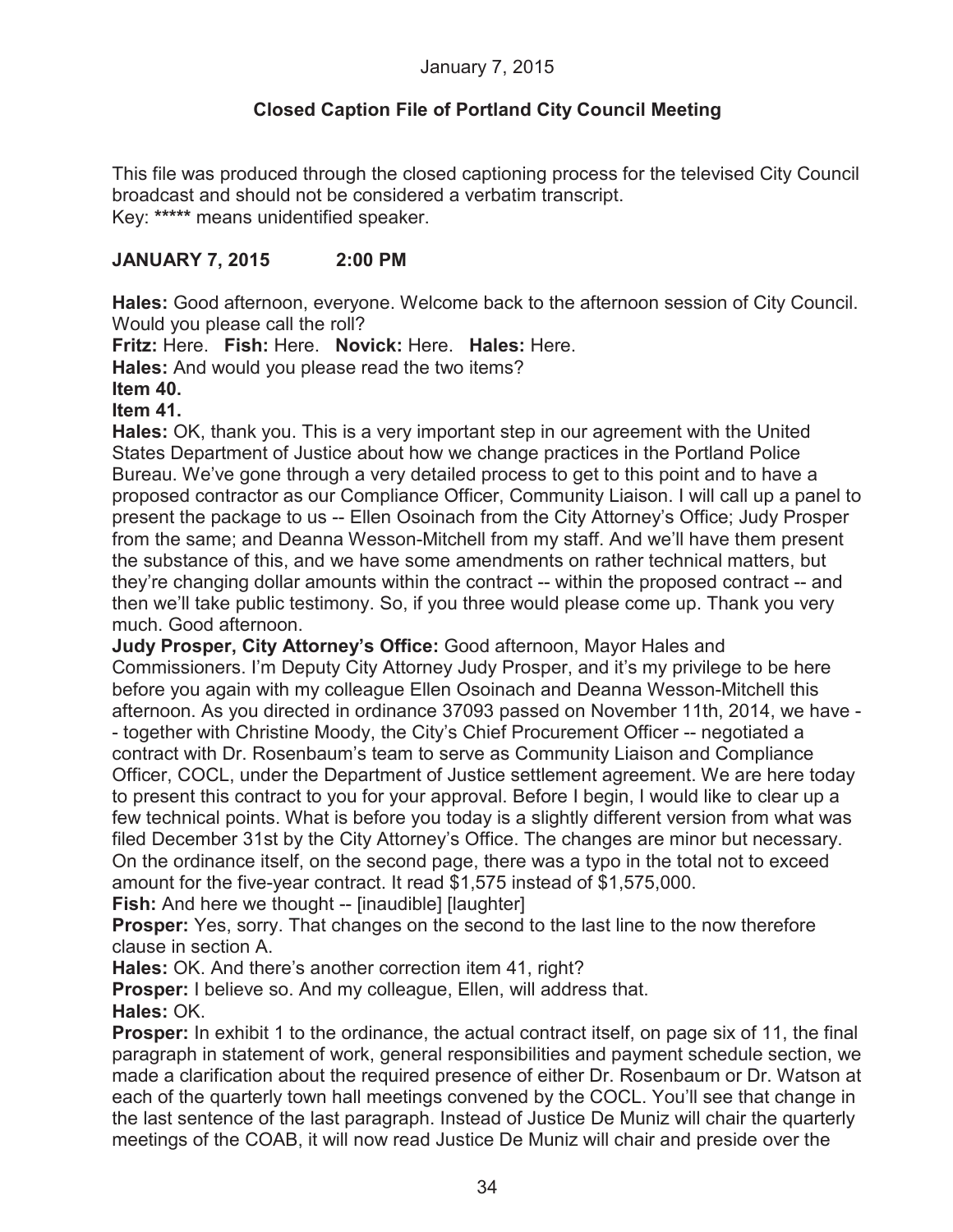quarterly meetings of the Community Oversight Advisory Board, COAB. Either Dr. Rosenbaum or Dr. Watson will attend the COCL's quarterly open town hall meeting to present the draft compliance reports to the COAB and to receive public comment on the assessments of compliance and recommendations as provided by the settlement agreement. Those are the only two changes to this item.

So, now on to substance of the contract. Recalling that on December 17th, 2012, the City of Portland and the United States Department of Justice filed a proposed settlement agreement in U.S> v. City of Portland. On January 30th, 2014, the City issued a request for resumes, seeking a COCL pursuant to that agreement. Dr. Dennis Rosenbaum submitted an application in February of 2014, and his team was chosen by Council to serve. This contract will be between the City of Portland and Rosenbaum & Watson, LLP. The City's project manager for the contract is Deanna Wesson-Mitchell, and she will review and approve the invoices submitted by the group.

Pending your approval today, we intend the contract to be effective January 10th, 2015, and expire in five years on January 10th, 2020, unless otherwise terminated or extended. Who's on the COCL team? Dr. Rosenbaum is a full professor of criminology, law, and justice; and the director of Center for Research and Law and Justice at the University of Illinois at Chicago. He will serve as the Compliance Officer and Community Liaison. Dr. Amy Watson is an associate professor at the Jane Addams College of Social Work at the University of Illinois at Chicago. She will be the co-director and mental health specialist. The Honorable Paul De Muniz, a retired chief justice of the Oregon Supreme Court and distinguished jurist in residence at Willamette University College of Law will serve as the director of community engagement. Mr. Thomas Christoff, doctoral candidate in criminology, law, and justice at the University of Illinois at Chicago will serve as project manager and data collector. Dr. Geoffrey Alpert, professor of criminology and criminal justice at the University of South Carolina will serve as a policy advisor.

Compensation. The maximum annual sum to be paid on the contract is \$315,000. A note here about the seeming rise in the cost of the contract. When Dr. Rosenbaum bid for the contract, he fully intended to be able to complete the work outlined in the settlement agreement for \$240,000 per year. As interviews and negotiations progressed, the Portland community and the City recognized that the community liaison duties of the COCL would need to be more robust than previously anticipated. The City is very fortunate that Dr. Rosenbaum was able to convince the chief justice to join the COCL team and to lead and enhance the community engagement and local presence efforts.

For the sake of easier accounting and reimbursement purposes, we merely separated the actual services for the various team members from reimbursable travel expenses. COCL team members, including the chief justice, will receive payment of \$240,000 for their professional services and up to \$75,000 may be reimbursed for documented travel expenses for the maximum total of \$315. Reimbursement expenses will be based on the U.S. General Services Administration per diem rates, which can be accessed on the GSA website. These are the same rates as allowed for City employees. Hourly rates are not applicable to this contract, as it is a negotiated fixed fee that will be paid out in equal monthly increments.

Early termination of the contract. In order for the COCL team to maintain its utmost independence, the contract cannot easily be terminated by the City. We removed the standard termination for, quote, convenience clause that is present in most contracts. The City cannot merely terminate the contract if it is unhappy with the results of the COCL team's analysis or recommendations. There are only a few discrete number of ways that the contract may be terminated.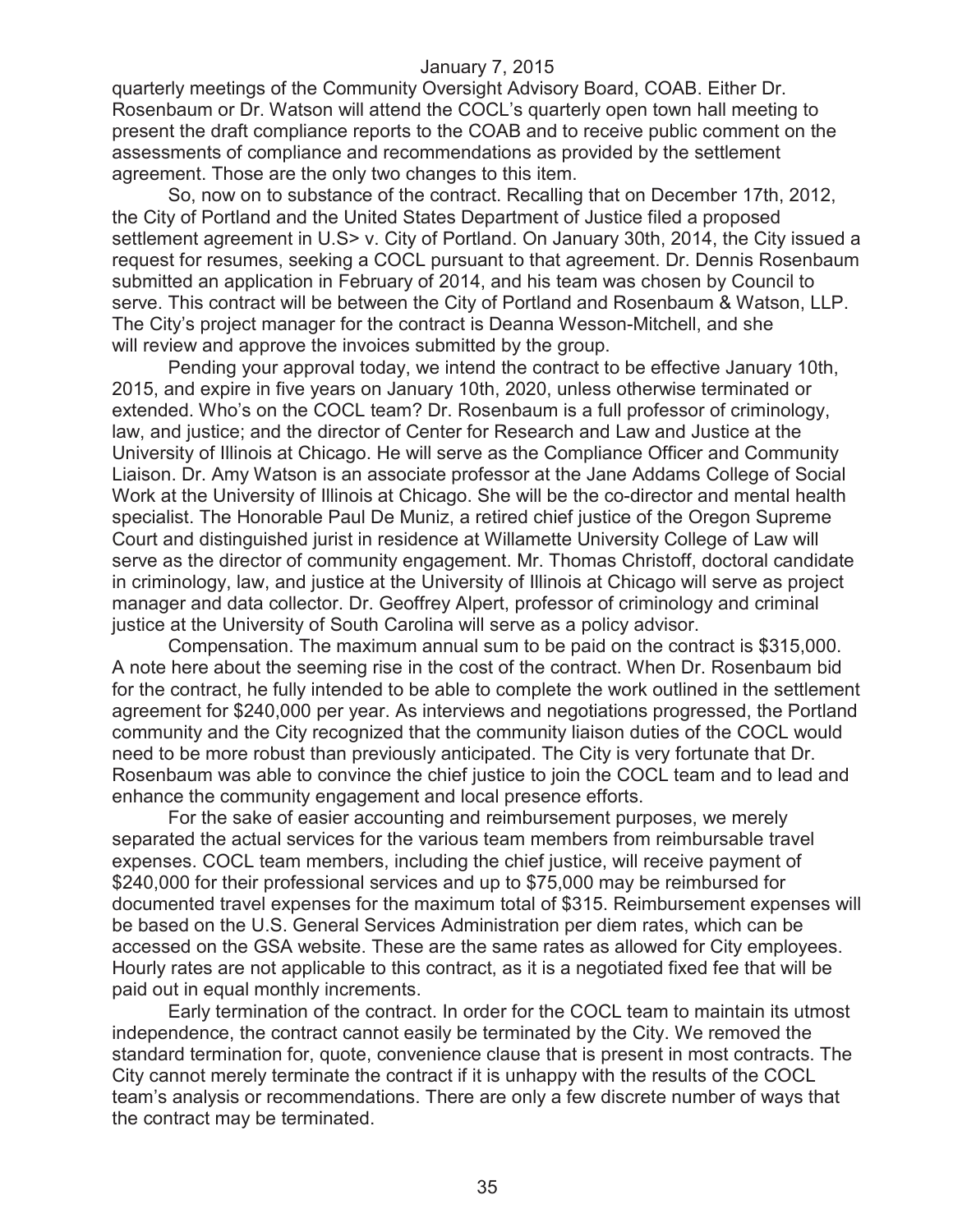General responsibilities of the COCL team. Aside from general contract terms, the responsibilities are the COCL team boil down to four major categories which are highlighted in the contract. One, the requirements of the settlement agreement. The COCL is responsible for synthesizing data related to Portland Police Bureau's use of force; will report and be responsive to the City Council, DOJ and the public; will gather input from the public related to PPB's compliance with the settlement agreement. COCL team members will not be attached to any one City office and will be wholly independent of PPB. In sum, the COCL team must comply with any requirements of the settlement agreement which specifically reference work to be done by the COCL.

Number two, court appearances. The settlement agreement does not require the COCL to attend any court proceedings. The City, however, is currently required by the court to direct the COCL to attend court appearances. The frequency and scope of any such court appearances are not yet determined, and the City is presently unable to accurately predict the scope of work that may be required of the COCL. We have added a provision that states that if the COCL is required to appear in court more than once per calendar year, those additional appearances are outside of the scope of the work and compensation under this contract and will be separately negotiated.

Number three, community engagement and local presence. As previously mentioned, a high level of in-person service to the public and the City is necessary for the success of this endeavor. Toward that end, Justice De Muniz will for the first six months for the contract dedicate two to three days per week for community engagement. And thereafter, he will dedicate at least one day per week. Justice De Muniz will chair and preside over the COAB. Those meetings must happen at least quarterly, and once the COAB is seated, specific scheduling decisions will be made by that body together with the COCL team. Dr. Rosenbaum and or Dr. Watson will hold in-person meetings every month with relevant stakeholders and maintain weekly contact throughout the contract. Either Dr. Rosenbaum or Dr. Watson must attend the COCL's quarterly open town hall meetings to present the draft compliance reports to the COAB and to receive public comment.

Number four, the work plan. The COCL team will provide a first-year draft work plan no later than January 31st, 2015, recognizing that once the COAB is seated, adjustments may need to be made to the plan. These are the basic provisions of the contract. We hope it complies with your expectations and that you will approve it today. Ellen, Christine, and I will be glad to answer any questions that you have. Thank you for your attention and consideration.

**Hales:** Thank you. Questions?

**Fritz:** Just to reemphasize, you said that the contract does include one trip per year to go to Judge Simon at his behest.

**Prosper:** Yes, Commissioner, one per year. If there are an excess of one, we would negotiate for those.

**Fritz:** So, the expectation is if the judge requires more than that, then we would pay more but that we would expect the COCL to come as often as the judge wants him to.

**Prosper:** As often as he is able, yes. Absolutely.

**Fritz:** OK. And do you need us to move those amendments? **Prosper:** Please.

**Hales:** Before we take public testimony, we should. Want to do that now? OK. Do I hear a motion to put the amendments --

**Fritz:** I move the amendments as outlined by our Deputy City Attorney. **Novick:** Second.

**Hales:** Further discussion on adopting those amendments so that we can hear public testimony on those as well? Then, roll call on the amendments.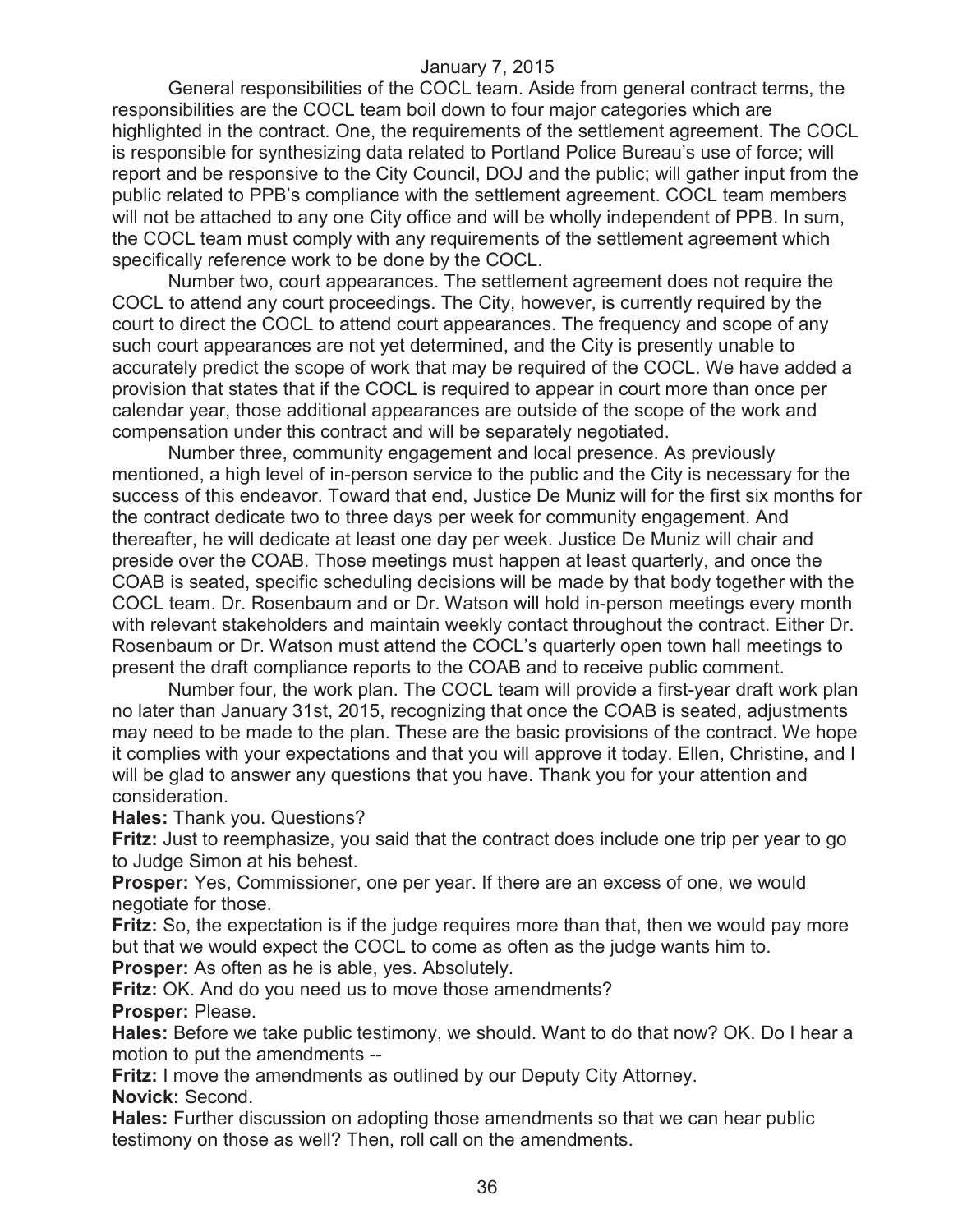#### **Roll to accept amendments.**

**Fritz:** Aye. **Fish:** Aye. **Novick:** Aye. **Hales:** Aye. **Hales:** Thank you.

**Prosper:** Thank you.

**Ellen Osoinach, City Attorney's Office:** Good afternoon. I'm Ellen Osoinach, I'm a Deputy City Attorney in your City Attorney's Office, and I am here today to talk about Item 41, which is an ordinance that allocates \$250,000 for additional expenses that the City anticipates to incur related to the Community Oversight Advisory Board, as well as administrative support for the Compliance Officer and Community Liaison, which is the COCL.

The settlement agreement that we have with the Department of Justice requires us to provide administrative support for both the Compliance Officer and Community Liaison, the COCL; as well as the Community Oversight and Advisory Board, or the COAB. During our negotiations with the COCL team, they identified some critical elements of administrative support for their work. I would like to pause here to observe that the COCL team has been fairly extraordinary already in their efforts to engage the community. This contract has not yet been entered, but in order to do outreach, Justice De Muniz has spent over nine days here in Portland attending various community meetings. The entire COCL team flew out to Portland several weeks ago.

They also met with numerous stakeholders, including members of Council, members of the community, members of the Police Bureau. And based on all of those conversations, they identified what they thought were some critical administrative support not only for the COCL team, but what they anticipated might be some of the needs of the community oversight and advisory board. And so, the ordinance before you today that allocates money is to address some of that input that they received from the community. So, some of the elements that they identified included staffing for their own work, office space, website development and hosting, conference calling services, photocopies, and other basic supplies and equipment.

So, the City has been moving forward with selecting members for the Community Oversight and Advisory Board or COAB. Those efforts are being led by Commissioner Fritz as well as Mayor Hales. And so for context here, the COAB is a group of individuals who will work with the COCL to monitor implementation of the settlement agreement. And the City is accepting applications. If you are interested in applying you can Google COAB application or you can go to the website of Commissioner Fritz or the website of Mayor Hales and you will find applications there.

**Fritz:** And the deadline is this Friday, so do it today.

**Osoinach:** Yes. As I mentioned, the City is required to provide administrative support for the COAB. Justice De Muniz identified website development and hosting as well as recording of those meetings as critical services that he thinks that the COAB should provide. The current expectation is that the COAB will have its first meeting on February 9th.

Not to discourage people -- and in fact, many people have already applied to be part of this important public service -- but there is a tremendous amount of work that the COAB will need to get done in its first three months. I'll just highlight what they have to accomplish no later than mid-May of this year. They are required to hold two hearings to gather public input about the status of the Police Bureau's current community outreach efforts. They need to create a process for receiving and passing on to the COCL public comments on the COCL's first report which will assess the City's implementation of the settlement agreement. They need to attend a town hall to discuss the COCL's first report. They need to draft their own feedback regarding the report. And finally, they need to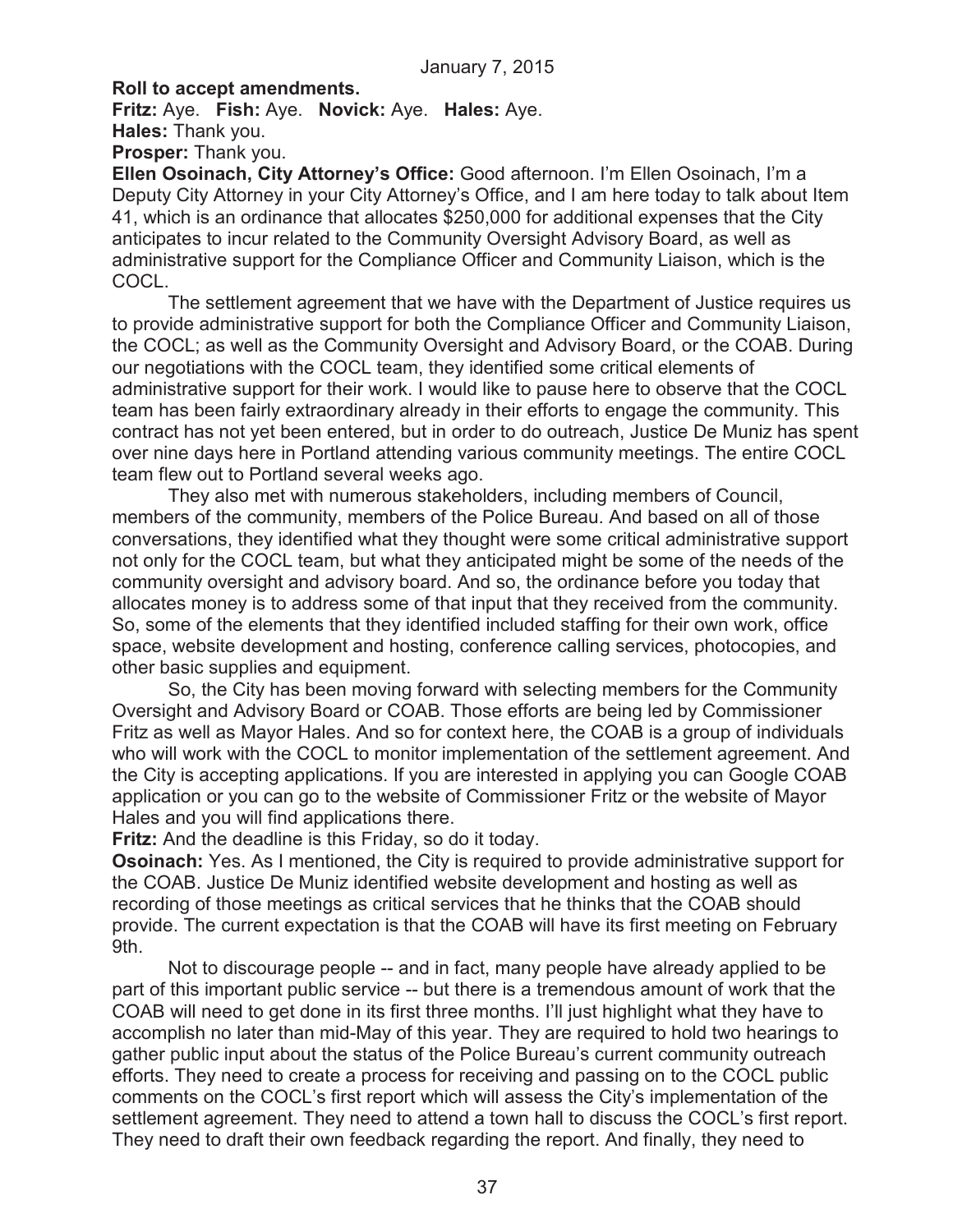consult with the City regarding a survey of the community about their experiences and perceptions of police outreach and accountability.

So, given the amount of work that the COAB must accomplish in this very tight timeline, we can reasonably anticipate significant start-up costs, although it is difficult to be precise at this point about exact expenditures. The ordinance before you allocates a total of \$250,000 from contingency to cover the administrative costs identified by the COCL, as well as the anticipated costs associated with the COAB. \$45,000 of the funds will be allocated to the Office of Neighborhood Involvement to fund through July 1st a staff person whose job it is to provide administrative services to the COCL team. For example, this person would be expected to make travel arrangements for the COCL team, prepare invoices and correspondence, schedule meetings, respond to inquiries, make copies and manage website content.

Council previously allocated money for a separate administrative support for the COAB, as we are required to do by the settlement agreement. That person will be a mental health specialist whose job it is to provide administrative support for the COAB and to broadly facilitate civic participation of people with lived experience of mental illness and the implementation of the settlement agreement. The City is currently accepting job applications for the mental health specialist position. Both the mental health specialist position as well as the COCL staff support position that is before you in the ordinance today will be assigned to the Office of Neighborhood Involvement. We expect that they will work closely together to support the work of the COCL and COAB.

Deanna Wesson-Mitchell has more details on the uses of the remaining \$205,000 that you are allocating today will be put. I will pause at this moment to now offer an amendment because there is yet another error in the numbers that we put in there. And in fact, I believe the original ordinance listed \$215,000 to be allocated for expenses when the amount should be \$205,000, which added to \$45,000, equals \$250,000. So I'm available to answer any questions. Thank you.

**Hales:** Motion to adopt that amendment as well.

**Fritz:** So moved.

**Hales:** Is there a second?

**Novick:** Second.

**Hales:** Any discussion? Roll call on amending the dollar amount.

#### **Roll on motion to accept amendment.**

**Fritz:** Aye. **Fish:** Aye. **Novick:** Aye. **Hales:** Aye.

**Hales:** Thank you.

**Fish:** Ellen, I have a couple of questions. Should we wait until the whole panel is finished and then come with questions?

**Hales:** Either way. Deanna's got a few more points to make --

**Fish:** [speaking simultaneously] -- complete the presentation.

**Deanna Wesson-Mitchell, Office of Mayor Charlie Hales:** Deanna Wesson-Mitchell, policy director with the Mayor's Office. Ellen and Judy have talked about most of the things I had to talk about, but just clarifying that the office space is -- they've selected to be Rosewood Initiative at 162nd and stark. It is a facility that's open to the community that has -- they're already involving the COCL in their community outreach out there. And the extra money is going to pay for office space lease setting up the cubes, computers, phone lines, meeting facilitation, location if there is costs for that. Justice De Muniz has requested that -- really wants all of the meetings to be televised, so making sure that those costs are covered. If we can have -- there's just a lot of details that are going to need to be paid for.

That's kind of where that money is going to be used. We really want to do everything that we can to make sure that they have all they need to be successful. And we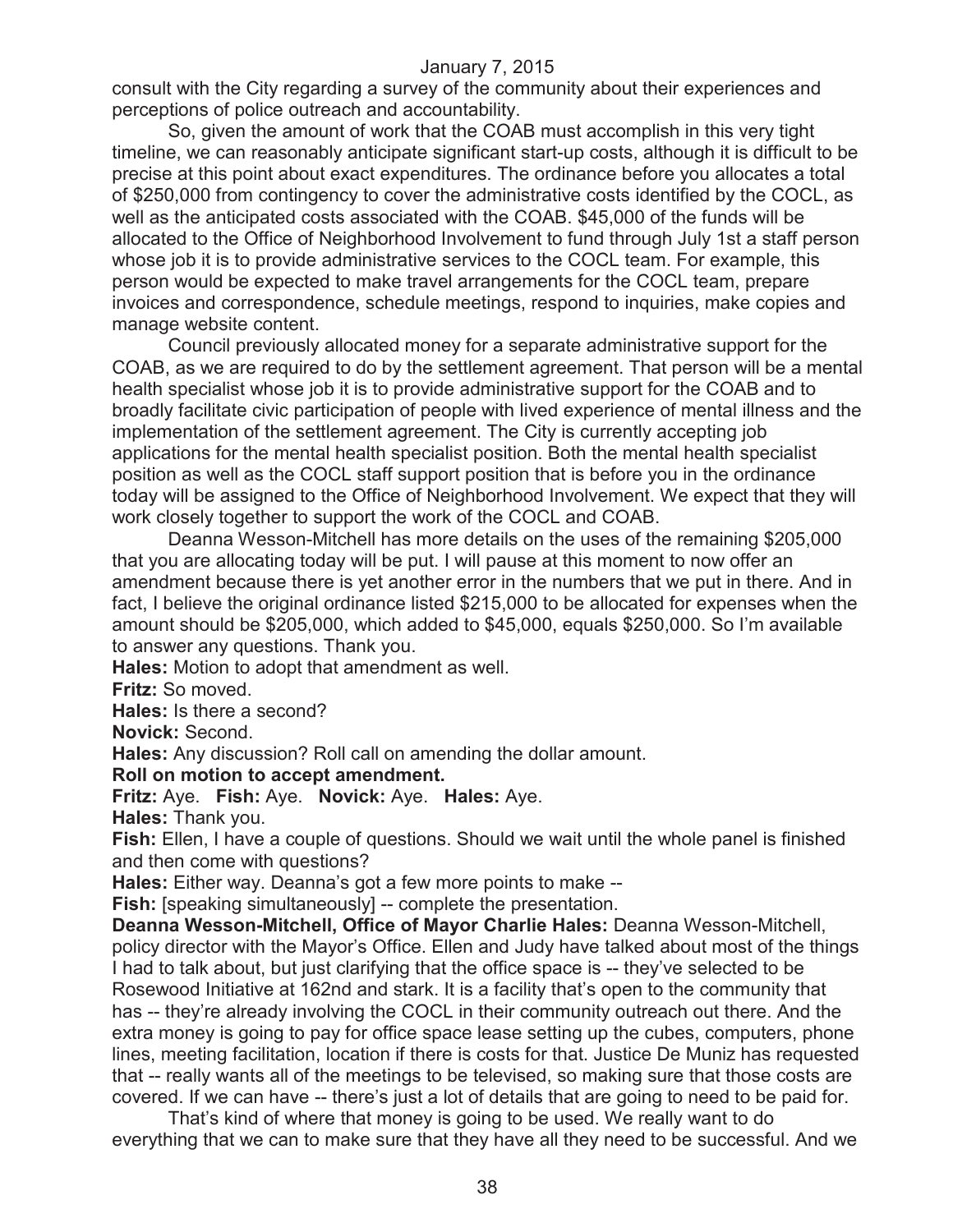assume that by the end of this budget year, we'll have a much better idea of what those regular costs will be beyond just getting the start-up fees done.

**Hales:** Questions?

**Fish:** Thank you. Two questions. First is on the legal issue of determination of the contract of the COCL. To what extent does the COAB has any authority on this issue? I last week nominated Avel Gordly my representative -- as my candidate. So, the board is composed and after year one, the COAB says, we don't like, the job that the COCL is doing. So, under the proposed contract, how would we resolve that issue?

**Osoinach:** The settlement agreement really contemplates a cooperative working relationship between the COCL and the COAB. So, the settlement agreement itself never included provisions for the removal of the COCL by the COAB. Conversely, however, as the chair of this the COAB, the COCL has a process that is outlined in the settlement agreement if there is a member of the COAB who either leaves or is removed -- there is a process for that. So, the answer to your question, in terms of terminating the contract, the COAB is a recommending body. So, they certainly could recommend that the contract be terminated if they thought that the COCL was failing to perform the duties imposed by the settlement agreement. But they're limited to recommendations. They don't have the power to terminate the contract.

**Fish:** OK. And second, on the budget side, can you just walk me through what is the pure start-up costs and then what do we anticipate will be the ongoing costs? And is it your intention, Mayor, to seek ongoing funding in the normal budget process for a certain number of years to cover this?

**Hales:** Second question, yes.

**Fish:** Yes on the second question. After the first year start-up costs plus budget, what do you anticipate the number in the out years?

**Wesson-Mitchell:** I really don't. We're looking to see what it's going to cost. I think other committees in the City have -- I believe HRC's budget is about \$30,000 a year. Each committee has a budget to achieve their goals. We're really going to need to know more what -- because the COAB is going to be very much creating what they want to do -- and figure out, you know, what is reasonably needed to accomplish their goals over longer term.

**Fish:** But in any event, we'll take that up in the normal budget cycle.

**Hales:** Yes. We will have a little more information than we have now.

**Fish:** With more information, we'll have a placeholder number, and you will be seeking ongoing funding for that.

**Wesson-Mitchell:** Yes, come the next budget.

**Fish:** OK, thank you.

**Hales:** Other questions for our panel? And we may have more later, but thank all three of you. I know we have public testimony but we also have -- if there are Council questions, Chief Justice De Muniz is here as a representative of the proposed contractor team, and we also have representing the Department of Justice our United States Attorney and members of her staff. I want to give you, Amanda, and your team an opportunity to respond to the efficacy of what we're doing here and the sufficiency of it. We will take you first and show you the courtesies properly due to you as a federal official. Thank you for being here.

**Amanda Marshall:** Thank you, Mr. Mayor. Thank you, members of Council. I would like to just make a few brief comments. Initially, I just want to thank the City on my behalf and behalf of the Department of Justice for identifying the Compliance Officer Community Liaison and putting forward this contract. It's an important first step in implementing our joint settlement agreement, and so we appreciate your movement on this issue.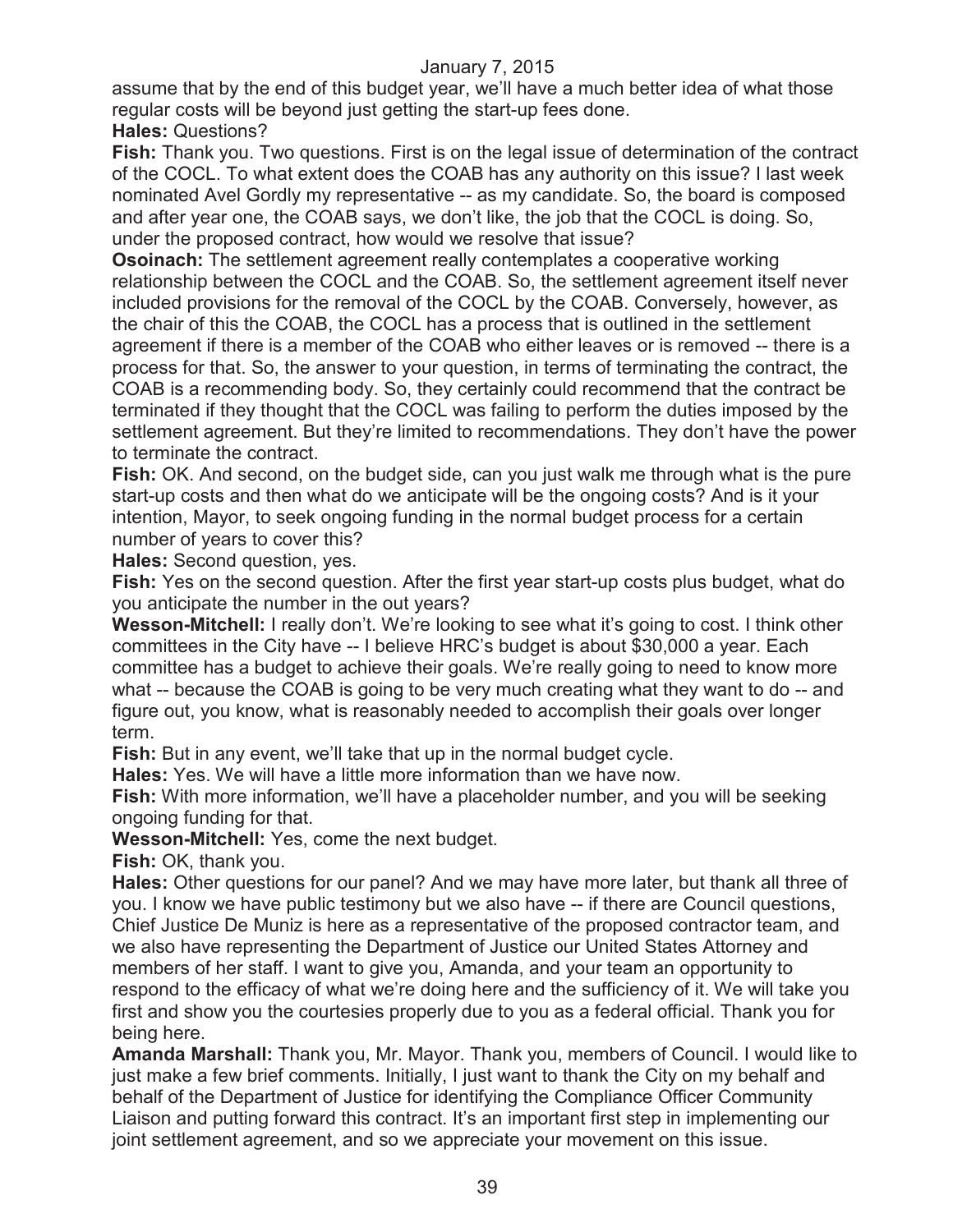We commit to the citizens of Portland, again, that the United States is dedicated to implementation of this agreement. We will be monitoring the City at every step of the way and holding the City accountable. This partnership that we have with the City has been unique. It's something that only exists in city of Portland, and the collaborative relationship that we have had has led us to this settlement agreement and this implementation and will continue going forward so that the City and the Department of Justice can achieve our shared goals.

I also want to remind the community that the agreement creates the Community Oversight Advisory Board to inform and advise the City, the United States, and the Albina Ministerial Alliance Coalition, and Dr. Rosenbaum's team. Applications -- as has been mentioned -- are available from the City now through Friday and we encourage members of the community to apply. The advisory board will bring the community voices to the center of this discussion and will help inform the progress that we make moving forward. So, thank you again for moving forward on this contract today.

**Hales:** Thank you. Questions? Thank you so much. OK. Let's move in to public testimony. **Moore-Love:** We have 13 people signed up. The first three please come on up. **Hales:** Good afternoon.

**Dan Handelman:** Good afternoon, Mayor Hales. I'm Dan Handelman, I'm with Portland Copwatch. I have some comments about the contract that is before you. It kind of goes back to discussions we were having in October when the council was announcing its intent to object to the judge's court order asking for your annual appearance. I'm glad that that annual appearance is written into this ordinance, but the implication that the City is currently required to come in on the annual hearing reminds us that you have not yet rescinded your efforts to appeal that -- the very minimal review that the judge is going to be giving to you each year -- and we urge you to rescind that appeal.

**Hales:** We need to clarify that, Dan. We have not appealed the requirement for an annual hearing. We have appealed evidentiary issues beneath that, but the requirement to appear at an annual hearing is in the agreement. We subscribe to that and every other provision of the agreement. In fact, you may convenient what our mediation questionnaire that says specifically that we are docketed for a hearing on September 14th of this year at 9:00 a.m., and the City intends to appear at that hearing. So, there's no question that we will appear at that annual hearing that is required. The only question that's before the mediation panel that is now taking place is the evidentiary question of what evidence has to be presented and how often.

**Handelman:** Mayor Hales, I'm glad you are mentioning this document, because you need to read that last paragraph on the first page which explicitly requests the judge's authority to order these hearings.

**Hales:** Not that hearing. Additional hearings.

**Handelman:** Well, that is not what it's questioning. It's questioning whether the judge --**Hales:** We will get Ms. Osoinach up to clarify that.

**Handelman:** OK, but my point I don't think that is what the City is appealing. That is not what it says. In that sense, the City chose -- after community member said please choose a local person, because we need somebody on the ground -- we asked you to choose a local person and chose this team from Chicago, and now you're allocating 75,000 extra dollars to fly them in, which you wouldn't have to pay if you had chosen somebody local. And \$75,000 could pay for an extra investigator in IPR, a staff person for the CRC, or could fund Portland Copwatch for 12 years. So, that's a lot of money, from our point of view, to fly people in and out.

The implication -- or the only mention of the meetings your staff just told you is that there will be quarterly meetings. The COAB -- I think everybody is expecting them to meet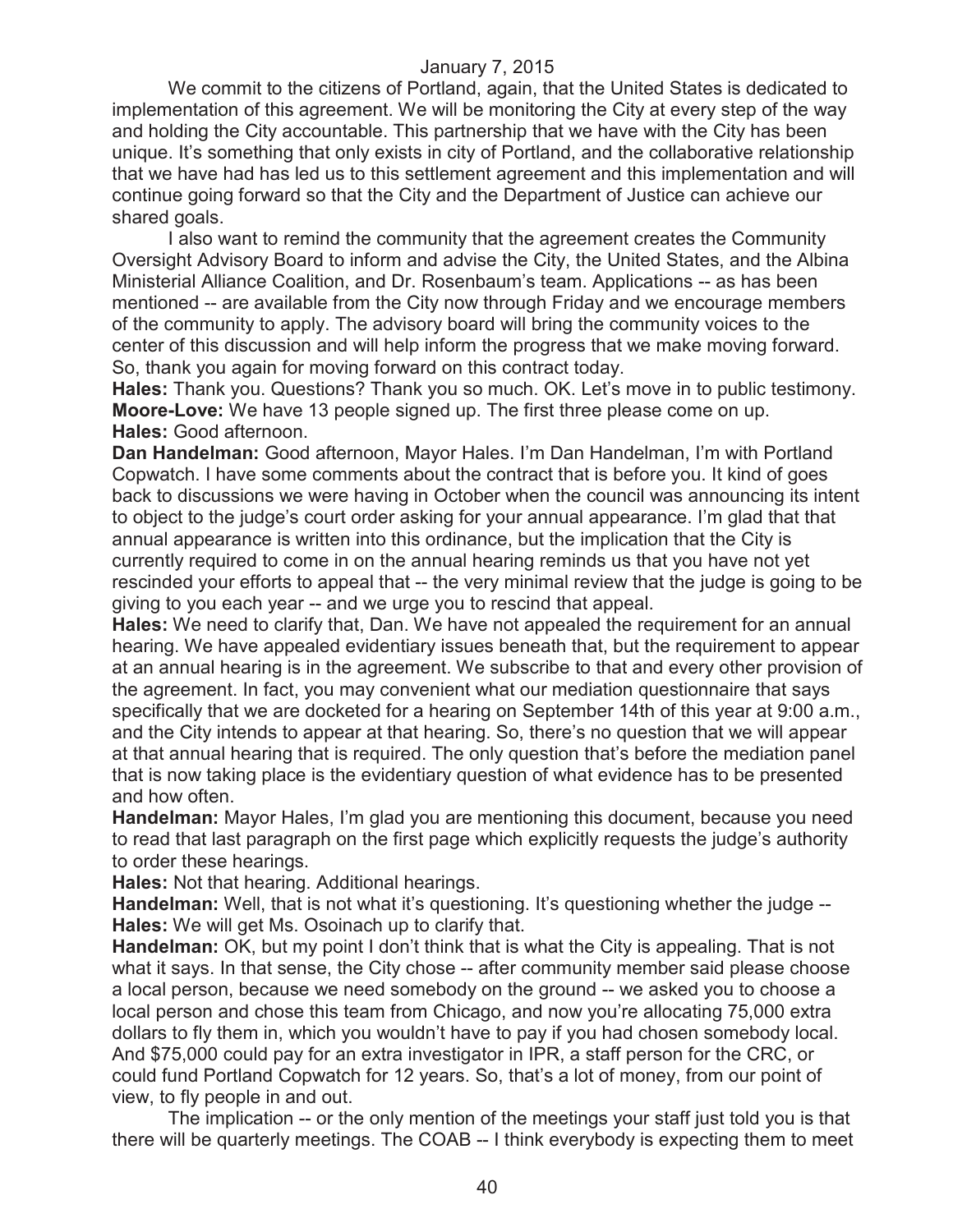at least monthly, with all the workload they have, and I'm hoping that Justice De Muniz is expected to chair those, too, because that is what the settlement agreement says. It should say expected to chair quarterly and any other meetings. You know, since that is being amended now, might as well amend it and say and any other meetings of the COAB.

The contract also says that it will terminate when the DOJ agrees that the City is in compliance. The settlement agreement says the City has to be fully in compliance for one year before it's done. I'm hoping the contract can be were then more clearly so that the COCL's job will continue for that year until the City is fully in compliance with the settlement agreement as written. Judge De Muniz's role -- it was promised to us by Council that he was going to be here three days a week. The contract now says two or three days a week for six months. And then after that, only one day a week. So, we're still not going to have real eyes and ears on the ground from this out-of-town COCL.

Finally, I just want to say as a member of the steering committee of the AMA coalition that the collaborative agreement between the City and AMA coalition says any efforts to weaken the settlement agreement we're going to oppose. And despite what you're saying that you think you're trying to appeal whether there's going to be more or whether what the terms are going to be of these hearings, this is a challenge to the judge's authority to hold hearings at all and you should just drop the appeal. **Hales:** Thank you. JoAnn, welcome.

**JoAnn Hardesty:** Thank you. Good afternoon. For the record, I'm JoAnn Hardesty, and I'm here representing the AMA Coalition for Justice and Police Reform. Dan said a lot of what I wanted to say. One thing, however, that I want to put on the record is that I do not believe that a police officer should be overseeing the contract of the oversight of fixing what's wrong with Portland police. You may remember that the settlement agreement specifically made sure that the COCL did not work for any individual City Council member. In fact, the COCL works with the entire City Council, and it is inappropriate to have a police officer be the one deciding whether or not the contractors are doing their job that they have been hired to do. And so, I would hope that you would change that. **Fish:** Who do you recommend, JoAnn?

**Hardesty:** I recommend the Auditor, which are set up to audit stuff -- as one example. **Hales:** One, Ms. Wesson-Mitchell is a former police officer, not a police officer. And secondly, this is intended as a temporary arrangement until the staff person that was just described is hired.

**Hardesty:** And the Office of Neighborhood Involvement is where you expect that to be? **Hales:** Mm-hmm.

**Hardesty:** I think it sets the wrong precedent. She may not be a police officer today but still has the opportunity to go back and be a police officer if she so desires.

**Hales:** Well, somebody has to administer this until such time as there's staff.

**Hardesty:** I bet the Auditor would be happy to help.

**Hales:** We can ask that question.

**Hardesty:** OK. I also agree with Dan in regard to having nobody on the ground on a regular basis that's actually engaging community members and what's going on with the police. Judge De Muniz -- six months? The contract is for five years. So, the fact that we're going to go from two to three days, which is wiggly, to one day a month I think is totally inappropriate for this contract. We need people on the ground engaging people where they are. That means where houseless people are, where grassroots, African American youth are handing out -- and I love Judge De Muniz, but I don't think he is a grassroots outreach person.

And so, who's going to be the liaison to make sure that real voices are included into this process? And I know we talked about putting a computer system in place, but again,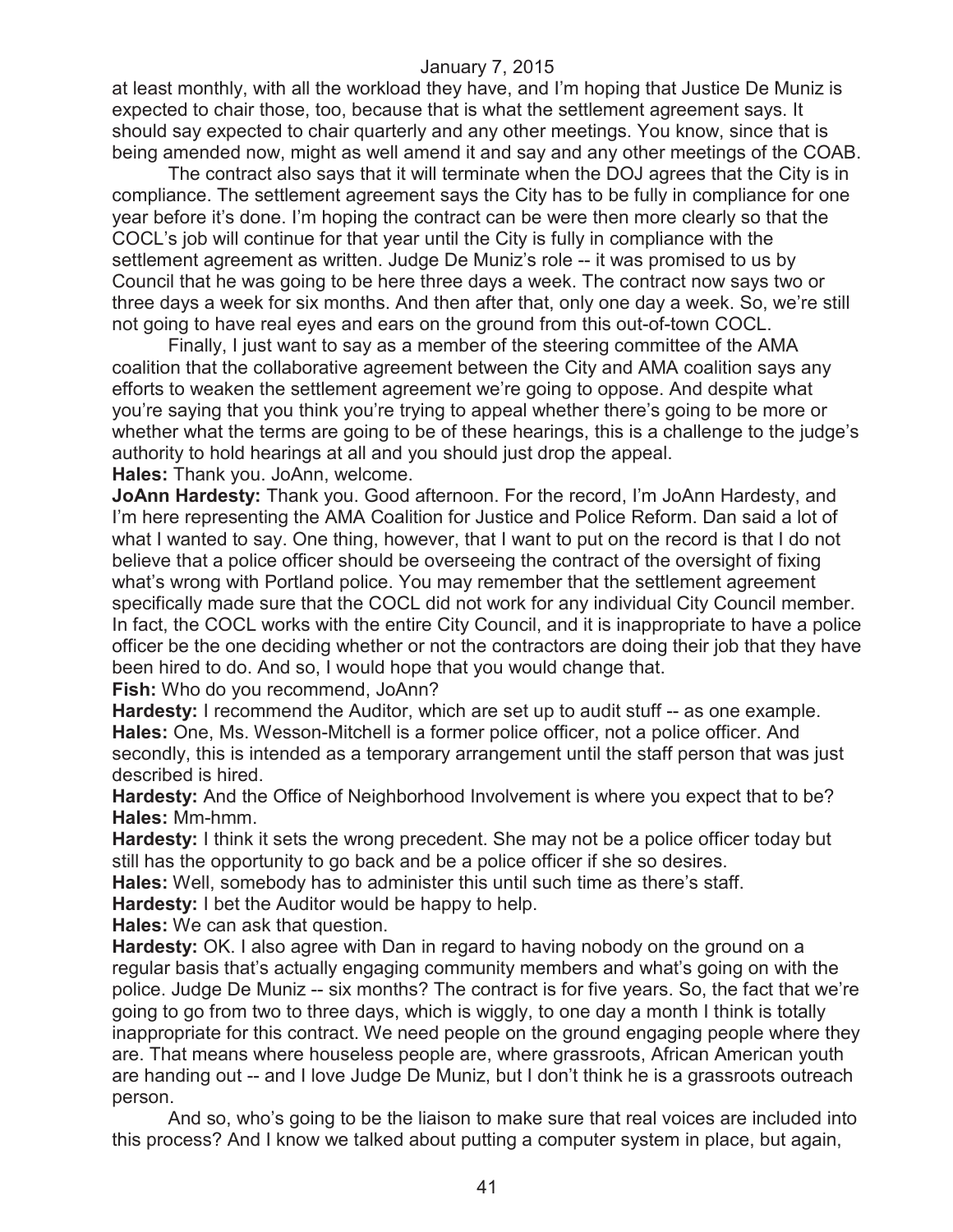that only works for people who have computers. It doesn't work for the rest of us. And so, it is important that when we put this system together that it is transparent and people who need to access it know how to access it. I'd hate to have a phone number that only gets answered once a week because Judge De Muniz isn't there the other days.

**Fritz:** Just as a point of information on that, that's the intent of the administrative assistant in the second ordinance. And I think that's a terrific suggestion about having some outreach experience that we can put that into the job description for that person. But certainly, the intent is that would be a full-time person who would be answering the phone in person.

**Hardesty:** Thank you, Commissioner Fritz. I appreciate that. There was one last point I was going to make -- the cost. I think what we're hearing is very fluffy numbers. So, I'm unclear if the \$75,000 is what's being paid to Dr. De Muniz or if that is the budget to put the office in place, the computer system in place, and hire staff.

**Hales:** I believe that's a not to exceed amount for travel expenses that's billed against and receipted against incrementally.

**Hardesty:** But if you look at the other page where it says subcontractors, I see Judge De Muniz receiving \$75,000 annually in this contract. And so that's why I'm confused. I thought there was \$75,000 for travel, and then another \$75,000 for Judge De Muniz. **Fritz:** Which is part of the 240.

**Hales:** Within the 240.

**Hardesty:** Which is part of the 240.

**Fritz:** Right. And then there's the second 250 in the second ordinance for all of the support, the cable TV, the administrative assistant, the office space, those kinds of things. **Hardesty:** Thank you. Because this document does not make that clear. It appeared differently. I heard the testimony, but it didn't match what I was reading.

**Hales:** We will get them back up on that point, too.

**Fritz:** I think that's a good point. I was quite concerned about the speed in which we're having to do all of this. It's required by the settlement, the DOJ has been accepting some feedback, but also definitely pushing us to continue doing things as fast as we can. So, I share the concern that there hasn't necessarily been the time available, as was shown by all of the typos that we had to get corrected. So, thank you, and we acknowledge that that's a valid concern.

**Hardesty:** Thank you. Last thing, but not least, I actually have something positive that I like about this contract.

**Fish:** Take as much time as you want. [laughter]

**Hardesty:** I want to appreciate Judge De Muniz going out to Rosewood Initiative and determining that he would set up an office in that community, because that is a community that desperately needs this kind of service right there. So, that is a wonderful, wonderful outcome of this contract. Thank you.

**Hales:** Thank you.

**Handelman:** I just wanted to note, Commissioner Fritz, that this is called an "ordiniance" as well on the top of the page --

**Fritz:** I saw that in the draft and forgot to correct that, sorry.

**Novick:** Commissioner, I once filed a brief on behalf of the "Untied" States, so you have lots of company.

**Hales:** Welcome.

**Jan Friedman:** Thank you. I'm Jan Friedman, I'm a staff attorney with Disability Rights Oregon. We're also part of the Albina Ministerial Alliance. Bob Joondeph has been on the committee that chose the COCL and we're a member of the Portland Police Bureau Behavioral Health Unit advisory committee. And I'm here today with concern regarding this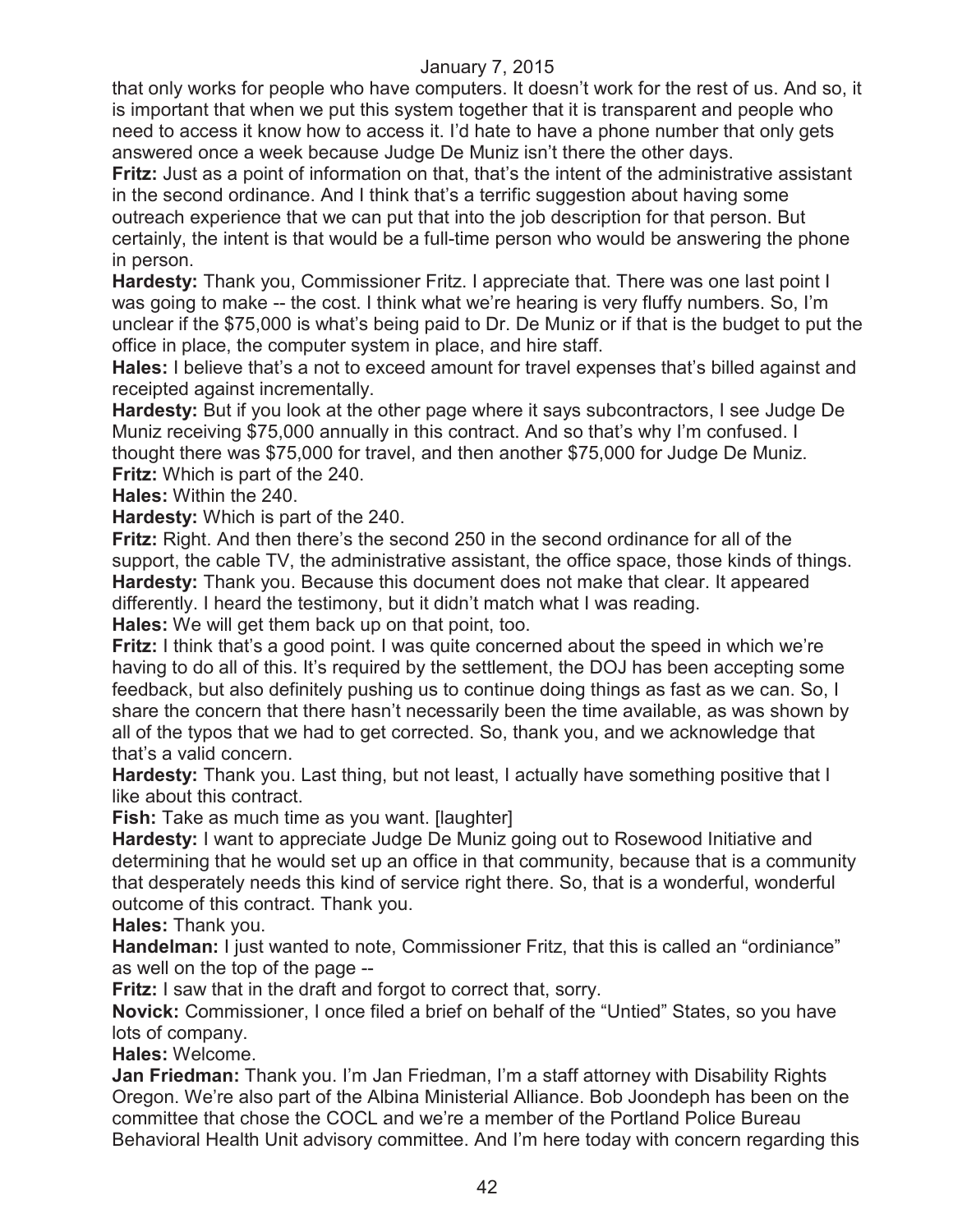annual hearing before the judge and that that be something that be put in place and that it be put in place in perpetuity. There's a reason that people go before a neutral, impartial person, and I think the reasons for that exist in this situation. We have a situation where our clients, people with mental illness, were being victims of excessive use of force by the Portland Police Bureau. Now, that's a very serious matter, that's the reason the settlement agreement is in place, and I think it would be wrong to put this in the hands of anybody that is other than a totally impartial body. If Judge Simon is not serving that role, you have a different judge in that position, but you need people to go before the judge and you need not for the COCL to be brought at the request of the City, but for them to be required to be there. I'm not sure how the -- because the City shouldn't be involved. The COCL -- from my understanding -- at the outset of this, was a totally independent, free-floating entity that was there to ensure that the settlement agreement was actually going to take place as it should be, or to try to get things, you know, hey, things aren't going to go perfect, but we need to hear about it. We need to hear about it at least once a year in terms of how things are going. So, I think if there's any thought at removing that piece, that's a mistake and it's a mistake for our clients.

Our clients already have a large trust issue. There have been long periods of time as well as certain individuals who would never call the police because they're worried about their family member. They'd like them to live and have trouble rather than die potentially. So, I think we have obviously a very serious situation, and we need to have that impartial body. There's a reason why we have a judicial system, and it's to handle those very sorts of matters. And like juvenile dependency cases, there's periodic review to see what's happening with those children. And we don't have children, we have adults. We have children, we have citizens of Portland, but it's very important to keep that in place. **Fish:** Jan, can I ask you a question?

#### **Friedman:** Yeah.

**Fish:** So, from the point of view of your clients, what do you expect to be accomplished through these annual reviews? So, what do you expect the judge to do and what do you view is the scope of the judge's authority?

**Friedman:** So, in terms of what the judge would do, the judge would sit and listen to the information that's related to the settlement agreement and get a read on how things are going and if anything is off or if something needs to be tinkered with or something needs to be changed. That is what the judge would be, would be listening and taking in that information, saying, it looks like we're not here on this. It looks like we're doing a good job on that. Looks like there could be a change on this. In terms of scope of authority, that's a harder question, and I'm not sure exactly what the scope of their authority would be, but I would think it would be at the very least to be the person who's an expert on the settlement agreement, who can take in the facts, and who can make a determination as to where we're at on that settlement agreement -- are we in compliance or not.

**Fish:** And just to clarify, in this matter, I'm a client and not a lawyer. So, I'm getting advice from the City Attorney's Office. And I have not been able to get from anybody clarity about what is the scope of the judge's authority. And I believe that is in part why the City has sought review of this issue to have someone tell them. And it's not an incidental thing.

The reason I ask you about what your client's expectations are -- if it's a hearing for the purpose of the judge taking evidence and saying, you know, I'll give you an A in this area, a B in this area, and this area needs work, that's one thing. But what if it's a hearing and in the end the judge says, OK, I don't think this is working, I'm going to direct that this agreement be changed and I'm going to do it even though JoAnn Hardesty doesn't agree with me because I have a view that it should be done differently. That's not an incidental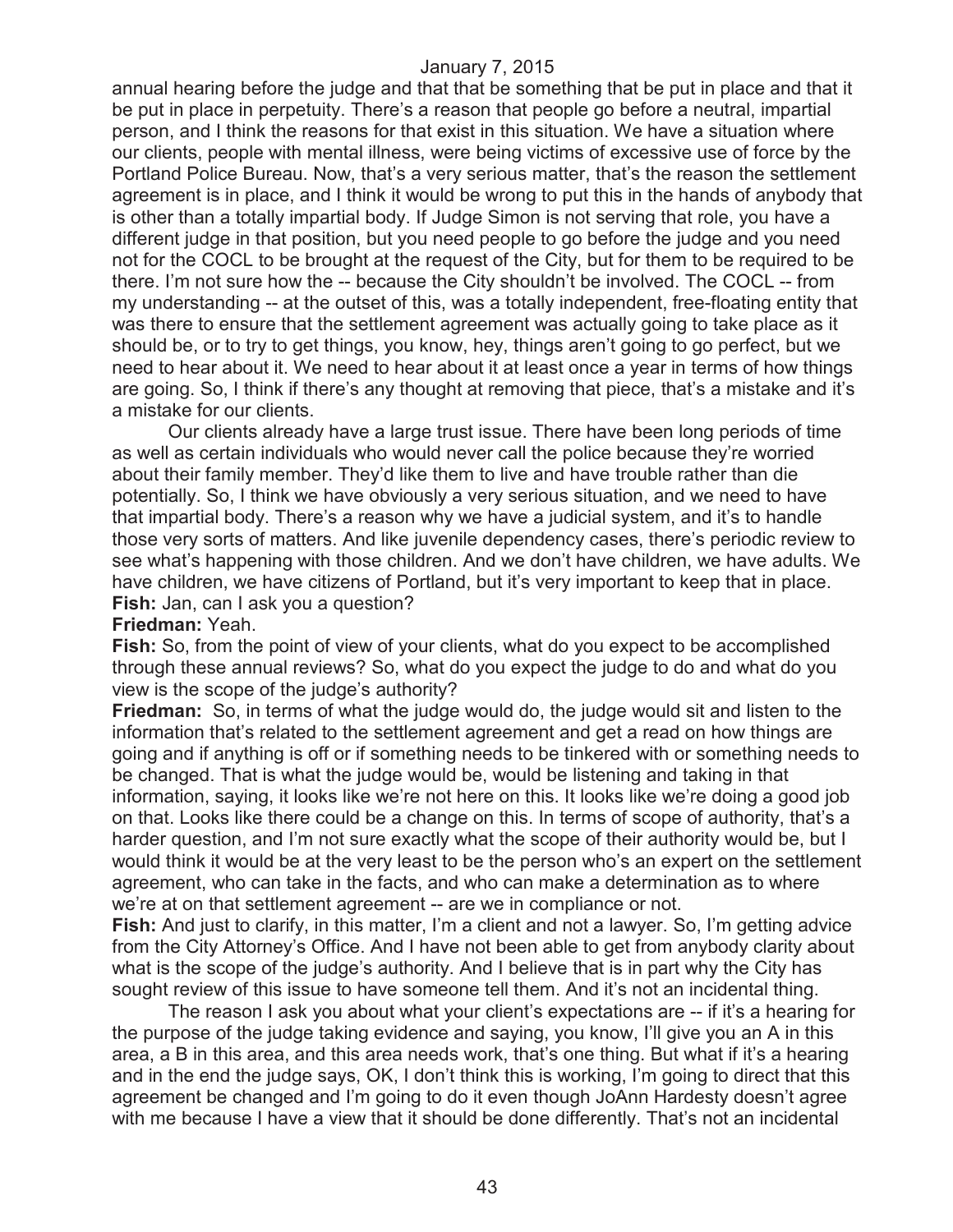question to ask what the scope of the authority is, because we are submitting to the jurisdiction of a court.

The analogy that you gave about protected person -- well, you've got a thick rule book that says -- you know exactly what the court's authority is because it's statutory, because there is case law. We're creating something. So, I just want -- I don't want to get lost in this discussion that the question of what is the scope of the judge's authority is something that the City sincerely wants to have clarified. And I suppose you can go to the judge and ask, or I suppose you can go to a reviewing court, or I suppose we can try to negotiate it, but I still haven't had someone explain to me what the scope is and I don't want either side going into this with false expectations.

**Friedman:** Right. I mean, it think it makes sense to know what the scope is. I don't think this is your standard proceeding before a judge. This is something different -- **Fish:** Yeah. No, I get it.

**Friedman:** -- because it comes from a settlement agreement. I don't think it is a bad idea to ask Judge Simon what he thinks and maybe everybody says, fine, that looks good. **Hardesty:** If I might, Jan -- Commissioner, the judge was pretty clear that he has no authority to change the settlement agreement at all. The judge was really clear that what he wanted was a verbal report once a year, because he did not want to wait until year five when the City of Portland came in and said everything is lovely, and then have to review five years of data in that fifth year. I think the judge was really clear. He didn't hesitate at all in what he said he wanted.

**Fish:** And JoAnn, since you may be more current in some of this than I am, is that in writing or something the judge said in open court?

**Hardesty:** He said it in open court and as part of his statement on him accepting the settlement agreement under these conditions. So, yes, it's readily available.

**Handelman:** I should further that. He said, all I can do is ask questions. He was very clear about that.

**Hardesty:** Yes, he was.

**Handelman:** And the City Attorney has asked him that question in court and that is what he said, all I can do is ask questions.

**Hardesty:** He also said there would be no testimony, no cross-examination. I mean, the judge was really clear, so I don't know what the clarification issues are that you guys have. **\*\*\*\*\*:** There aren't any.

**Hales:** We'll ask the City attorney to come up and tell us that. Thank you all.

**Fish:** Appreciate the discussion.

**Friedman:** So, there's a record of that proceeding. It is sounding familiar to me now. You guys have much better recollection of what he said. But get the record, because I think he did make it very clear that he wasn't going to jump in and do something to shake the whole thing up. He is really just trying to be helpful, right, and make sure that there is a marking point.

**Fish:** There may be a reason to shake it up, but I want to be respectful of the fact that we're not the only party.

## **Hardesty:** Right.

**Fish:** And every inch of the way, there has been a concern about doing it a certain way. At the end, I'm reluctant -- conceptually reluctant to say we're going to make someone king for a day. It may be against the desires of one or more of the parties.

**Hardesty:** You may remember, the reason --

**Fish:** I probably don't but --

**Hardesty:** There was a day and a half at the fairness hearing where community members came and they made a compelling case to Judge Simon that we needed someone outside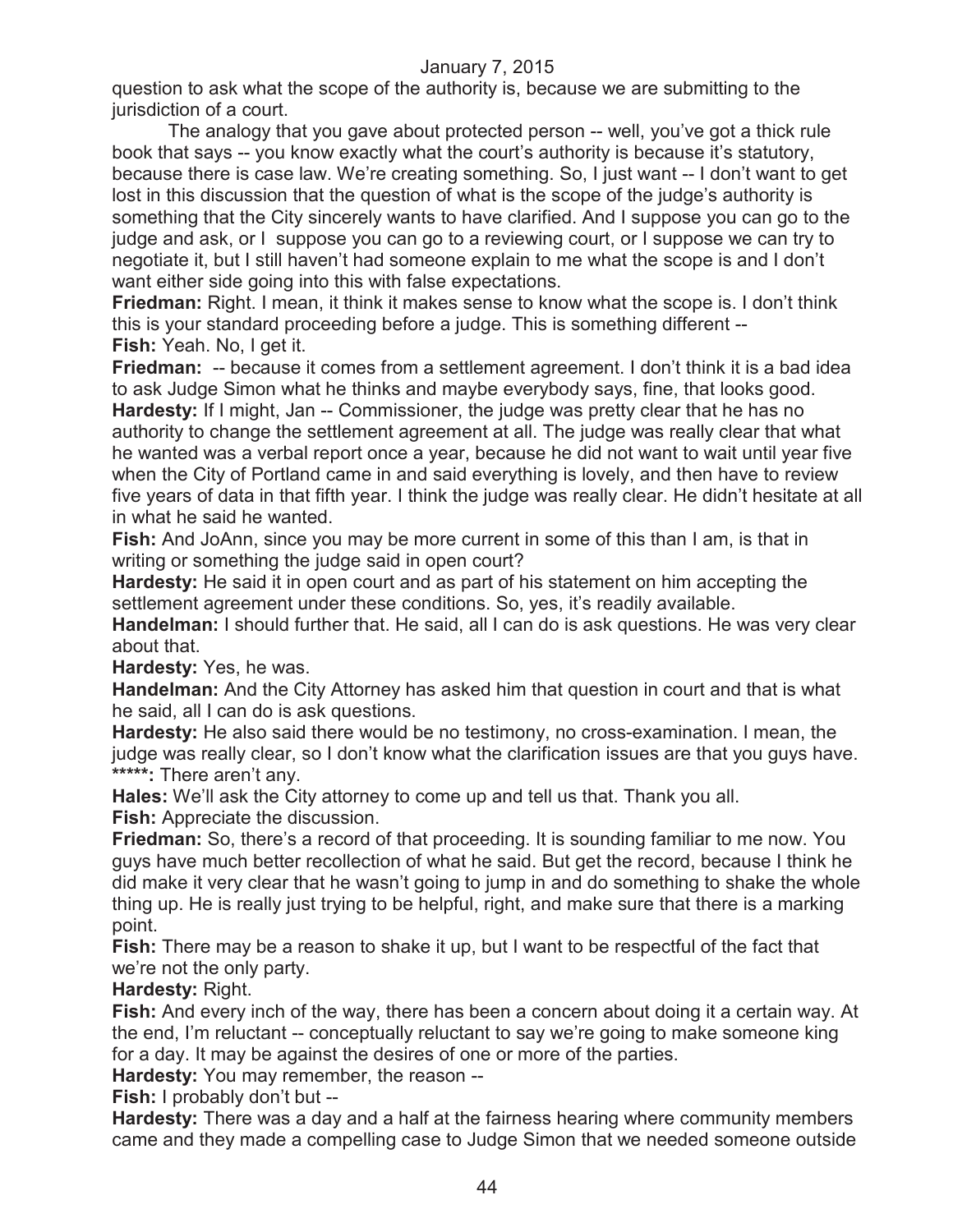of the City of Portland looking at this review and these transformation of Portland Police. And because the buck stopped with him since he has the settlement agreement on his docket, people asked him, they want him involved. Your community said they didn't trust this City Council to do it on its own. And that's part of the public record as well. **Hales:** OK, thank you. Since we're bearing down on this point, I think it would be useful to get Ms. Osoinach back up and maybe Ms. Prosper as well. But I think you, Ellen, are the authority on that process. Judy's gonna take a pass on that. And get you to do a better job than perhaps I did earlier of iterating why this issue needs to be appealed and clarified. **Osoinach:** Yeah, I mean, I'm not sure I can put it much more clearly than Commissioner Fish did. The panel that was just up here is correct that Judge Simon -- the City, along with other parties, had repeatedly sought clarity from him about what the intended purpose of the hearings were, whether or not cross-examination would be allowed, whether or not anybody besides the COCL would be required to present evidence, whether or not the community would be able to participate, what exactly the hearings looked like.

Because I cannot stress enough that there is no other court in this country in this type of agreement where you have a case that was filed, dismissed pursuant to a settlement agreement. There is no other court that has ever convened periodic hearings in a dismissed case. So, this is not something where any applicable procedures are readily available to the parties or the court to fashion what these hearings are going to look like.

And it is absolutely correct -- and the parties have the record of the proceedings - that Judge Simon gave indications from the bench about what he would like these hearings to look like. And so, what the City and the United States and the PPA did was to take those statements that Judge Simon had made and to transcribe them into a written document that had all of the limitations that he said that he thought were applicable, including the fact that he didn't have the authority to order the parties to do anything, that the hearing would not be evidentiary, that there would not be any cross-examination, that the COCL would be the person that was presenting information -- since it's an independent assessment -- that the COCL would be presenting information to the court and Judge Simon rejected that order. He did not enter in writing the limitations that he had orally suggested would be appropriate in the hearing. And so, it is entirely unclear in this very novel proceeding what the parties can expect.

And in particular, there is a legitimate concern that the compliance officer team is supposed to be an independent assessor, and so to have that person be subject to crossexamination from the City, the Portland Police Association, Albina Ministerial Alliance -- all of whom may have concerns and questions that can undermine the authority of the COCL -- is in direct conflict with the intent of the parties entering into the settlement agreement.

The Department of Justice is the monitor of this settlement agreement. As the United States Attorney said, that's a very unique arrangement. It is something -- and we created a Community Oversight Advisory Body to have maximum community input - again, unprecedented in the country. And so, we took great care, painstaking detail as we crafted the settlement agreement to describe the various roles. And so, to have at the end an order that does not describe the role that the City invited, agreed that the judge should play on an annual basis is concerning.

**Fish:** Ellen, let me just push on this point a little bit. So, if we're not clear -- and you described what you view as the challenge, the problem -- what are the different options that we would have to clarify it? For example, can we go back to the judge and ask either for clarification or reconsideration? Number one. Number two, what can we accomplish through mediation and is the judge a party to that? And number three, what are the potential benefits of the appeal in terms of getting clarification?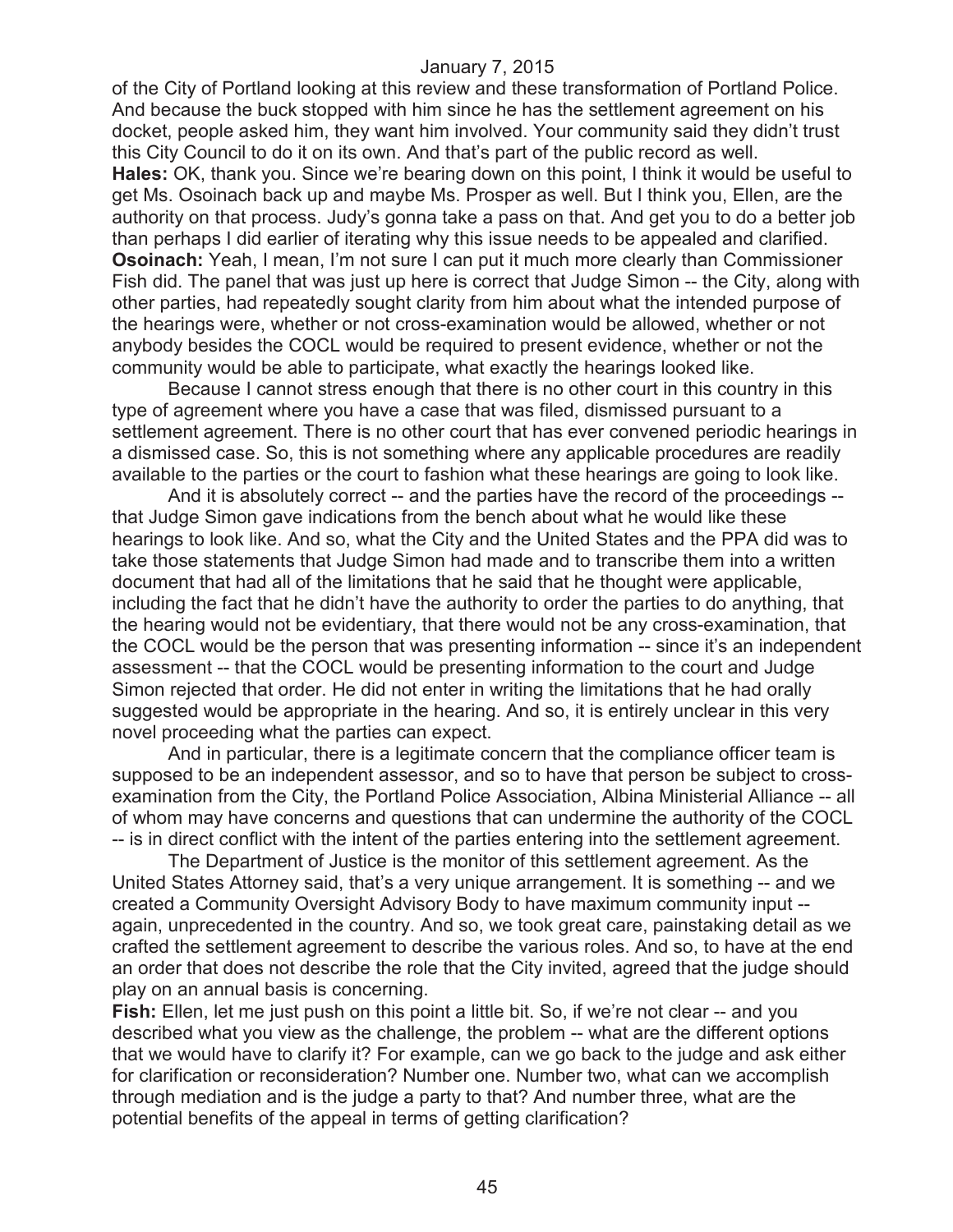**Osoinach:** So, let me take those in order. In terms of what we might accomplish in mediation, I'm pleased --

**Hales:** First one was, could we just ask?

**Osoinach:** Could we just ask, that's right, yes. Thank you. First one, can we just ask? Because the case is dismissed, we were in an awkward procedural posture to file a motion for reconsideration. We don't want the judge to reconsider or undo the settlement

agreement. The order he entered ordered that the settlement agreement as approved and an order of the court. We don't wish to have him reconsider that.

**Fish:** Couldn't we do it less formally and just send a letter? I mean, judges get letters all of the time, they're the nature of motions but without the formality.

**Osoinach:** We certainly thought of that in this case. Judge Simon -- probably rightly so -has been reluctant to have that sort of informal communication with the parties. I think there is a level of public interest and involvement that probably militates against that kind of informal --

**Fish:** You made a judgment that that might not be the best route. What about the other two?

**Osoinach:** I'm pleased to report that the Ninth Circuit agreed with the City that mediation is appropriate in this case. We had requested mediation and we were granted that request, due in no small part to the fact that the United States and the Portland Police alliance were parties to the appeal, also agreed that they thought that mediation would be appropriate in this case. In terms of what we can expect from an outcome, what we hope is to be able to come to an agreement about what procedures should apply in this very novel hearing. And so, it's hard to predict exactly how we will communicate --

**Fish:** How would a voluntary agreement through mediation be binding on Judge Simon? **Osoinach:** Well, I think we all anticipate -- let me say this. The Ninth Circuit mediation program is very robust, and the mediators are very creative. And so, we expect the mediators will be able to assist us in figuring out exactly the answer to your question, how might we craft an order that we can present to Judge Simon that will work for him? And us. **Fish:** And the fallback is the appeal, is to have the Ninth Circuit rule on this.

**Osoinach:** Yes, that's correct. Again, that's not -- that's a bridge we'll have to cross when we come to it. That's certainly not the City's intent. We absolutely think -- as do the other parties -- that mediation is going to result in clarity that we need to go forward.

**Fish:** What's the reasonable timeline do you think under which mediation could either be successful or not?

**Osoinach:** Well, we have an in-person mediation session scheduled for February 23rd. So, quite soon. And again, I think our hope is that we will really dig in at that session and produce procedures that work for everybody, and then hopefully they work for Judge Simon.

**Fish:** Just remind us, if you would, when would be the earliest date that that annual hearing would be held before Judge Simon?

**Osoinach:** It's currently scheduled in mid-September of 2015. We have already indicated to the United States -- and Mayor Hales and Commissioner Fritz and other members of Council have repeatedly said we absolutely intend to appear at that hearing and the best evidence that of is that we did not seek a stay of Judge Simon's order.

**Fish:** Just to make sure I understand, we may in late February, early March be able to resolve this issue through mediation, which obviously is the best possible outcome because it's a voluntary agreement by the parties. If not, the council will have a chance to get briefed again on next steps. And in any event, the annual hearing isn't for many months down the road and we've made clear that we intend to fully participate in the hearing, correct?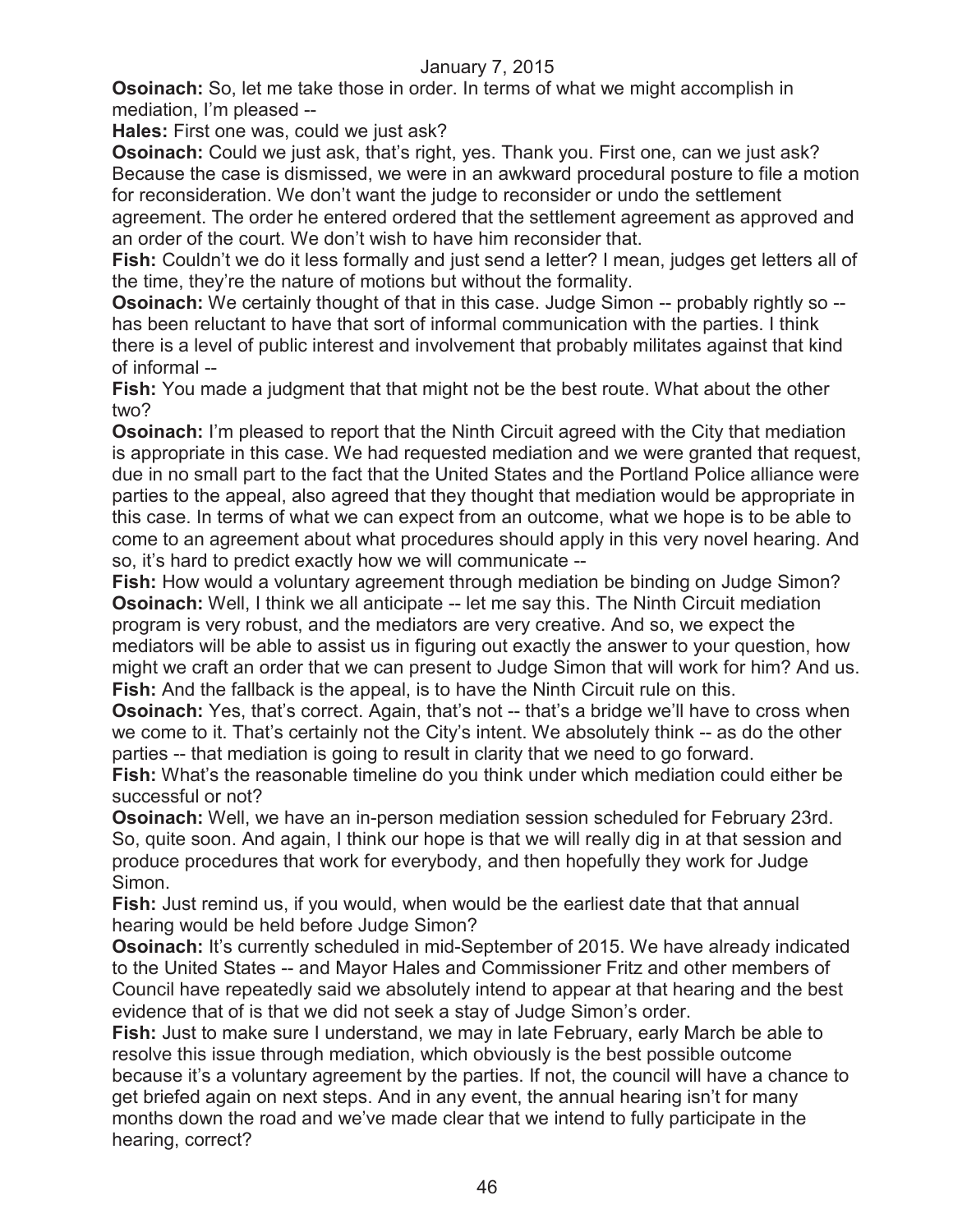**Osoinach:** Exactly.

**Fish:** That's helpful for me.

**Hales:** Other questions for Ellen? There were questions raised by Mr. Handelman about the contract which I'm going to hold, because we may have other suggestions from folks that testify. I will Ms. Wesson-Mitchell and Ms. Prosper back up in the end for those questions. I was noting them as we went along. Other questions for Ellen? If not, then we'll take more public testimony, please. Good afternoon.

**Chris Lowe:** Good afternoon. My name is Chris Lowe. I'm here representing Portland Jobs with Justice, which is a labor community coalition for workers' rights and social justice in town. I was here in October urging you not to make the appeal that you voted to make.

I'm here today to urge you to withdraw that appeal. I'm doing it in relationship to the community COCL and issues of trust and making -- I'm assuming good faith on the part of you as individuals, but I also want to communicate to you that you are distrusted as an institution -- not you as individual City Councilors, but the City Council, which has a pattern of practice that has created distrust over the community over a number of decades and a number of personnel changes. So, if we assume that the best will to make this settlement be a path forward for improved policing and improved community trust, then I think that puts a different light on this appeal.

From my point of view, the COCL needs to have community trust. And if Judge Simon is in the process, then that strengthens the COCL, gives them both on the enforcement side about compliance and the community liaison side an extra tool that's going to help with the COAB to make the whole process more open, more transparent, bring people in, feel like it's more trusted. On the other hand, if you pursue this appeal, what you are doing is you're saying the institutional prerogatives of the City Council as an institution outweigh the questions of community trust to improve the policing and to make this whole thing work better.

**Fish:** Can I just ask you a question? Were you here for the exchange we just had with Ellen?

**Lowe:** Yes, I was.

**Fish:** I appreciate your testimony. But did you listen to that exchange? **Lowe:** I did.

**Fish:** So, you're still framing this as a question of trust when you heard the lawyers explain to us there is still an open question which potentially negatively impacts all the parties? And you're framing it -- you may have a different view, sir, but you're framing that as a trust question, and none of the parties actually know what the scope of the judge's authority is? **\*\*\*\*\*:** [inaudible]

**Hales:** Hey, hey, no, no --

**Fish:** You'll have your turn.

Lowe: Later in my testimony I was going to come back to exactly the question you are raising. I can try to do it now. I hope you will give me a little latitude on my three minutes. **Hales:** Sure, please.

**Lowe:** What I heard was a very procedurally-oriented set of arguments, and one of the key issues here is the parties, right? So, one of the unusual features of this settlement is that there are three direct parties, the Department of Justice, City, and the Portland Police union, and there is the Albina Ministerial Alliance coalition, which is not a full party, but has been certain processes for engaging in it.

Now, the problem with the mediation procedure is that you might come to an agreement between yourselves and the police union and the Department of Justice, but the voice of the community that has been brought in through the Albina Ministerial Alliance coalition is not part of that mediation. And from my point of view, the question of other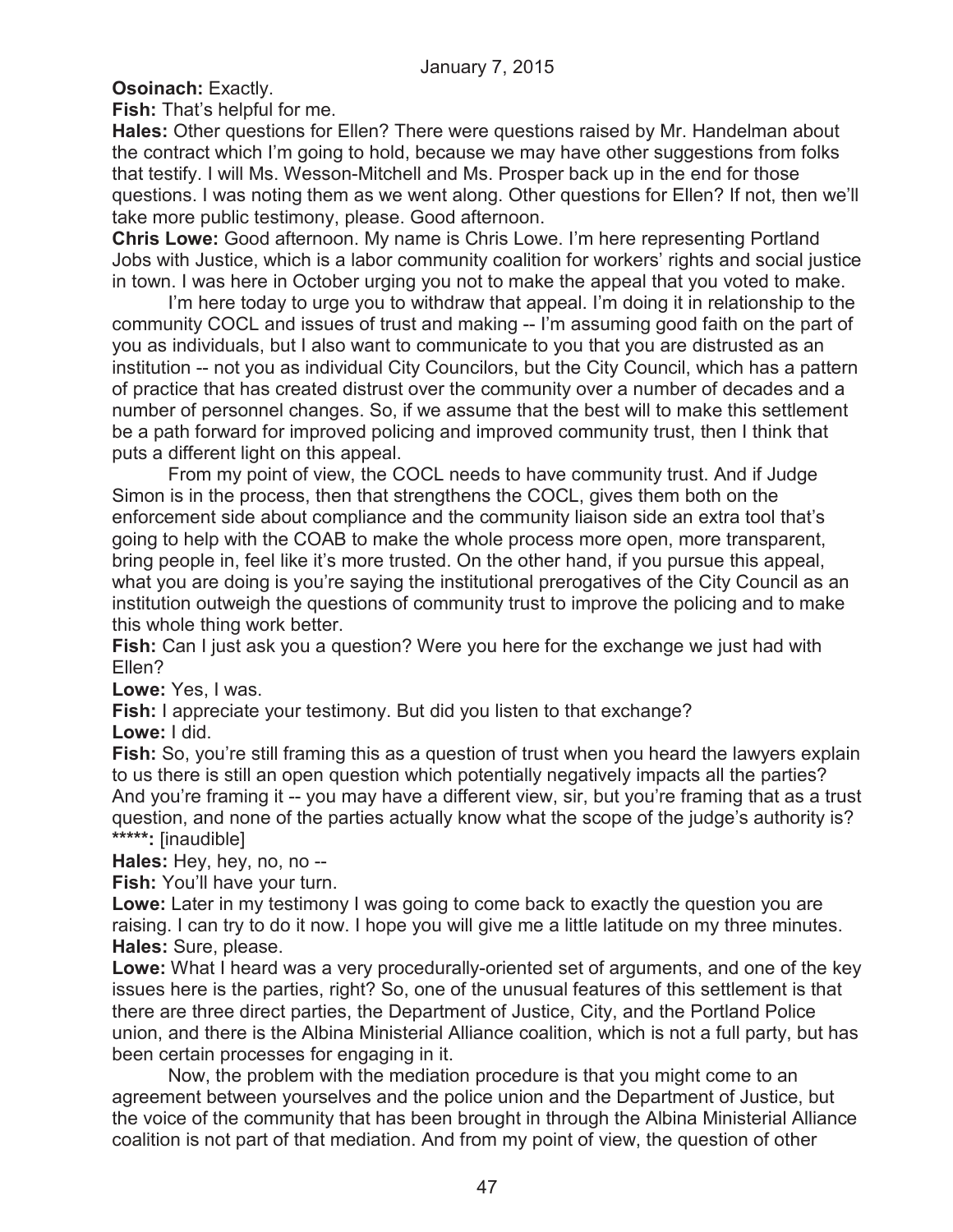kinds of negotiation ought to be out there as well. Have the City sit down with the Department of Justice -- in a more informal kind of way, not a formal Ninth district mediation process, but say, OK, how can we -- you know, what are the things that we really need to have clarified and how could we define that in a way? And then take that to the judge. And I think that the legalism of all of this is why I'm raising it as a trust issue.

And I'm also raising it as a political issue and trust issue for you to think about. I understand the arguments, but what I see coming down the road is that a perception, potential perception that -- what I understand Judge Simon to be basically doing with what he came up with is being a backstop against evasion. Right? So I've heard testimony before this Council from the Police Bureau that they have moved something on 80% of the issues under the settlement. OK, that's fine. But what's the quality of the reporting? And that's my understanding really of what Judge Simon would be intervening is -- what's the quality of the reporting if --

**Fritz:** Excuse me -- and you are not being timed at all and I appreciate the discussion - how is that different from what the COCL and COAB are doing? Isn't that primarily their responsibility of the COCL and the COAB to look at what the police are doing?

**Lowe:** It's a backstop against -- we hope this process of the COCL and the COAB will produce community trust. If the COCL somehow ends up becoming a body where the way that -- you know, they're doing a minimal rather than robust compliance attitude, which has been the attitude of the City in many instances in the past --

**Hales:** This isn't the City, this is an independent body. The COCL and COAB independent body, funded by but not controlled by the City.

**Lowe:** Your understanding of the implications of where funding comes from is a bit different than mine --

**Hales:** Unless the Department of Justice wants to fund them, we have to fund --

**Lowe:** I understand that. Again, I'm coming back to the question of, what is the goal here? If the goal is to improve community policing and restore trust -- if that's the overall goal of the settlement -- which I believe I heard Commissioner Fritz in particular, and others of you say, you know, we want this to work. We're trying to make this work. That's why we entered into a settlement. That's why we're doing this unusual thing with the Department of Justice. If that's really your goal, then don't get narrow about it at the last minute.

**Fritz:** We're just trying to make sure that the COCL and COAB are those who have the most authority to say whether or not the police are doing what is required by the settlement. That's where the majority of the citizens' effort needs to be put. That's where the quarterly town halls taking input and the reporting --

**Lowe:** And I hope that all works out. But if the COCL ends up exercising its authority - and the fact that they're outside of the community, you know, and has has been pointed out, Judge De Muniz has some respect but he is not engaged at that kind of community level -- that choice also affects this trust issue. So, you know this isn't -- in terms of voting on your contract today, it's probably not relevant.

I'm just trying to take this opportunity because the COCL and the COAB are at the focus of it, to really urge you to rethink how you're looking at this appeal, and think about whether there's better ways to get the information that you want to get about what needs to be provided and what doesn't that don't look like they're putting your institutional prerogative above the trust goals of the whole process. That's really the burden of my testimony.

**Novick:** This is a probably a legalistic point, but generally in the judicial system, you have one party suing another and the judge is sort of a referee of that dispute. And in this case, it is not just the COCL and COAB, it's the Department of Justice which is the other party that you would expect to be monitoring and seeing if we're complying with the agreement.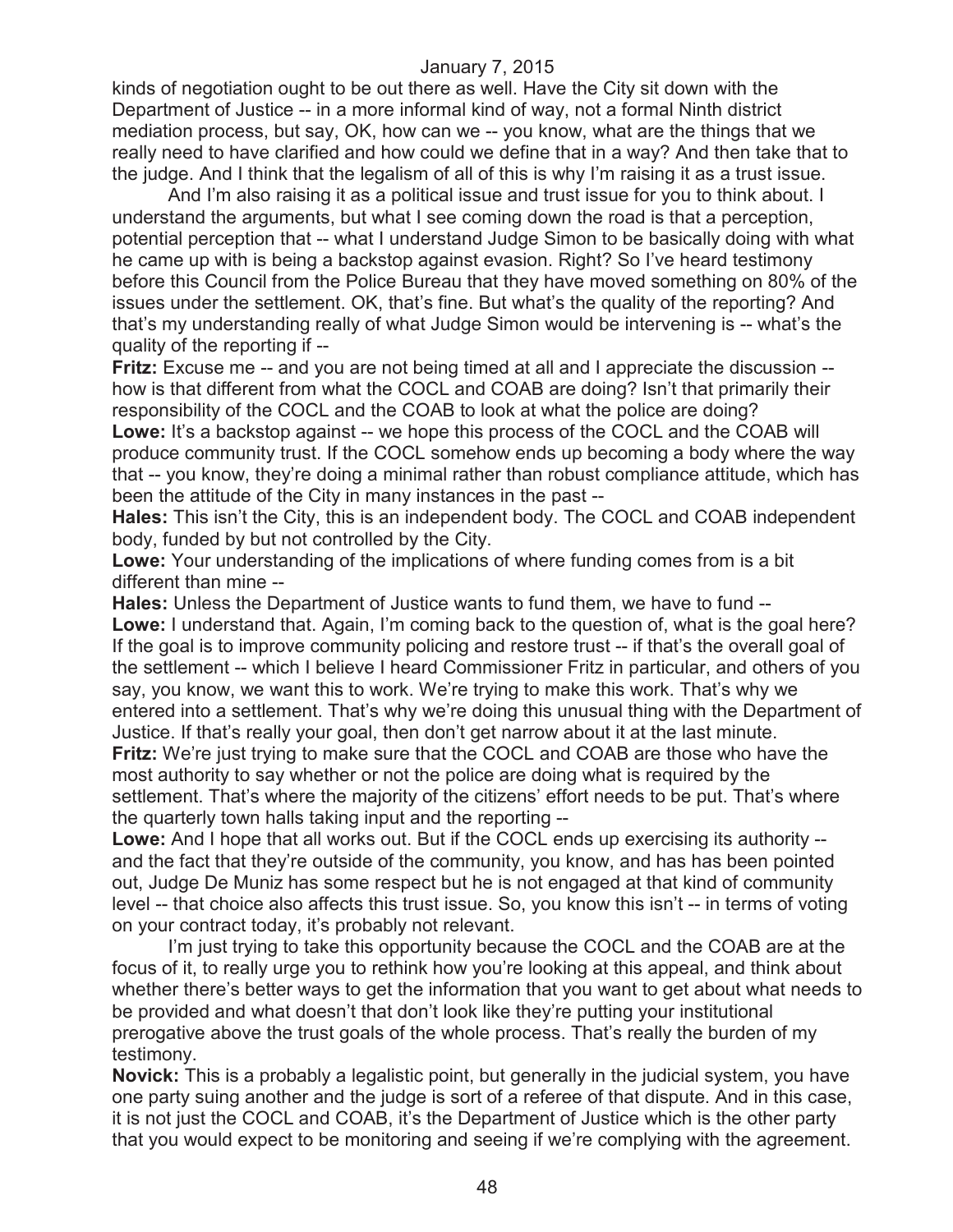And the concern I have about the judge's role is we don't want to get into a situation where -- if in a criminal proceeding, the prosecutor brought charges against the defendant and asked for life without parole, you wouldn't want a judge saying no, no, no, you are not asking for enough, you should get the death penalty. It's not the judge's role to take substantive positions like that generally.

**Lowe:** I don't believe -- my understanding -- is that is what is at stake in the judge's role, I think that what is at stake is the quality of the information that is before the public about compliance. So, building trust requires good information, requires transparent information, requires demonstrating that steps have been taken.

I think that Judge -- my expectation, my best expectation would be that the COCL will do a fine job. The COAB will support them. The reports that come in will be good and strong and robust in those ways, and Judge Simon will say, hey, yeah, that looks good. But if it should come out that the information is being obscured, that things are being -people believe things are being misrepresented, I think that there is -- having him in the process creates an opportunity to prevent a kind of distrust cycle again.

And I appreciate what you say about the way that the adversarial legal system usually works, but, you know, we're also sitting here hearing testimony from the U.S. Attorney saying this is unusual, and from the City attorney saying this is unusual. This isn't a usual adversarial thing. There is cooperation going on. I have heard from you, saying we want this to be a robust process that really builds trust.

And I think you have to choose between those goals. Is your goal ultimately to use this process to change the relationships in the City and improve them and let go of the technical stuff, or is your goal to make sure that you're dotting every I and T of what your rights are in the process? So, again, that's my testimony.

**Hales:** Thank you. Next.

**Michael Mea:** I think I can stand.

**Hales:** State your name.

**Meo:** My name is Meo, first name Michael. I live at 2925 NE Weidler. And I have been listening to things I utterly deny. It doesn't matter all of these details. There is a simple and straightforward way you protect against brutal policemen. It's the same straightforward way we protect against incompetent doctors. It's the same straightforward way I as a teacher am fired if I start playing around with my girls in my classroom. Of course, I ought to have taught that to the last Mayor. Look here, the way we get rid of the -- the way we have police accountability is to fire people who are brutal to our citizens, and you're not doing that. And until you make that easier, until you do something in that direction, I'm going to continue to starve myself to death on your doorstep. **Hales:** Welcome.

**Nancy Newell:** I support all of the testimony that's already been provided. And I don't understand why we're hiring an outside firm because we have a very unique program at Portland State University, peaceful conflict resolution, Master's program. We have the capability -- it's not just what exists under the law, because we know law has not served its purposes and we have some major crises across the country and in the city. And to address that requires a form of language that people understand in their own community, and I would object to hiring an outside firm. And not only for the expense, because so much of that money can be used directly in the community that could solve some of the problems so immediately, you know, regardless of what the judge says, we could be a model, too, in that sense. Not just in what we're trying to do here, but the fact that huge mistakes have been made. Tragic mistakes have been made, and it's an opportunity for everybody to do the best they can to correct that immediately.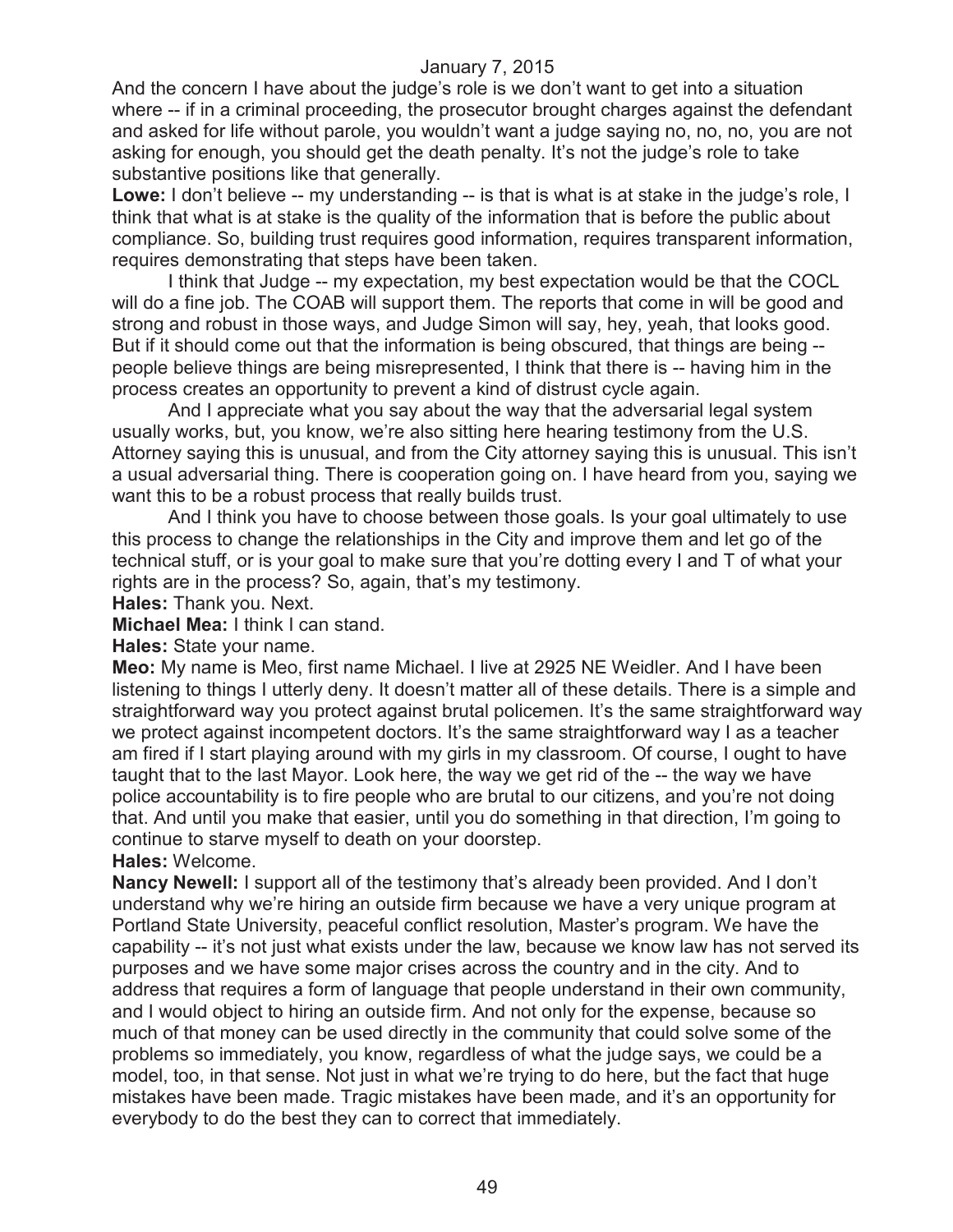One example is Street Roots, a tremendous operation, and they came out with a story that prisoners are now charged for phone calls. We have a profiteering industry in this city and state and you should be making statements constantly to rebuild trust in the community. Because the reactions of people, someone said, well, you know, this fellow was doing awful things in Missouri and now everybody is up in arms here, what is this all about? Well, it is about stop and frisk, a whole mentality of you are no longer a human being. How do we change that in our community? We don't need a judge to tell us how to do that. We're human beings. We operate from the concept that we have a peaceful conflict resolution we can use the language, use the language, use the ability to build the trust, go into the communities.

And I don't agree with some of the way the funds are being used in this contract. I agree that you should remove your appeal, namely because the people believe that they've got a process that can work. And how is it that you're gaining through that appeal if you can direct questions through the judge and you can get clarification in other ways. I have seen in my own experience on closing nuclear plants, it's amazing what people can do when they sit down in a room and talk. We are going to close another nuclear plant, by the way. I would put in a high recommendation of better efforts from that direction. **Hales:** Thank you. Thanks very much. Welcome. Good afternoon.

**Myrlaviani Rivier:** Good afternoon. I'm Myrlaviani Rivier, I was born and raised in Portland, Oregon. I appreciate all of your guys' work. One of the main things or the main take-away that I get from today is that there is a lot of narrowing in the process. I understand that the City Attorney's Office has to narrow or make understandable the scope of the judge. The difficulty with that is that you're dealing with a community that historically has felt shut out. And I think that when they hear that you all are appealing, this sends another message of distance. And I wish there was a way that people could get together and get creative and figure out problems without the -- no offense -- without the attorneys involved. I think that is possible. But I also understand that we have to deal with the police brutality here.

So, it's a real difficult position to finagle. I hope that it gets cleared out easily. At the same time, I wish there was a way that creatively some people could get together on both sides of the aisle, and figure out a solution where trust could be built. I don't know how at this time. Maybe by 7 o'clock tonight I could figure it out, but right now, I don't have anything in mind. But I see a real narrowing and I understand that it has to be defined - intellectually I understand that. But I'm concerned about the community still even after all of these years. So, thank you for your time.

**Hales:** Thank you.

**Rivier:** And that's a lot of money. I bet you I could do the same work for 18% of that 250 or the 1.575.

**Hales:** Thank you. Mr. Stylzes, welcome.

**King Bishop Stylze:** King Bishop Stylze here representing the three kings of Portland. I don't want to take up too much time. I just agree with a lot of things that have been said. And in reference to the -- I do have a meeting with your office coming up soon with suggested solutions in how people can get together and bridge this gap. So, thank you very much for your time. I appreciate your work.

**Hales:** Thank you for your advocacy. Thank you. Welcome.

**Robert Walter:** Hello, this is my first time speaking.

**Hales:** Give us your name, that's all.

**Walker:** I'm Robert Walker. I represent random individuals for justice and I believe that we should reconsider the appeal. Not just as one Council, but how it would benefit the whole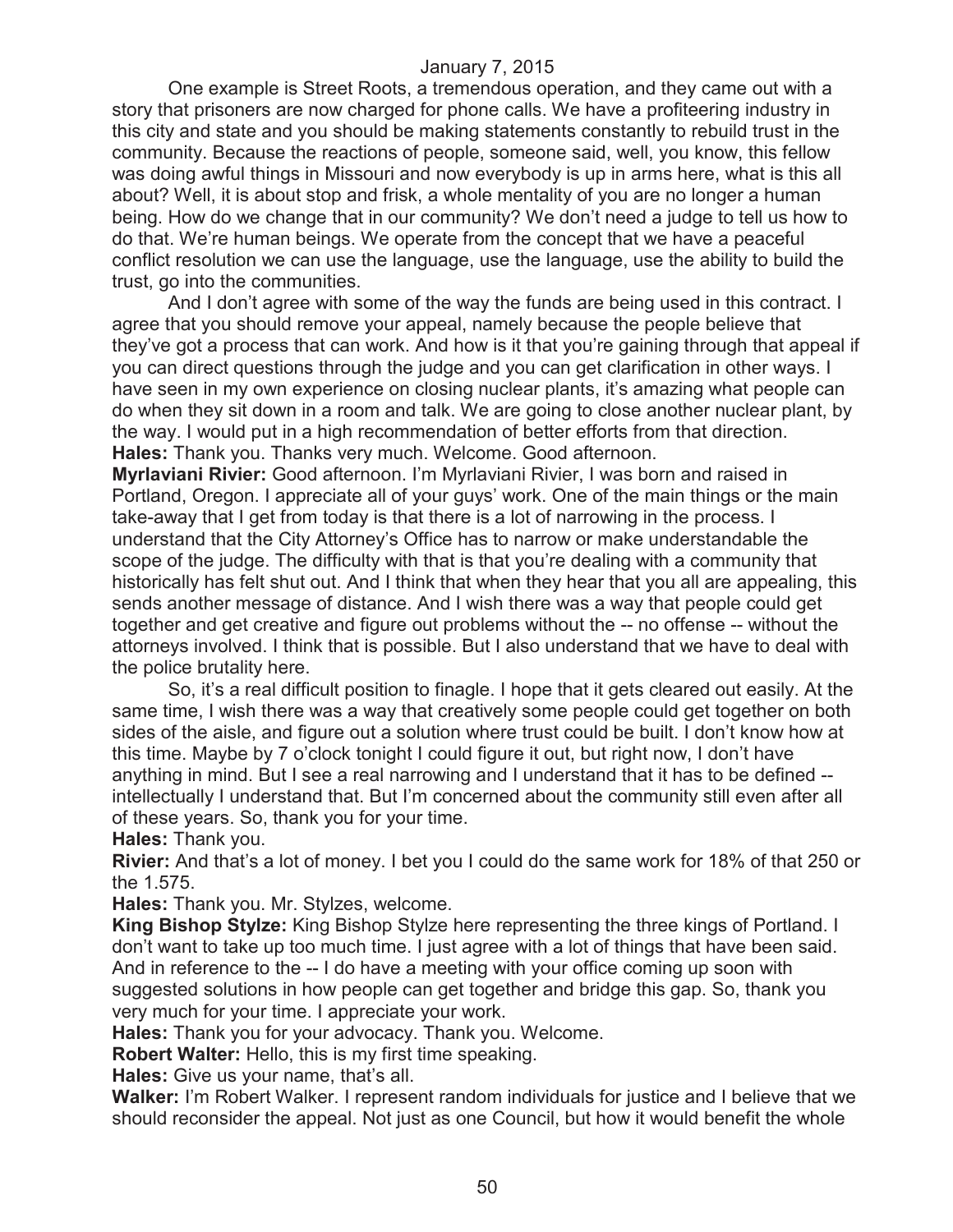city and anyone outside of the city who might be watching this, we've got to -- we have to rethink the message that we're trying to send. That's all I have to say.

**Hales:** Appreciate it. Thank you, thank you very much. Mr. Walsh, come on up, I believe you're first.

**Joe Walsh:** My name is Joe Walsh, I represent individuals for justice. One of the few times you had me thoroughly confused. It seems that Commissioner Fish indicated that he would prefer mediation. Well, mediation -- from what I understand, and I just kind of ask some of these questions now as part of the appeal process. So, you have to go to the Ninth Circuit and file the appeal in order to get mediation. That was not clear from Commissioner Fish's statement. So, I think the people watching this would be a little confused at saying, gee, why don't we just go to mediation, or why don't we just send a letter to the judge and say would you clarify this stuff? That seems easy to us civilians, but that's not the process. The process is you are appealing a federal judge's decision to the Ninth Circuit Court of Appeals. That's what you're doing. You're going to spend a lot of money doing it, and in the hopes of the City attorney testifying here today that maybe we can get mediation out of it. To a civilian I would think that that is totally confusing.

So, we're saying to you, look, this judge is saying on the record, he has no authority to change the agreement. We all know that. It's on the record. I was there. I heard him say it five times. He kept saying it over and over again. I have no authority to change this agreement. All I'm asking for is that the City to come before me and answer some questions. That's it. If he doesn't like the answers, he's got no power to do anything. All he's doing is forcing the City on the record and an embarrassment to the Department of Justice in the hope that the Department of Justice will get off of their asses and do something. That's what he's hoping. By bringing you guys before him, he's hoping - hoping, not demanding, not dictating -- he's saying, I'm hoping that the City does the right thing and straightens out this police department.

Every city in the United States now is going through this at one stage or the other. There is something very wrong with our police department. And it's an attitude. And if you don't like -- if you don't believe what I'm telling you, just return his statements. That's the attitude of your police department. Thank you.

**Hales:** Thank you. Welcome.

**Byron Tennant:** Hi. Thank you. My name is Byron Tennant, I am a Portland resident. With trepidation, I come here to name myself as someone who may be a candidate to participate on the COAB.

**Hales:** No trepidation, glad you volunteered.

**Tennant:** Unfortunately, it is very unclear today what the roles, rights, responsibilities of the COAB will be. I've got the frequently asked questions here that I have printed out. It looks like we're guaranteed the right to report to the public and to take questions from the public. And beyond that, it's very uncertain. It seems like a very big ask for us to apply for two years with this process -- I think we can all see -- still developing here. I see the neighborhood coalition, non-profit organizations can nominate one candidate. I have experienced technical problems with doing this in a timely fashion during this week just after the Christmas holiday -- all holidays. Can anyone name current participants on the COAB? I've heard one name come out. Is there anyone in addition to that one name who is currently -- when was the application for COAB widely circulated? Is there a date that -- **Hales:** By this Friday.

**Fritz:** I'll answer all the questions -- I'm writing down --

**Tennant:** Is there a date? When was the earliest date that COAB participants could have applied -- is one thing that I'm curious about. This seems to be happening very quickly, and I understand the importance and how much gravity there is to this. I want to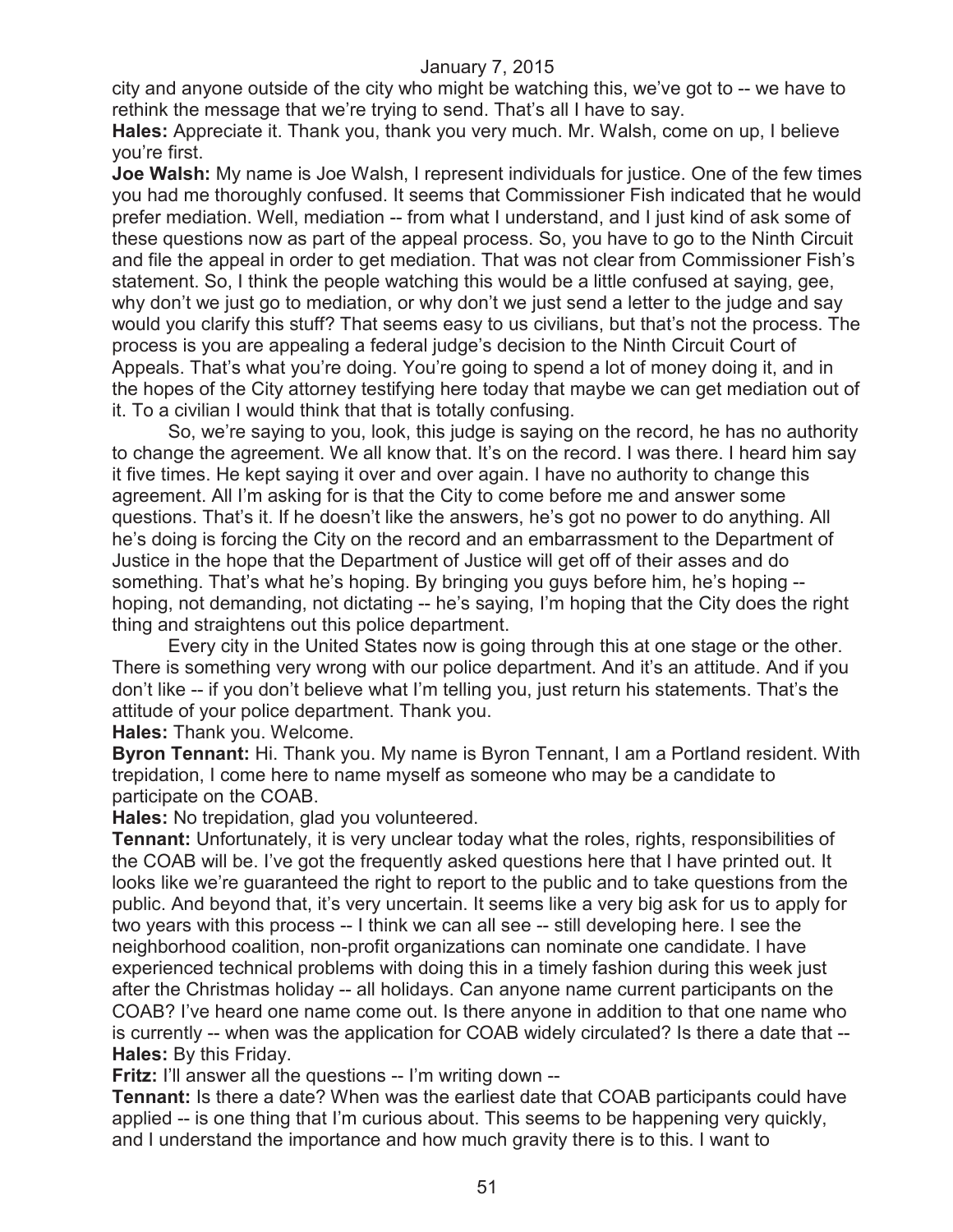emphasize that this is more than just problem of the police, more than just a problem of the City, this is really the community at large, and I want to make sure that we can involve the community in a meaningful way and ensure that we get the best participants on this COAB with the assumption that the role of the COAB will be very important in this going forward. So, I really want to urge Portland City Council to resolve in the year 2015 to make very clear from the beginning what public involvement is going to look like. And when we're making this big of an ask for this big of a two-year commitment, I think the importance cannot be denied. Thank you.

**Hales:** Thank you very much. Do you want to address some of those questions? **Fritz:** Yes. Thank you so much for asking these questions, because it allows us to tell everyone at home watching on cable about the process. The application was posted on December 11th and it's open until this coming Friday, January 9th. It's the -- the application process is a little different than what is outlined in the settlement, and that was agreed to by the Department of Justice and the parties.

So, there's no longer an option to go to the neighborhood coalitions and for them to nominate, and there isn't going to be a public meeting, either. What the process is is that the Human Rights Commission and the Commission on Disability chairs choose five candidates with experience -- either lived or professional -- with mental health care. And then there is five at-large positions which a selection committee of community members will make the choices.

So, Commissioner Fish had previously referred to his candidate. In each case, it's - the identified choosers get to make the choices. The council doesn't have to pass judgment on any of them except for the ones that we individually appoint. So, the Commission on Disability and the Human Rights Commission choose five, five at-large members are chosen by this collection committee of some 20-some different leaders of community organizations like the Urban League, NAYA, and NAMI, mental health care folks -- there's a number of different once. The same application form, though, is good for all of these different three sets of five.

The last five are chosen one each by each member of the council. Commissioner Fish announced ahead of time that his selection is former Senator Avel Gordly, and he did that in part to let folks know that somebody with amazing community stature both as a political leader and somebody who has a family member with mental health experience is very, very interested in being on this committee so that it is worth people's time.

The actual -- what the committee is going to do is not spelled out quite so -- in such detail in the settlement agreement, in part because the committee gets to decide what you want to do. They do hold town halls to hear from citizens. They work with the COCL to oversee the different -- multiple paragraphs in the settlement agreement have things that the police and the City are supposed to do. And so, the advisory board will be working with the COCL to say whether or not that was done. So, when the police say that there is over 80 different items that they have started work on or completed, the COAB or COCL are the ones who will check, yes, that is done or, no, this is not done. So, it's hugely important. Did I cover all of the questions that you asked?

**Tennant:** I'm not sure if I asked specifically, but can any nonprofit nominate a -- **Fritz:** No, nobody needs to be nominated. Anybody can self-nominate. You don't have to go to a nonprofit to nominate somebody.

**Tennant:** Right, let's say a nonprofit neighborhood association wants to nominate one person for COAB.

**Fritz:** That person just fills out an application form and sends it in. **Tennant:** OK.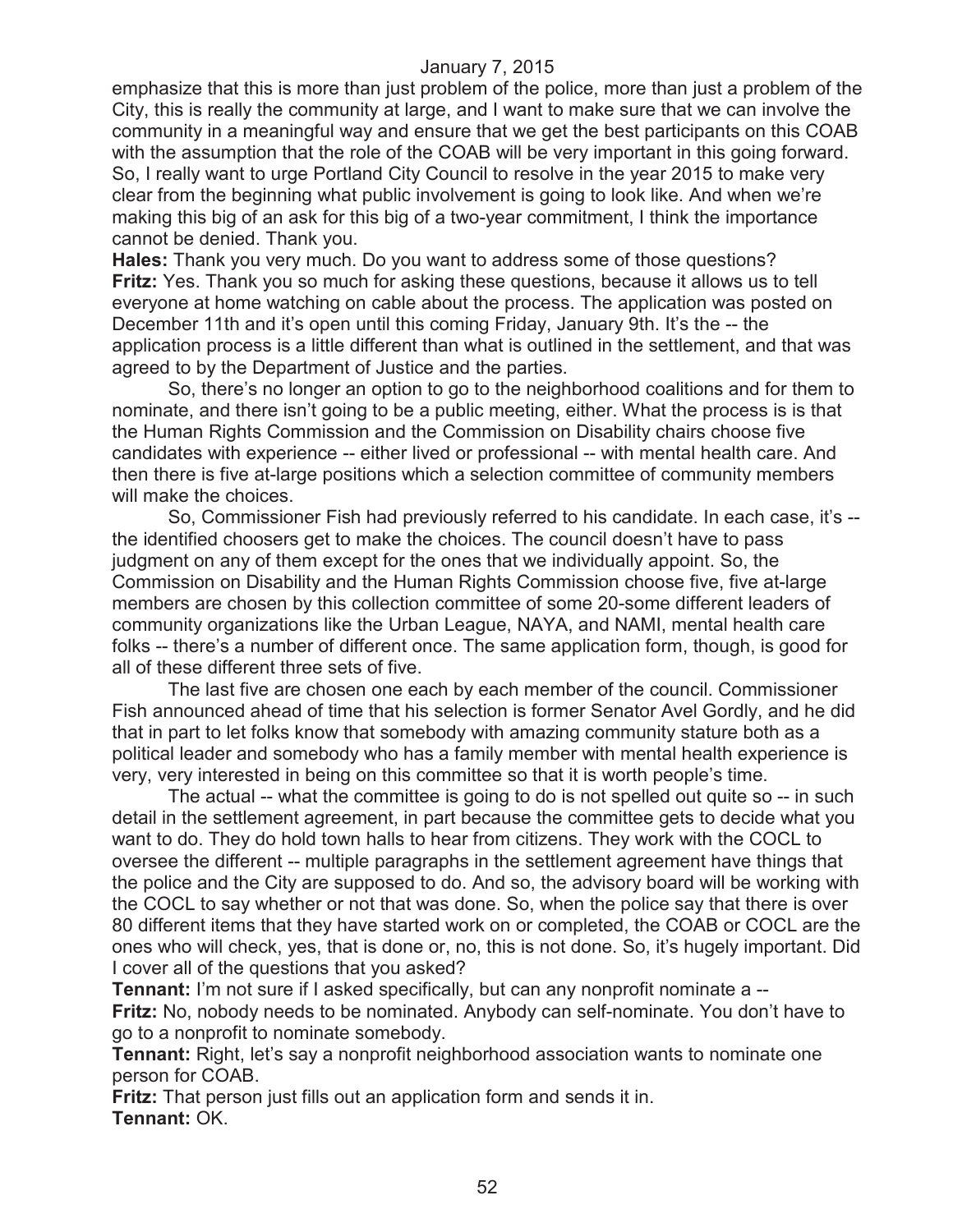**Fritz:** There's no requirement for anybody to nominate you -- there's no requirement actually for showing community support, although you can put that in your application. If you do have support of different organizations, you can put that in your application, but it is not required.

**Tennant:** And so, the requirement is basically to have been self-caring for mental illness for 10 years, or care for another individual --

**Fritz:** That's for the five that are selected by the Commission on Disability and the Human Rights Commission. For the five at large, there's no requirement for any mental health experience.

**Tennant:** I think three will be selected by the Human Rights Commission and the other organization you just mentioned.

**Fritz:** It's actually five. The Human Rights Commission and the Commission on Disability each get to actually select from their own members one representative and then they have three other representatives that they choose from the applications that come in. **Hales:** That's the three you are talking about, right?

**Fritz:** There's five all together that are appointed by the Commission on Disability and Human Rights Commission.

**Tennant:** I hope you'll forgive some lingering confusion. Is there any date that we can expect to see nominees from the rest of the kind of one to one nomination processes? **Fritz:** All of the application forms need to be submitted by this Friday at 5 o'clock.

**Hales:** But the rest of the nominations after that are on a schedule.

## **Fritz:** No --

**Hales:** They're on a rough schedule --

**Fritz:** Well, the selection committee will be meeting later this month to choose their five atlarge members, and then the day after, the Council will announce our appointees.

**Hales:** 22nd and 23rd. So, there is a schedule mapped out for that process to take place. It could go a little longer but intended to be within those parameters. So, it's gonna happen pretty fast, in other words.

**Fritz:** And there won't -- the public meeting where the selection committee makes its choices will be open to the public, but there will not be a requirement to get 50 signatures to support your nomination. There won't be any formal presentation from the candidates to the committee. It will be --

**Tennant:** I'm sorry, I'm still confused. I printed out this frequently asked questions on Monday, and so it's different actually from what's printed here. So, anyone can selfnominate for a COAB.

# **Fritz:** Correct.

## **Tennant:** OK.

**Fritz:** And Deanna Wesson-Mitchell, who is in the turquoise blazer behind you -- she can walk you through it if you have any further questions. I appreciate you asking these questions because I'm sure a lot of folks at home are also asking them. The key point is, go to the web site, Portlandonline.com, go to my web site, a link to the application form. If there's any questions, Jasmine in my office will be more than happy to answer questions on the phone or help folks --

**Tennant:** Is there any possibility of extending the application date past Friday? **Fritz:** We were hoping so, but that is the point where the Department of Justice said no, we need to say to the schedule. I don't believe that we're going to be able to extend that schedule.

**Tennant:** Thank you.

**Fritz:** Thank you.

**Hales:** Thank you. Thanks for applying. Good afternoon.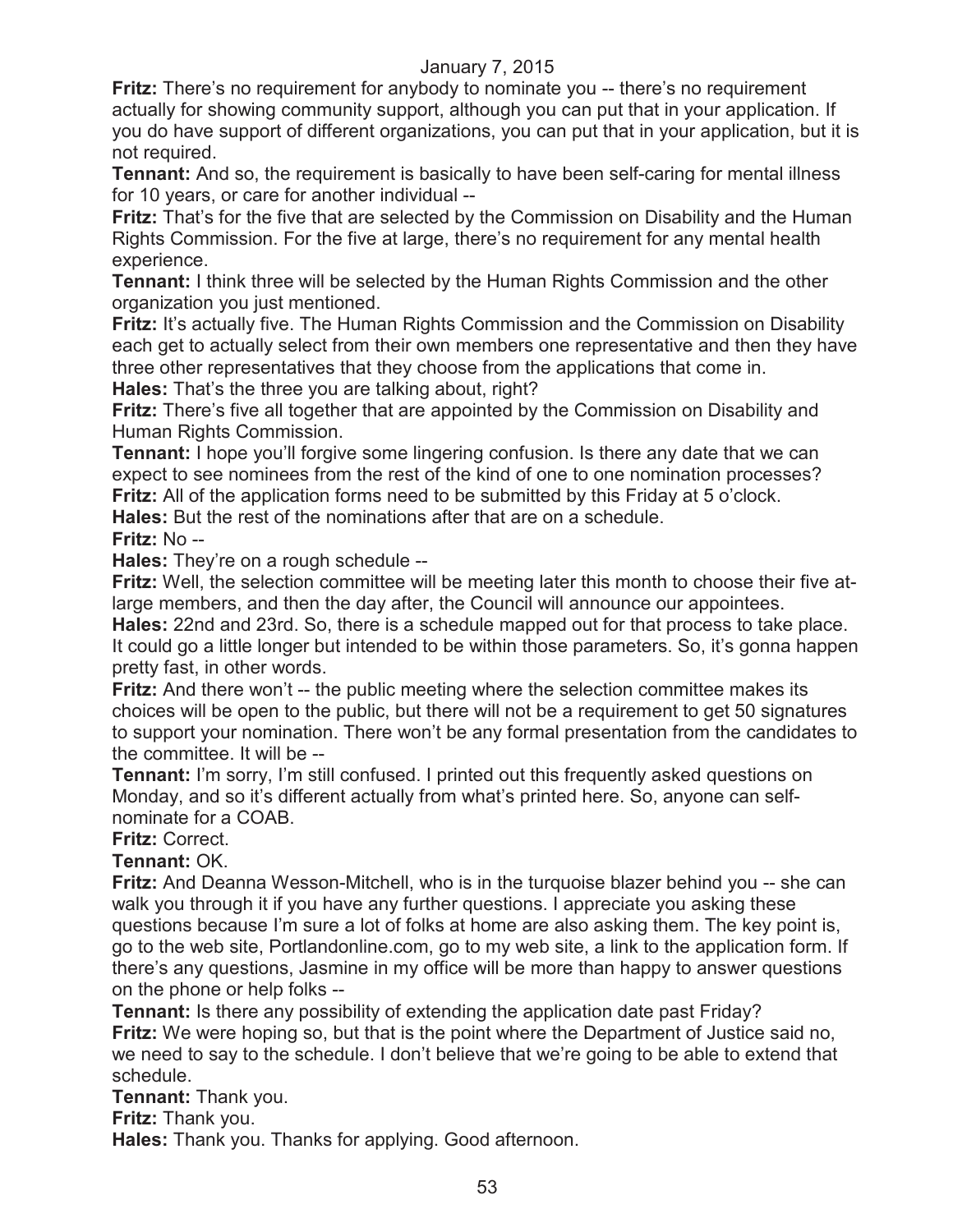**Leanne Serbulo:** My name is Leanne Serbulo, I'm a professor at Portland State University and I'm before you today to urge you to rescind your appeal to Judge Michael Simon. I coauthored with my PSU colleague Dr. Karen Gibson an Oregon Historical Quarterly article which was titled Black and Blue. It's a study of the history of police and African American community relations in the city of Portland from 1964 until 1985. Our article won the Joel Palmer Award for the best Oregon Historical Quarterly article published in 2013, and I brought copies for you to read today.

The article tells the story of a civil rights struggle to reform the Portland Police, and this is also a story of a cycle of reform and backlash. Every time the Black community pushed for reforms, their efforts were met with resistance from both the police department and also from the City. It is often said that the purpose of studying history is to not repeat the mistakes of the past, and the main conclusion that we drew in our article was that police reform was most successful here in Portland when the City was held accountable by an outside agency. I'll give you an example.

In 1969, Robert Probasco and 13 other Black Portlanders living in the Albina District filed a civil rights lawsuit against the City, Mayor, Council, Police Chief, and 33 officers. Mr. Probasco had been stopped at a police road block that was set up in his neighborhood. The police pulled him out of the truck, drew a gun on him, put a gun to his passenger's head, and searched the truck without his consent. Each of the 13 other defendants similar experiences. The lawsuit ended in 1971 with a consent decree where the City admitted to no wrongdoing but agreed to implement a long list of policy changes, including prohibiting police from epithets, educating officers on search and seizure laws, requiring officers to wear name badges, banning the use of shot-filled sap gloves and leaded batons, implementing affirmative action hiring policies, and establishing a process so citizens could file complaints against the police.

The signing of the Probasco decree led to the establishment of the Internal Affairs division, the hiring of a reformist chief and the first efforts to diversify the Portland police force. These reforms most likely would not have been made at that time had it not been for the consent decree. It took an outside agency -- in this case, the U.S. district courts -- to force the reforms. While the decree inspired some significant change in the Portland Police Bureau, many of these reforms had little effect. Ten years later, Internal Affairs had rarely sustained any citizen complaints, and the bureau remained 97% white. Why were these reforms so ineffective? No outside agency was holding the City accountable for implementing this reforms.

By 1991, 10 years later, despite the promise of the Probasco decree, African Americans' civil rights continued to be violated by the Portland Police. This is the year of the infamous possum incident. That same year, two women filed civil rights lawsuits against the City and the Portland Police. They had been pulled over by the police on separate occasions and both had been subjected to racist taunts, beaten, and arrested. Their lawyers argued if the City had fully complied with the Probasco decree, their clients would never have been pulled over, harassed, or beaten. There were a number of other unfortunate incidents that may have been avoided if the Probasco decree had been fully implemented.

In 1979, it was discovered that the officers in the special investigations division were routinely engaging in illegal searches and seizures of narcotics. This scandal led to the release of dozens of convicted drug dealers, including Robert Jack Christopher, who had killed a Portland Police Officer Dave Crowther during an illegal drug raid. Had the City fully complied with the Probasco decree, especially the section on training officers in the proper use of search and seizure, lives may have been saved, including in this case the life of a Portland police officer. Had the City fully complied with the Probasco decree and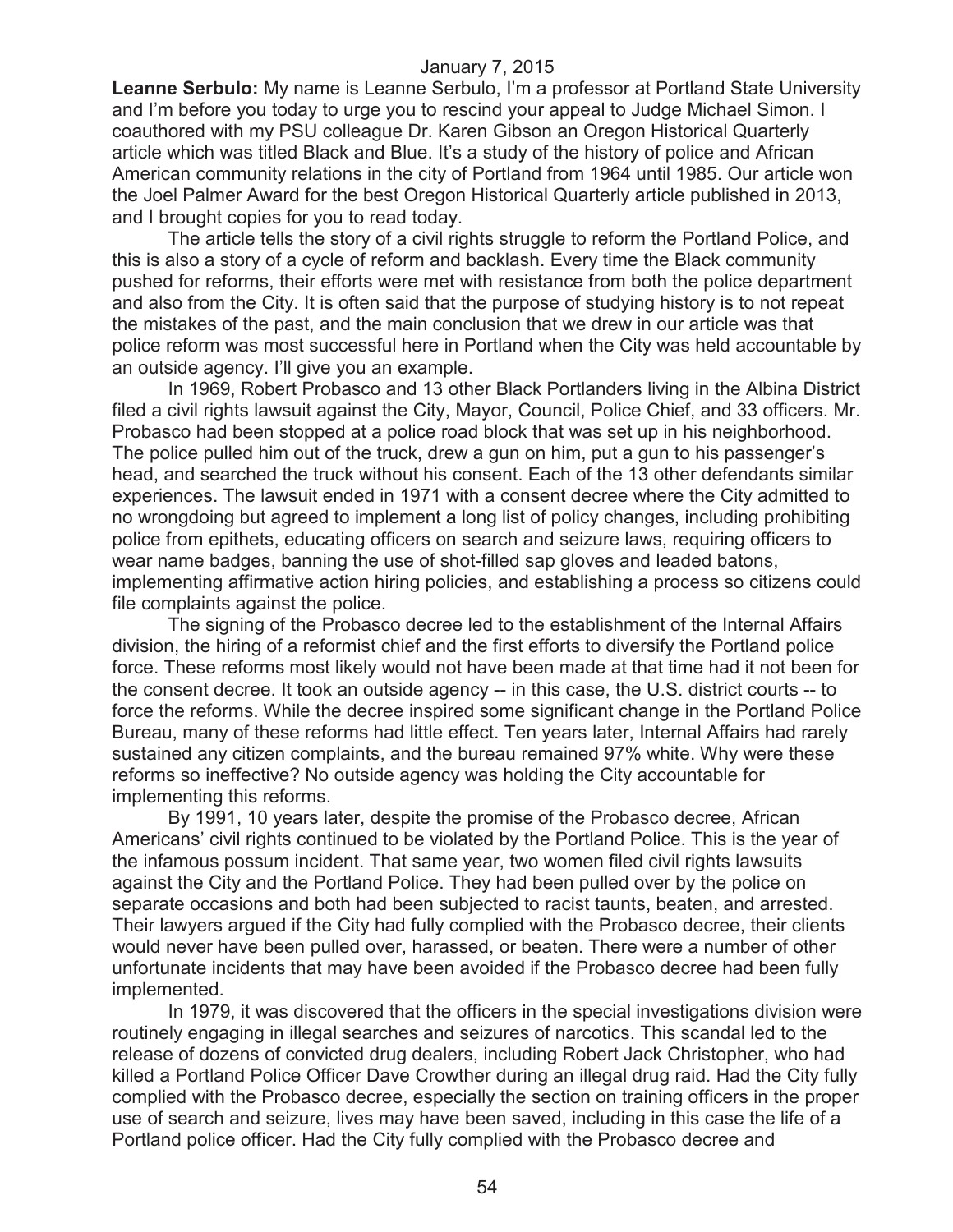established racial sensitivity training for its officers, then perhaps Tony Stevenson, Keaton Otis, Kendra James, James Jahar Perez, Jose Mejia Poot, or Aaron Campbell would be alive today. Had the City fully complied with the Probasco decree by establishing an effective citizen complaint process where officers repeatedly use excessive force were disciplined for their actions, then maybe James Chasse might still be alive today. Why didn't the City fully comply with the Probasco decree?

**Hales:** I want to ask you to try to wrap up, you're past your time.

**Serbulo:** Oh. No one was holding them accountable. After the reformist chief retired, the police union filed lawsuits opposing reforms and rank and file officers sneered at Internal Affairs. A backlash came, and it became easy to ignore this decree because no one was holding the City accountable.

The mayor and Council today have assured us that they intend to fully comply with the Department of Justice settlement, and that this is no need for Judge Simon's oversight. The community, they say, should trust the City. While the mayor and the council are wellintentioned, we should not forget that the reforms that are outlined in the DOJ settlement were not initiated by the City. These are changes that the City was forced to make because the DOJ, an outside agency, found that the Portland police routinely and systematically violated the civil rights of people will mental illness and those perceived to be mentally ill.

As we've seen throughout our city's history, it takes the intervention of an outside agency to get police reform in Portland. If the mayor and Council are serious about improving policy community relations -- which I believe you are -- then we should embrace Judge Simon's annual review hearings. If reforms are truly being made, these hearings would provide an opportunity for the City to highlight their efforts, and to repair the lack of trust that exists between our communities and the Portland Police Bureau. If the judge finds that these reforms -- like many that have come before them -- are being held up or resisted by elements opposed to change, then the mayor and Council would have an ally in assuring these reforms get made.

And finally, if there's some failure to comply with the settlement order, than this would be an outside agency that could ensure that even there is a backlash, these reforms still get made. So, Mr. Mayor, members of the Council, please heed the lessons of history, rescind your lawsuit, and let's not make the mistakes of the past.

**Hales:** Thank you. Any others?

**Moore-Love:** The last one who signed up is Charles Johnson.

**Hales:** Good afternoon.

**Charles Johnson:** Good morning, Commissioner. I do want to apologize -- for the record, my name is Charles Johnson. I did have an outburst. Mr. Fish and Chris Lowe were having their effort to understand the importance of respecting the hurt and distrust the community has versus the priority of legal minutia. And I know Commissioner Fish -- his heart is on the side of making sure that every member of this community can have more trust and more respect for the police, but he also is infected by some law school training or something like that, but we forgive him.

You have to weigh things. The fact is that the Albina Ministerial coalition, Dr. Haynes was out front, and in the end, we didn't vote for you because -- those that law degrees -- I see the parking guys are absent. It's a slap in the face to the community. A Human Rights Commissioner resigned because the perception in the community is that you're not looking for the maximum leverage to make the maximum improvement in the Portland police department. I hope that you will be as courageous and even more courageous than Mayor Bill de Blasio in New York, and risk having the police turn their back on you.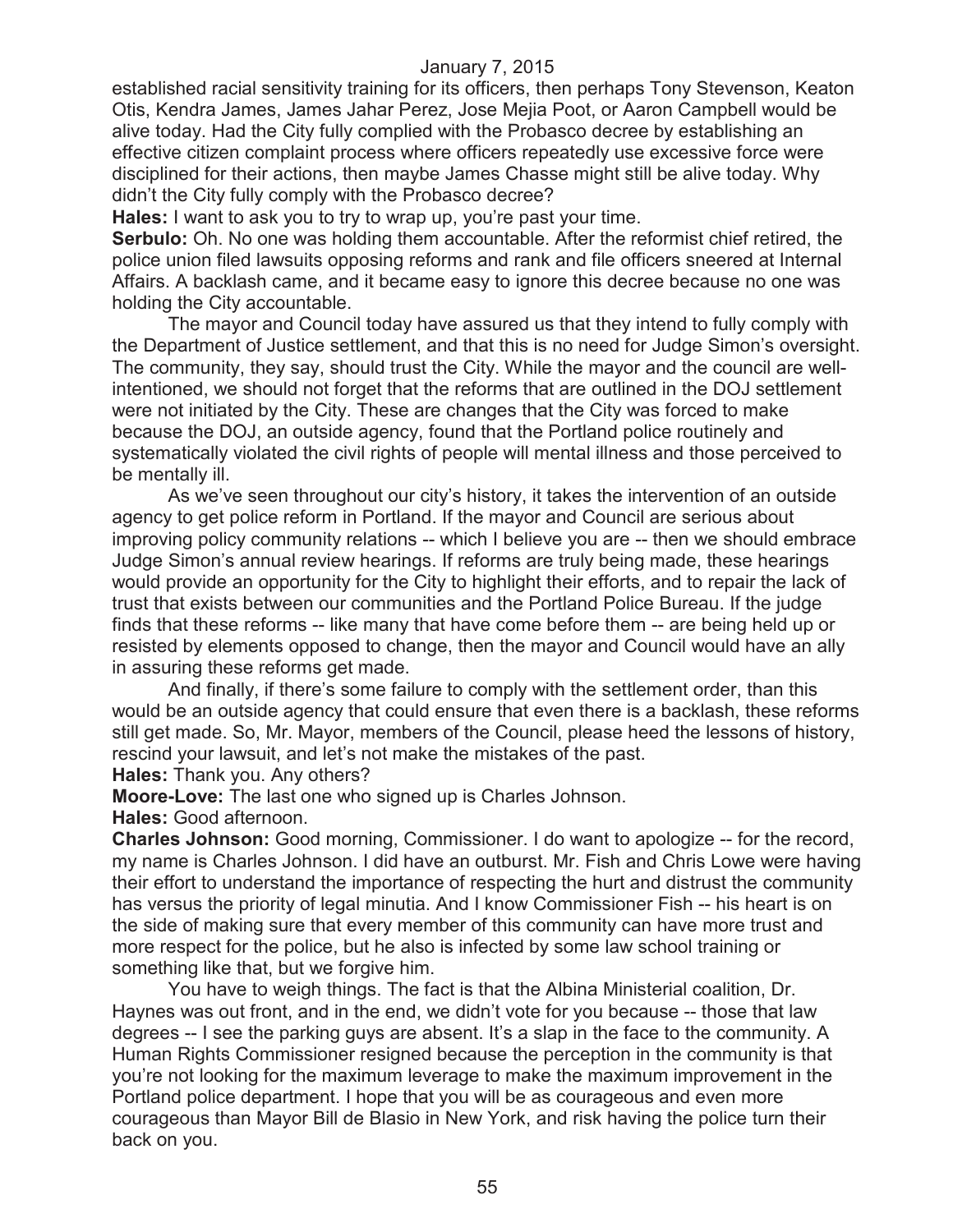The simple truth is that too much harm happens to ordinary citizens, and the collection of alphabet soup is not very reassuring to really anyone. Some people who are professionally entrenched and have salaries and have to do political dances to protect their paychecks are happy to get up here and say, ah, COCL and COAB, yay, justice -- but there's a lot of distrust. I hope the new Police Chief O'Dea and yourself, Mayor, will be more engaged with the communities.

Even though I understand the procedural aspect that we're setting up an independent body, just as the Federal Reserve is somewhat independent supposedly, and the Social Security Administration is independent, we hope that the COCL and the COAB will work only with the good of the community in mind. I hope that in the next few months, regardless whether you stop -- and the best way to build that trust would be to simply tell the City Attorney's Office, whatever you do in mediation today is not as important as us reaching out to the community and withdrawing the appeal. It's also very cost-effective.

I hope you will deliberate on that suggestion and even if you don't have the wisdom to follow that suggestion, which has been offered in beautiful testimony by Chris Lowe and the woman just before me, that if you are stiff necked and hard-headed and persist with this appeal, you will also take concrete visible steps to be in the communities that are essentially offended and insulted by your choice. Thank you.

**Hales:** Thank you. Anyone else? I have questions for staff, so Judy in particular, and maybe you also, Deanna, and come up Ellen. There may be questions for all three of you. Mr. Handelman raised a couple of issues that I want to get clarification on, and that is quarterly meetings versus more often, how is the contract set up to address that issue? **Prosper:** Sure. The contract, first of all, speaks to the settlement agreement. So, whatever's required by the settlement agreement must take place under the contract. Because the COAB is not yet seated, we wanted to be able to give them maximum flexibility, so we only scheduled -- they haven't even been scheduled with dates. We only speak to the quarterly COAB meetings, because the other ones -- at whatever rate or instance that they are going to happen -- are unknown. Since the COCL is to chair the meeting, presumably all the COAB meetings that will take place, once it's formed and they decide, they will be there to chair them, and Justice De Muniz will be there to chair those meetings.

**Hales:** So when the Community Outreach Advisory Board is impaneled and they begin to meet, they say we will have to meet every month for the next year, that's their decision? **Prosper:** That should be their decision. It would have to be minimally quarterly. But they decide how much more frequently --

**Hales:** But more often than required by the agreement --

**Prosper:** Yes, more frequently. And given how much work Ellen said, they will probably going to meet much more frequently.

**Hales:** A likely scenario. The COAB is required to chair the meeting.

**Prosper:** The COCL is required to chair the COAB meetings.

**Hales:** Right, sorry. The Community Outreach Community Liaison or team is required to chair that meeting?

**Prosper:** Yes. The meetings can't happen without the chair.

**Hales:** Regardless of how many meetings the board or committee decides to have, the contractor will chair that meeting.

**Prosper:** Yes.

**Hales:** OK, just wanted to get that clear. What about this question of, does the agreement with the COCL persist one year after the Department of Justice finds the City in compliance? Or does it expire immediately upon the Department of Justice finding the City in compliance?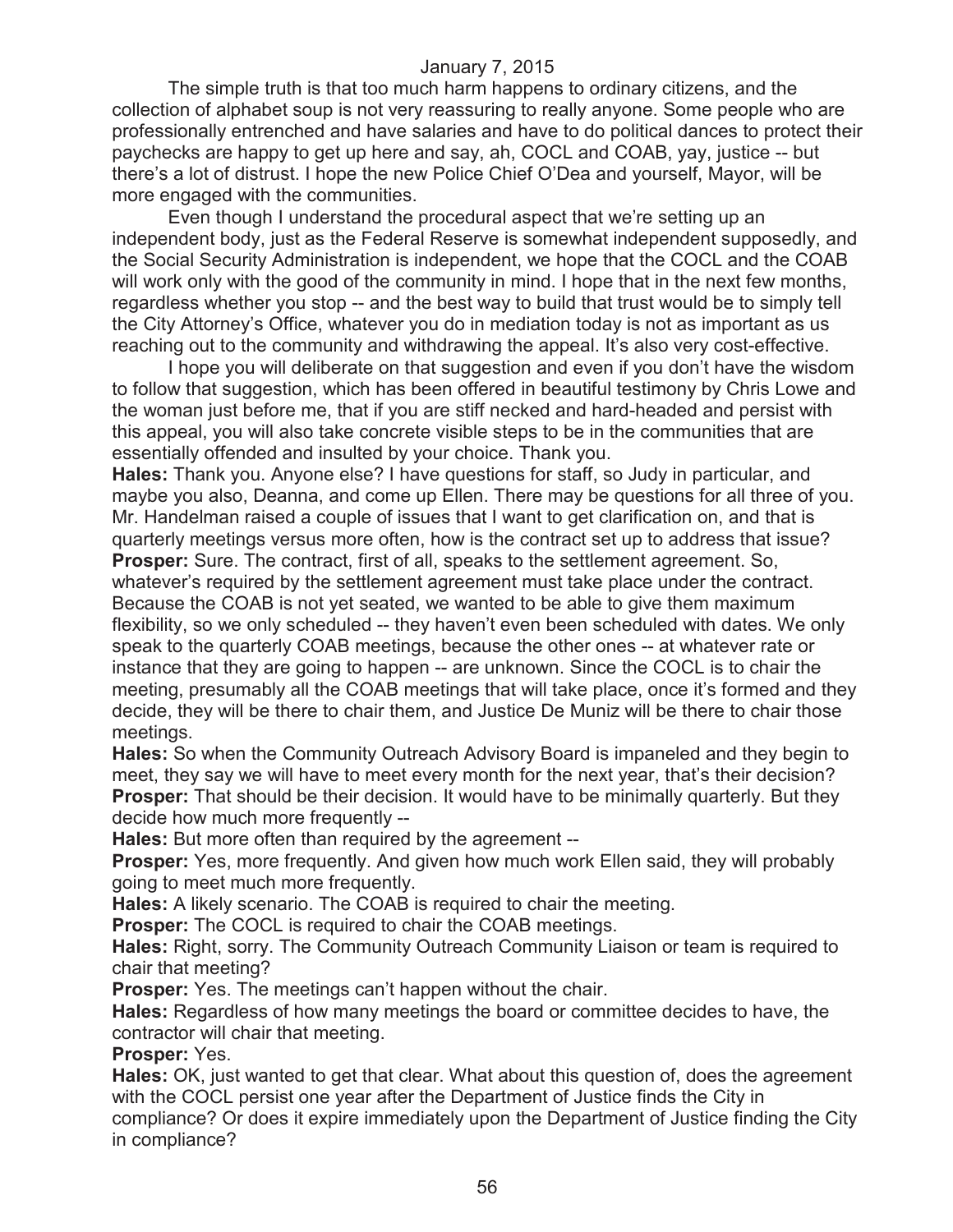**Prosper:** We didn't address that nuance specifically in the contract, but that is something we can speak to the Rosenbaum team about and make an amendment, if necessary. **Osoinach:** I would say, as usual, Mr. Handelman is -- he's very good and detailed. And actually I really appreciated him pointing that out, because it's true, technically it's supposed to say when the DOJ determines that we've been in substantial compliance for a year. So I think will probably make that change, and it's not a substantive change but it's a good one.

**Hales:** OK, so we can make that amendment -- I believe we should act on this contract today but have an understanding that we may make that amendment in a timely way. **Fritz:** Can we vote to tell you to make that amendment?

**Osoinach:** The ordinance itself says you're authorizing the City to enter into a contract that's substantially similar to that one. So, I can accept that direction.

**Hales:** It might be the sense of the council we want you to make that direction because we think you got it right.

## **Osoinach:** Yes.

**Hales:** OK. Those were my points about the contract that Mr. Handelman raised. The administrative assistant -- I almost laughed when your involvement was criticized, Deanna, because I know how much you wanted extra work. But it's our intention for you to provide the administrative support for the COAB until such time the administrative assistant is hired. Is that right?

**Wesson-Mitchell:** Yes, I'm actually hoping to enlist the assistance of some of our interns to make sure that we can get everything that they need going until we have the admin. **Hales:** We're going to do contract administration out of our office until such time that there's a staff person?

**Wesson-Mitchell:** I think the question about the program manager or contract manager -- I will continue to be approving the travel authorization forms and reimbursement part. That's the extent of my involvement there.

**Hales:** Right, you have to do that as the contract manager.

**Fish:** Mayor, I appreciate this hearing has a very specific focus. You've given people wide latitude to bring up other issues, and they're important issues. I guess, Ellen, I would like a commitment that after the mediation you come back and brief Council individually as to the status of that proceeding, and next steps, just so we can be full partners in making the next decision.

**Osoinach:** Absolutely. I appreciate that direction and involvement.

**Hales:** And could you address the concern raised by someone earlier that there could be some agreement reached in mediation that is not acceptable to all the parties? The comment was that the Albina Ministerial Alliance and potentially other parties may not be in accord with whatever is agreed to.

**Osoinach:** When the Albina Ministerial Alliance first filed its motion to intervene in federal court, the City's position was we did not object to Judge Simon exercising his discretion to grant them fully party status. Judge Simon declined to do that and instead made them amicus rather than an intervener defendant. He did make the Portland Police Association an intervener defender. The consequence of that is that they do not have a right to appeal. And so, they are not parties to the appeal and the mediation that is resulting from the appeal. So, to the extent that they would object to an order -- that certainly wouldn't be our intent. But the intent of the mediation is for the three parties that are actual parties to the appeal to come up with processes and procedures since they are the ones that are subject to Judge Simon's order.

**Fish:** What's the informal way you intend to bring other interested parties like the AMA into the decision-making process?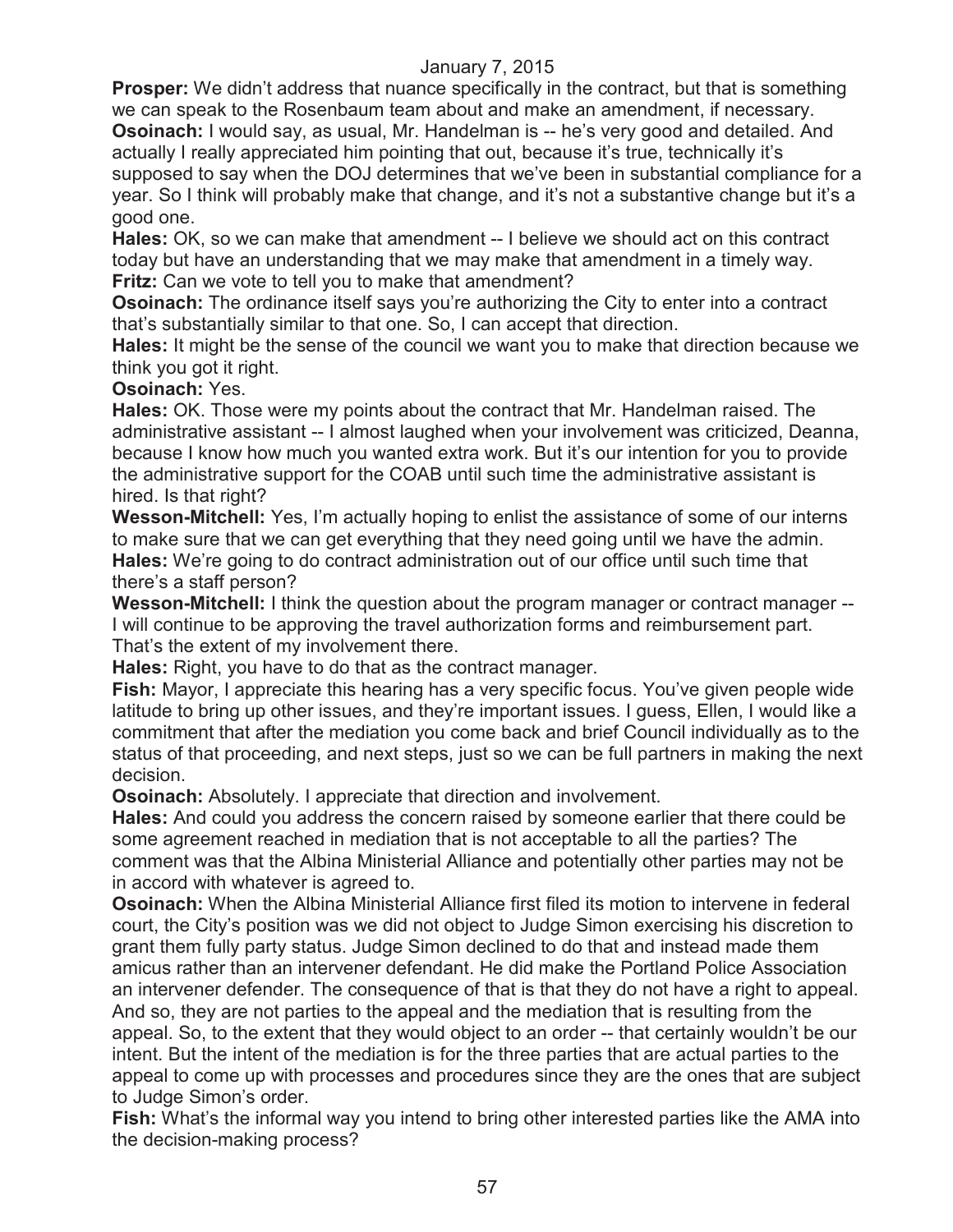**Osoinach:** I think we would look to you all for your guidance as to how you would like to for that to happen.

**Hales:** Other questions, concerns, follow-up items? I think we captured the ones I had notes about. Good, thank you all very much. Unless there's further discussion, then we should take roll call on the first of these ordinances. Roll call on item 40 as amended. **Fritz:** Is Justice De Muniz still here?

#### **Fish:** He left.

**Hales:** He was here for a while. We should take a roll call on Item 40 as amended. **Item 40 Roll.**

**Fritz:** Well, there have been references to a number of police issues across the country, and I was struck by the difference between what we're doing here today and what we have been doing in this settlement agreement, and what I've seen on television with New York police officers turning their backs on their Commissioner and on their Mayor. Here, we have acknowledged that we have not met the expectations of our community and we want to do better and we want to keep people safe and that we are approaching this in a collaborative manner with a settlement agreement where now the three parties are committing to work together. And we are hiring an outside oversight compliance officer to be the entity that says whether or not the City is complying and has met its goals, whether the Police Bureau is meeting those goals.

And so, I want to make it very clear that the COCL and the COAB are the oversight for the City Council. They are going to be providing multiple opportunities for community input, and that's where the first line of community members who are satisfied or dissatisfied with what the Police Bureau is doing and has done -- that's where people need to go first. I hope people will not wait until September to go talk to Judge Simon before engaging in this whole process.

I'm very encouraged that we have over 50 applications for the Community Oversight Advisory Board already. I was thinking we would not get very many until the last day because I'm a procrastinator, I don't get things in until the deadline. So, I hope that we get double that. It's amazing that we have so many people in our community, so many great people who are willing to step up to do a highly visible and highly complex and very timeconsuming task. The expectation is probably six to 10 hours a month at least for members of this advisory board. I appreciate that we're going to have a selection committee and the Human Rights Commission and the Commission on Disability who will be selecting 10 of the 15 community members. That is again a good process.

So, I'm hopeful and also worried. We do need to continue to work very, very hard, and I appreciate the engagement of folks who took time to come in today on a Wednesday afternoon to tell us your concerns, to point out the things that need to be done. And I appreciate the work of the Mayor's Office and of the City Attorney's Office, as well as the willingness of the Office of Neighborhood Involvement to be a part of this process. Aye. **Fish:** Mayor, I appreciate the conversation we've had today. And on the issue before us, Commissioner Fritz and I tag-teamed a meeting with all the teams, the people auditioning for the COCL position. We both concluded that the Rosenbaum and Watson team was the strongest. I have a lot of confidence in Justice De Muniz as a member of this team.

And to those who are concerned with the independence of this body, I hope my nominee of Avel Gordly signals that there really is a sincere effort and desire on the part of this Council to appoint people of conscience with credibility in the community who we can count on to do what they think is right, and not to do the bidding of this Council. So, I appreciate the discussion and I appreciate the work of staff in addressing questions that came up and hammering out this contract. Aye.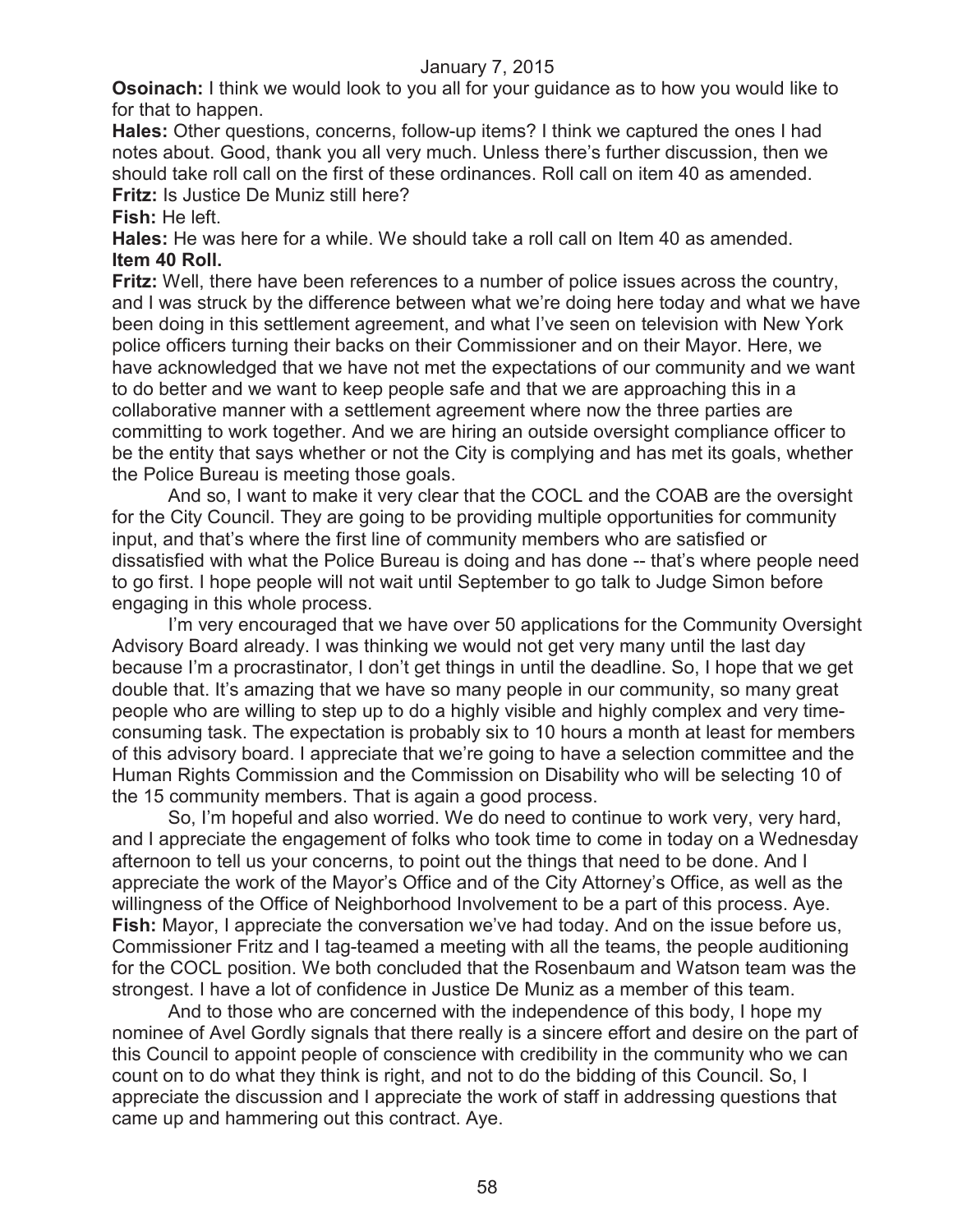**Novick:** I really appreciate the Mayor's and Commissioner Fritz's work on this issue. I appreciate Commissioner Fish's inspired choice of Avel Gordly as a COAB representative. I appreciate the hard work of everybody in the community over the period of years that have brought us to this point. I appreciate the work of all the City staff that have working on this. And I'm really looking forward to the next year when the COCL and the COAB can start COCL-ing and COAB-ing up a storm. Aye.

**Hales:** Some of you that have been in my office know that I'm a neat desk guy. There are messy desk people and neat desk people, and they both find ways to function in the world, and I'm one of those people that function best when my desk is relatively clean. And there's occasionally a calendar sitting on it, and maybe my iPad. And there's one document never leaves my desk, even though most of that desk is glass surfaced, and that is the Department of Justice settlement. And it's in a white binder and it's all marked up, and there are post-it notes and tabs sticking out. And it's there not just for symbolic reasons, but because it's really important and it's really long and it's really detailed and it's only partially implemented. There's part of it we're doing well, there's part of it we that haven't done yet, and all of it needs to be monitored by the United States Department of Justice and reported to the judge annually as the agreement requires.

I'm very heartened about some of the progress that we've made in implementing this agreement. Because of course the Police Bureau started implementing this agreement before it was finalized -- before it was approved, and that was the right thing to do. And I see already the results of some of that progress in what happens every day and every night in the City. I get these daily situation reports from the Police Bureau. One of the first ones this year -- I believe January 4th -- was a report of one of our officers heroically ending a suicide attempt and getting a citizen to treatment who was in a mental health crisis. That's not unusual. It's probably unusual that it took four days for the first one to show up, because it happens almost every day. I'm very proud of that work, I'm proud of that officer, and that's what we have a right to expect under this agreement and just the expectation that our police officers are there to help people. And that is my expectation -- **\*\*\*\*\*:** [inaudible]

**Hales:** Please don't interrupt me --

\*\*\*\*\*: [indistinguishable] the hospital every day -- I hear them -- [indistinguishable] **Hales:** Go, please.

**\*\*\*\*\*:** [indistinguishable]

**Hales:** So it's our job to help people, and I see it happening. It needs to happen more. Now, there are pieces of that agreement that we've made no progress as yet. We do not yet have a facility where our police officers can take people who are in mental health crisis other than an emergency room or a jail.

The Department of Justice agreement specifically calls out for the City and its partners -- the state of Oregon and Multnomah County and the private health care system -- to put that facility into operation. You will hear a lot from me and this Council about the need to get on with that and get that work done, because that's a critical piece of the system. We are not responding with the right vehicle and we're not taking people to the right facility, even if the officers are doing a better job of handling people in mental health crisis.

So, I'm fervent about this agreement. You will see the Police Bureau continue to over-comply with its requirements. Base compliance is not good enough, we're going to over comply because that's again what the community has a right to expect. This piece of having an independent Compliance Officer and Community Liaison with people who are eminently qualified nationally and eminently credible locally of doing this important work, independent of the direction and control of the Portland City Council is a very important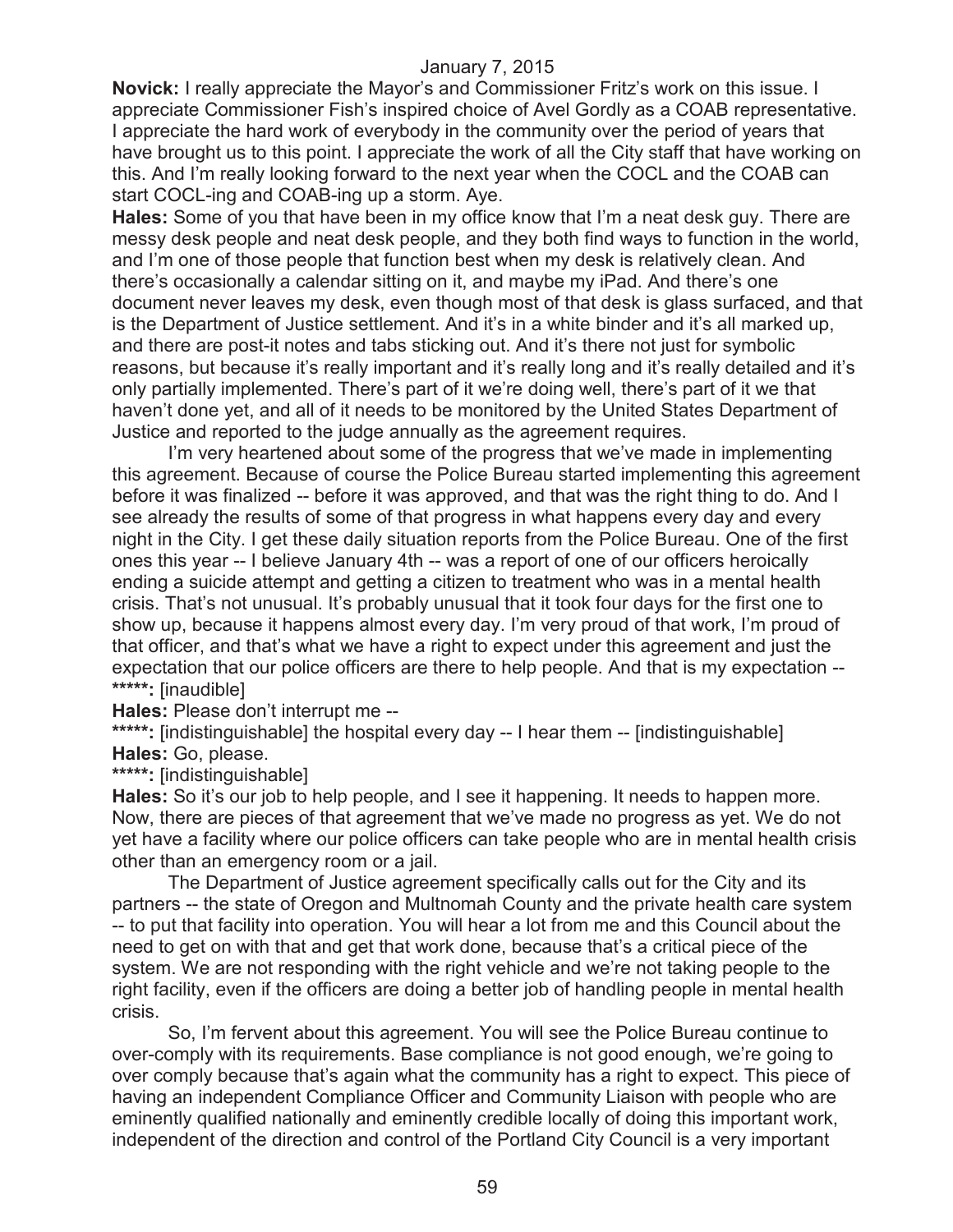part of this agreement. I'm very proud of the work that our City Attorney's Office and my staff have done to get this before the council in a timely way. I'm very happy to approve this contract. Aye.

**Hales:** Second item, please.

## **Item 41 Roll.**

**Fritz:** I'm really proud to be working on this with our community. We have a chance to do better, and we must take it. Aye.

**Fish:** Aye. **Novick:** Aye. **Hales:** Aye.

**Hales:** Thank you all very much, and we're recessed until tomorrow at 2:00 p.m.

At 3:53 p.m., Council recessed.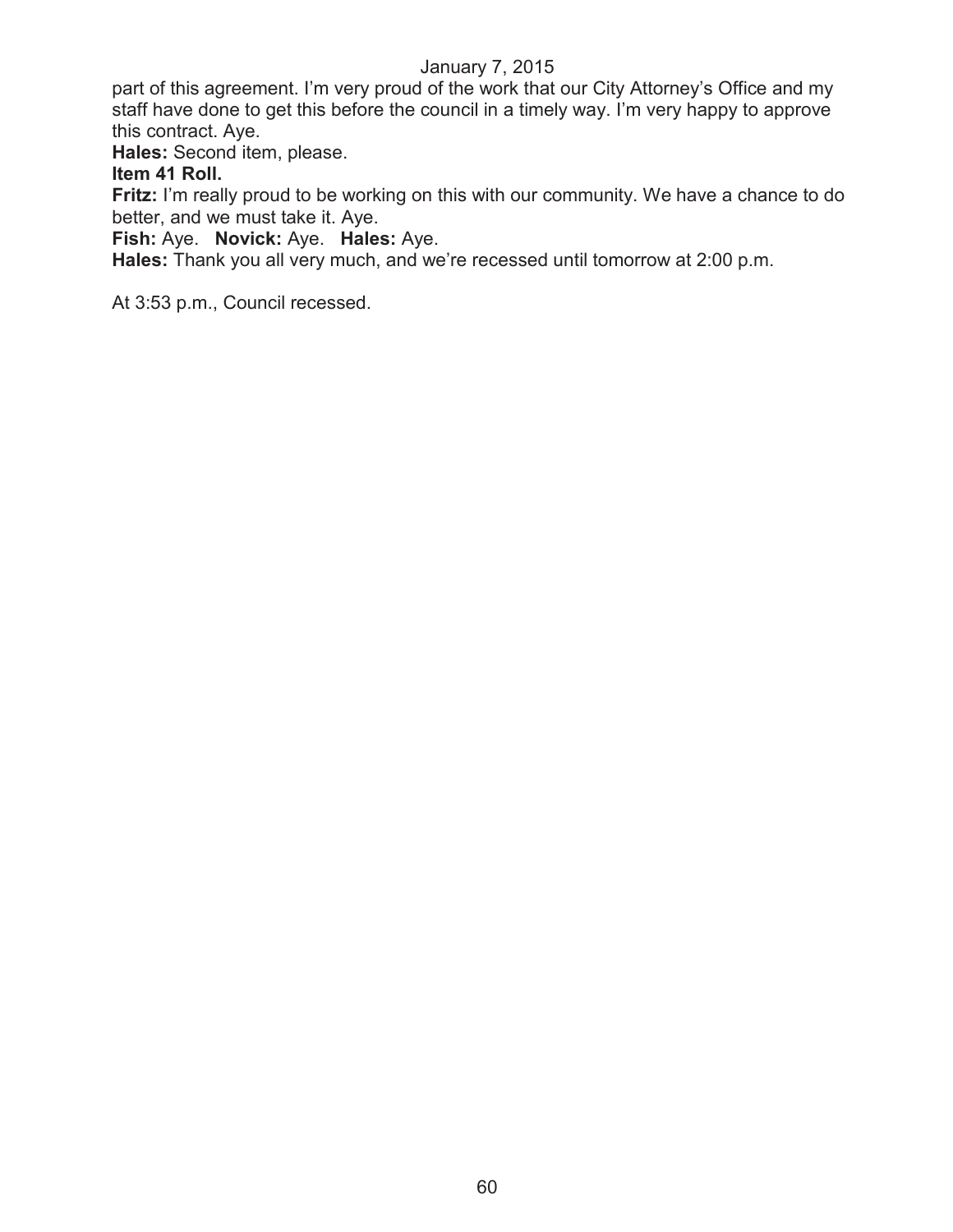# **Closed Caption File of Portland City Council Meeting**

This file was produced through the closed captioning process for the televised City Council broadcast and should not be considered a verbatim transcript. Key: **\*\*\*\*\*** means unidentified speaker.

## **JANUARY 8, 2015 2:00 PM**

**Hales:** Good afternoon, and welcome to the January 8th Council meeting. Would you please call the roll?

**Fritz:** Here. **Fish:** Here. **Novick:** Here. **Hales:** Here.

**Hales:** Let's first take up item number 42 and 43.

**Item 42.**

**Item 43.**

**Hales:** OK, Ms. Pellegrino and team.

**Martha Pellegrino, Director, Office of Government Relations:** Good afternoon, Mr. Mayor, Council members. For the record, Martha Pellegrino, Director of the Office of Government Relations. As the Mayor said, we are delighted to bring you the reports for the 2015 state and federal legislative agendas. I'm going to begin today with brief remarks about the development of those agendas and then turn first to the federal agenda. With me today Nils Tillstrom, senior associate of federal affairs in my office.

So you may recall just over a month ago on December 2nd, Council considered the drafts of these agendas at the second of two public work sessions. At that time, you each provided some additional guidance and changes that are now reflected in the reports in front of you. We also provided overviews of the political landscapes post-election at that time, so we will save you from that this time around. We're also very proud to report that we held a successful Advocacy 101 training session with the community on December 15th in partnership with ONI. Over 60 people attended and we received very positive feedback from our attendees.

**Fish:** What are some of the examples of people who came to that event?

**Pellegrino:** We had different groups, we had unions, we had community members who were unaffiliated, neighborhood associations, and a couple of great members of our legislative delegation who really helped provide some good contacts about effective advocacy.

**Fish:** And Amanda and I enjoyed attending.

**Pellegrino:** That's right. Thank you. So then looking ahead, we're now in the process of ramping up for both the federal and state legislative sessions. The 114th Congress convened two days ago in our nation's capital and the state legislature meets next Monday through Tuesday for what are called organizational days. At that time, new members will be sworn in. The governor will deliver his state of the state address, and the house and senate will begin to introduce bills. This will all occur in advance of the first official day of the legislative session, which is February 2nd.

So, turning first to the federal agenda, this report closely reflects the draft you reviewed in December, and I'll just briefly run through a few changes. First, you requested that the items supporting action on climate change, tax reform, and protected sick time be elevated to the top City priorities. You also ask that there be a section added on healthcare. That's on page 22. The policy items there are policy items that Council actually adopted in our last federal agenda, but we inadvertently omitted from the draft. Lastly, on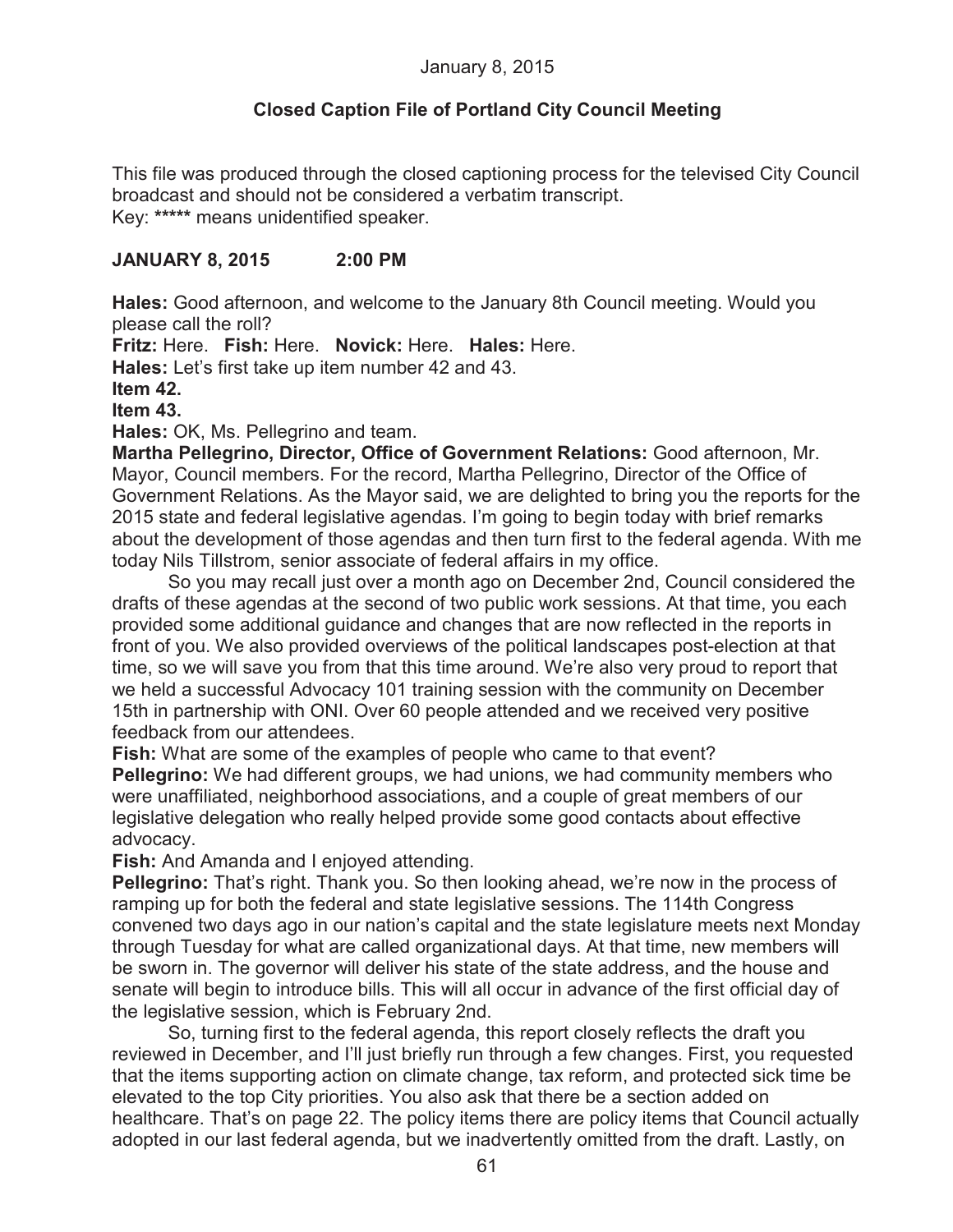page 26, you requested a new policy item on on-body cameras for police, given the president's recent funding announcement. So, this report lists nine top federal priorities, leading with transportation funding, education, and Portland Harbor along with others, and then organizes all the other federal policy positions and funding priorities by topic area. So, that's just a quick overview of the changes and we're happy to take any questions. **Hales:** OK, questions for the team? Then we may be ready to move on to the state agenda, or do you want to adopt one and then take up the other?

**Pellegrino:** I think either way is fine.

**Hales:** OK. So why don't we take a roll call -- unless there's anyone here to testify on the federal agenda. I don't think there is.

**Novick:** Mr. Mayor, would you entertain a one-word amendment?

**Hales:** Sure, yeah. Which page?

**Novick:** On page five, climate change. It just occurred to me looking at this this morning, that saying that global climate change poses significant threats to the environment and public health struck me as something of an understatement. So I would propose replacing the word significant with the word grave.

**Hales:** OK, I think that's a friendly amendment. Anyone have any objection to that? We'll consider that a friendly amendment and make that change. I was going to bring down a photo that I neglected to bring from our office just if we wanted to make this, you know, a slightly less dignified document, we could include the photo on the cover, which is posted on the break room in our office. It's the photo of Speaker Boehner kissing former Speaker Pelosi and if you haven't seen that photo, it's pretty amusing. So if we really wanted to lighten up our federal report, we could put that on the cover.

**Pellegrino:** And perhaps we can bring that on our first lobbying trip to D.C.

**Hales:** We had a caption contest in our office for that photo, and the winner was Deanna Wesson-Mitchell who said the caption should be no means no.

**Fish:** We have a policy that deals with that, too, Mayor, and that's 2.02.

**Hales:** It's a clear violation.

**Novick:** Martha, it goes without saying that as you've crafted this, you and Vicky have had a chance to look through the federal agenda. And are you comfortable recommending that we adopt it today?

**Pellegrino:** Absolutely. These were priorities that we've been working on for several months. We have vetted them, and we're optimistic that even in this coming Congress, there are some of these things that we think Congress is prepared to do -- either

Congress, or that can happen at the administrative level through the agencies. So we're excited to be working on it.

**Fish:** Thank you.

**Hales:** Further discussion? Anyone want to speak on the federal agenda? Let's take a roll call on that then.

## **Item 42 Roll.**

**Fritz:** Good luck with all of this. I'm not sure that we're going to be expecting much other than playing defense in this Congress, but good luck with it. Aye.

**Fish:** Thanks for your good work. Aye.

**Novick:** Good luck indeed. Aye.

**Hales:** Thank you. Aye. OK. Now, let's turn to the state legislature.

**Pellegrino:** I would like to invite up Andy Smith, our state government relations manager; and Elizabeth Edwards, our senior associate of state affairs. So at this point, it may be worth considering -- I believe there is a substitute.

**Hales:** Yes, we have that, everybody have the substitute? Dated 1-7-15.

**Fish:** I have it. Do you want us to adopt the substitute?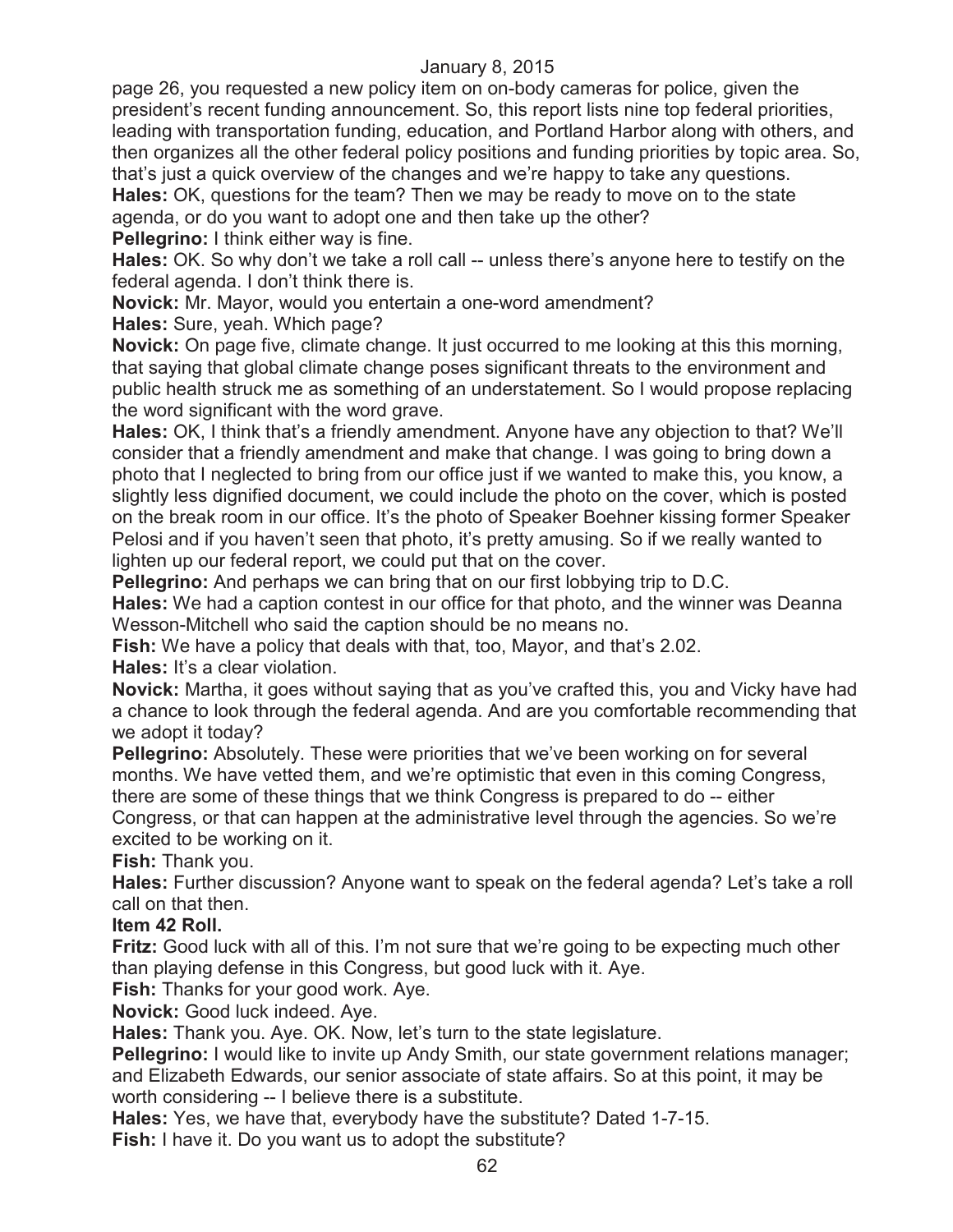**Hales:** Let's do that, and then you can present it. Can I have a motion?

**Fish:** So moved.

**Fritz:** Second.

**Hales:** Any further discussion? Roll call on the substitute.

## **Roll on motion to accept substitute report.**

**Fritz:** So, Martha is going to go through some of the changes. Aye.

**Fish:** Aye. **Novick:** Aye. **Hales:** Aye.

**Hales:** OK. So, let's talk about the contents of this, please.

**Pellegrino:** Great. So again, the contents of this agenda is substantially similar to the draft that you took up in December, but with just a few exceptions. So first, you've asked for an expanded focus on mental health. That is the top City priority for the state legislative agenda. This includes more concerted support for community mental health funding. It also generally references support for psychiatric emergency services.

Then on transportation on page two, we've made some formatting changes so that we really highlight some of these individual policy items in this particular priority. We've also added a desire to include local expanded authority on the studded tires item. Under affordable housing on page three, you requested that inclusionary zoning be elevated to a top City priority, and also included is support for the use of state bonds to fund affordable housing as proposed in the governor's recommended budget. Next, at Commissioner Saltzman's request, the children's district initiative has been removed. On pages 20 and 21, we added a new policy position regarding supporting investments in workforce programs. And lastly, on page 22, we added language to the education item to support investing increased lottery revenues in education. So, that is a quick summary of all of those changes, and happy to take questions.

**Hales:** That's a really good package in both cases. I mean, we've got a really solid agenda in both the federal and the state level. I'm very happy with where this lies now. **Fish:** Martha, when you were shepherding me the other day in the Convention Center, I had a brief conversation with Senator Hass, and with respect to the film and video tax credit, he did mention his preference to find an offset. So, I would be interested to get your thoughts down the road as to what's in play as an offset. I got the impression there might be some low-hanging fruit, but I didn't fully understand the frame. So, I kind of regretted that it needed an offset since in the absence of this, we lose all the business. But I guess all the tax credits have to compete.

**Pellegrino:** And I think that's right, Commissioner. There's even a joint committee on tax credits, and they'll take a holistic look to make sure whichever tax credits that are authorized by this legislature pass muster and then make sure that there are ways to pay for those things. So, we expect that this particular program has been a very successful one and I think there's a very good chance of seeing that program grow.

**Fish:** In addition, Martha, you've been tracking the work of a joint committee that's looking at the whole area of elder abuse. And there may or may not be a recommendation to expand the categories of mandatory reporters. I guess that's not actually in our legislative agenda, but does that qualify as an area? Do you feel satisfied that that's an area of concern that's been expressed through your office that you can continue to monitor that?

**Pellegrino:** Absolutely. The legislative agenda really frames up the City's priorities as we work with our delegation, but there will be 5000 bills introduced in this coming session that impact how we work as a City, municipal functions but also impact people who live here. So, I fully expect our office to work with you all to engage on many of those other pieces of legislation and I see that as potentially being one of those things.

**Fish:** And Mayor, this issue of elder abuse intersects your portfolio with the Police Bureau that's doing the investigation, prosecution. Elders in Action has an interest -- it cuts across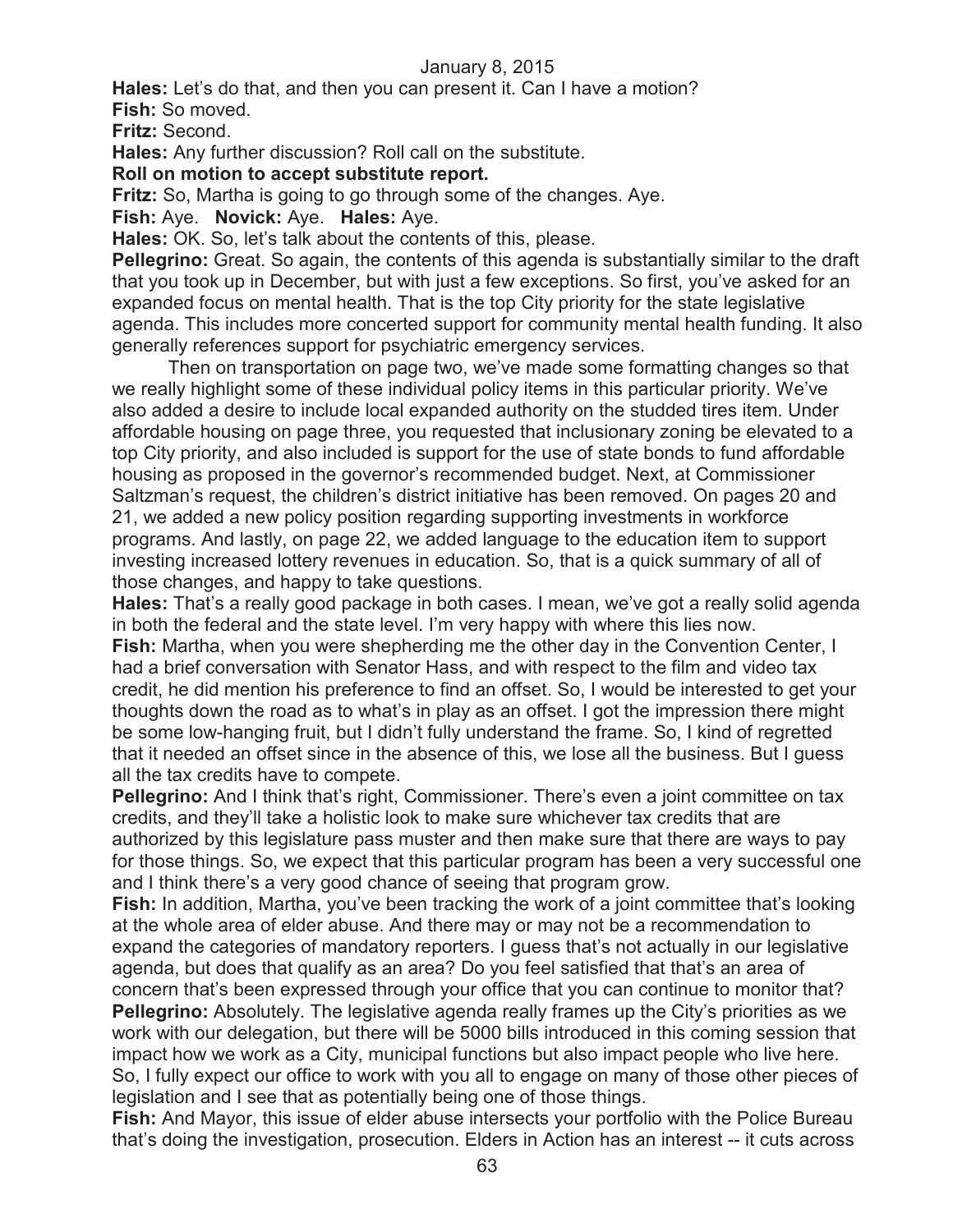a number of portfolios, but the issue the legislature is looking at is to whether expand the scope of mandatory reporters to include certain licensed real estate professionals who may by virtue of their position be witness to alleged elder abuse. And so, that may or may not become an issue and I hope it's something the Council can weigh in on.

**Hales:** Back on the film and video tax credit, the governor didn't address that at all in his budget?

**Pellegrino:** It was not addressed in the governor's recommended. **Hales:** OK.

**Fish:** But we did hear from Tim Williams that they fully expected a bump to be presented, it just didn't come through his budget.

**Pellegrino:** One thing we do know is in the past years, the film and video office have done a very good job in front of the legislature to talk about the return on investment that this industry has had, and there really is quite a bit of political support in the legislature for seeing that program and potentially even seeing it grow. The question is about how available resources do -- what available resources there are and which tax credits can be authorized.

**Fish:** It also bodes well for us that Senator Johnson has so many businesses located within her district that are central to the film and video industry and feel strongly about this, as well.

**Hales:** And you saw the level of interest in that gathering. There have been a lot of indications lately that we've kind of reached another level in terms of Oregon's visibility. The film Wild in particular has kind of gotten us into another league and just having acquired all this momentum that people have worked at for years that we suddenly got a little bit cheap at a time when the state probably has the resources to keep doing this.

**Fish:** And there's this -- one of the reasons why I think Martha has -- why some have heartburn about treating it like any other tax credit is let's use the example of New Mexico. A governor said I don't like this tax credit program, abolished it, and they lost the film industry. So, it's not like other tax credits where there's an argument that something would continue even without it. If you don't have the program, you don't compete with these other states for the dollars and unfortunately, that just means that these companies which otherwise have 20% higher exposure on their investment go elsewhere and they go to places like Vancouver, B.C. and Louisiana. But for we don't get the business, and I think that makes it different than some of the tax credits that get criticized because we're investing in something that might otherwise happen.

**Hales:** Yeah, alright. Other comments, edits, amendments?

**Novick:** Mayor, I apologize, but I have a couple of amendments to suggest on my item, so I should have caught them before. One is on studded tires, last line page two. **Hales:** What page is that?

**Novick:** Page two. It says local authority to recoup costs from disproportionate wear will help keep roadways safer. Actually, I think that we would support legislation to either assess fees on studded tires or to give local governments authority to ban them. So, I was thinking of saying local authority to prevent or recoup costs. **Hales:** OK.

**Novick:** Martha, does that give you any heartburn?

**Pellegrino:** It does not, except grammatically. [laughter] I think we might want to say local authority to recoup costs or prevent their use. I mean, I think we have to be a little bit more clear about what it is we're saying.

**Novick:** I was thinking prevent could mean prevent costs by banning the tires. **Pellegrino:** Oh, OK.

**Hales:** Maybe the word avoid then.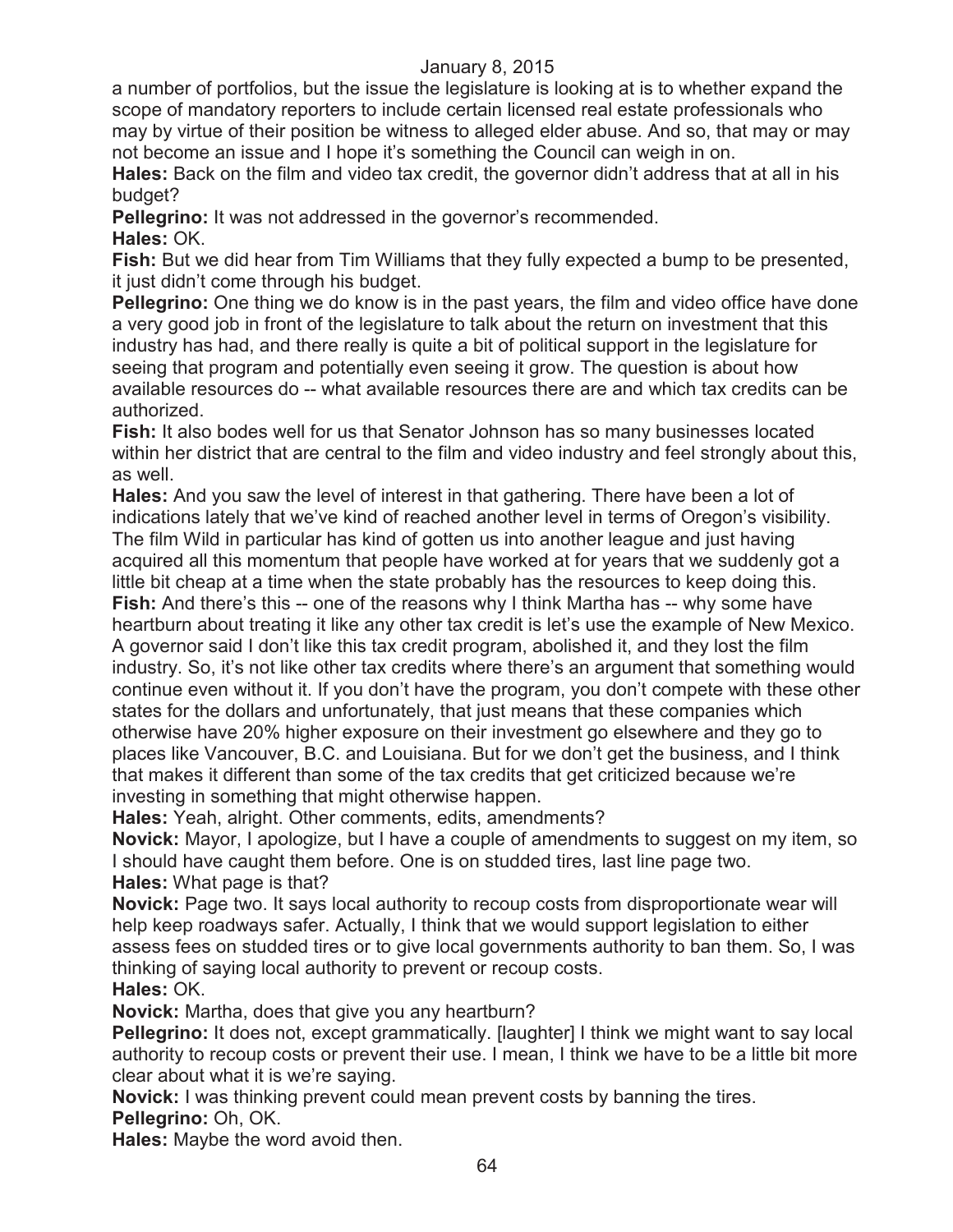**Novick:** Avoid would be fine, too. To avoid or recoup.

**Pellegrino:** OK. More comfortable with that.

**Novick:** The other thing is the previous item -- this is more substantive -- orphan highways. It says jurisdictional transferring could help realign responsibility and authority over orphan highways, or if the process could be expensive, dedicated state funding to assist in the transfer of highways necessary to help transfer more orphan highways. It occurs to me that we want to express our continued support for our legislators who have gotten additional state resources for orphan highways, even if they don't get enough resources to facilitate transfer. So, I was thinking that maybe we should add a sentence, even if investments sufficient to facilitate jurisdictional transfer are out of reach, additional state investments should address the unique issues associated with these urban highways as appropriate.

**Hales:** OK. I'll take those two as a package of amendments. Is there a second? **Fritz:** Second.

**Hales:** And we'll make sure you've got the verbiage.

**Pellegrino:** Perfect.

**Hales:** Any discussion of these amendments? Roll call.

**Roll on Commissioner Novick's proposed amendments.**

**Fritz:** Aye. **Fish:** Aye. **Novick:** Aye. **Hales:** Aye.

**Hales:** OK. Any others?

**Novick:** There's one more thing. I don't actually mean this as an amendment, I discussed it with Martha before, but just something I want to say on the record and see if my colleagues agree. Last year, there was a big push -- our last session there was a big push by the League of Cities to try to address some of the inequities in our property tax system. For example, to do reset on sale. I don't think that there's expected to be much of an effort this session.

However, Josh Harwood just the other day gave me a chart that put into stark relief the spectacular inequities we have, particularly in Portland. 90% of outer East Portland east of 122nd is in compression, which means that home-owners there are paying the maximum possible under Measure 5. In inner southeast and inner northeast, less than 2% of houses are in compression, which means that they are paying as a percentage of their real market value less than 90% of the people in outer east.

So, I think it's possible -- at least there might be some small efforts to address that. One possibility I've discussed with some legislators is to ask the voters to approve something saying that lease for local options and for bonds for new ones may be based on real market value rather than assessed value. I wanted to see if people were comfortable that saying if something along the property tax equity line seems likely to move in the legislature that we would encourage our team to weigh in.

**Hales:** I would certainly agree with that.

**Fish:** As long as it's agnostic as to the position but rather directed to follow it, I would be comfortable with that.

**Pellegrino:** Mm-hmm.

**Hales:** So we have that as an understanding if that issue starts to get some life, then that's where we are.

**Pellegrino:** And I expect there to be discussions about tax reform. We have a new chair in the finance and revenue committee, Senator Hass, who has been a champion of tax reform for many, many years. So, what we will do is we will monitor any and all discussions related to tax reform overall, and specifically property taxes, and we will keep each of you informed on that. If there's opportunities and it seems appropriate for the City to weigh in, we'll look for those opportunities.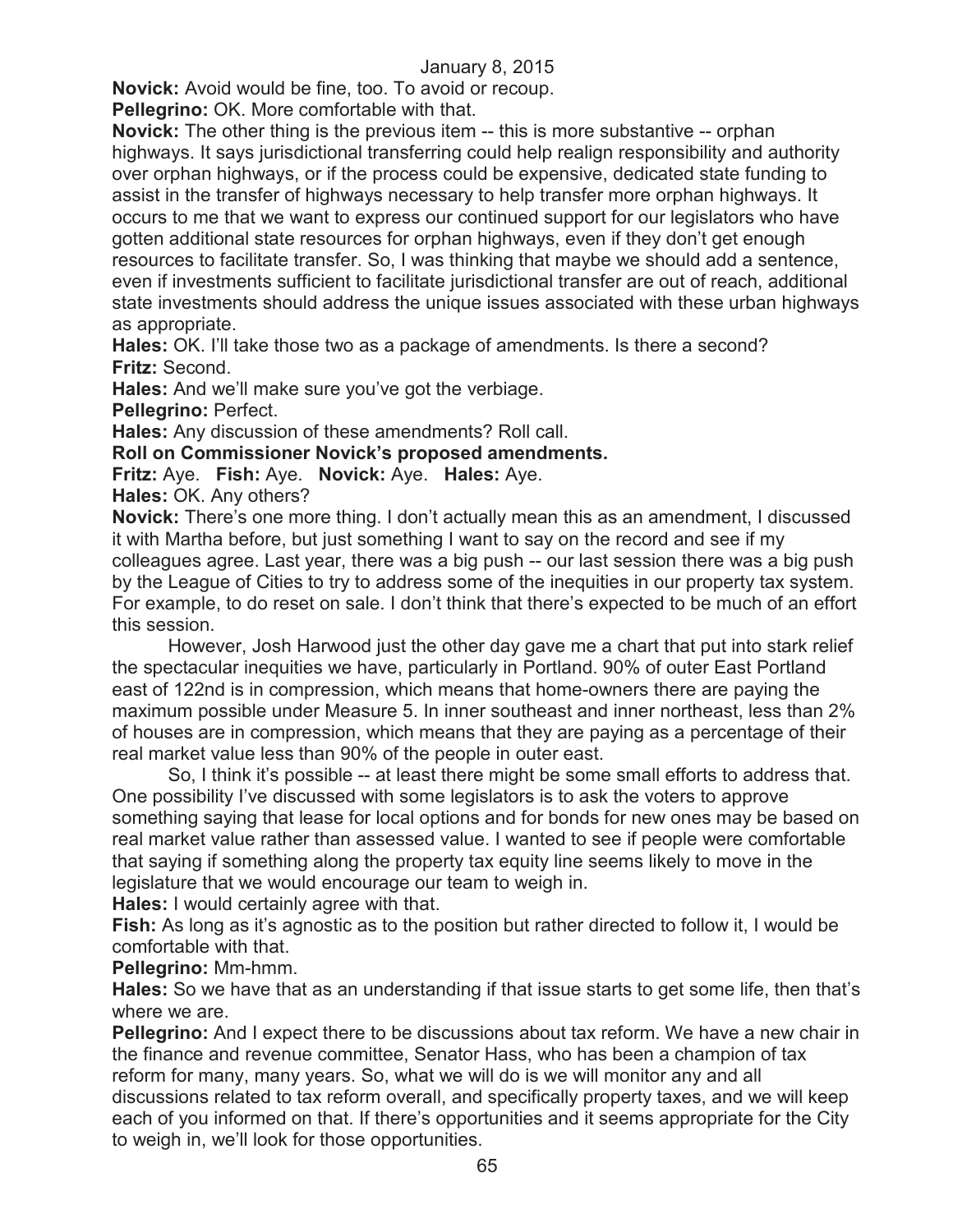**Hales:** Good issue. Anything else on the state legislative package? Anyone here wants to speak on that item? If not we'll adopt the substitute as amended and the roll call. **Item 43 Roll.**

**Fritz:** Aye. This is the actual overall vote?

**Hales:** Yes.

**Fritz:** I'm supposed to say some nice things then. [laughter]

**Pellegrino:** You don't have to.

**Fish:** Motion to reopen! [laughter]

**Fritz:** I do want to express my gratitude to Martha and the whole team. You do amazing work and we hear that from the legislatures when we go to lobby, I particularly appreciate your work with me on the earned sick leave and the transportation and the mental health priorities for the state legislature. And on this one, I can wish you good luck with great joy because we actually may have some good luck this time and I'm hopeful that we'll get some of the changes that we need. Aye.

**Fish:** I want to echo what Commissioner Fritz said, and it's really a pleasure, Martha, to work with you and your team, and thanks to everyone for their good work. It isn't just these days where we adopt an agenda, it's all the days in between when you help us navigate difficult waters. And it is true that every time we get -- on a regular basis, we get feedback from our partners saying what a great job you do, which makes all of us especially proud. Aye.

**Novick:** It is a pleasure and an honor to work with your team. Although I have to tell you that next time I go to Washington, D.C., I'm going to wait until 12 hours before to let you know because if I give you 48 hours, you'll set up seven meetings for me. Aye. [laughter] **Hales:** Appreciate the good work. This is what Churchill called the end of the beginning. So now, the real work starts in terms of trying to turn these ideas into policy and looking forward to working as part of that team myself, including about 10 days from now when we're going to be in D.C. together. Looking forward to all that work, and thanks for setting us up well for it. Thank you. Aye. OK. Good work.

**Pellegrino:** If I may, Mr. Mayor, I just want to thank each of you for your leadership and your staffs and all of our legislative liaisons and underscore the importance of having you present in Salem in and Washington, D.C. And believe us when we say we will be calling on each of you to participate in this process, because it makes a huge difference to have you there, to have your leadership when we work with our intergovernmental partners. And I also want to echo and thank my team, as well. There are actually people who aren't in this room and we even have our newest staff member today, Carey Pfaffle. It is her first day in our office -- she's my new assistant -- but people upstairs, Amy Julkowski and Lesley Kelley and Hector Miramontes -- we do really work as a team in our office and we are delighted to work on behalf of the City of Portland. So, thank you.

**Hales:** Thanks very much. Thank you all. We have one more item on the calendar this afternoon.

**Fish:** We'll reconvene at 3:00, Mayor?

**Hales:** We have to wait until 3:00 don't we? Wait a minute, if we're dismissing -- **Fish:** There might be some --

**Hales:** Yeah, we probably better wait. Easy enough to come back in 36 minutes.

At 2:24 p.m., Council recessed.

At 3:01 p.m., Council reconvened.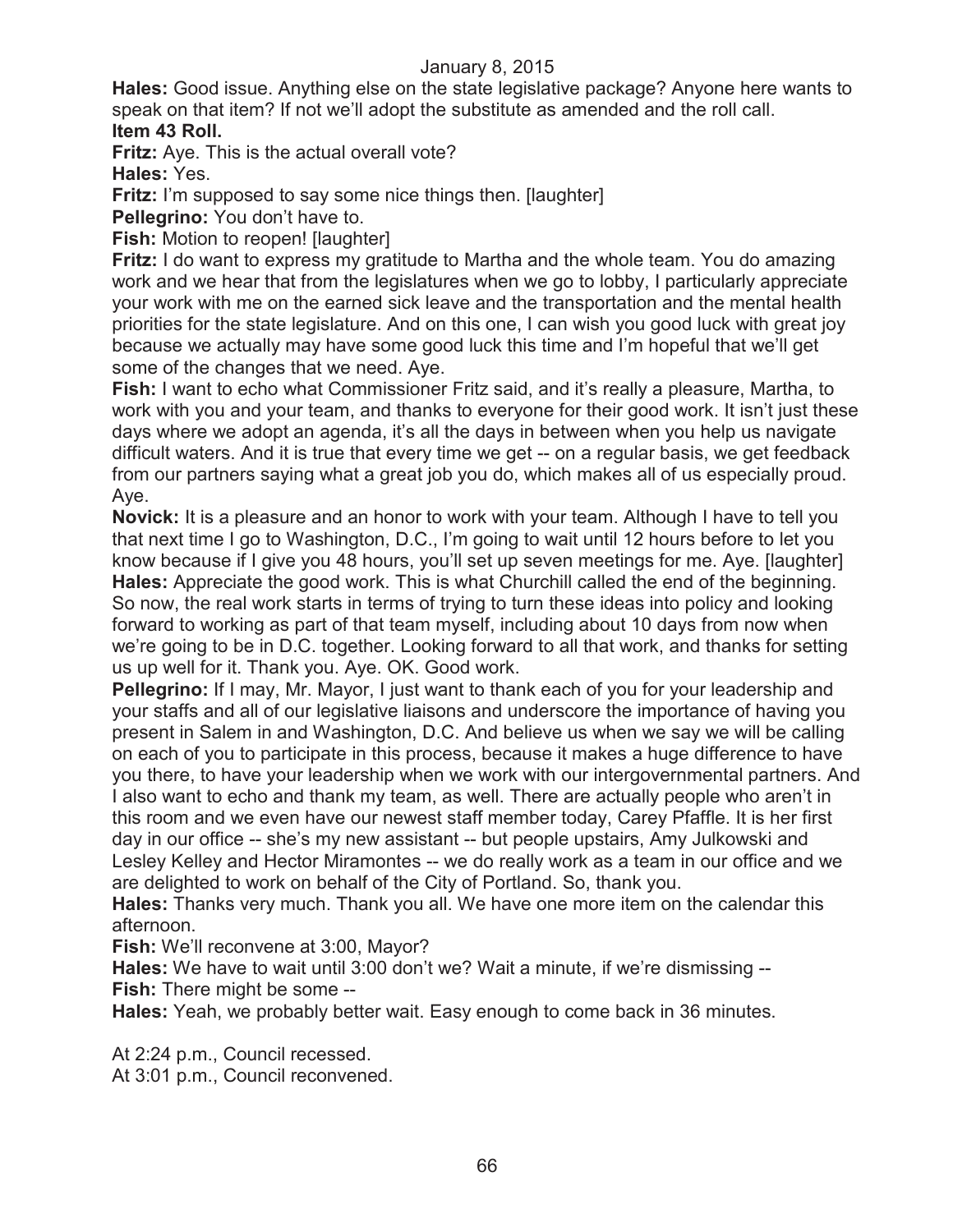**Hales:** We'll call it 3:00 and return the Council to session. We were in session but we recessed because this is scheduled for time certain, and now it is that time. So, could you read the item please -- two items?

# **Item 44.**

## **Item 45.**

**Hales:** Commissioner Fritz, I believe you have a motion to make?

**Fritz:** I do, Mayor, thank you. I move that the council adopt an order that states the applicant has withdrawn the underlying application for a comprehensive plan map amendment and zone change in this case. As a result, the council lacks jurisdiction to address the substantive issues raised in response to the hearings officer's recommendation on the application or to approve or deny it. All Council proceedings on this application are terminated and it will receive no further consideration by the council. Council expressly takes no position on the arguments raised by the applicant, supporters, opponents, and others concerning the substantive merits of the application or the hearings officer's recommendation. And the effects of the applicant's withdrawal of the application and the council's action is that the site's comprehensive plan designation remains highdensity multidwelling and the zoning remains RH.

## **Fish:** Second.

**Hales:** Any more Council discussion to that discussion? And then, we don't normally take testimony on procedural motions but is there anyone who feels the need to speak on this item?

**\*\*\*\*\*:** [inaudible] we completely approve [inaudible] [laughter]

**Hales:** Alright. Thank you. Then if there's no further discussion or public testimony we'll take a roll call vote on the motion.

## **Roll on motion.**

**Fritz:** We've attempted to go ahead and move this a little earlier because we finished with our other item and we thought well, it's a time certain, we shouldn't do it beforehand. I'm glad we did because here you are. The neighborhood provided a lot of really great testimony in this case, and I think that the applicant heard the testimony and weighed their options, and I certainly am very pleased with this outcome because I think the right designation is the RH and I appreciate all of your good work. Aye.

# **Fish:** Aye.

## **Novick:** Aye.

**Hales:** Thank you. Commissioner Fritz, and thank you all. I think there's a pretty consistent theme here and -- at least in terms of the last couple of years of work by the council on land use decisions -- and it's not been arbitrary and capricious before that, but that is if you want to change the plan, you want a variance or deviation from the plan that people work hard on in the legislative process, the burden of proof is on the person who wants the change. And it's a pretty high burden of proof.

And there have been a number of cases recently here in the council where we've consistently applied that principle that if you want to change the plan that people worked so hard on in the legislative process, you really have to get over a pretty high bar. And that means that everybody, whether it's neighbors or property owners who want to develop or developers, have a lot of certainty about what the plan provides. And likewise, if the plan says RH, you should expect that that will develop a high-density housing development, because that's what RH means. I believe -- as someone who has been involved in the land use process for some time -- that everybody is well-served by that very high level of certainty in a very infrequent instance of the council adopting ad hoc changes to this or that pieces of property around the city. And I think that's exactly what we're exhibiting in this case.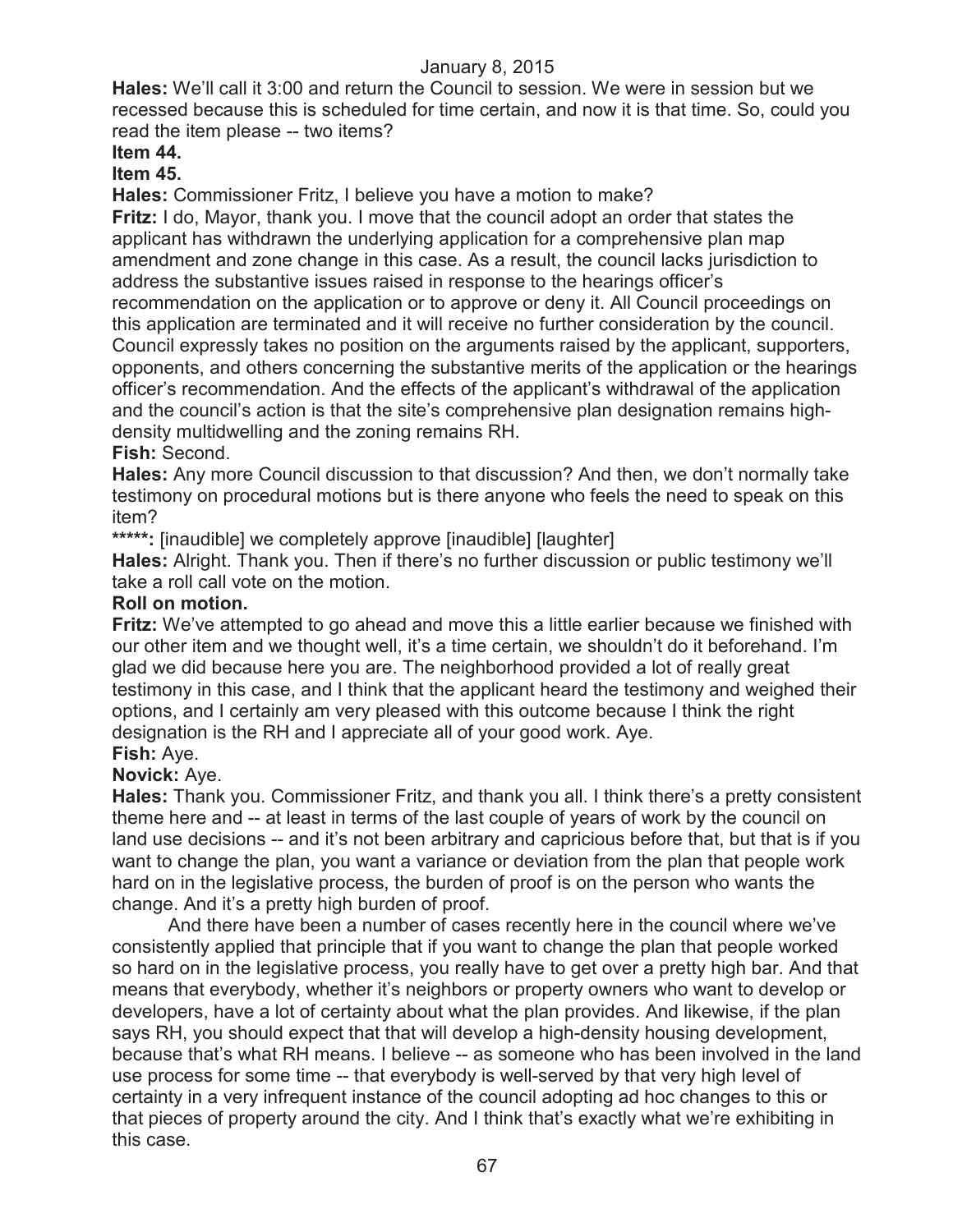So, I hope that this does improve people's confidence in the process and also reminds everybody to stay involved in the community planning side of the work, because we're working on our comprehensive plan and I know there are issues in Goose Hollow and around the city that will affect the future of the neighborhood and will affect the future outcome of cases like this. Please do stay involved, and then I look forward to the successful development of this property under the rules that apply to it. Thank you all very much. I vote aye.

**Moore-Love:** We need to note that item 45 is being referred back to the commissioner's office.

**Hales:** So item 45 is referred back and that concludes our business for this afternoon. We're recessed until 6:00 p.m. Thank you all.

At 3:06 p.m., Council recessed.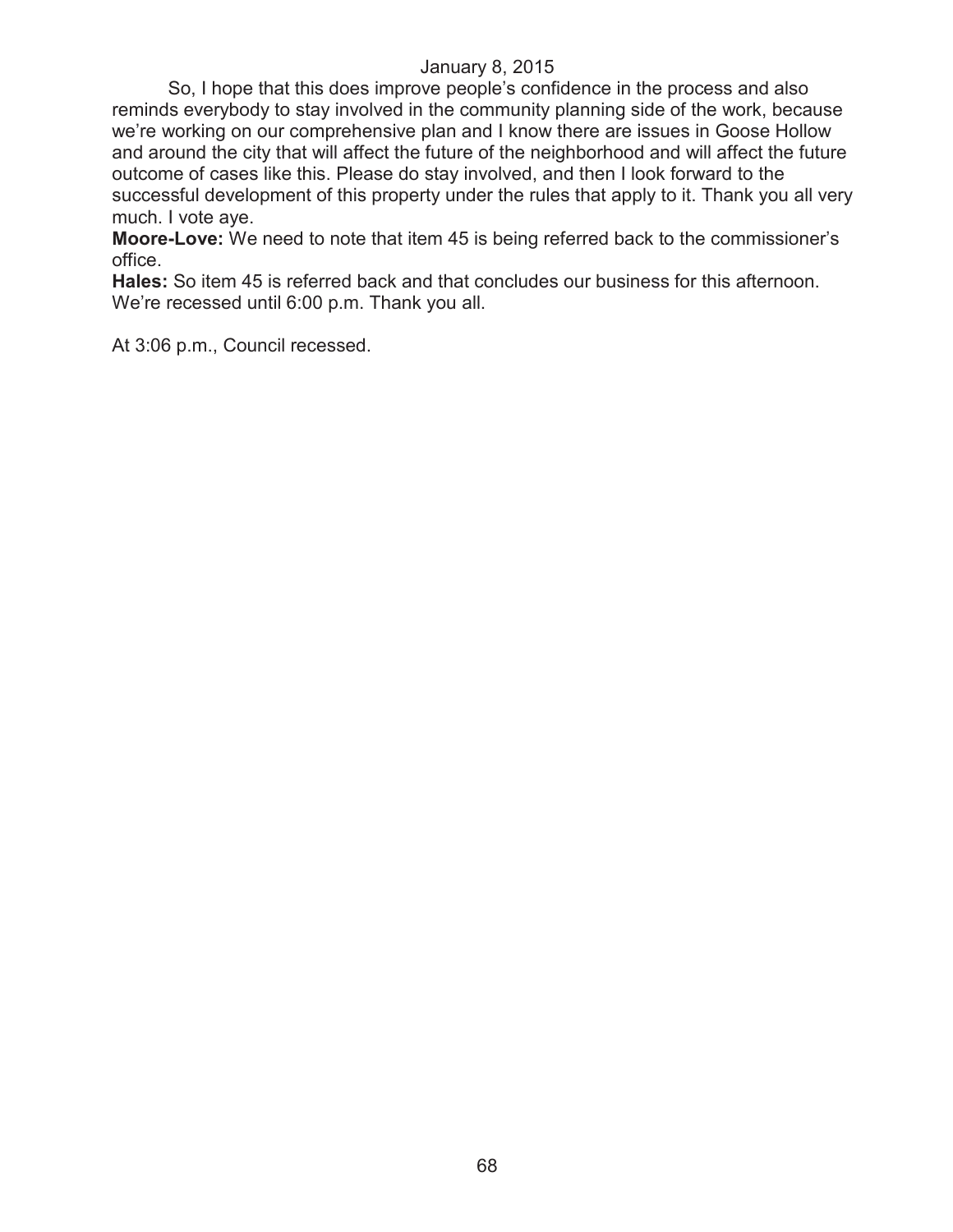## January 8, 2015 **Closed Caption File of Portland City Council Meeting**

This file was produced through the closed captioning process for the televised City Council broadcast and should not be considered a verbatim transcript. Key: **\*\*\*\*\*** means unidentified speaker.

## **JANUARY 8, 2015 6:00 PM**

**Hales:** Good evening, everyone. Welcome to the Portland City Council meeting. Karla, could you please call the roll?

**Fritz:** Here. **Fish:** Here. **Saltzman:** Here. **Novick:** Here. **Hales:** Here.

**Hales:** Welcome, everybody. We're going to have some procedural items here of Karla reading the three ordinances, make some opening remarks, and then take up the business related ordinance number 46 first. Karla, would you please read all three?

## **Item 46.**

**Item 47.**

## **Item 36.**

**Hales:** Thank you. So, let me reset the context for this. It's been some weeks since the council worked on these issues, and of course, we've had 14 months of community conversations about transportation revenue. That is, of course, part of a much longer timetable. If you haven't read the audit -- which we received in the second month of my administration here on February of last year -- called Street Pavement Condition Shows Need for Better Stewardship, I would recommend going to the Auditor's website and doing that. All of my colleagues have seen this before but I brought copies just in case anyone needs a refresher. We've all seen it. Again, I would encourage you to take a look at that audit, because that was really the foundation of this work.

You can't see the details from here, but you may see the direction of that graph from repaving a little over 200 miles of city streets in 2001 and 2002. That had declined to 30 miles in 2011, 2012. Last year, we got that back up to 100 miles, which we're happy about. But we are very, very far behind -- hundreds of millions of dollars behind in street maintenance and street repair and safety improvements that our city needs. So, that's the context for this. If you haven't read that audit, I would encourage you to do that. We have a lot of work to do this evening, so I won't speak much longer for now but I'll call on Commissioner Novick for any opening remarks that he has.

**Novick:** Thank you, Mr. Mayor. So, as probably most of you know, the subject of discussion tonight will be somewhat different from what we thought it would be a week ago. What we were going to do tonight is have initial hearing on a new user fee proposal. And I hope we would have some discussion of that tonight, because it might be one of the things we send out for an advisory vote.

The new user fee was going to look like this. We know from national statistics that people who make more money tend to spend more money on gasoline. The people in the top 20% of income consume about four times as much gas on average as people in the bottom 20% of income. So, taking gasoline use as an indicator of road use, we thought we could have a user fee that varies by income to the extent the gasoline consumption tends to vary by income. So, the proposal is people in the lowest income quintile would pay \$3 a month. People in the second quintile would pay \$5 a month. People in the third quintile - the middle quintile -- would pay \$7.45 a month. People in the fourth quintile would pay \$9 a month. People in the top 20% would pay \$12 a month. That's the proposal that Portland Tribune endorsed in this morning's paper.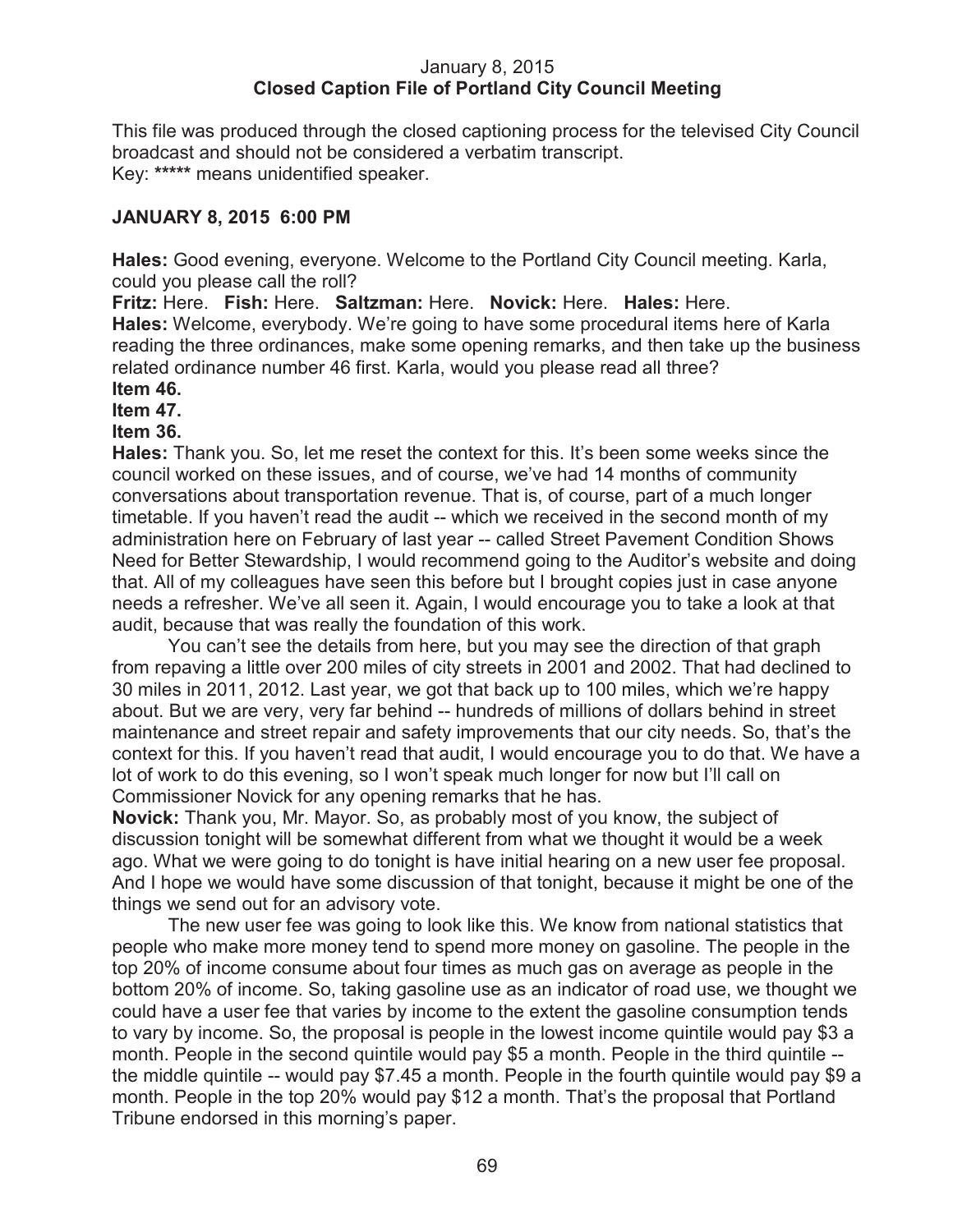I have asked people to think about that proposal because what we're going to do for the May ballot is send out several different proposals. We will send out a progressive income tax, and I think that we'll send out something close to what Commissioner Fritz and I discussed recently. We will send out a version of the gas tax, which I hope will make people happy who've come here to campaign for a gas tax, and I think we will sends out some form of user fee.

So, one of the things we asked people to address tonight is if there's going to be a user fee on the ballot, should it be something like what we proposed in May or something like we just described or something else? So, this whole evening is not going to be focused on this particular proposal, but I want you to think about the proposal. With that, I think that we can turn things over to Jamie.

**Hales:** Ms. Waltz, come on up and talk about the proposed amendments on nonresidential ordinance, please.

**Jamie Waltz, Portland Bureau of Transportation:** Jamie Waltz with Portland Bureau of Transportation. The majority of the amendments or all of the amendments for the nonresidential transportation fee are not substantive in nature. We basically were switching out the term tax for fee based on the substitute ordinance that we're going to be putting forward.

We also made clarifications. We added a whereas clause to clarify that the three elements or factors for the nonresidential transportation fee were based on number of employees, annual gross revenue earned within the City of Portland, and square footage. We also made a minor change to the eligible use of revenues just to emphasize that the number of projects that would be constructed are based on the available resources, depending on what the net revenue would be. Then for the actual table that appears in code that helps describe where somebody falls within the different fee categories -- we made some changes to the way that the numbers were shown in terms of square footage, gross revenue, employees -- just to make it easier for people to determine where they land within one of the five categories.

**Hales:** OK. Questions for Jamie? Thank you very much. Now, we're going to take action in a few minutes on adopting these amendments. Again, it's our intention to first address those amendments and then go on to the residential -- potential revenue measures for residential ratepayers later in the evening. Is there anyone here to speak specifically and only on these amendments to the nonresidential ordinance?

**Saltzman:** Mr. Mayor, it was my understanding there was going to be language that will also say that the nonresidential portion does not take effect if there is not a residential portion of a tax or user fee?

**Hales:** That's right. There's another way to do that, which is what I intend to do. At the conclusion of this hearing, I'm going to refer this back to Commissioner Novick's office. **Saltzman:** OK.

**Hales:** We're going to adopt the amendments, make sure this piece of legislation is completed as far as Council is concerned, and then return it is to his office.

**Saltzman:** It won't take effect until or unless there's a residential portion of the user fee or tax.

**Fritz:** We wouldn't actually vote on it until --

**Hales:** Wouldn't vote on it, so certainly it wouldn't take effect.

**Saltzman:** OK.

**Hales:** Again, Mr. McCullough, come on up if you want to testify on the amendments to the nonresidential ordinance.

**Robert McCullough:** Madam Clerk, I gave you some materials for the Commissioners. Thank you. Mayor Hales, Commissioners, it's a pleasure to be with you tonight.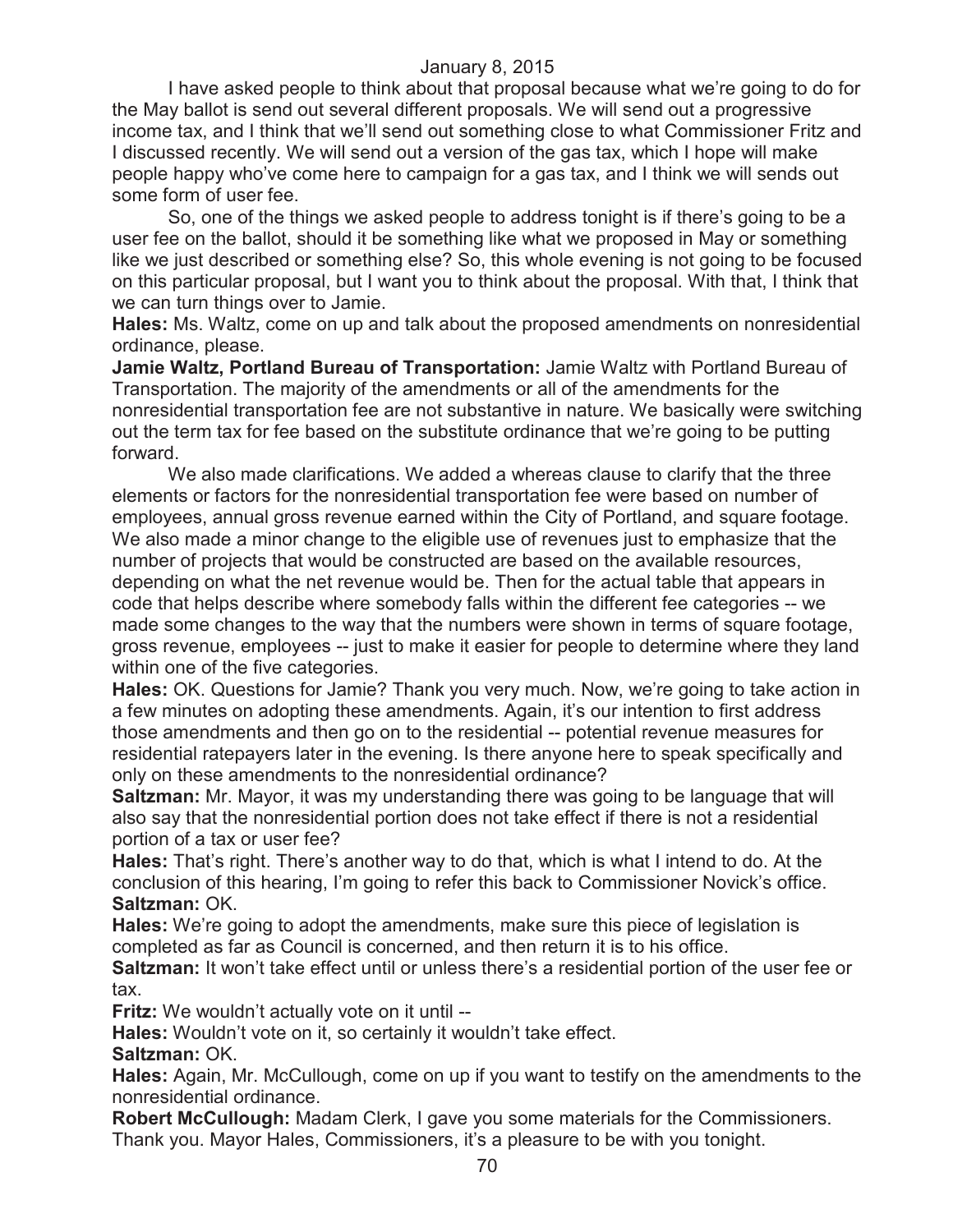**Hales:** Good evening.

**McCullough:** As before, I would like to apply for two additional minutes as a representative.

**Hales:** Put your name in the record, Robert. You're here on behalf of Southeast Uplift, so we'll certainly allow that.

**McCullough:** As you know, I'm new to testifying, I apologize. [laughter] Robert McCullough, President, Southeast Uplift. If anyone who doesn't have this material, raise your hand. Fine. Thank you. I'll ask your indulgence for the half minute, given -- **Hales:** Oh, did we start the clock? Yes. Sorry about that.

**McCullough:** I'm not worried about it. I have one preliminary issue, it's very quick. As you know, we have received materials from PBOT. That was a struggle, ended up in court. We had a settlement with City Attorney Thatcher that's been performed on. We see no reason for further litigation. We're hoping the City does not. We have sent such a letter. In fact, we brought our lawyer in case you all want to smile at him.

## **Hales:** OK.

**McCullough:** Basically, transparency is part of what the neighborhood association process is about. We also paid some two thousand-plus dollars for three small spreadsheets. We have asked for that to be waived and returned. Our understanding is those were in existence, only a few columns were redacted. That's fine with us. That makes it easily the most expensive spreadsheets known to man. Again, all our dollars are used for community purposes, so money taken from us are money taken from the people.

To the issue. My comments tonight are operational. I'm wearing my green eye shade. I decided not to wear a green eye shade -- but they are specifically on the nonresidential portion and the implementation of the nonresidential portion. As you know, we've been through the proposed legislation in detail. It has a variety of operational issues. It will be difficult to collect. It has issues with overestimation, and also issues with equity.

On the equity issue, it's a simple one. The staff used a sample of businesses from the city to derive the share for each type of business. We focused on transportation, because of course, Portland is a transportation hub. That sample of businesses was 52. The 52 businesses were a scoping study, they were preliminary. They clearly were never checked. It came immediately to mind that the Paramount tattoo parlor does not do much trucking. We also believe that Volunteers of America doesn't do much air transport. We're fairly certain the Resale shop in Northeast Portland does not do much railroading.

In point of fact, the major transportation entities were not included, and erroneous entries were. This means that the weight of the taxes got misallocated and unfairly. Medical is too high, transportation too low.

Now, we're going to have some time now before we get there, and so, we would comment to Commissioner Novick that it's a good time to send your staff back. Let's certainly clear the poor tattoo parlor out of the transportation sector. I would also recommend we put Delta Airlines and the Union Pacific Railroad back into the transportation segment, even though I like Delta Airlines.

Then, to the serious operational issue. The revenue forecast as developed is 100,000 firms. Unfortunately, it's also full of errors. Among those is the largest single employer in the city, which is, of course, the All's Well That Ends Well colonic cleaning company. Three women who run it very fine -- I asked their permission to use their name I think in the interest that no publicity is bad publicity -- I find myself discussing colonic cleaning for the first time in my career of 35 years. I brought forward to you exhibit D. This is directly from your proposed legislation. You'll notice two red arrows. What's happened here is because the scoping study used the wrong employment data and we presume analytically the wrong revenue data. The column the firm was in was wrong. They're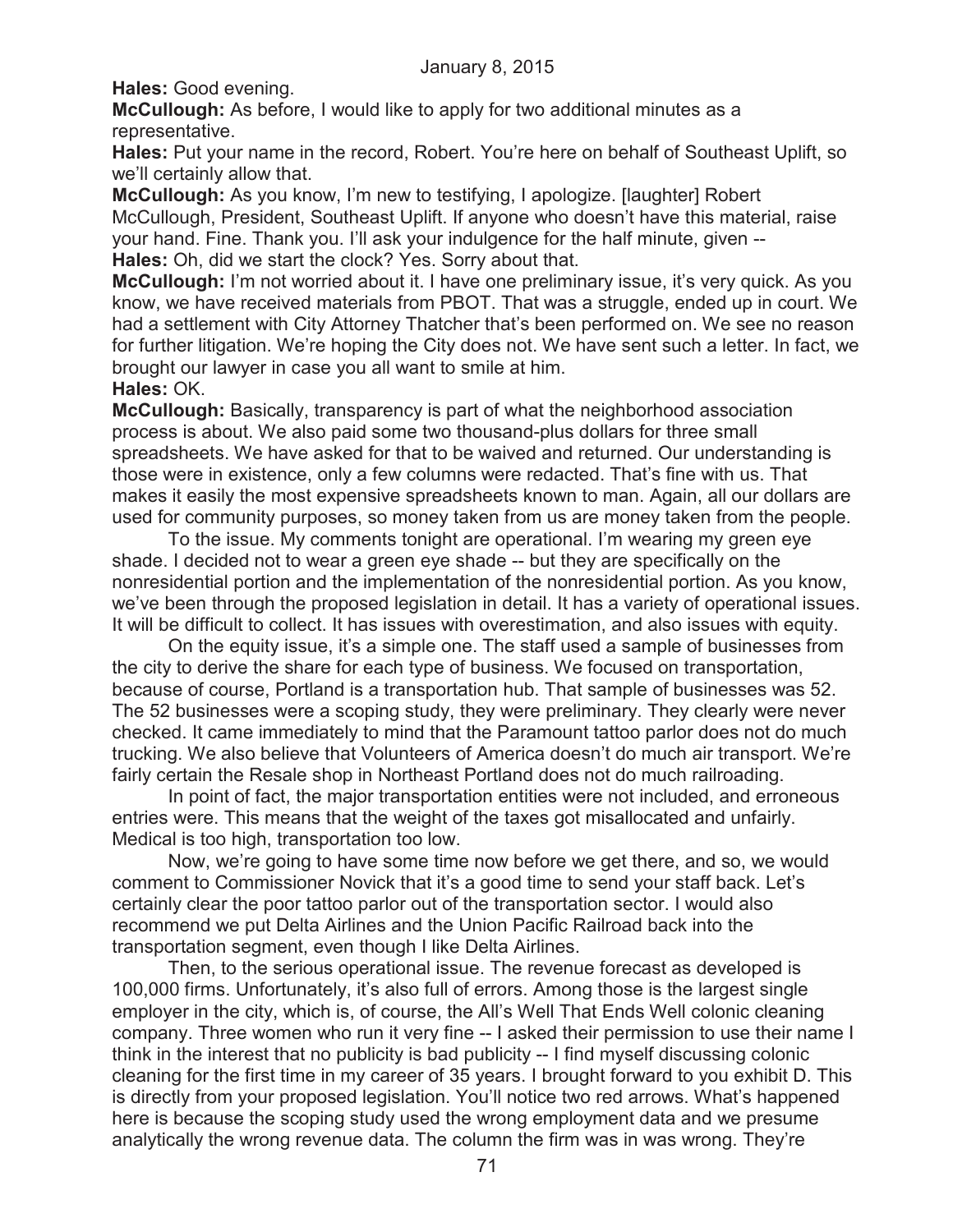placed in column C, which is for a mid-size business. However, they only have three employees, they in fact a small office next to the very well-respected lawyer Cynthia Cumfer. It is probably not 40,000 square feet, as covered in the study. What this means operationally is that we will not be recovering \$20 million.

Moreover, we know that the problem is pervasive rather than simply an example. When you go through the study, we discovered that there are two million jobs in the scoping analysis. That's eight times the actual number of jobs in the city. This means that the vast majority of the columns, Commissioner Novick, will be wrong. And it means your revenues will be wrong. What it also means is you won't collect the money.

Let me close on one note. Each one of these entries -- thousands of incorrect entries will now have to be litigated and checked. So, if we look to the Ross Island cement company -- which we all know well, hundreds of trucks -- they only have seven employees. So, you'll have to pursue them to get their revenues up to the appropriate level. The good news is the ladies with the colonic cleansing are being cleaned out. The bad news is Ross Island cement apparently is scampering away with the goods. Thank you very much, Mayor and Commissioners.

**Hales:** Thank you. Appreciate you bringing this forward. Obviously, there will be time now and we'll call on you as a volunteer to work with Thomas Lannom, who's here from the Revenue bureau, and Commissioner Novick and staff from the Transportation Bureau to iron out any of these methodological questions before we take this back up.

**Novick:** Mr. McCullough, you'll be happy to know that all of us associated with the Transportation Bureau -- our first New Year's resolution was to spend more time with Robert McCullough. [laughter]

**McCullough:** I want you to know I have never had so much fun working my tail off over the holidays for no pay. Thank you very much. [laughter]

**Fritz:** Thank you for your diligence in looking into these things.

**McCullough:** You're welcome.

**Hales:** Anyone else who wants to speak on the amendments to the nonresidential ordinance? If there's not, and if there's no objection, then I'm going to return that ordinance -- I'm sorry, we have to adopt the amendments first. Let's adopt the amendments and then I'll refer it back. Roll call on adopting the amendments.

**Moore-Love:** I'm sorry, who moved and seconded?

**Fritz:** I move that we adopt the amendments.

**Novick:** Second.

**Hales:** I'll catch up to myself here procedurally, eventually. Any further discussion? Now, a roll call on adopting the amendments.

## **Roll on motion to accept amendments.**

**Fritz:** Aye. **Fish:** Aye. **Saltzman:** Aye. **Novick:** Aye. **Hales:** Aye.

**Hales:** Thank you very much. I'll refer item number 46 back to Commissioner Novick's office. OK. Now, we'll start work on the residential question. Do we have amendments? So, Commissioner Novick has already explained the latest version of residential funding proposal. That is one potential measure that we will send for voter review in an advisory vote that we plan to conduct in the May ballot. Therefore, what we are doing tonight is asking people to come before the council and comment on that as one of those potential candidate measures and to recommend any other measure that you would like your fellow citizens to pass judgment on.

As Commissioner Novick said, some of the ideas that we have discussed over the last 14 months include a fee-based approach like this. We have also discussed an income tax based approach as he's described. A lot of people came to our public hearings and recommended that we consider a gasoline -- a city gas tax as opposed to the state and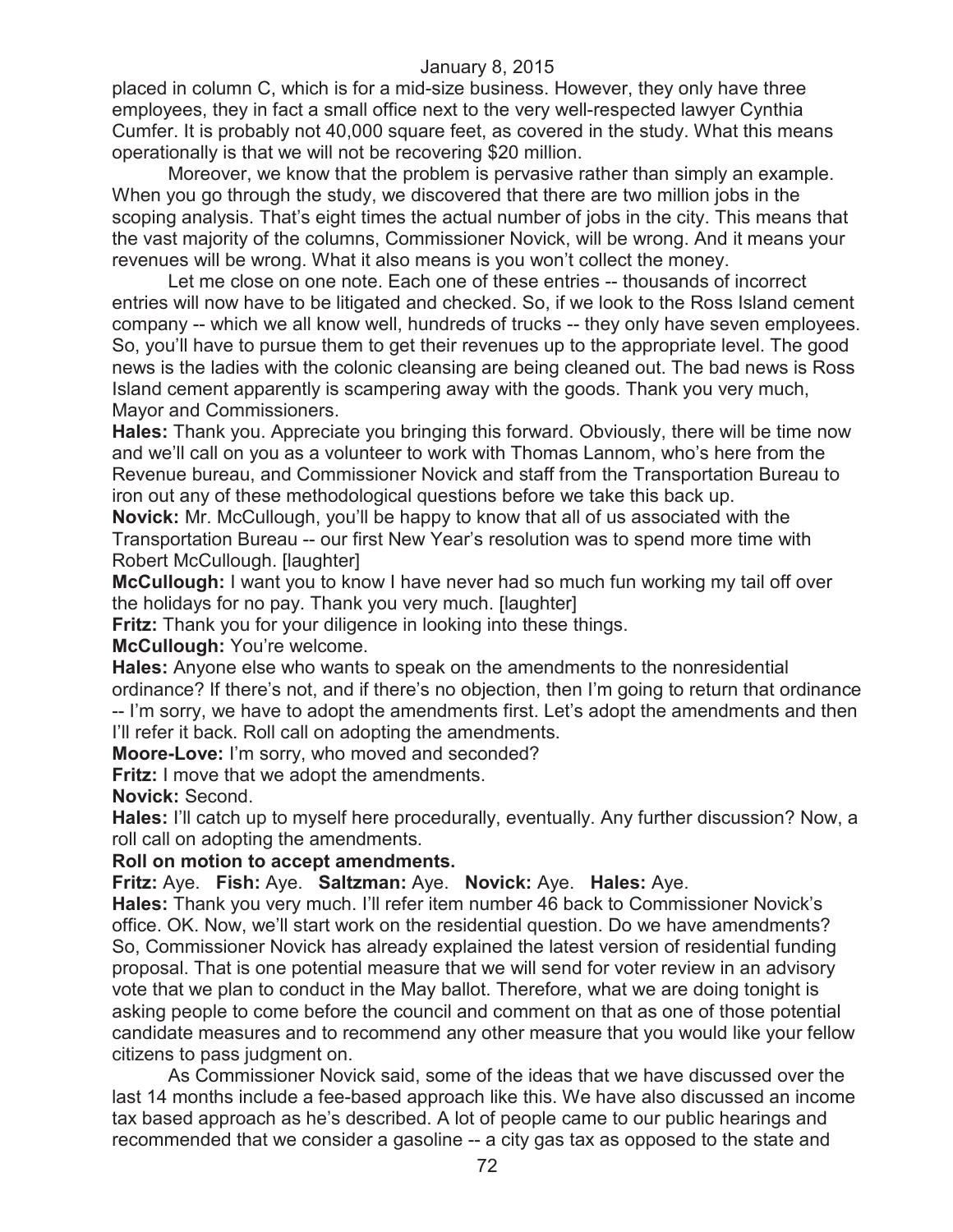federal gas taxes which already exist -- that we should consider a City gas tax as one way to pay the bills. And there are other ideas as well. So, tonight's session is focused on the question of, what are you for and what would you like to have your fellow citizens pass judgment on? That is the only question before us tonight.

If you're concerned about how we spend the transportation dollars that we already have, I urge you to come to the budget session for the Portland Bureau of Transportation that will be held later this spring. That is not the subject of this evening's hearing. If you don't like one of the measures, I urge you to campaign against it and convince your fellow citizens to vote no when that option is presented to them.

The sole purpose of tonight's hearing is to hear what people are for and what they would like to have their fellow citizens look at and consider. One way or another, according to our Auditor, we should be spending about \$75 million a year more on street repair and improvements than we are today. One way or another, that's the bill that we have to pay. We hope that the Oregon legislature will increase the state gas tax this session and that some of that money -- as it always does -- will flow down to the City of Portland. That will solve part of that enormous problem. The rest of it is up to us.

The non-residential ordinance that has been put on the shelf for now will raise about \$20 million to \$23 million a year. It is the goal for the residential side of this equation to be roughly equal to that and to also raise \$20 million to \$23 million a year. So we're looking for ideas that would raise that much. The proposals you heard Commissioner Novick describe would be capable of raising that kind of revenue. So, we're interested in things that are practical, understandable, and explainable to our fellow citizens. They will go out in an advisory ballot -- which we haven't done in the city of Portland before but which is done actually quite often in other cities like Seattle. They seem to like that approach. We're going to try it. And we don't have to have every legal or technical issue completed to ask people what they think of an idea, but we have to be able to describe it.

For example, a gas tax. We have to be able to tell them that a gas tax for the City of Portland that would raise about \$23 million a year would be this many cents. And actually, I don't know that number yet, but we'll need to know that before we send it out to the voters. That a fee would have to be in the range of, say, \$3 to \$12 per household. We believe that that would raise about that amount of money. Or that an income tax at such and such a rate and such and such a graduation schedule would raise about that much money.

There are ideas that have been suggested to us which are understandable in their concept but are impractical in their effect. For example, a number of people have suggested we tax bicycles. You would have to charge thousands of dollars per bicycle in order to raise \$20 million a year. And you would also have to collect that, and I would say good luck with that proposition. So, we're looking for things that are doable and sufficient to the task, and that can be explained to our fellow citizens in a few sentences.

So, we have a few ideas and we're here to ask for more. Again, if you have concerns about how the City of Portland is spending its transportation dollars today, those concerns are legitimate and there will be a public forum for you to air them. It's called the budget hearing, and we do it every year. If you have objections to one or more of the ideas and think it's really a terrible thing, you will have the opportunity to go door to door or otherwise convince your fellow citizens it's a terrible idea. But what we're asking for tonight is what you're for and you would like to promote and suggest as a practical way to solve a community problem that we all own.

We own the streets. They are the biggest asset we have, and half of them are in poor or fair condition and they're declining. So, we have a big problem to solve and we're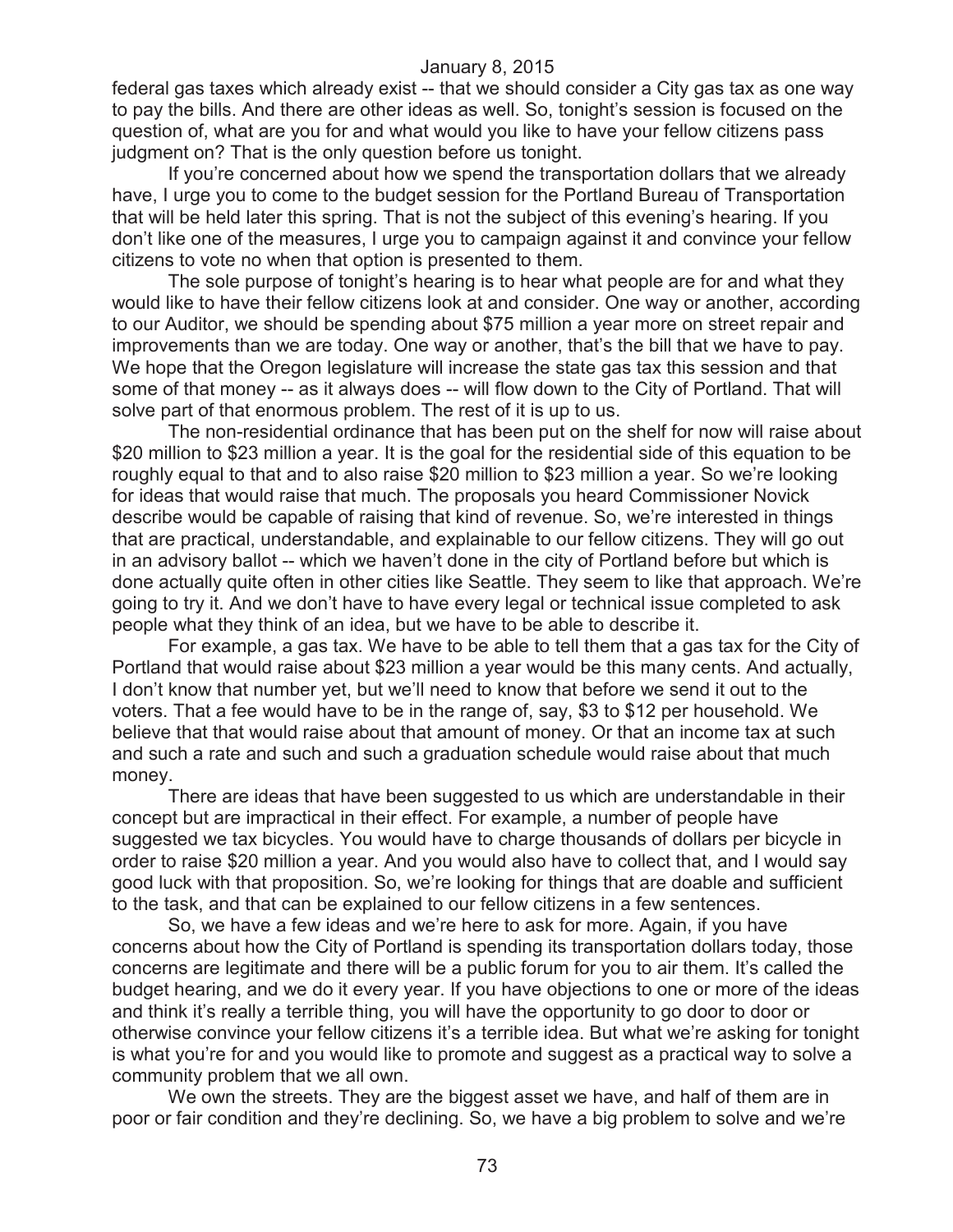looking for ways to do that. With that -- Commissioner Novick, any other comments before we open the hearing?

**Novick:** Just two things about potential options I wanted to mention. I haven't heard many people call for a sales tax, but obviously, that's something other places have. We have good reasons to know it would be a highly unpopular proposal, but I'm interested if that is something that should be on the ballot anyway. And also, the property tax is something I haven't heard much about in the forums, but I know the Oregonian Editorial Board has been promoting it, so I'm curious to know if a property tax mechanism is something we should explore as well.

**Hales:** Thank you. Other Council comments?

**Fritz:** Mayor, just logistically, my understanding is you're planning a Tuesday the 20th evening hearing --

**Hales:** If Council is available that night --

**Fritz:** To actually have a hearing on a proposal. So, we're not planning to refine a proposal tonight. There'll be something identified that will be published that the council will then vote at that later hearing on whether or not to refer it.

**Hales:** That's right.

**Fritz:** So, there will be all the specifics of when -- you're planning to refer it to the May of '15 ballot.

**Hales:** Right. And it'll be that week, if Council is available, the night of the 20th. That was my preferred time, because I have to be at the U.S. Conference of Mayors and I would have to phone in on the 21st and 22nd. I would prefer the 20th for that reason.

**Fritz:** So, tonight is your opportunity to give us suggestions about what you would like to see if that proposal moves forward. The later hearing will be to decide whether or not to move forward on it.

**Hales:** OK. Questions or comments? With that, I think we have a signup sheet. How many people are signed up?

**Moore-Love:** We have 27.

**Hales:** We're going to ask you to try to keep your comments brief. Again, we're asking for a succinct proposal of what you would like to see on the ballot. So details are -- you don't have everything figured out, but we want to hear what your idea is.

**McCullough:** Robert McCullough, Southeast Uplift. I've spoken before, so I will be mercifully brief. Southeast Uplift requests that one option on the ballot be no.

**Hales:** That will be available on each of these items. The question is what item Southeast Uplift would like to see.

**McCullough:** And that we will work on and get to you. The answer to your question is each penny brings \$2 million to \$3 million if applied to the full set of fuels. Thank you very much. It's my anniversary. I'm going to leave you for a much more beautiful person.

**Hales:** Please do. Tell Karen we apologize for diverting you temporarily.

**McCullough:** I certainly will. Thank you very much, Mayor and Commissioners.

**Fritz:** Happy anniversary. To clarify therefore, the proposal is not to list a bunch of things and say pick one. The proposal is to refer a bunch of different questions which the answer will be yes or no.

**McCullough:** Thank you, Commissioner Fritz.

**Fritz:** Somebody could vote no on everything.

**Hales:** Right. Gary, good evening.

**Gary Sargent:** Good evening, Mr. Mayor, Commissioners. I'm Gary Sargent, and I run a business. It's my 40th year as president of our small business out in Southeast Portland. I also serve as vice president of the 82nd Avenue of Roses Business Association. In regards to these proposals -- I think that a key component in any of the proposals out there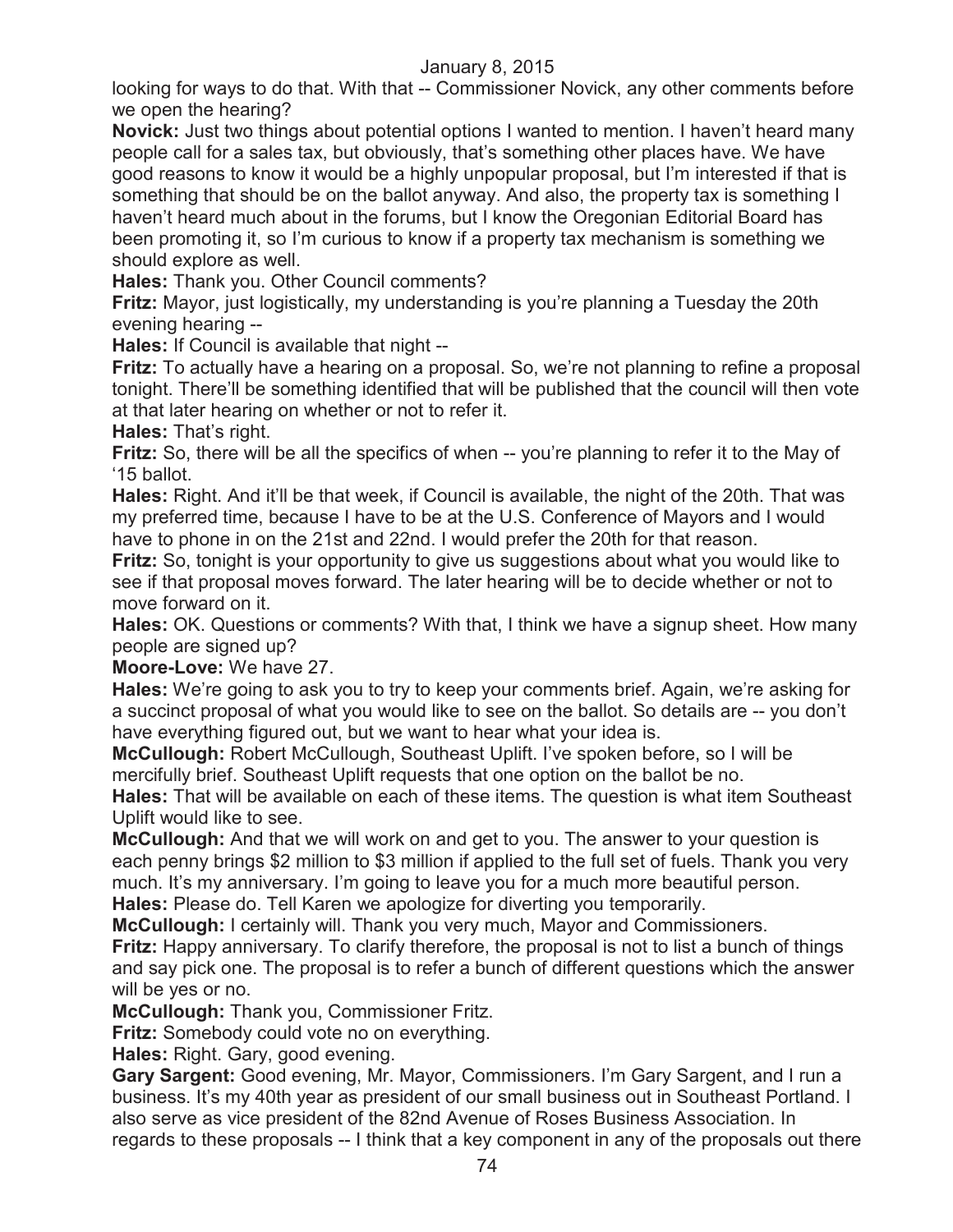needs to encompass how do you bring in the people that are using our roads, that are leaving at night and going to Clackamas and going to Hillsboro and going out to Troutdale? How do you incorporate those people into it? I thought very hard about that and the only way to do that is through payroll. Some kind of payroll contribution -- if you will -- for lack of a better term. I'm ecstatic of the fact that you're willing to work with Robert in regards to some of these discrepancies. But I also read the streetcar on it. And as a business man -- I know we are going to discuss this -- but there's a lot of things that need put back in order financially to gain back the citizens' trust to pass anything through a vote. I just urge you to heed what the Auditor has said in regards to the streetcar. I have these highlighted here but I realize that you set some ground rules, Mr. Mayor --

**Hales:** I appreciate that. Payroll tax is an interesting idea. I'm not sure if we have legal authority but it's a good thing. We'll go check.

**Sargent:** If they work in Portland, they're driving to Portland, they're using Portland roads. **Hales:** No, I understand, but there are some taxes where the legislature has preempted our authority to collect.

**Fish:** Mr. Sargent -- no relation to Sergeant Towing --

**Sargent:** No, don't go there. [laughter]

**Fish:** Gotta dispel that. Dan, sorry about your car.

**Saltzman: Yeah -- [laughs]** 

**Fish:** So, is the model the TriMet model you're asking to us look at?

**Sargent:** Well, it has to incorporate how you can get people that are using the roads that live somewhere else. Look, you're asking the citizens of Portland to pay for the Sellwood Bridge. Most people who live in Clackamas are the ones using that. They turned down that \$19 per year registration fee. So, you have to think about how you can incorporate those people into the equation. And I think then you regain the trust. PBOT has serious issues - in reading that audit -- financially when there's discrepancies in accounting to the point to where it also states by your Auditor that it violates state law, that's very concerning as a businessman to read that. Anyway, I appreciate your time.

**Hales:** I appreciate the suggestion. We will go investigate that and see whether we have the authority and what the rate would have to be to raise revenue. It is what TriMet primarily depends on. It doesn't mean only they could use it if legally possible. I think theirs is now six-tenths of 1% of payroll. That's the major revenue source for TriMet, which is a payroll tax which you and every other business pays. Good point. Thank you. **Sargent:** Thank you.

**Hales:** Good evening.

**Craig Rogers:** Mayor, Commissioners, thank you for this opportunity to share with you what I'm for. So --

**Fish:** Gotta put your name in.

**Rogers:** Craig Rogers. Thank you. Spent a fair amount of time observing, participating in this moving forward. And I hope I never see the day where a policy is developed that is a tax that does not have a vote and oversight and a sunset, as this originally did. I think there was an incentive to make it as good as it could have been because it wasn't intended to be passed by the people but by City Council. So what I'm for -- and I hope I never see it again where that happens -- what I'm for is from this day forward we have policies, we have taxes that are voted by the people rather than Council and that there's a real oversight and the sunset. I think that's very important. Never has it ever occurred in the history of Portland where there was a tax passed other than by the people who are to be taxed.

And I want to say that I think the money needs be responsibly spent that is garnered here, in fact, more than just for transportation -- that I wouldn't want to be the person who tells a mother that's living on the 56 miles of unpaved street with no sidewalks that we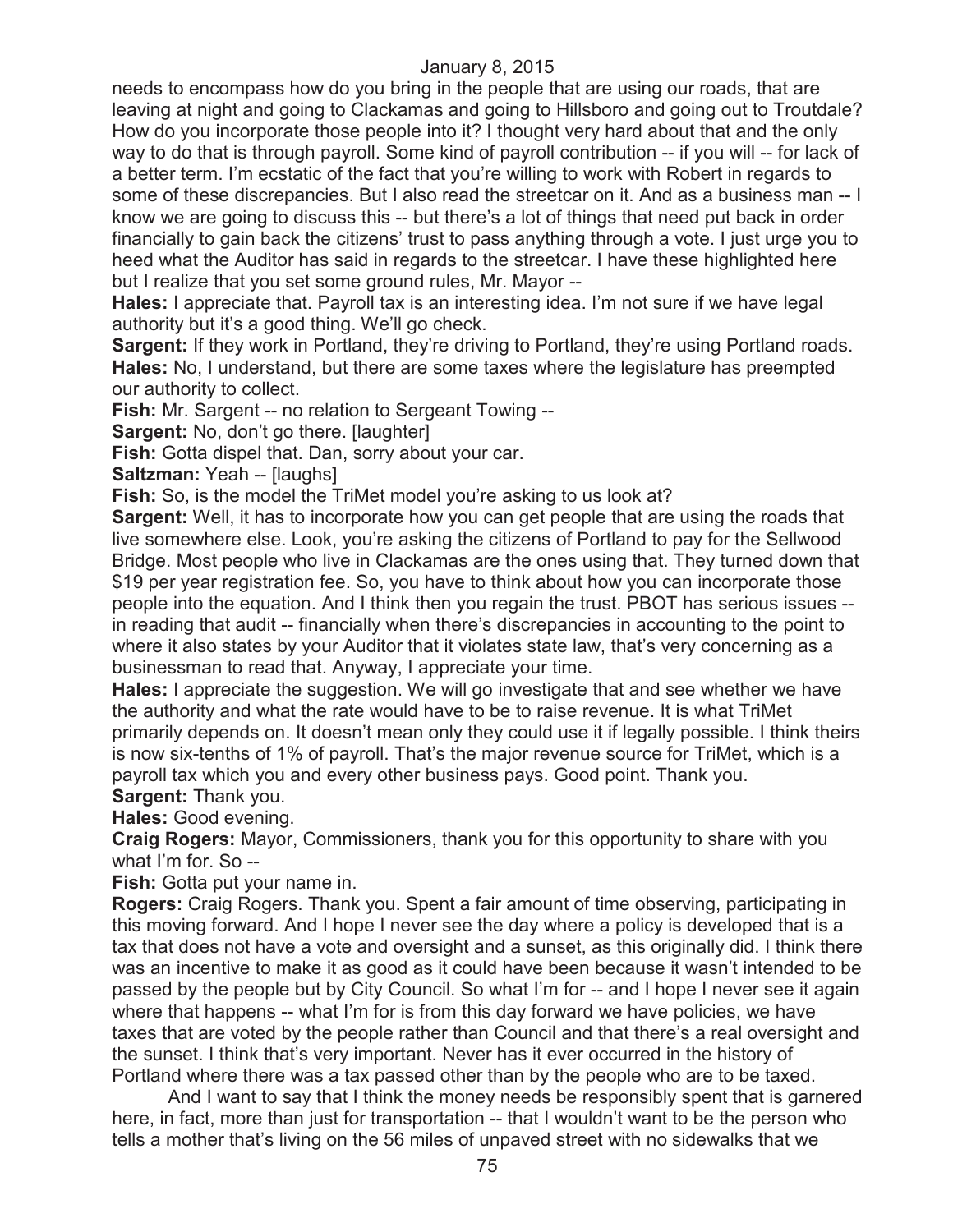can't put a street in front of your house because we just gave \$8 million to Mercedes Benz for a parking facility. I think we need to bump it up and think about big picture where this money is going and how it's collected, and I just want to thank you.

**Hales:** OK. Do you have a revenue mechanism you would like to see on the ballot? **Rogers:** Thank you for asking, Charlie. Offhand, without looking at the details, I would say a gas tax.

**Fritz:** Mr. Rogers, you said there shouldn't be a tax without a vote of the people. This is an advisory vote, so once the council reviews the result of it, would you then expect whatever the proposal would be to go back to the ballot to be approved by the people? **Rogers:** Yes, I would.

**Hales:** Thank you. Thanks to both of you. Next, please. I'm sorry -- there was a request for people with small children or people with disabilities to come and speak. I'm sorry, I forgot to do that out the outset. We often do that, especially when are especially evening hearings. So, anyone with a disability or who has kids here or kids you have to get home to come on up. Good evening.

**Joe Walsh:** My name is Joe Walsh, I represent individuals for justice. Most people that have been following this agree with you that we have to fix our streets. I live on 74th and Division, so it's very close to 82nd street. And anything east of 82nd street is in terrible shape. Everybody is in agreement with you on that. And we do not argue with the audit and we do not argue that we have to raise around \$50 million a year more to catch up, and it will take us a while to catch up. All that is not in debate.

Here's what's in debate. We don't trust you. We have not gotten an answer of what you did with the originally amount of money for transportation and who you held accountable for that. You keep saying you have no money. You say, well, OK, the gas tax -- we spend a lot of our time telling people not to drive and the gas tax dropped because people aren't driving. So, you need to step it up with the state and get the state to raise gas tax. Everybody is in agreement with that. So, we need you to lead the charge, and we need to support you doing that. I think that all the legislators and our representatives -- at least mine -- would not have a problem raising the taxes if we can fix our streets. The second problem you have is the vote of the people.

An advisory vote is toilet paper. That's what it is, it's useless unless you have to go to the bathroom. You have to tell the people, this is what we have, this is what we need, vote on it, and give us your OK. If you do this advisory thing and you left out six things - first of all, people are going to look at the ballot and think that what they vote on is going to pass. That's what they're going to think. But that's not going to happen. It's going to come back to you guys. And unless you vote -- all 600,000 and two of you have made it very clear that you will not accept any program unless a vote of the people has happened.

And I know there's tremendous pressure on you. And the reason I was smiling when I come in is this is great drama for a political animal. Because I know there's terrible pressure on two Commissioners over here because one commissioner has already said she is out of it. I think you know who I'm talking about when I say she. [laughter] **Hales:** Kinda narrows it down. Thanks, Joe.

**Walsh:** My last suggestion is on the list of things that you put down, whether it's a gas tax or property tax, put down, should the people vote on this. That will be number one. **Hales:** Thanks, Joe. Next? Come on up. You're on first, Mr. Parker.

**Terry Parker:** Good evening. My name is Terry Parker, I live in Northeast Portland. I'm going to deviate from my written testimony to some degree. What we have here is a failure to communicate. Any additional taxation that links a street fee to an individual's gasoline usage is double dipping from the people that already pay while exempting the people that don't.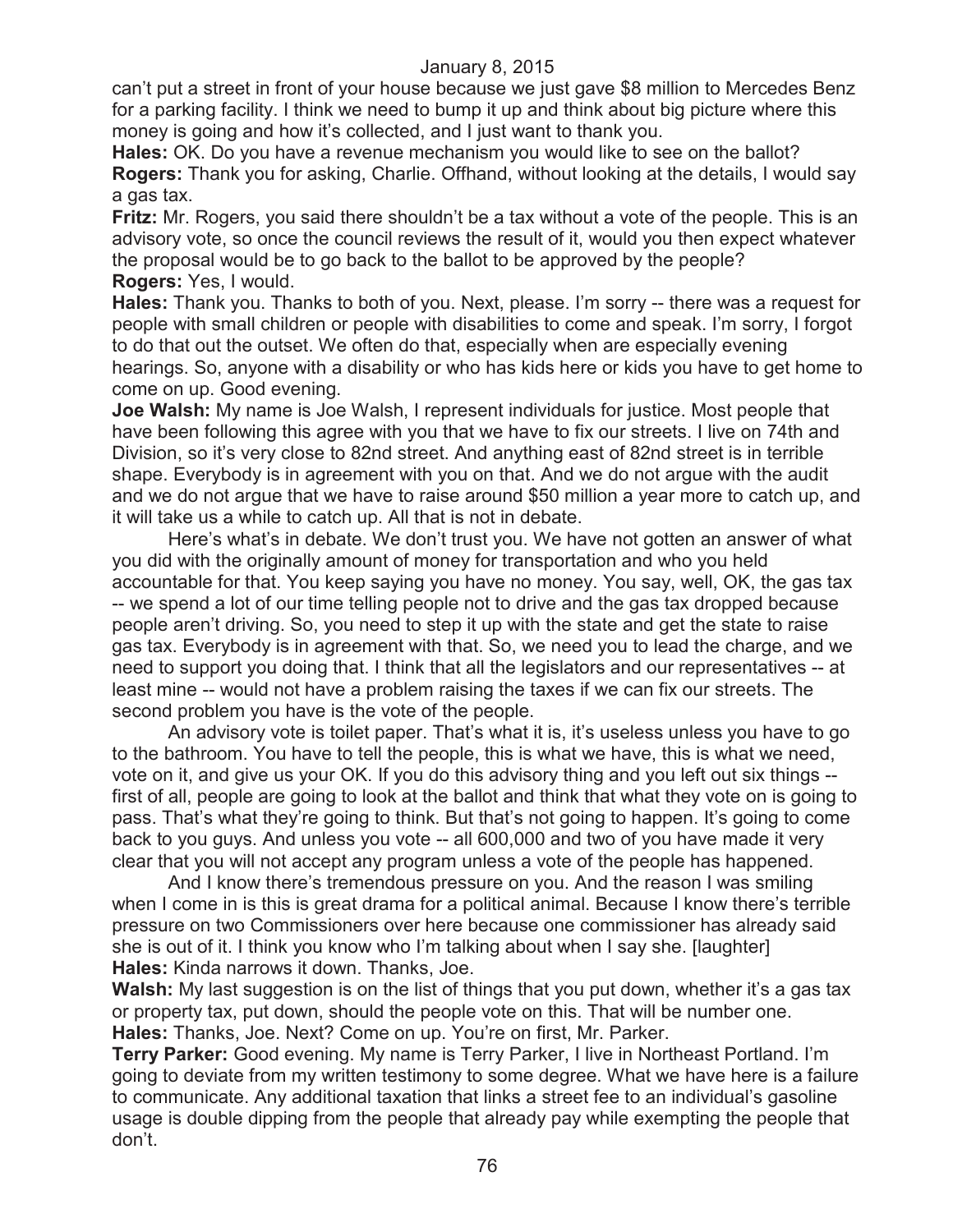Transit fares into not help pay for the heavy damage TriMet buses do to streets and funding bicycle infrastructure is for the most part siphoned off or poached from gas tax approach revenues. The bicyclists themselves act like kamikaze pilots, seemingly coming out of nowhere, weaving in and out of traffic interchangeably, using the sidewalk and the streets to evade traffic control devices. PBOT advisory and budget committees are stacked decks representing the alternative modes, stuffed with bicycle advocates and the manipulative "I want, I want, I want, you pay" approach to bicycle safety.

Instead of just representing the special interests, when are you going to end the discriminate social engineering and start representing the primary financial stakeholders, the people who by driving comprise 80% of the trips in Portland metro area and already pay transportation taxes thereby contributing to the economy? Promoting one less driver is promoting one less transportation taxpayer.

This is an equity issue, not a mode issue. Sharing the road must require sharing financial responsibility. I have said it before and I will say it again: bicycles are not royalty. If you are going to ask the public for an advisory vote, now is time to ask the public as a whole if adult bicyclists should pay user and or license and registration fees as part of a total funding package, not a stand-alone package. And I don't think any money should be spent on bicycle infrastructure until this takes place and until they start showing safety themselves as they ride today.

After any proposed advisory vote, any proposed street fee must still end up with an up or down vote by the people. If the answer is an income tax or an income-like tax it must have a 99.9% collection rate. The final outcome of any new funding method must also have a goal of financial self-sustainability for the alternative modes coupled with better balance of priorities. These priorities must include motor vehicle infrastructure, capacity, and parking improvements as opposed to road diets, a transparent prerequisite of motorist equity that includes a proportionate representation on PBOT communities and the premise that motorists pay taxes and fees are no longer used as an ATM to pay for alternative infrastructure. Thank you.

**Hales:** Thank you. Good evening.

**Betty Solijaga:** My name is Betty Solijaga. I have observed this whole process and read every piece of paper that's been published. I think this whole process has been a terrible shame and the residents of Portland have been totally disrespected in this. Throwing one new plan, one scheme here, one there, it's been a farce. And this advisory vote is adding more on to that. It's comical, and we don't deserve this. We deserve to have our streets in repair, and you had the money and you squandered it for years. Why do we have to come up with the money now? We've asked at various town halls and meetings, when is the City going to look at the City's budget? Where are you going to take money out of the City's budget and put it on these streets? There's a \$4 billion budget, is that correct, about? **Hales:** If you count all the different budgets, but again we're here to ask what you're for tonight.

**Solijaga:** I'm for the City having some skin in the game. I'm for the City -- in fact, you just put out a press release today or yesterday that was telling the bureaus that they needed to think before they ask for new programs because they couldn't fund all of the new programs. Well, let's just put those programs on hold for a couple of years. The Barbur project does not need to be done right now. Any other light rail does not need to be done now. It's just your preference. So, why don't you just put some things on hold, let some streets get repaired, and put some money up for this? Why do the citizens have to pay for this again? My property taxes are in excess of \$8000. They go up every year now \$1500. Portland Public Schools will have a new bond measure coming up that will add another \$2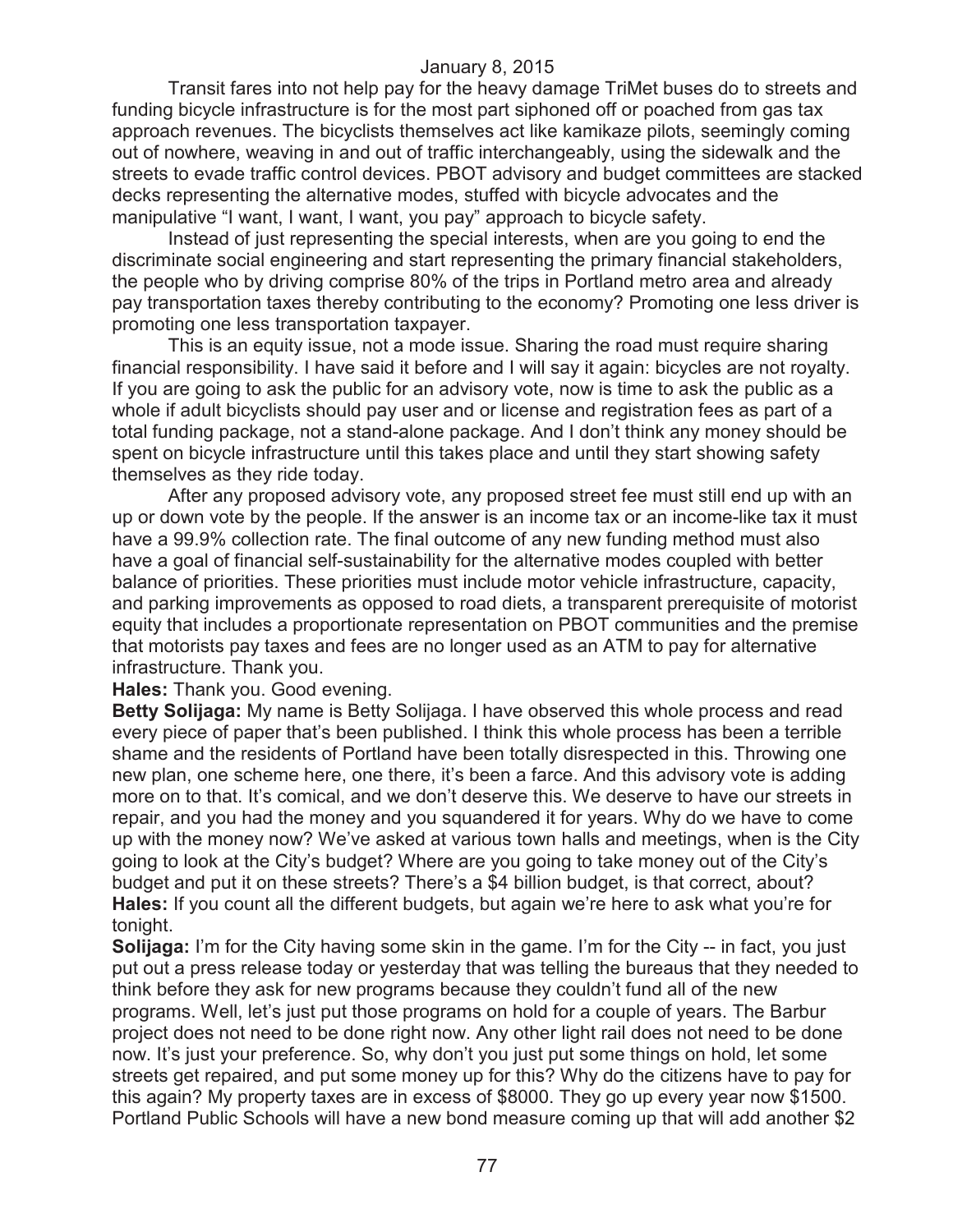to that per assessed value. So, I just think that the citizens deserve a good look in the budget of where you can take some money and put it towards this.

**Hales:** Thank you. As I mentioned, you'll have the opportunity to look at that budget extensively over the next several months while we open the books and prepare to adopt the budget for next year.

**Solijaga:** But you didn't say you would look at it.

**Hales:** Of course I will look at it, it's my job --

**Solijaga:** Well, but, you didn't say that.

**Hales:** Well, of course we will. We spend hours and hours on the budget in my office, believe me.

**Solijaga:** We haven't heard anything from you about what you think can be used, what you think can be reduced.

**Hales:** You'll see that always always in the budget. It's a big budget.

**Fritz:** Just as a clarification, the general fund is \$400 million – about – so when you talk about four billion, much of that is things like water and sewer and all those kinds of things - -

**Solijaga:** Right, but we all know you ail made exceptions -- or some of you did when you were voting for all of Randy's cockamamie things, that you made exceptions. You made exceptions and took money from anywhere and everywhere to buy things we didn't need. **Fritz:** But the whole general fund is \$400 million. More than half goes to police and fire. So, that's where the bulk of the money goes to. But please participate, because we have an extensive budget process and we welcome more eyes looking for those hidden pots of money we haven't yet found.

**Novick:** Actually, hardly anyone ever comes to the budget hearings asking that we cut something. Usually, people are asking for more money for something. So, it would be an interesting change of pace to have anybody coming to the budget hearing saying to cut anything.

# **Solijaga:** Well, why don't you all say no?

**Hales:** We often do. So, again, I want to give you that opportunity. And again, one thing I guess I hope you would remember is for the five of us who are here now, regardless of how the money was spent in the past, we don't get to revisit the past. We get to do it right now, and you get to tell us what right means. So, look at our budget, tell us what to cut, and tell was you'd like to spend more on. And on this particular subject, tell us what you'd like your fellow citizens to look at over the next couple of weeks.

#### **Solijaga:** Thanks.

**Hales:** Thank you. Good evening.

**Harry Sampson:** Yes, this is important. People came down to this meeting. Before the meeting, we were told there was going to be a limitation what we could talk about. That's censorship. It's important that we know when you do the streets that you're not going to be wasting money having some people come out waiting to do their work. How do we know streets they are going to do? How do we know you're not going to make cuts in the City budget? You're saying bicycles wouldn't raise much money. That's true. That'd be safety too. If they had license plates on bicycles, there will be less bicycles stolen. Those fees would help on the streets.

You need to cut your budget. Nothing has been said about the budget. This is a meeting you're getting the people go to. As Novick said, that could mean not many people are going to. This is where we're coming to. I think it's 100% wrong when you don't believe in the United States. There's a choice of the people. How many people are here coming down saying we want it voted on, period? That's the freedom of the United States. The people's choice. All these people say voting on needs to be voted on and needs to be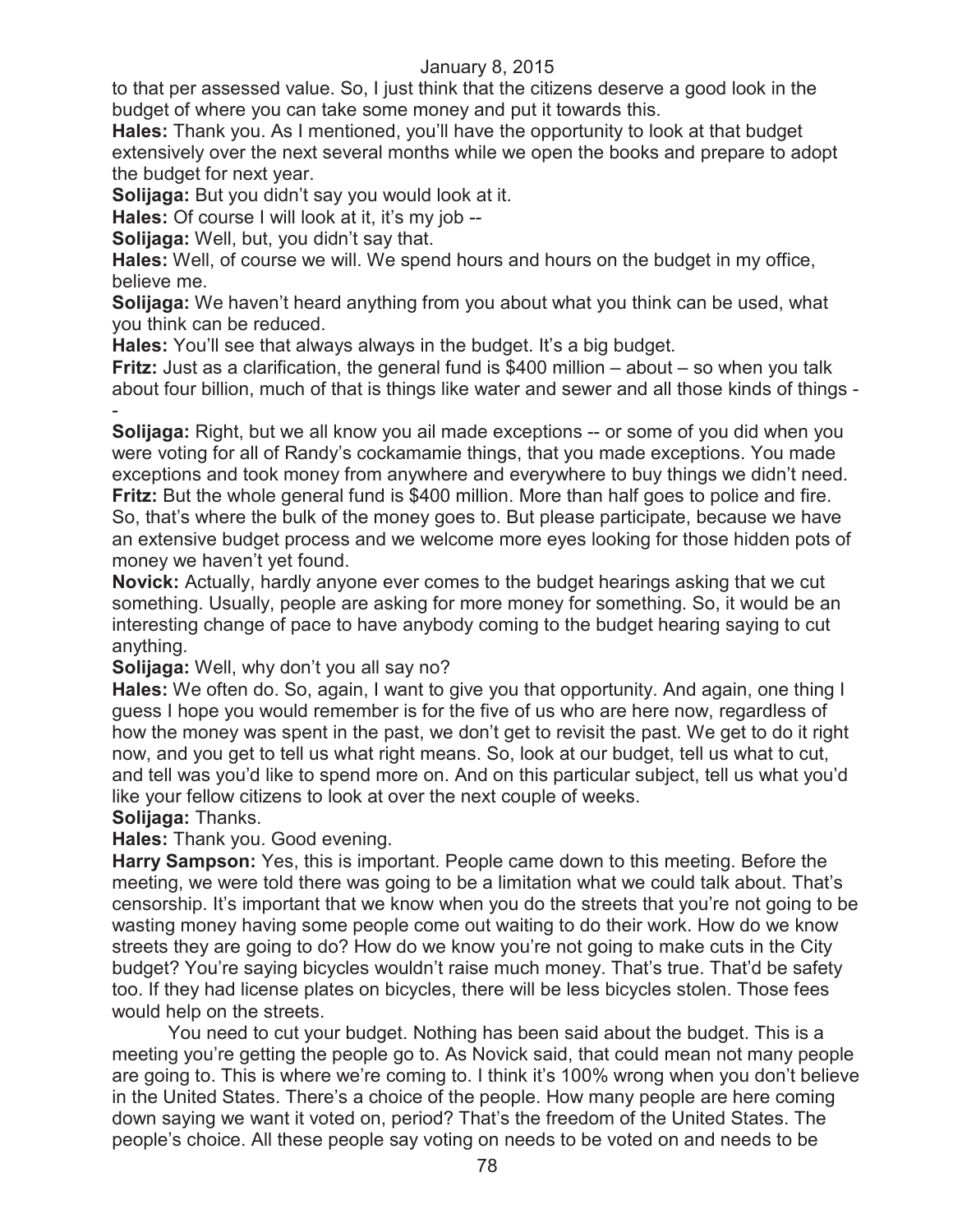voted on. You can't elect -- name one official you could elect that's going to do everything the people want. That's why we're having the meetings and you're ignoring the people saying, we want it voted on. You listen to news.

Once when you were speaking, you said the street tax should be voted on. You didn't say it didn't count. It was -- count. The people are saying it needs to be voted on and it's about time you Commissioners know that's the price of freedom when you get enough people down here insisting that it be voted on, you shouldn't question us. Put it out for a vote. We live in the United States. Freedom. How much is spent overseas to fight for freedom? And you're taking it away from us.

In your regular meetings, do you get as many people coming as for the street tax? No. That shows they want it voted on. It's time you listen to us. I called up Fritz's office and others and say, why aren't you listening to the majority of the people that want it voted on? No response. It's a shame that you're doing that. That's taking away our freedom. For you to announce what we can talk on that was not said in the paper there was going to be a meeting on the street tax -- nothing that we have to limit what we talked on.

**Hales:** We're here about what you want to pay for and how you wanna pay for it. **Sampson:** What we're saying is you need to take money out of other things like sweaters downtown, 114,000. Other neighborhood needs businesses. Sweaters donated. It wasn't advertised. Money down the drain.

**Hales:** OK, thank you very much.

**Sampson:** And you need to listen to the people now.

**Hales:** Thank you. Next, please. Good evening, Ms. Rowland. I think you're first. **Dorothy Rowland:** Good evening, Mayor, President of the Council, Commissioners. **Hales:** Just put your name into the record, please

**Rowland:** Thank you. My name is Dorothy Rowland. I live in Southeast Portland. I'm a homeowner and I'm retired. I'm glad you mentioned the audit at the beginning of this meeting, Mayor. I wasn't aware of the audit. It's helpful to know what it says about us being behind in street maintenance. It's really discouraging and scary. And like everybody in this room, I know about the problems with the streets just because I try to drive my car and there are lots of potholes, etc.

I want to just say positive things tonight because I know you all work really hard. And you just put yourselves on the line and you do that for the people of Portland. But I can't say just positive things tonight because I'm not comfortable with the way that the existing revenues are being prioritized for spending. I'm just not convinced that a new tax or a new fee needs to be levied on Portlanders in order to fix the streets. I think that our existing revenues can be budgeted better. Thank you very much.

**Hales:** Thank you. Again, I want to encourage you to take a look not only at the audit but at the budget when the proposed budget comes out. Take a look, give us your advice. **Rowland:** Thank you.

**Hales:** Thank you. Good evening.

**Kem Marks:** Good evening. My name is Kem Marks. I live in Southeast Portland on 130th just off of Powell Boulevard. I came here tonight prepared to speak about the way that the funds would be used, so I'm speaking a bit off the cuff. But however, before I do that, I want to kind of contradict or at least address one of the previous statements by one of the earlier speakers. If I had \$1000 for every time that a car, a driver, almost hit me and almost killed me, your budget problem would be solved. So, it's not just a case of bike riders or pedestrians. There are people who drive who have just as many issues with their following the laws.

Now, as for the modality, thank you, Commissioner Novick, for making sure that safety projects have been a major part of this discussion. I came here again tonight to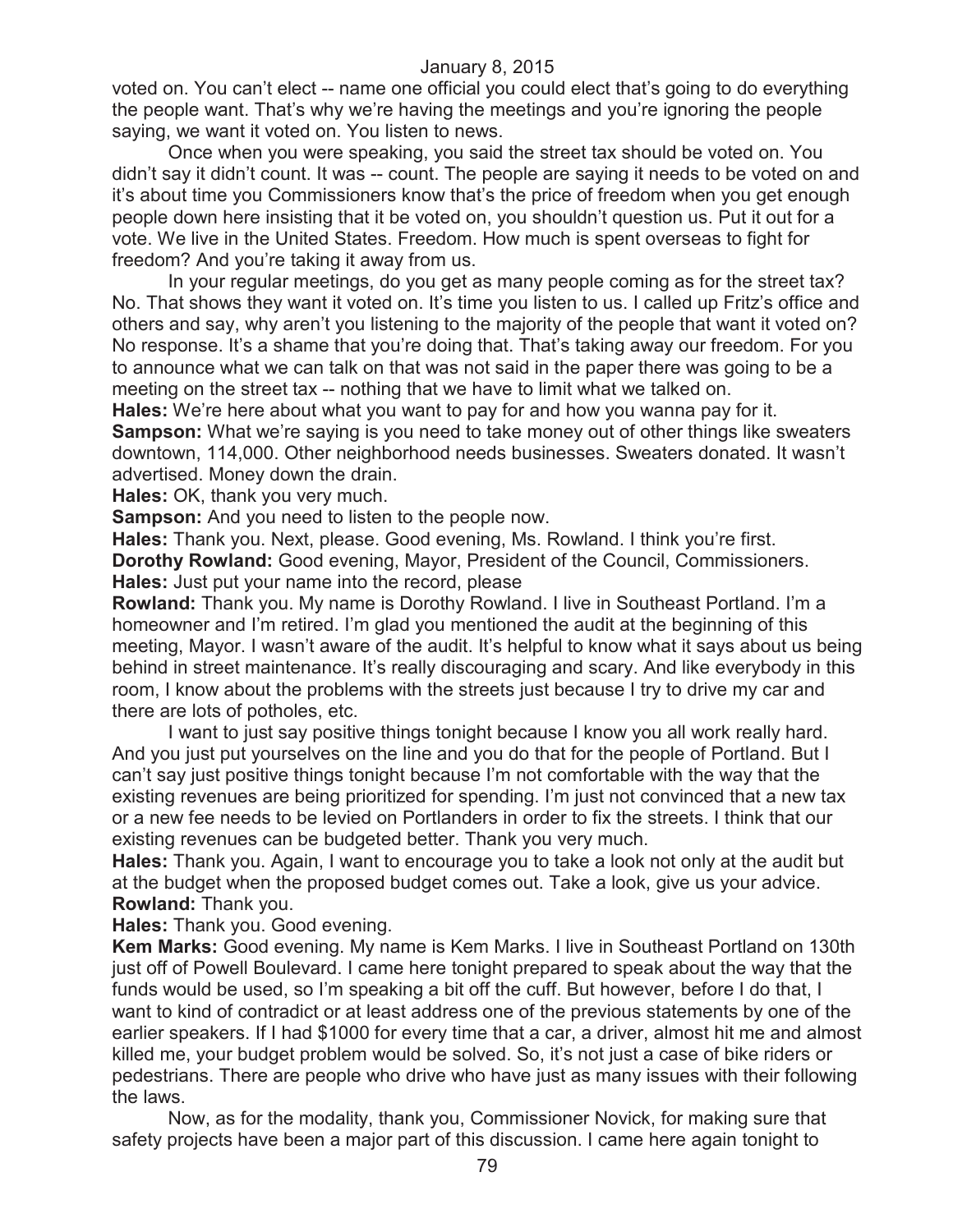speak to that issue and I hope that it maintains its position as it's been proposed as a major part of whatever is ultimately developed as this proposal.

As for the type of way that we would draw revenue, I have expressed before and I'll express today I am in favor of a progressive income tax. Gas taxes and user fees and even property taxes are regressive taxes. People who can afford to pay for these services need to pay for these services. People who are on limited incomes, people who are working for 9.15 an hour cannot afford to be nickeled and dimed with user fees or gas taxes. That is a significant portion of their budgets on a monthly basis. They cannot afford it. The people who can afford it should be paying for these services. Thank you. **Hales:** Thanks very much. Good evening.

**Nishant Bhajaria:** Good evening, Mayor. Nishant Bhajaria, Portland, Oregon. My proposal in terms of what the ballot should look like would be an extra line that tells people if you support none of the options the City gives you, what would you have us cut? Because if the idea is we're tallying votes for what people want to use, if people don't support any of your options, ask then what would you cut in the existing budget. Because I don't buy the premise of your question that somehow we have to come up with new revenue. And I just did some homework before coming down here and I found out that the PBOT chief Leah Treat, her annual salary is more than 170K. I called up Chicago Mayor Emanuel's office. Their Transportation Commissioner makes \$169,500. Chicago has four times the population of Portland -- four times if not more. They have more mileage in terms of roads they cover, they have active transportation. It makes no sense to me that their Transportation Commissioner should make less than ours.

There's a position open right now on the City of Portland website for a communication specialist. At the high end, that job would pay 100 grand. That's two and a half times the national median. Why the City of Portland needs to hire another communications person that makes 100K is beyond me.

I know I've talked about this before, Mayor, but I don't think I can trust you with handling my tax dollars properly after that trip you took to the resort at Mt. Hood. You could have had that training in the city of Portland, that diversity training for white men. I'm not questioning the need for the training. This is a complicated society of ours. Things happen. You could have had that training in town. You could have had it in City Hall. You could have stayed in a hotel, you could have bought food from restaurants in town that would help the local economy. There was no need to go to a luxury resort. I guarantee you - families wondering how they are going to make another tax payment to the City are wondering, why does the mayor need to go to a resort for training that could happen downtown?

When I look at your priorities I don't know how much of this new revenue would be used to fix our streets. It's more a question of if the past has not been perfect or has not been ideal, how is this new money going to be used?

The other issue that I have had is the explanation for why this cannot be sent to a vote has kept on changing. Now, when you actually put something to a vote against, it's nonbinding, which means people can say what they want to and you could come back and do something totally different. I don't understand how you can treat citizens that way. At some point, there needs to be a hard level of accountability. If people say this is not OK, it's not OK. If that means we live with bad streets, we live with bad streets. But what you're doing right now is asking people for more money and that means you never have to make choices about what to cut. Let's try cutting something. Let's cut funds from the streetcar. Let's see if people desire it. Let's cut funding from someplace else. Let's see what people say. Let's force that choice. Then let's make those choices. Asking for more revenue is a copout, in my opinion.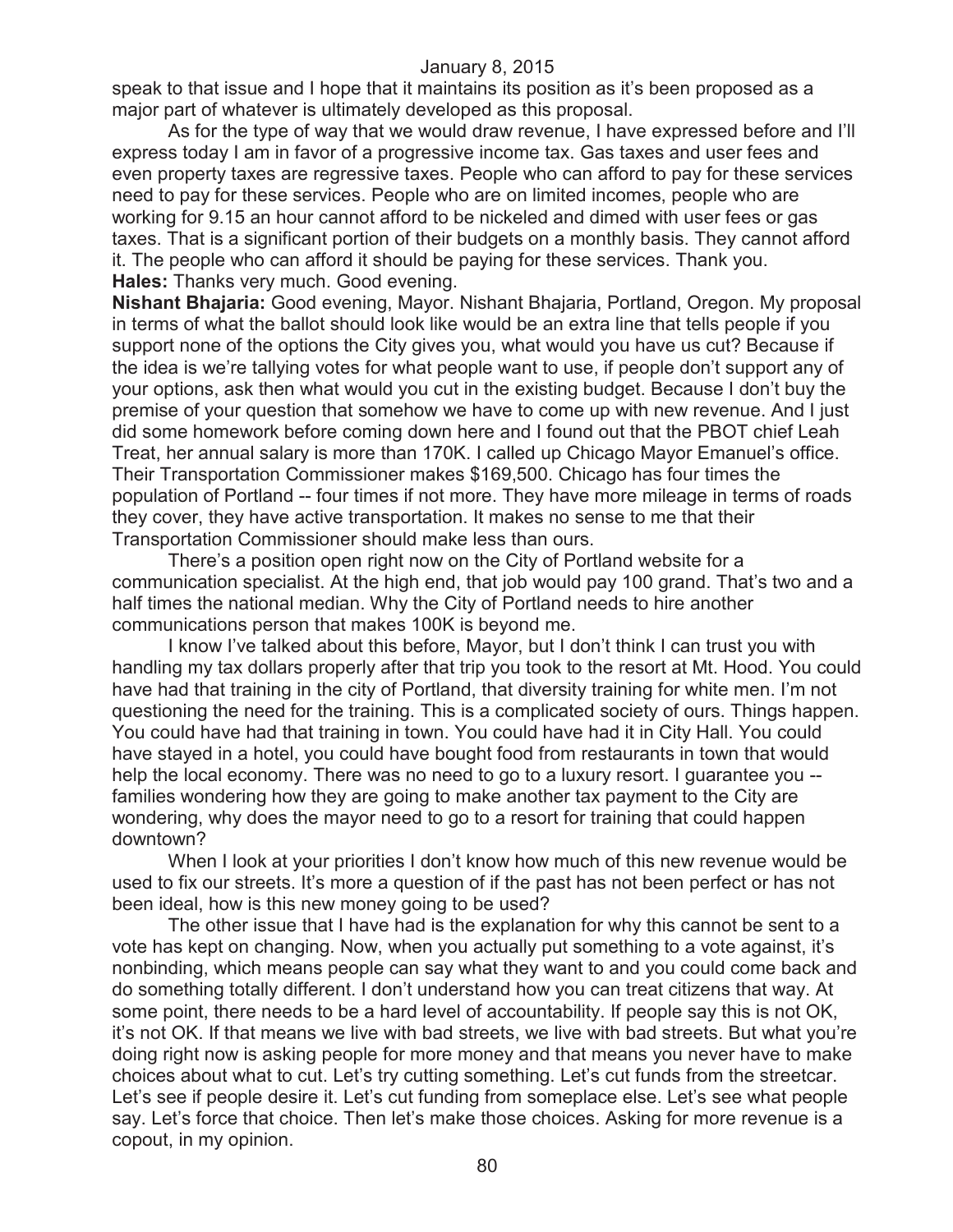**Hales:** Thank you. Again, want to encourage you to come to the budget hearings, look at the budget, tell us what to cut.

**Bhajaria:** I'll make sure there are other options as well, don't just depend upon me, let's ask the whole city.

**Hales:** All ideas are welcome. OK. Next three. Good evening. Go ahead, Ms. Sanderson. **Anne Sanderson:** Good evening. It's about my fifth time here, I think I'm getting a little more here. My name is Anne Sanderson, I'm a small business owner, and I'm the head of the Stop Portland Street Fee.

Let me get this straight. Nine months ago, you do a telephone survey, you ask 800 people what they want to do to fund their streets, and you come up with what you decide is the least unpopular. That didn't work. So, we saw version after version after version and here we are fast forward, and now you want to poll the entire city to find out what the least unpopular thing is. It's no way to govern and it's no way to lead. It's no way to treat the people, either. We've been in this since the very beginning with you. We've tried to have our say, we've tried to help you. I sat on a work group all summer. Yet, we're still going back to ask in a new survey, and a very expensive one at that.

At one point, you said it was too expensive to fight a campaign and send it out to voters for an up and down vote, and yet it's OK to spend that money on a survey. It doesn't fly. So, you want to know what the options should be and I'm going to suggest you don't do anything you've already suggested. We've seen them, we've vetted them, the devil was in the details and we're done with them. If you have new suggestions, that's great. Apparently, you're polling us again to find out what you should suggest, but don't go with the ones you've tried. We've already seen them.

And I'm going to suggest that we want to see none of the above because when it comes down to this, it is one choice that would make sense for a lot of us. It's not that I'm anti-tax, as you once suggested, it's just that I'm anti-bad tax. And every time you have a suggestion, when we get down to the details, we find out it's not very good at all. So, until you come up with something that actually works -- I suspect we should vote none of the above.

**Hales:** So, you don't have a suggestion for something that would actually raise revenue? Because obviously none of the above wouldn't.

**Sanderson:** No, not to raise revenue. But all the things you suggested so far haven't flown in the details. I think I've been in there right in there with you, there's criteria that you could use to decide what works or not works. Now you're punting, and punting is not good from a leader.

**Hales:** Well, actually, for 14 years the City of Portland has done nothing on this subject. And now, we're looking for something, and we're asking you I --f you're willing -- to suggest revenue you would like to raise.

**Sanderson:** I spent my summer taking days off work sitting on a work group that -- I'm going to tell you something. When we come in here and you say we can only speak to this narrow focus of topic that we didn't prepare for, that was like the whole summer. You only want to hear what you want to hear. We're talking to you and we're giving you suggestions and I had a list of criteria at the beginning of the summer. I didn't bring it today because I've said it already. No one heard me then and you don't hear me now.

**Hales:** Well, please send them. We're looking for measures that might make a difference. **Sanderson:** I know.

**Hales:** Thank you. Good evening.

**Bob Clark:** Bob Clark, Southeast Portland. I volunteer for the Taxpayer Association of Oregon. I would hope that this public advisory vote would ask the question, the ballot question would be, should City refer this such and such tax to voters for a vote or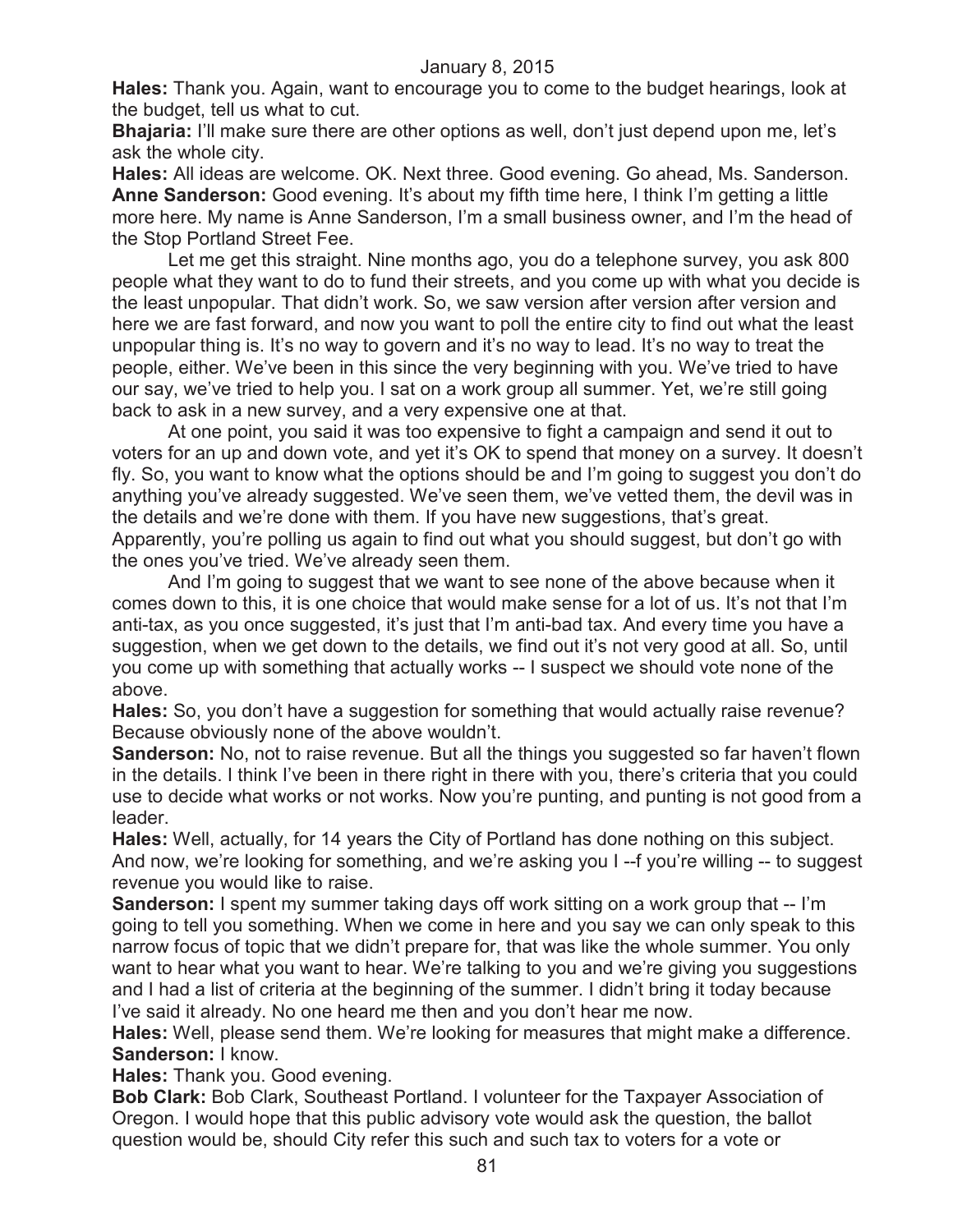approval? And because of the gasoline tax by state law has to be referred to the people to be enacted.

**Hales:** Is that the mechanism you recommend -- is the gas tax?

**Clark:** I prefer the gasoline tax because there's an existing administrative function,

organization in the state of Oregon that already takes care of this administrative task, I believe, reading the legislation.

**Hales:** We don't have a hard estimate yet, but it may be that in order to raise, say, \$20 million that a City-only gas tax might have to be about 20 cents a gallon. Would you support a tax at that level?

**Clark:** No. That's too much. You're asking maybe for too much. I would ask that you also consider using the general fund surplus you have projected for are this year for all the streets. That would get you \$19 million. That would be quite --

**Hales:** Some of that is one time. Right.

**Novick:** I think it's a little better than that. I think it's in the range of 13 cents depending in part on whether the county -- which we have an IGA with the county that says we have to give them 20% of what we raise --

**Clark:** Oh, wow.

**Novick:** We might convince them to waive that.

**Clark:** I think 10 cents I could support. Especially now that gasoline prices are coming down.

**Hales:** Right, it's coming down by about \$1 a gallon.

**Clark:** That should have actually helped you on the cost of asphalt I would think. **Hales:** Yes, it will.

**Clark:** So, your target should have come down, but we haven't seen that.

**Hales:** It will help.

**Clark:** I also like the original proposal, the user fee. I was hoping for \$5 to \$6 range. And that would be attached to your water bill and that would be administratively easy again. Because the problem with the income tax is -- besides being invasive to the filers -- is that you're going to be spending a lot on administrative costs, like 15 new staff members I saw, and you're going to have a lot of collection failure, so you're targeting 25 million in growth but maybe going to get something a lot less.

**Fish:** Bob, can I ask you a question? You said your preference would be a \$5 or \$6 or whatever the ranger user fee --

**Clark:** That was my second to the gasoline.

**Fish:** Whatever -- I don't -- I'm just taking a concept. You then said throw it on the water bill. The water bill of course is the water-sewer bill.

**Clark:** Right.

**Fish:** Water is a third of the bill, stormwater sewer is two-thirds. I have this vague recollection that I've spent the last two years of my life in various fights -- with you included

-- on keeping water-sewer separate from the general fund. If we put this on a bill, aren't we violating the very principle that you took up in fighting for a water district? The merging of general fund and ratepayer-funded enterprises?

**Clark:** We are, Mr. Commissioner Fish, but like we all know, making politics is like making sausage. I would say that we -- I can't anticipate the City coming back with this kind of -- **Fish:** No, I appreciate you asking --

**Clark:** I think it's a lot more cleaner.

**Fish:** There's plenty of reasons to use the platform for water-sewer. I have objected, because in my -- I have heard loud and clear from people like you --

**Clark:** Yes, but last May I actually did support that. You had asked whether I would support it. I thought it would -- it would raise the water bill but it was going to be like 5% to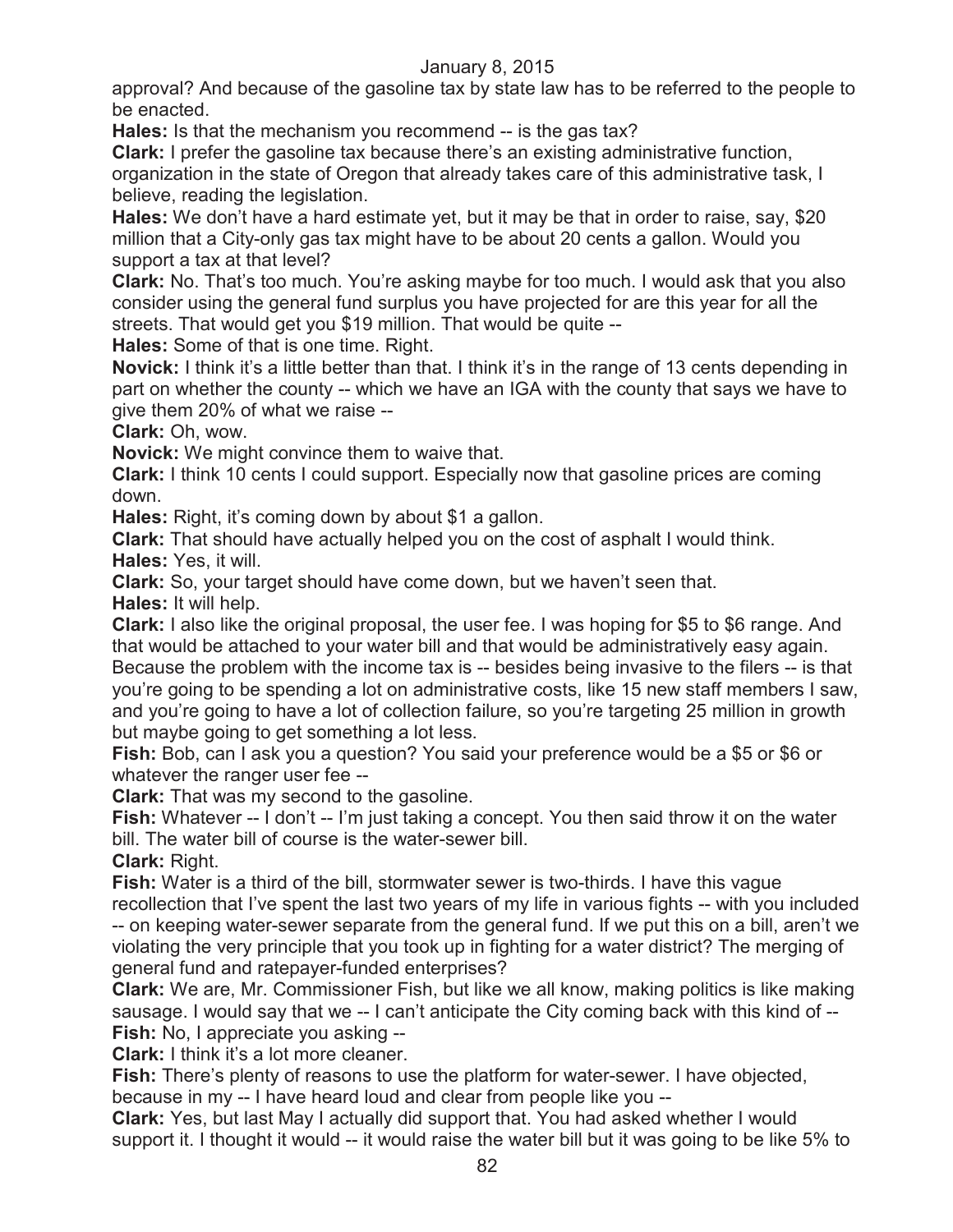6% kind of thing. So I didn't -- given a preference of an income tax or a fee on my water bill -- and you say you're going to do it to us -- I had to pick my poison. That's what you're telling me to do.

**Fish:** I appreciate that. I'm just highlighting an irony in that proposal. Because we did fight over that question.

**Hales:** Appreciate that. Thank you. It may well be that if we have a list of options on the advisory ballot, we may have a flat rate fee and a gas tax.

**Clark:** Right. But I would encourage you to refer it, because like most people there, they don't have much trust. And in the January 2013 City audit report that preceded the February one said, where did the money go?

**Hales:** It raised very legitimate questions.

**Clark:** So, there's not a lot of trust, and you need to encourage people not to be so irritated by asking which one of these you would want referred.

**Hales:** Thank you. Good evening.

**Rick Bartko:** Good evening. My name's Rick Bartko from Southeast Portland. Mayor Hales, Commissioners. The trust word keeps coming up. I think that's paramount in any of the leadership decisions that you make. Just to start off, I had some materials -- I'm a little new to this so I should have been here the first go round with McCullough. And I had some materials that are pertinent to what Mr. McCullough discussed about the business fee. **Hales:** OK. We can --

**Bartko:** I had my contact information on there if you want to ask questions.

**Hales:** OK, thank you.

**Bartko:** I just have a question. What's Multnomah County going to charge for a special election?

**Hales:** It depends how many things are on the ballot. It'll cost somewhere between \$100,000 and \$300,000 to do this.

**Bartko:** My recommendation -- I don't know if this is feasible -- but could you put a survey on a Portland City website and just advertise that?

**Hales:** That's another way to do it. What this will do, of course, is give every citizen of Portland a chance to tell us what they believe is right.

**Bartko:** Right.

**Hales:** Not everyone will return a ballot, of course, but everybody is given the opportunity in our state with mail ballots to express their opinion. So again, it's used in other states much more than it's been used here. I guess someone told me today that the City of Portland during the Goldschmidt administration -- which has been awhile -- did an advisory ballot at one point, but it's obviously not a common occurrence here.

**Bartko:** So, I guess that would be the question whether or not the City could do a mail out questionnaire or less expensive through Multnomah County. I don't know, just --

**Hales:** Well, there will be a May special election anyway, because the Portland school board seats and Portland Community College -- I believe -- seats up for election. But the incremental cost of additional parts of the ballot is charged to the governmental agency that's put the thing on the ballot, so we'll pay a portion of that cost based on our portion of the paperwork.

# **Bartko:** OK.

**Fish:** Mayor, does that mean if we -- for example, if this was on a general election ballot in a presidential year, for example, with a lot of stuff on the ballot, does that necessarily mean our costs would be substantially lower?

**Hales:** Our proportionate costs would most likely be lower.

**Fish:** Because there are so many other items on the ballot. **Hales:** Right.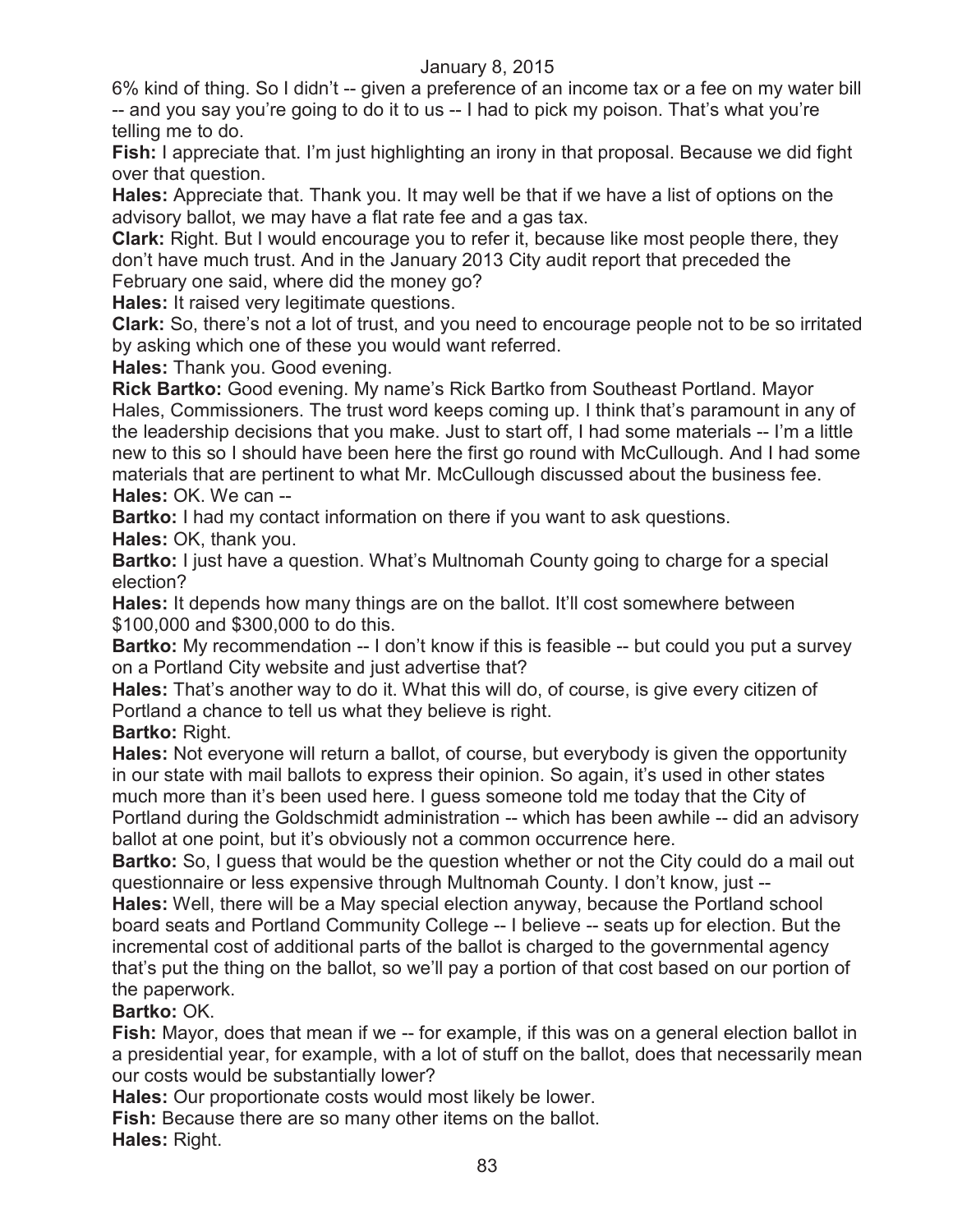**Bartko:** OK. So, moving on, what I hear generally is the notion, the proposal that one thing is going to solve the problem. We need X, and we need to raise it through something. I have heard over the course of discussion over the past year parking fees, myself personally the gas tax makes sense at some level for the city. But to address the issue with people coming in, the commuters in the tri-county area -- maybe Metro getting involved in collecting some, assessing a tax. I like the idea of maybe some small increment on the payroll tax.

**Fish:** Can I ask you a question on that?

**Bartko:** Yes.

**Fish:** Let's say this is referred in the May ballot and let's say the results are inconclusive. The mayor has said this is advisory only. Is one of the options you'd want us to consider after that event perhaps some cocktail, if you will, some number --

**Bartko:** Absolutely.

**\*\*\*\*\*:** That together get to the goal the mayor has established?

**Bartko:** Yes, absolutely.

Fish: That's not -- I'm not sure that's something we would test, but that might be your advice to us -- to look at a package.

**Bartko:** I would hope that in the coming months, you put your very talented analysts to good use and take a look -- and it's down the road, I understand. There's a whole spectrum of things that are happening here. Marijuana tax, the rising tide lifting all the boats in property taxes -- and these are always obviously general fund and gas tax -- but this notion that gasoline taxes at the state level may be at the regional level, TriMet level, or at the City level. Give us an idea on what your budget -- the savings may be in resources, materials for doing the roads. Give us an idea how much of a shortfall there actually is based on some hard analysis. I think we really would appreciate that. **Hales:** OK. We'll have that.

**Bartko:** Come up with a cocktail as Commissioner Fish suggested.

**Hales:** Thanks very much. Thank you all. Welcome.

**John Cronan:** Hi, John Cronan, Southwest Portland. Other people before me have expressed issues of trust, and to me, just haven't made the case. It's not that -- I haven't read all of this, I haven't gone to budget meetings. But we've gone in a short amount of time from your perspective to having roads that were more or less OK to a huge problem. And that hasn't been explained to me.

I'm willing to consider any of the tax alternatives. I'm sure this issue has not become as serious as it has from this Council, this has taken years to get to this point. And it may be uncomfortable to talk about prior Commissioners, but it's obvious that this has gone on for a long time. And until the case is made better and more specifically as to how we got here, I'm not trusting any more money to the City to fix it.

**Fish:** Mayor, when was the last year the gas tax was increased?

**Hales:** The federal gas tax was last increased in 1993. The state gas tax -- I believe was last increased in 2009. The City gets a portion of each of those. Actually, I'll give you a copy of this audit. It's one of the things you ought to read, but you'll see that what's happened over that time is that the City's overall transportation budget has gone up and down a bit. Mostly because of things that are funded as a one-time capital project. But the generally spending on maintenance and repaving -- you're right, it's been a long-term decline.

The council actually in 2009 made a decision that I disagreed with, which was to say we're not going to maintain residential streets anymore, and passed an ordinance resolution 36672 that said that. This Council has rescinded that ordinance, and has said we're responsible as a city for both residential street maintenance and arterial street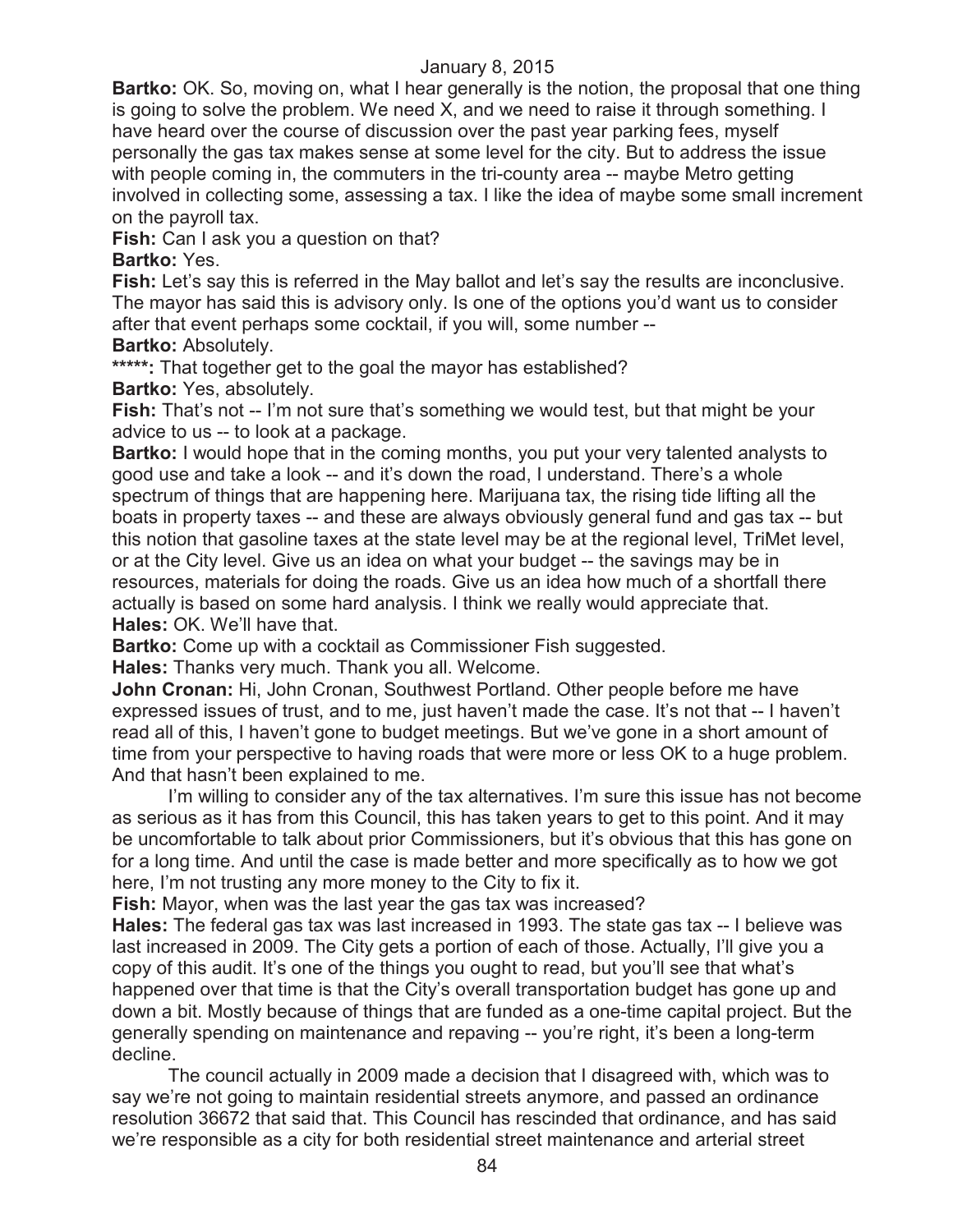maintenance, albeit we are not keeping up with that responsibility. So, I would encourage you, I'll give you my copy. I encourage you to not only read this but take a look at that longterm [inaudible] --

**Fish:** Let me ask Commissioner Novick this, because often in these discussions, there's a sense that somehow Portland is exceptional. We have roads, bridges, and infrastructure throughout the country that are collapsing. Commissioner Novick, is Portland unique? **Novick:** No, Portland not unique. The United States as a whole spends 2.3% of gross domestic product on infrastructure. In Europe, the figure is 5%. In China, it's now 9%. And roads and bridges are deteriorating around the country. Los Angeles was about to send a measure to the ballot this fall to address their crumbling roads, concluded that they were unlikely to get the required -- I think they have a two-thirds percentage, so their roads will continue to crumble. Twenty-eight other Oregon cities have passed some sort of local fee mechanism to address the same problems.

One bit of Portland-specific history that I think is worth noting is that back in the '80s, the City used to devote a significant percentage of utility license fees to Transportation, and the council gradually concluded starting in the late '80s that they would divert that into the general fund that is used primarily for police, fire, parks and housing, which people aren't excited about cutting.

**Hales:** Yeah, in the past, the utility franchise fee was dedicated to Transportation. But after the passage of Measure 5, the then-City Council -- none of us -- but the then-City Council said we're going to try to hold police, fire, parks harmless or less harmed, and stopped dedicating that utility franchise revenue to Transportation. So, that's part of what started that long term slide. You can argue they made a great or a terrible decision, but that's why they did it, is the Measure 5. And Lynn Reed [spelling?] is here from The Oregonian. The Oregonian at the time -- he wasn't there then either -- argued that we should pass Measure 5 because that would lead to votary approval of a sales tax. How's that working out?

We haven't done much in terms of these big picture structural reforms, and that's why 28 other cities have passed some kind of local street utility fee in Oregon. And that's really where we started on this issue. We looked at Oregon City that had \$11.56 a month per household and said, well, that seems like rough justice to us. That's kind of where we started on this discussion.

**Fish:** Sir, I'm not advocating one side or another, but if the gas tax -- which is a primary source of revenue for roads -- if that hasn't changed in over a decade, and if with all the advances in fuel efficiency, we've seen people use less gas, then that as a revenue source has become less robust. The Commissioner-in-Charge of the bureau can say let's add money to parking revenues, we can find all kinds of things. Council can pass a hundred resolution ass to where we put a diminishing resource into what street. If we don't have the resources, we can't do the job.

And so fundamentally, there is a resource question. And we can have the argument about whether we go into the general fund and make substantial changes. Those are tough conversations, because most people want to have a certain amount of money allocated to public safety and parks and other things. So, you know, I'm not advocating one way or another, but part of the challenge we face is outside of our control. And there just aren't the money. And we can ascribe it to this or that policy decision. People can say it was a good idea or bad idea to pursue the streetcar. It really wouldn't change the fundamentals.

The fundamentals are the primary revenue source has not kept pace with inflation, and we don't have the resources, and we're in the same boat as a lot of other cities across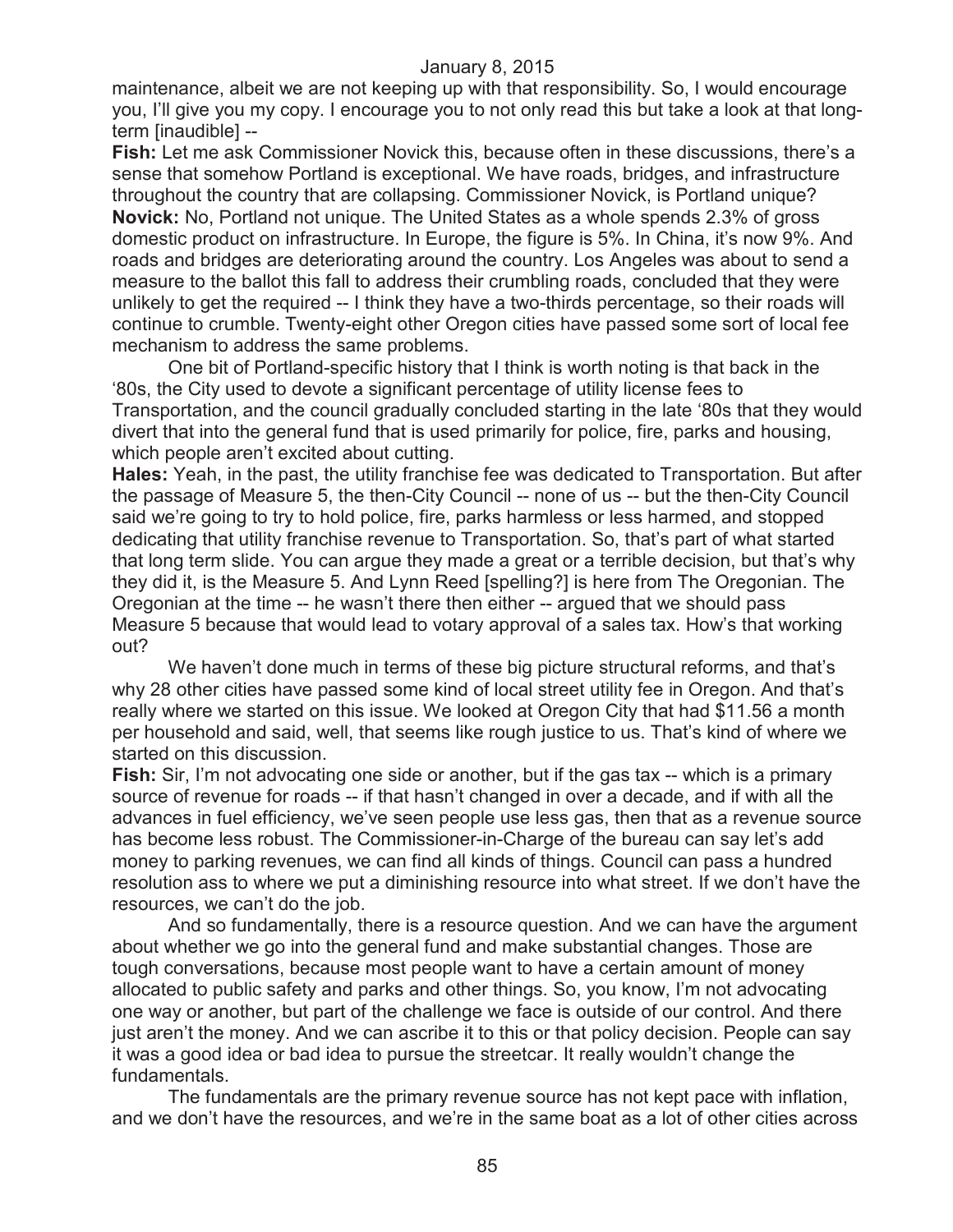the country. And so, we're now asking you for what ideas do you have? And there are no bad ideas, but we're asking you for what ideas you have.

**Cronan:** Not being an accountant that seems to be -- what strikes me mostly is we went from this not being discussed to it being a huge problem. It strikes me that gas fund revenues -- the price of gas obviously skyrocketed in that time, so revenues to you must have gone up to some degree.

**Hales:** Well actually, it has been discussed. Unfortunately, we haven't gotten anyway. I was Transportation Commissioner 2001 and argued that the legislature should increase the gas tax and it failed miserably, because they didn't then. We also attempted a local revenue measure in 2001 but were pushed back by the business community that threatened to refer it to the voters and kill it. And then, Commissioner Sam Adams in charge of Transportation in 2007 attempted a local measure, and he was also threatened by members of the business community that they would take this to the ballot and kill it. So, we've actually been having this discussion in the City of Portland for 14 years.

Now, you can blame us for having a long conversation with no results, but we have not been completely -- we as a City, as a community have not been totally unaware of this problem. I would say we have been unwilling to face it squarely, and that's what we're trying to do now.

**Cronan:** Then my suggestion in the spirit of being positive about this is -- I would say you can't sell this often enough. When I read articles about this, I don't see a half a dozen bullet points that I'm sure you could come up with that would attempt to sell me on this better than the shock at all of a sudden you need vast amounts of money. Does that make sense?

**Hales:** Sure.

**Cronan:** So, that's my suggestion.

**Hales:** Thanks very much. Good evening.

**Teresa Keishi Soto:** Hello. I am Teresa Keishi Soto. *Feliz año nuevo*, Happy New Year. I'm one of those people who in the past has been very disgruntled when I have heard that there have been improvements made in places other than where I live. I live in Southeast Portland. I live 200 feet from the corner of SE 125th and Powell Boulevard.

Basically, I have come tonight to ask that when a decision is made by the voters and there's a formula out there to get the funding for maintenance of streets and safety, I was basically here to say please, please make sure that safety is right there in front of you in neon lights. In order to get from where I live to Safeway walking west, it is very, very difficult because the cars that are turning have to stop if they are turning to another street, and the ones behind them will not wait. So, it is very frequent that all of us who walk there are threatened with death. There's also a lot of families there. You see moms pushing their strollers and holding on to strollers. Not too long ago, I think you know that someone was killed again right there on that corner. Basically, that's why I have come tonight.

Now that I have been listening, I want to say a big thank you to all of you for taking the time to have us here tonight. I know some of us came with a different agenda than the criteria you have put forth, Mayor Hales. I want to thank Commissioner Novick for being very brave and taking this on -- the whole transportation issue. I'm also talking about transportation as it relates to other needs that we have in Southeast Portland. I want to thank Commissioner Fritz, because she has been an advocate of those of us who ride the bus. I am with OPAL Bus Riders Unite and I'm also with the East Portland Action Plan.

I'm going to close by saying, keep on letting us know what's going on. I really appreciate having been invited to one of the meetings that Commissioner Novick had. I was representing several constituencies, I guess you could call it. And I really appreciate that. I'm very well aware of the fact that people do not trust City Hall. So anything you can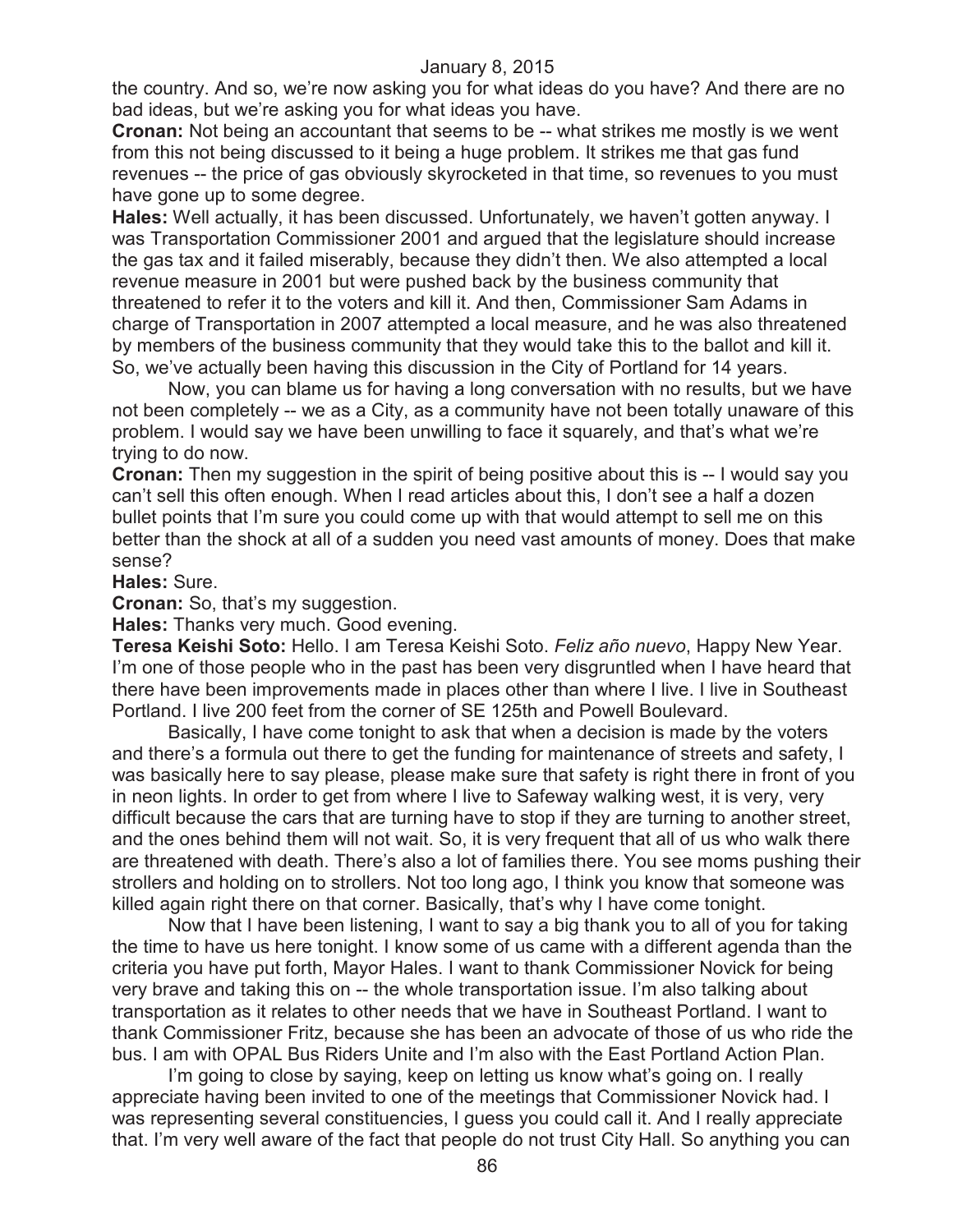do to bring back that trust will be greatly appreciated. And of course, I would like for you to always remember that Southeast Portland deserves the service the same as what the rest of the City gets. And I thank you very much.

**Hales:** Thank you, and thanks for your advocacy. I appreciate you pointing the safety issue out. As Police Commissioner, I unfortunately get reports of things that go terribly every night. In the last two years, we've killed twice as many of our fellow citizens with cars as we have with guns or knives. 35 traffic deaths in 2013, and I think roughly 40 in 2014, and quite a few on Powell. So, appreciate you raising that.

**Soto:** In 2013, I believe there were eight people in Southeast Portland killed out of 13. Eight deaths were in Southeast Portland. Thank you for acknowledging that. **Hales:** It's terrible. Thank you. Good evening.

**Jim Karlock:** Good evening. My name is Jim Karlock, and it's been a long time since I have been down here but this is worth it. So, I'm going to save you a lot of money writing ballot initiatives. I'll write them for you.

Number one, shall we have a tax for streets, yes or no? Number two, shall we require those who do the most road damage pay in proportion to their damage? Of course, I'm referring to TriMet, which does the most damage; and large trucks. You notice not on this list is cars, bicycles, pedestrians, because they do virtually no damage to the roads. And as to funding -- measure number three, should Portland quit wasting street money on streetcars that are slower than walking and on light-rail that moves less people per dollar than cars, and reallocate that money to streets? Should Portland -- measure number four - - should Portland quit installing speed bumps that kill people by delaying emergency services, quit adding bubble curves that put pedestrians closer to fast-moving traffic, quit building bike lanes that remove road capacity, quit building bike boulevards that essentially steal streets for bikes, and take the money to apply to street repair? Should Portland quit wasting money on things like, oh, 100 pages of tree rules? It really takes a 100-page document to tell somebody that they shouldn't cut down a 100-year-old Elm tree? Give me a break.

Stop giving \$100 million in property tax money to crony developers via the Portland Development Commission. I looked it up this afternoon. There's \$107 million in property taxes that are actually collected in the PDC district that goes to the PDC that in essence pays for a bureaucracy and buying favors for rich developers to give you guys campaign donations to keep up I believe it's called the iron triangle if you look it up in Wikipedia. It's endemic in government. Measure number six, should we stop giving exemptions from paying property taxes to favorite developers? Should we stop selling land to favored developers at below market and give the money to repair the streets? Shall we shut down useless City agencies such as Sustainability, climate change, bio fuels, and the PDC, and apply this saved money to street repair? Of course, this requires that you actually run the City for the people instead of for some of your cronies. Thank you.

**Hales:** Thank you. Next three. Good evening.

**Richard Donin:** Good evening. I'm Richard Donin, I've been down here before. Actually, I've been here more than when I worked for Commissioner Lindbergh doing -- an energy consultant doing solar setback rules for the City -- which was a lot of fun, actually.

I'm here with something positive. I would like to see -- because I have a one-track mind, obviously, as you've heard from me before -- that there is a parking fee similar to but not exactly like the City of Chicago and lots of other cities. I recently spoke with a PBOT person last week about the parking sticker fee program I suggested, and I was amazed to hear all the incorrect assumptions being made, including one from the City Attorney's Office that it wouldn't work because it had to be affixed to vehicle registration, and it never did, actually. The proposal I sent out had nothing to do with vehicle registration.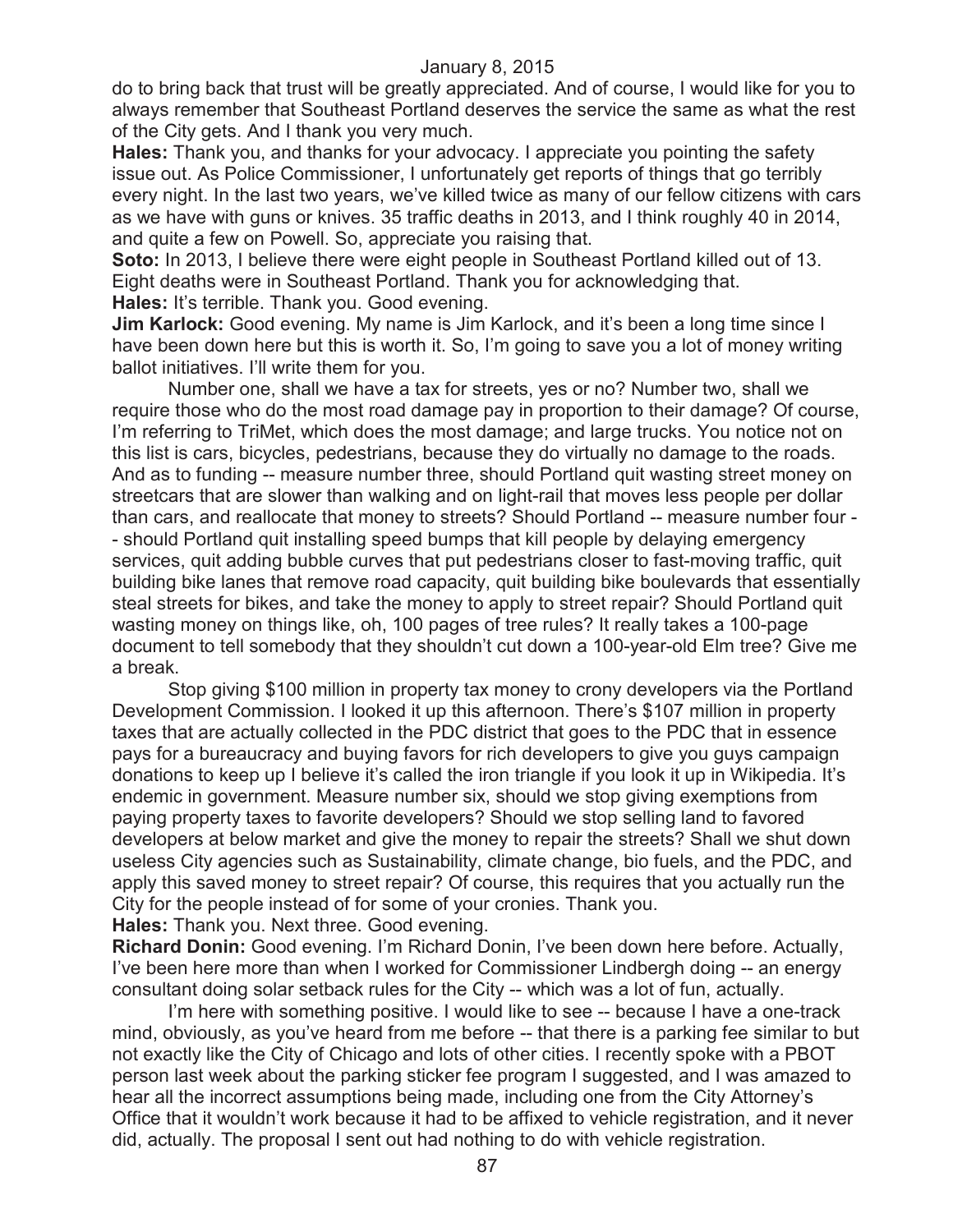I love this city. I live here for a specific reason because it's the best city that I visited -- lots of them in the U.S. And I've known the City from working with Commissioners to be one that looks for making things work rather than finding excuses why they don't work. So, I haven't heard putting on the ballot as a positive measure a parking sticker fee. It's simple to maintain. The City already does have a small department in Transportation that issues these stickers for various parts of the city. The cost to do it would be very, very small. It could be done with existing folks.

**Fish:** So sir, I earlier asked Thomas Lannom that question. Because I had read a piece recently about requiring everyone that brings their car downtown to have a sticker. I think we probably have to put out a document that explains the advice that we've been given, but the answer that I got was that a sticker that you have to buy to put on your car to park is construed as like a vehicle registration fee. And the current law is that we are preempted from doing -- and Steve, you'll tell me if I'm wrong -- we're preempted from doing a vehicle registration fee.

#### **Donin:** I understand that.

Fish: Only the county can do it. So, there's a legal bind. It's an elegant solution in my mind, and I appreciate you putting it on the table, but we have been told we don't have the authority to do it. I think it would be useful if we put something in writing on the website to see whether people think that's bunk or makes sense.

**Hales:** Or even get a formal opinion from the state.

**Fish:** Or even get a formal opinion. The point is very well taken, I just want you to understand that we've been told that legally we can't do that, but let's take the time to explore that.

**Donin:** Yes, because I researched ORS statutes, and cities, municipalities, have the ability to impose parking fees as in when you park downtown or anywhere there's a meter they're you have to put the money in so you don't get a parking ticket because the ticket is way more than the 75 cents it costs to park, it would run on that exact same -- it would piggyback on the existing program that you already use to keep traffic moving. I understand from the business point of view, you want turnover out there.

**Fish:** Sir, you've taken the time to come and give us a thoughtful suggestion.

Commissioner Novick, could we ask that we just get something in writing that explains whether we can or can't do that and why?

#### **Novick:** Absolutely.

**Hales:** He's right -- particularly because we already have regulated parking where there are meters, but we have the sticker program in different parts of the city like the Central Eastside where people who live or work in that district have to have a sticker. So, we kind of have crossed that line in one way. We may be told there's a difference between that and a general program. But you're right, we should ask the question straight up.

**Donin:** I would like to see that on the ballot. I figured roughly \$25 once a year -- about \$2 a month -- sticker fee. The sticker fee would also end up getting people who come in from Vancouver that want to park. And I'm not talking about downtown, because I talked with the county and they actually have meter readers out in various areas. Hawthorne Boulevard is patrolled. They also patrol Powell Boulevard -- several others. We're not just

talking about central city, we're talking about the entire city in terms of where businesses are located, which is where people really want to go. I'm not talking about talk going into people's garages or their residential neighborhoods and saying you can't park in front of your house.

**Fish:** Let me again just say, thank you for framing the issue. I think it's -- it would be good for us to get something in writing and see whether you agree with it. Get the City Attorney to give us an opinion.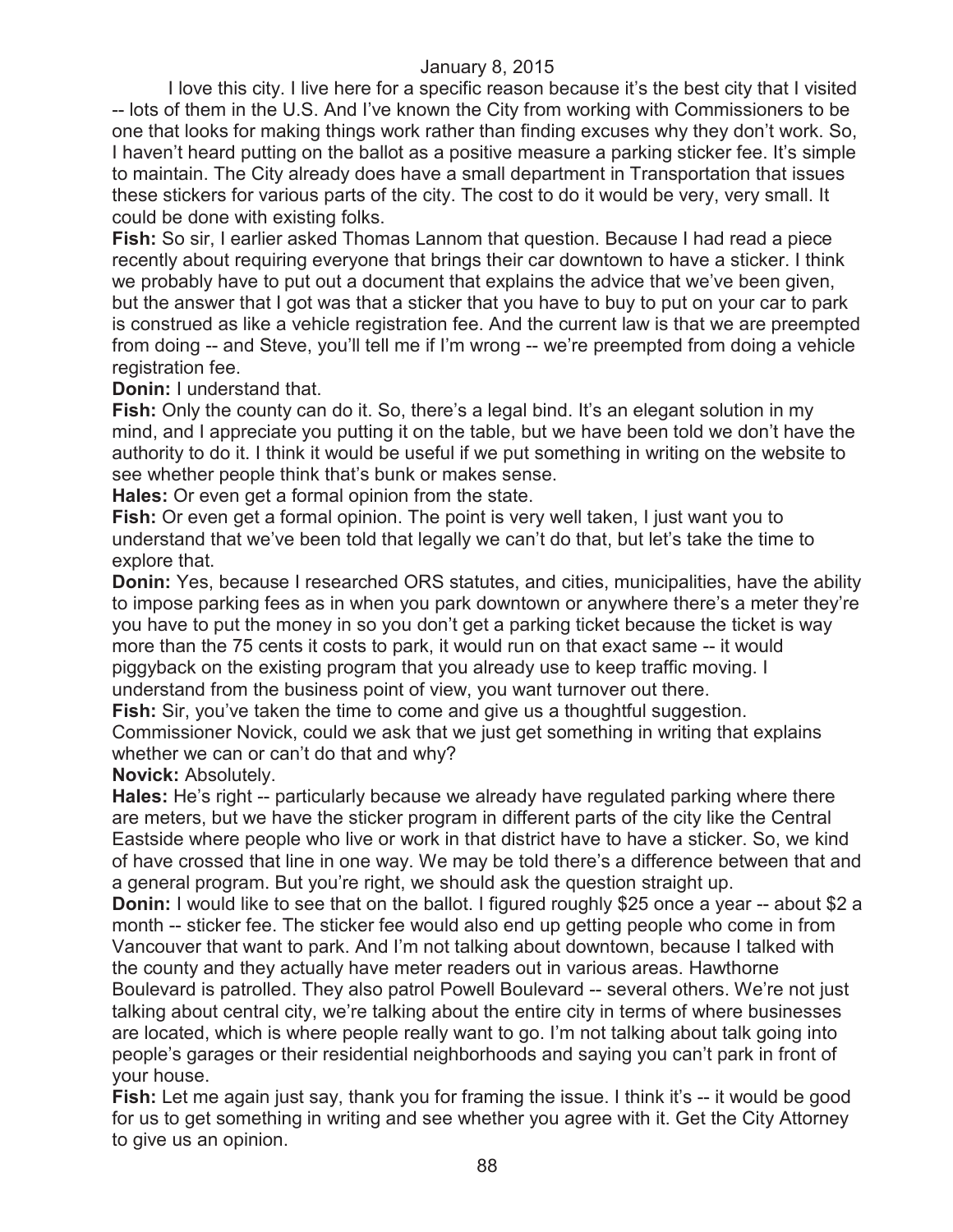**Donin:** And I would be happy to talk with the PBOT folks.

**Fish:** And talk with the county --

**Hales:** Good.

**Fish:** Let's not leave this up in the air. You've raised an idea. Let's make sure that we can or can't do it.

**Hales:** Mr. Sargent testified earlier -- I don't know if you heard him -- that the goal of getting nonresidents to contribute based on the fact that they use the streets too. It obviously is one of the few revenue mechanisms that gets that problem. **Donin:** Thank you.

**Hales:** Thank you. Appreciate it. We will ask -- we will get the legal analysis of what is our window, what does it look like, do we have one at all.

**Donin:** And where the wiggle room is. [speaking simultaneously]

**Novick:** I do have to -- if the City Attorney says, well, it sounds crazy but it just might work, we wouldn't want to pass something and then have two years of litigation and find out that we lost. I would want to be pretty sure it's something we could do and the City Attorney has said so far that they're pretty sure it's something that we can't do.

**Hales:** Let's get a good, solid look at it. You're right, it's used in other cities, it's used here to an extent. Thank you. Good evening.

**Hiram Asmuth:** Hi, my name is Hiram Asmuth, I reside in Northeast Portland. The big issue with me -- it's a resounding theme you've heard, and it's trust. I have a difficult problem trusting you on two different levels. One is implementation and the other is intent of this fee.

The implementation side -- I mean, three minutes is not nearly enough. But just to give a very stark example, Mr. McCullough did in-depth research on the numbers provided him that he paid couple thousand dollars for, by the way, and he found thousands of businesses are mis-categorized or somehow mischarged. And so, there's major issues with that and that you would have a lot of legal challenges which would inevitably cost the City more money in legal fees. You would have a lot of funds not getting paid.

There's a \$500 charge that supposedly is the charge, so, I think that's another thing that would occasionally happen -- some businesses that shouldn't be paying would get the \$500 charge from the City that they may or may not pay, by the way, because they are mis-categorized. You're charging somebody \$240 then it seems almost like blackmail saying we're going to charge you 500 if you don't pay the 240 even though you're miscategorized, and if you want to challenge the category you have to go through a legal process or some sort of forum that you're obviously going to have to spend a few thousand dollars to create. And that's just one of many implementation problems I see with this. **Fish:** Can I ask you a question?

# **Asmuth:** Yeah.

**Fish:** I get the trust part, but it doesn't help us get to a solution. And you're going to lose your time and I don't want you to miss a chance to tell us -- if we did a referral, what would you like to see?

**Asmuth:** I think the solution -- I'm more of the none of the above type, but I like the idea of a parking sticker. That's one of the very few ideas that I could possibly look at and support. But just in general, to be honest with you, you know, it's hard for us as citizens to like take time to really research these suggestions that you're bringing up. This is your job to research these and have them set in stone, and not have thousands of errors on a single document. And so, if you're going to refer these other options that have glaring holes that we've told you multiple times we don't like any of these. None of the above is perfectly a good summary.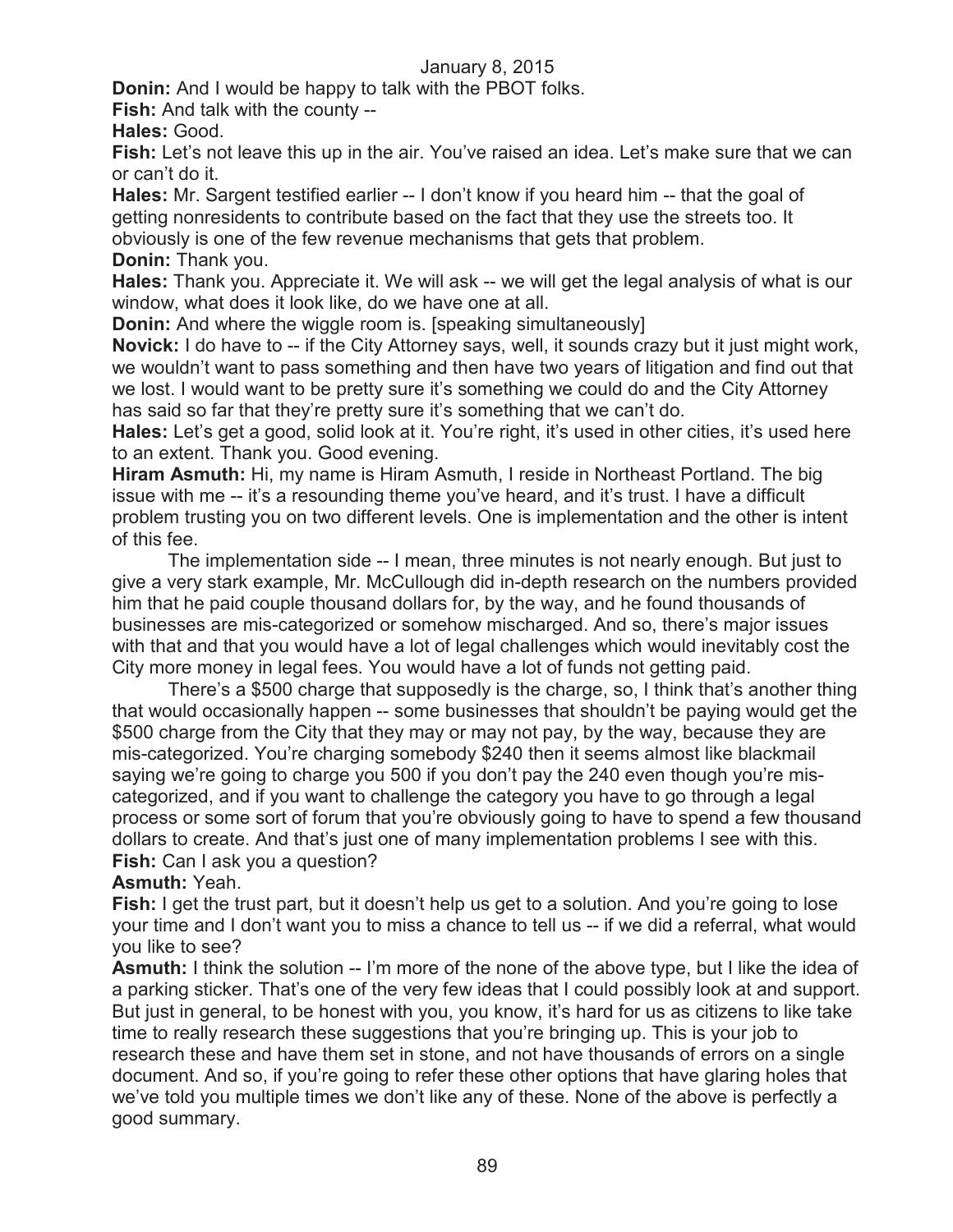I want to get to intent real fast too, though. Charlie, I read something recently, I forgot what it was, but it was about 82nd is 213 highway. It's managed by ODOT, and apparently you're trying to take that from ODOT and put it in the City. I'm wondering -- so you keep saying that we need X amount of money and that we don't have enough, why are you asking for more responsibility and for more of a financial burden when in fact we don't have the funds right there to take care of what we can? Could you just answer that for us? **Hales:** Sure, I'll be happy to explain that and then, again, I'll give you a little bit of a minute. If you were convinced that the money needed to be raised and if you were convinced that we needed to raise -- as the Auditor and the department have said -- somewhere north of \$75 million a year, let's say we're going to try for 50 hoping that the legislature does their job, where would you like that to come from? And maybe it's the sticker, but now and soon we need those ideas.

The reason that we've raised the issue of Powell Boulevard and 82nd and other state highways in the city is that there are all kinds of inefficiencies and problems created for neighborhoods by the fact that we've got these so-called orphan highways in the city. And the proposition that we want to advance with the state is we're not going to take it in its current condition but in the long run, that ought to be a city street. Looks like a duck, walks like a duck, people think of it as a neighborhood arterial. But first, ODOT, you need to put that thing in good condition and then deed it over to the City. That's already happened in some cases. Market Street downtown used to be a state highway. **Asmuth:** Yeah.

**Hales:** Parts of Sandy Boulevard have been converted from state highway to city street. So, this is an ongoing discussion with ODOT. It's frankly been largely frozen because the state hasn't had the money to put Powell Boulevard in good repair. They need to spend about \$50 million on Powell alone. And we haven't had the money to maintain it. **Asmuth:** Gotcha.

**Hales:** But on the assumption that we're going to have some more maintenance money, and they will have the money to put the roads in good condition, I believe we ought to continue that transition of having the state run the highway system -- I-5, I-84, I-205 -- and the City take care of the arterial streets, regardless of what label has been on them the last 100 years. That's the theory. Again, don't have to finish this --

**Fish:** By the way, Mayor, the same principle applies to larger question of who maintains the bridges.

#### **Hales:** Right.

**Fish:** And one thing I have learned as the person who does most of the laundry in my family and goes to the laundromat and does most of the grocery store shopping, goes to Fred Meyer is that the person who comes up to me because they recognize me or think that I'm in government very rarely cares which level of government I'm from. They have a concern. And it seems kind of odd that on streets you have to first get a lawyer to tell you whether it's federal, state, city, county, and then blah blah blah. And most people would like to know that someone is handling it.

So, it may be a good or bad idea but it's been taken up around one entity managing the bridges, some better coordination on the streets. The mayor is a pretty good negotiator. He's not going to take on a street with a liability. [laughs] So, I think you could give him credit for that whether it's a good idea to take it on or not. We couldn't do worse than ODOT on a couple of these roads. The mayor, I guess, thinks that if we had it in our fold with the resources that we could then bring them up to the safety standards that we're hearing from the community. But that's not -- I hope you don't see that as a trust or intent issue. That may be just a good government issue. And as long as the funding is there, I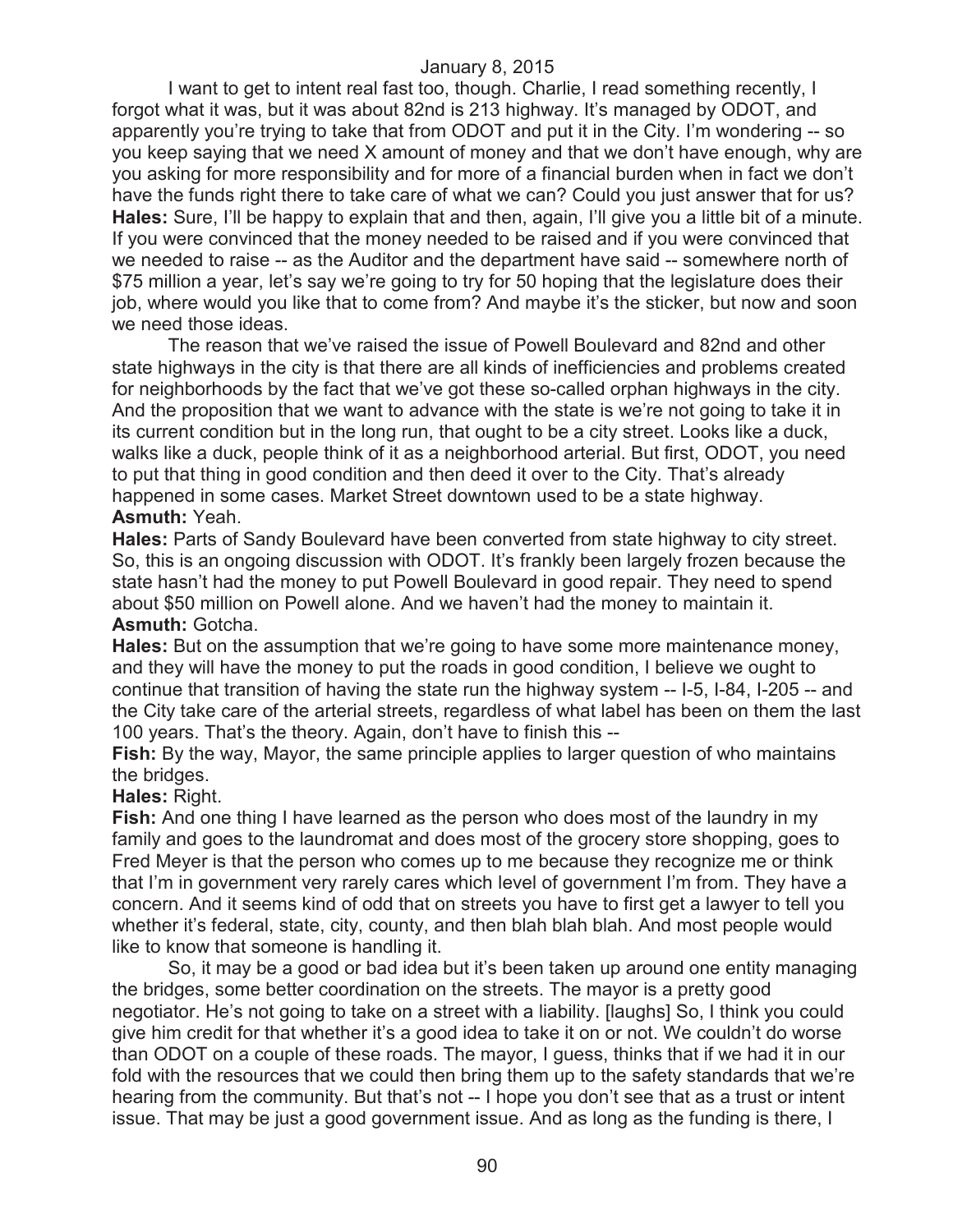think we could probably persuade you we shouldn't have multiple players providing a basic service.

**Hales:** Well, not to go too far afield, but there's been a huge human cry raised from neighborhoods along those streets saying we want to have the ability to plan this street as a main street for our neighborhood, and the state highway department treats it like a state highway. And so, we've actually had a lot of pressure from citizens in those neighborhoods to do this. But I'm not going to until we have the road in good condition. I mean, that's not financially responsible.

**Asmuth:** Yeah, it would be cart before the horse. I've been here since '98. I bike around Portland and I drive around Portland all of the time because I do a lot of political door knocking and I know all these neighborhoods. And what I consistently see I see like inefficient things happening. There will be bumps on the street one year and then two years down no bumps. They took them out. Then bumps again like two years later. And it's confusing to me. And then, you'll be driving down the streets that are fine -- you don't see them needing paving and they will get paved.

East Portland meanwhile -- like this lady came up as an advocate -- East Portland is in disarray and has been for decades. It's kind of very lunar some areas in East Portland. And I think, why can't we prioritize, why can't we be more prudent with resources we have? And here's my take on it. If you guys can give us an exact number that isn't based on inconsistencies, that's not based on taking on roads that we don't have right now, if you can give us something more concrete, then maybe it would be a little bit easier to trust you on needing the money.

But it's really hard to trust you on that when there's so much inefficiency, and not just in this bureau but many others. And basically, you're just asking us for money. It's a dangerous precedent. It's a really dangerous precedent. If you're going to come to your citizens and say, you know, because the past City Councils over the past 14 years have overlooked some things, we're going to have you guys -- you guys as in us, the citizens - take it on. The citizens, take on the burden. This is a government job. The government is supposed take on the government burdens and the government mistakes of the past. In order to establish that trust you have to establish the need. And also, like, you have to really entertain the ideas that people are more agreeing with. I think it's disingenuous to put these three options that you have been told by numerous people time and again these are all terrible options and we've basically line item explained to you point by point why they're bad options.

So, if you're gonna put some options on the ballot, at least make them legitimate and at least put them to a vote if in fact you have one or two or three of these coming through with any kind of favorable response. Because the voters at the very least -- we deserve to have our voice heard on how we're going to pay our fees when it's an extra one, and not just have three people decide for 900,000. Anyways, that's my take. **Hales:** I appreciate that. And again, I want to encourage as others here that are interested in the question of, "can you trust us to spend your money" to look at the budget in the budget process. And by the way, Commissioner Novick didn't say no one came to budget hearings. He said few people came to budget hearings to urge cuts. We had 300 people in David Douglas auditorium at our budget hearing last fall. So, we have robust public participation process in the budget process, and I encourage you and anybody else that's interested in how we spend your money to participate in that.

Frankly, as the City's budgeter-in-chief -- because one of my responsibilities as Mayor is to propose the budget -- I take that very seriously. If you come to my office between January and April, you'll see a pile of budgets on our conference room table because there's a lot to it. That's not to try to wave you off and say you're not going to be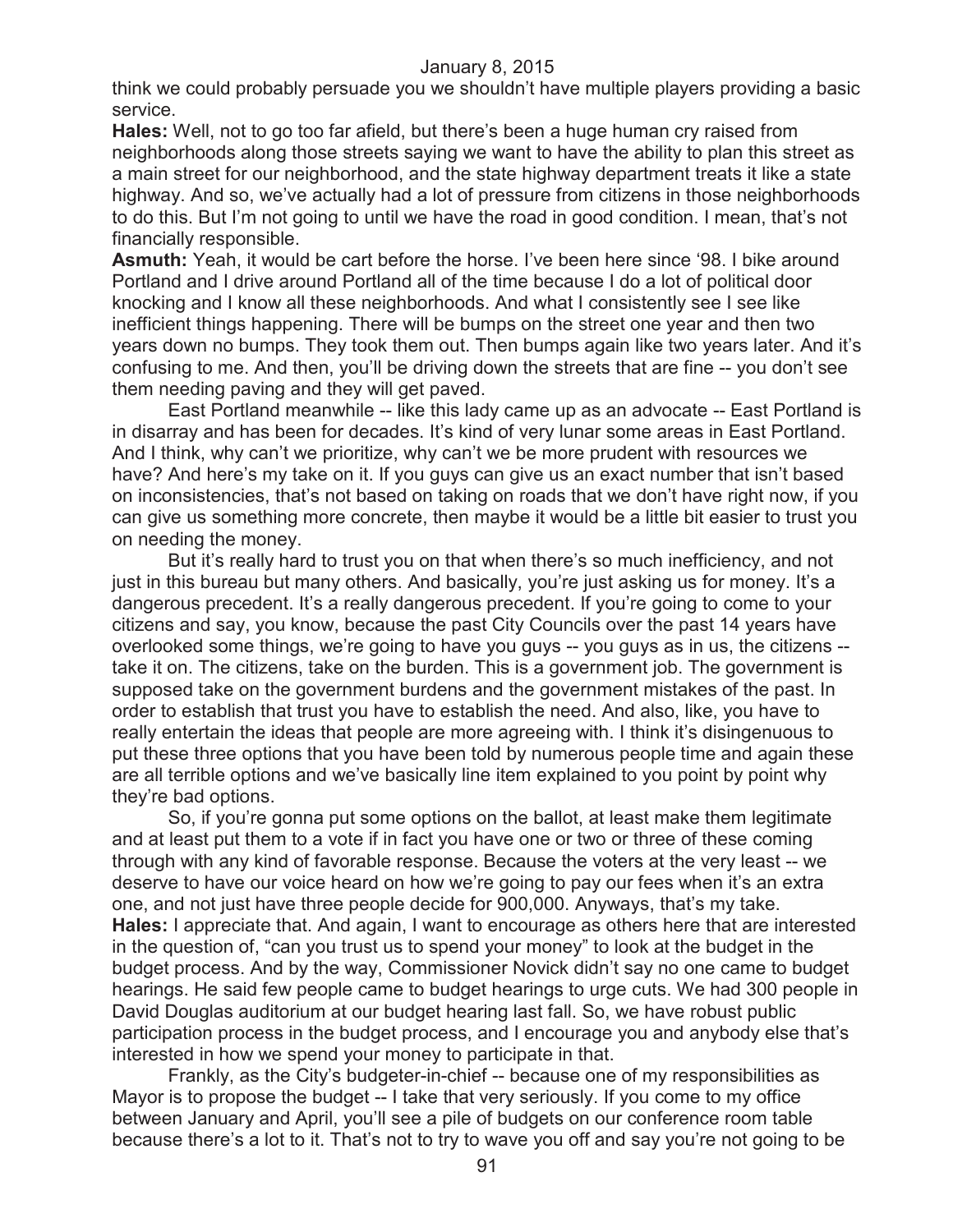able to read all that, I'm saying there's a lot to it. I'm very proud of the budgets this Council has approved in the two years I have been here. The first year, we cut \$21 million out of the general funds budget because we had to. And that was hard, and we did it, I think, well. Since then, we had a little extra revenue and we used most of it to pay off old debt.

So, I'm proud of the way we have spent money. I got in trouble with one of the local news media because I said, I dare anyone to find \$10 in my proposed budget that's misallocated that isn't following the law or good budget policy and I'll show up on their front porch with a TV camera and \$100. So, you know, that offer still stands because I take that responsibility seriously to propose a balanced and legal and proper budget. But that's my opinion of my budget. Your opinion of my proposed budget is also completely admissible, and when I put it on the table in about six weeks, I hope you look at it.

**Asmuth:** Absolutely, I'll do that.

**Hales:** Thank you.

**Novick:** Mr. Mayor, I actually found the email that the City Attorney sent to me about the idea of a vehicle sticker, and what he said is that we are prohibited from imposing vehicle registration fees, and ORS 801.410 defines registration as the recording of a vehicle as authorized for use within a jurisdiction. So, that was why he felt that if we said that any vehicle that is used in Portland has to get the sticker, he thinks that that would be considered a registration fee. I won't close the discussion, but I had it, so I thought I'd -- **Hales:** Let's look at it again --

**Fish:** We'll take a fresh look at it --

**Hales:** Because the question is we do this now in districts -- not citywide -- so, you know, let's think about it. Good evening.

**Fritz:** Excuse me -- before we move on -- we had over 100 people in our Parks budget meeting last night. It's not just Transportation that doesn't have enough money. We passed the parks bond, which I'm very grateful to the voters for providing \$68 million. That's 68 million out of 365 million that we need over the next 10 years for parks. We have citizens in every single bureau who dive into the budgets and try to help us find revenue and fund the services that the citizens of Portland want and need.

**Hales:** Thank you. Good evening.

**Roger Hull:** Good evening, Mr. Mayor, Commissioners. Thanks for the opportunity to talk to you. My name is Roger Hull, and I live in Northeast Portland. You put some fences around what I can talk about that I wasn't expecting, but fortunately, Commissioner Novick tore down the fence because he said he hasn't heard anything about property taxes, so I'm going to talk about that.

**Hales:** Go for it.

**Hull:** First off, I want to tell you about when I was young. When I was young, I used to read about old people being taxed out of their homes. And now, I'm old people and I'm feeling it, and I'm seeing it all around me. I brought -- my wife and I moved here -- she's that pretty lady in the Norwegian hat back there. Cute hat, isn't it?

Anyway, here's my tax for 10 years ago. My property tax was \$3025. Here's my tax last year and this year. Last year, it was 4300. I was reading in the paper where they would go up by 9%. The difference between 3000 and 43 is about 40% over 10 years. Not bad, I guess. My taxes this year, 5850. From 43 to 5850. That's 30% in one year. So, I read the piece of paper here, it says, you want to appeal? Sure you can. For two reasons. You don't agree with the valve the house or you are protesting late filing. I paid the entire amount up early to get that little amount off. But then I called and it also says if you want to appeal, there's a \$30 filing fee. Everything costs. Cost, cost, cost. Where does the money come from? Ten years ago, I could get five beautiful apples for a dollar. Now, I can get one.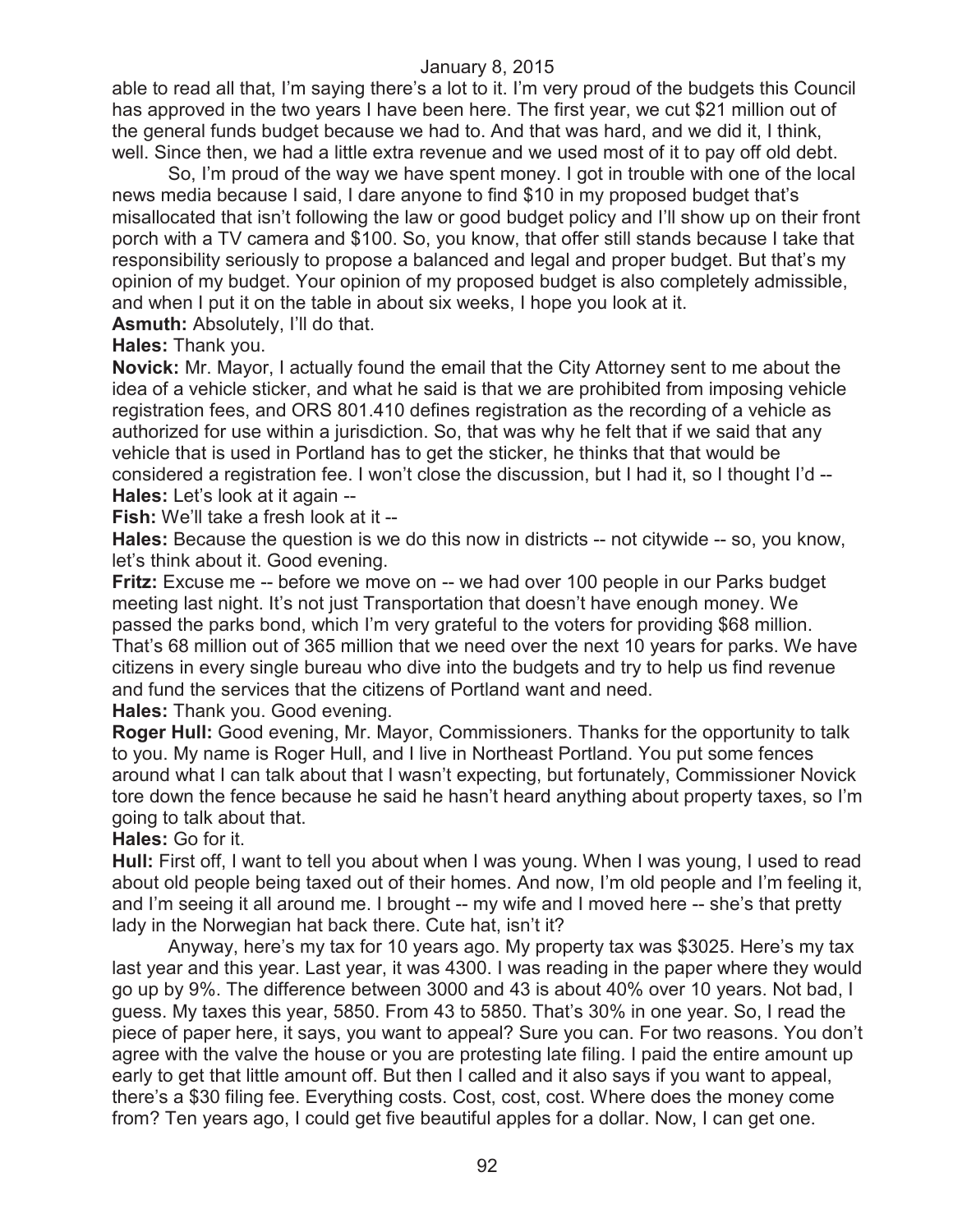So anyway, I called and the lady I spoke to -- I don't know who she was -- said when I told her mine went up 30% and it's supposed to be 9% on average, what happened? And she talked some fascinating stuff about compression and decompression. I was a navy diver. I know about decompression. [laughter] But her decompression I could not figure out for the life of me. Finally, I just said thank you very much, I've already sent my money, and I'll go bleed in the corner on my own. And that's where my wife and I are at. We're watching our neighbors in foreclosure across the street.

**Fish:** Sir, without giving us your address, what quadrant of the city do you live in? **Hull:** Two blocks north of Glisan and one block east of 82nd. Corner house, beautiful house. Yellow house, white picket fence. Can't miss it. [laughter] So anyway. Now, to be fair with you, Mayor, what do I support? Well, I'm kind of not much of anything but if I have to support one, it's gas tax. But gas tax has to catch those people that live out there on the outside or right close to the border where they drive two blocks to the gas station and beat it. Am I out of time already?

**Hales:** We'll give you a little more, keep going.

**Fish:** By the way, that's one of the challenges, sir, with the gas tax. We had a lobbyist for the industry here at one hearing explaining that -- reminding us our jurisdiction only covers the City and if the price is not competitive with other parts of the region, then what we'll be doing is just encouraging people to drive farther to get a better price outside the city and it's one of the market dynamic problems.

**Hull:** I'm saying if they work in town and their paycheck is paid by somebody in town -- and I assume there's some way of knowing that -- then they should have some kind of fee. Somehow, they should contribute because they are wearing out the roads. And also the buses and the TriMet and the rail -- they need to somehow be assessed. Maybe the prices of tickets have to go up a little bit, whatever. But those people, they're riding the roads too, except railroads or buses on the streets. And then I'm really bothered by -- I know it's a bad thing to bring up -- but it's called PERS retirement. The arts tax -- we paid it, and then we found out that we don't owe that. They don't pay it. I'm a retiree who doesn't owe it either but I paid it anyhow. You can't pay it back once you pay it. I found that out. **Fish:** Sir, I have good news for you.

**Hales:** There's a guy right there who can help you.

**Fish:** Mr. Lannom administers the program and he's going to give you that money back. [laughter] You are already \$35 --

**Hull:** I don't want it back -- [laughter]

**Fish:** And all the nice things you said about your bride -- you can take her out for a nice dinner for \$35 -- [laughter]

**Hull:** My point is that I enjoy the arts, what that provides, and so do the PERS retirees. Whatever you do, you can't use an income tax, because if you do, then they're fenced. They can't be fenced. I can't be fenced. Nobody who uses these facilities can be fenced and it's up to you, not me -- don't ask me how to do that, that's your job -- figure out how every person who benefits from whatever it is pays for whatever it is. Now, back to my original point. I agree with the people who said you have to bottoms up review. You've gotta do what's necessary. I bled when I read about the director of sewers going out of here with a quarter million dollars. I've fired a fair number of people in my life and I didn't give them anything. [laughter]

**Hales:** Thank you. Appreciate you coming in. I appreciate that. Yeah, and talk to Mr. Lanham. Because if you're a PERS retiree --

**Hull:** I don't want the money back. I want everybody to pay.

**Hales:** We appreciate that point. That is a problem with an income tax approach. Thank you.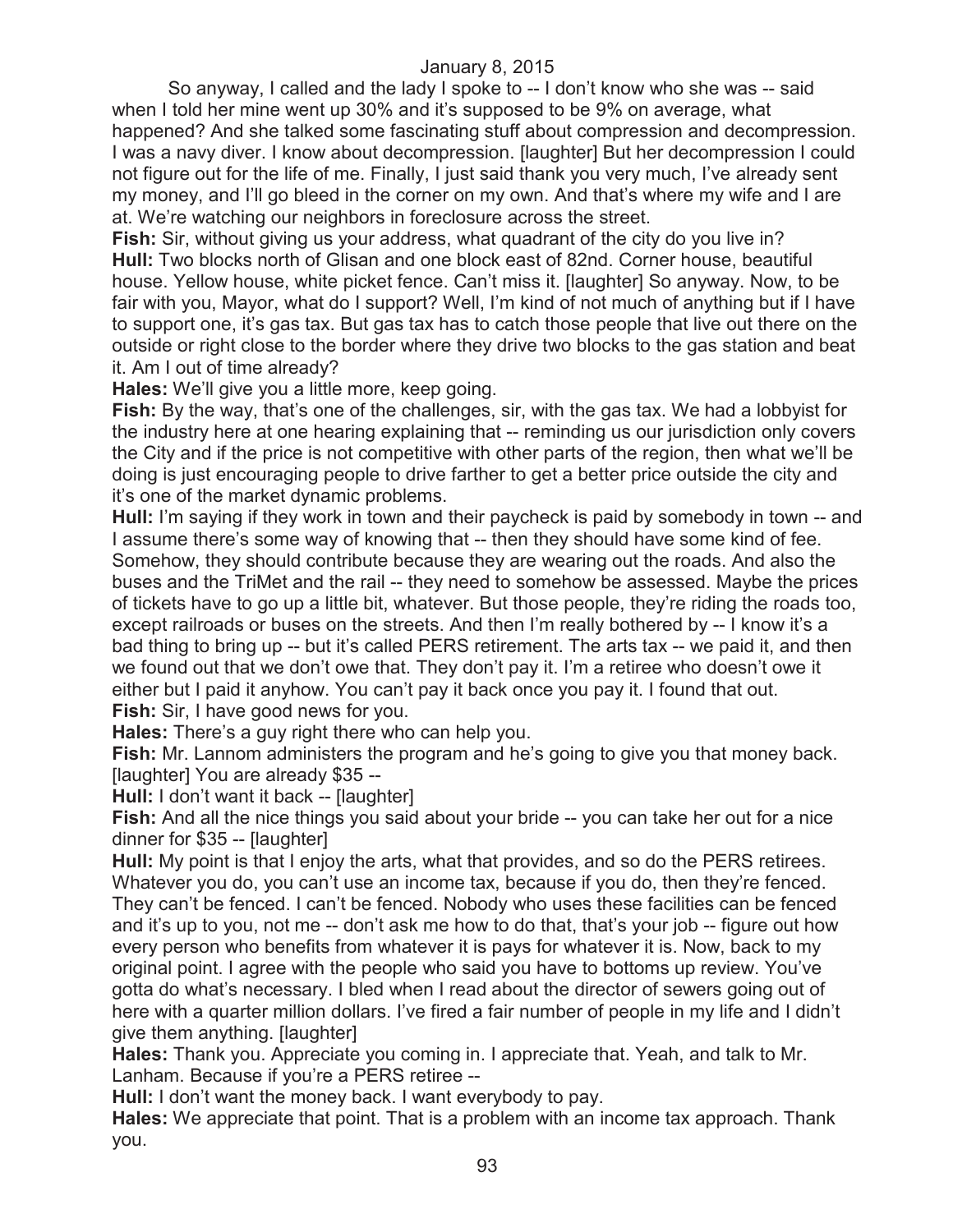**Hull:** Thank you.

**Fritz:** And thank you for your donation for the arts tax. I know that a number of PERS employees also do pay on a voluntary basis. Thank you.

**Hales:** OK, next three people, please. Come on up. Good evening. Who'd like to go first? **Michael O'Callaghan:** I do, sir. First of all, I want to congratulate you for this political process. My name is Michael O'Callaghan and I live in Southeast Portland. I appreciate that this political process has been very complex, but I appreciate that the people are being listened to and you're asking for ideas. First of all, I want to focus on authority -- air pollution authority.

This is my significant concern, although streets are a concern. I want apply the KISS principle: keep it simple, stupid. Gas tax is simple, I can support that. I'm gonna kill three birds with one stone, though. I want to clean up our air, I want to eliminate freeway rush hour traffic, and I want to maintain our streets. How are we going to do this? First of all, you define rush hour traffic as 7:15 to 8:30 a.m., 4:15 to 6:00 p.m. for all the cars are on the freeway. If you're in a vehicle on the freeway more than three times a month, you're assessed a clean air fee of approximately \$30 a month.

Now, 16% of the traffic on the road is trucks. Trucks loaded weigh 40 times as much as a car. That's why all your bridges are designed the way they are. That's basically why the roads need to be maintained. These trucks need to pay a fee of going in rush hour traffic, X amount, you guys can figure out what it is per thousand pounds. OK. Now, the revenue off of this. Half of it goes to street maintenance, and I want half to go to pollutionfree, pollution reduction transportation systems, i.e., a free bus. So, people that don't want to use the freeways have a transportation system that moves them quickly and efficiently. Also, we would build safety corridors and what I call non-polluting transport roads.

Now, all these kids walking to school -- it's very unsafe walking to schools. As you pointed out, Mayor, a lot of people have been killed on the roads -- cars are very dangerous things. I personally, being a bicycle rider, don't like cars. They hurt me, they're dangerous, they pollute the air that I breathed that was clean. I didn't give them the right to pollute that air. I want my air cleaner and this would do that. And politically, it could be enlarged to all of metro. Thank you.

**Hales:** Thanks very much. Good evening.

**Laura Jackson:** Hi. My name is Laura Jackson, I live in Southeast Portland, roughly at 45th and Division. I will do what I was told to do, which is tell you guys what I think should be proposed. I support a gas tax. And I was not aware that we can't tag on to, for example, Multnomah County's registration fee. I would support a gas tax paralleled or coupled with a gas tax so primarily cars like Priuses or electric cars that don't pay a gas tax still put money into the system.

**Fish:** Could you hold that thought for a second? Because you just said we couldn't tag on to the Multnomah County. I'm not sure --

**Jackson:** I didn't say tag onto it -- do something like what Multnomah County did. **Fish:** But that raises -- you're raising another interesting point, which is, could we by intergovernmental agreement do something with Multnomah County where they are in effect the party that generates the revenue and we have some agreement as to how it's expended?

**Novick:** Well, at the risk of something or other -- I think if Multnomah County wanted to raise the vehicle registration a lot more, they might have paid off all the Sellwood Bridge instead of asking to us pay it for 80 million of it.

**Hales:** But it's a question of can they do that. Fair enough.

**Fish:** You say we can't do it, but if someone else can and we have a relationship with them that may be --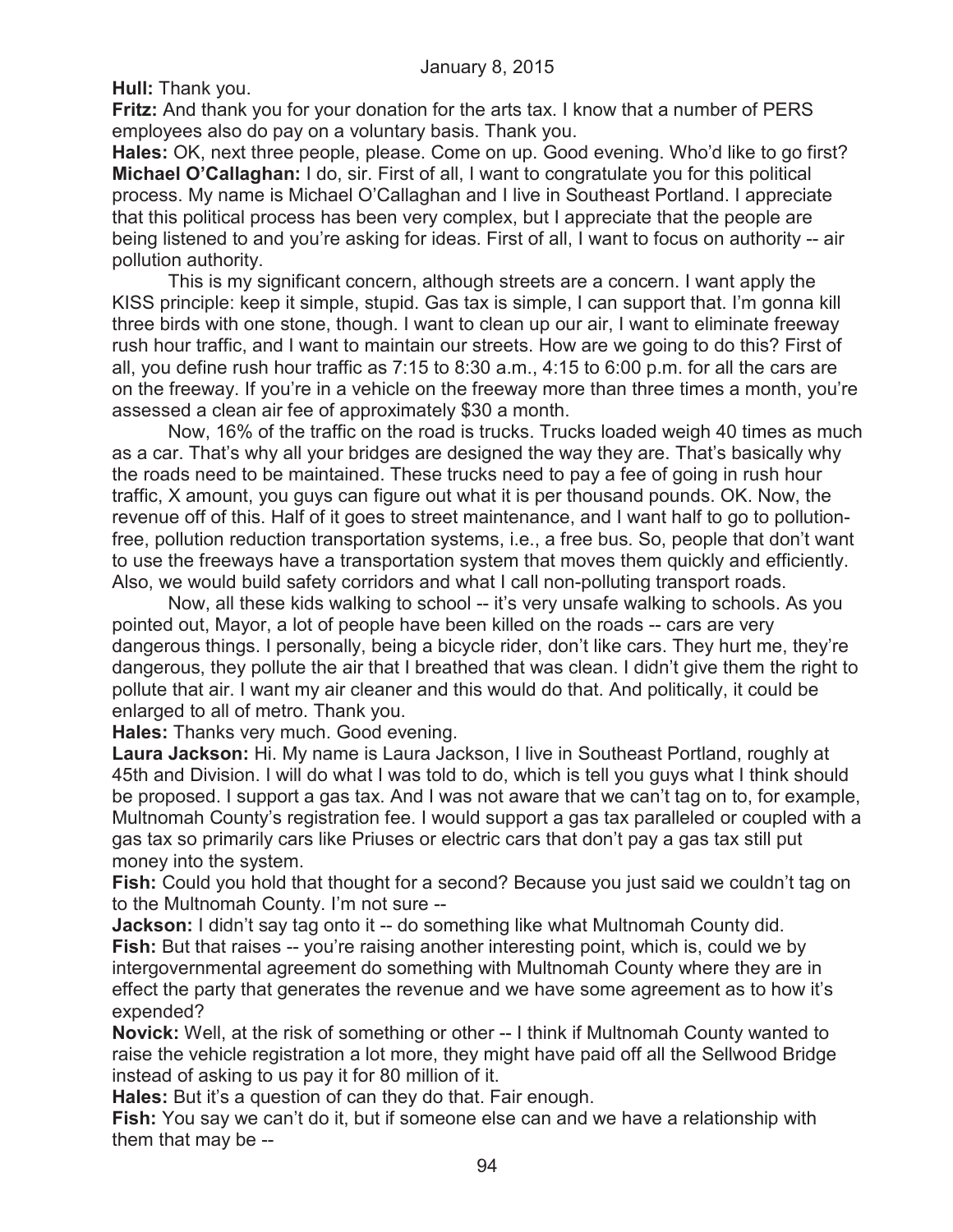**Jackson:** In my fantasy world what like I would be willing to support in this sort of thing would be some sort of gas tax coupled with a registration fee for the vehicles that do not buy fuel. I feel like there are enough people that come in from Vancouver and other counties that would occasional would be buying gas there, plus people like me who do most of my driving -- my discretionary driving happens to be in Washington state visiting elderly parents. I buy a lot of my gas in Washington state just because that's where the miles are accruing in my car and that's where I am putting the mileage on the roads.

I don't mind this concept of the recommendation vote, but I think whatever has come up either out of that or -- I'm guessing it's going to be your tax cocktail, as you were talking about, some combination of this, that, and the other to make the money we need - that has got to go to the voters.

Part of the issue of trust people have talked about -- again, one of my big issues with trust -- I was a transportation plan for about 25 years up in King County mostly. And we had a huge thing with pavement maintenance. And one of the big things pretty much every jurisdiction up there did was say, OK, we're going get our water bureau, our sewer, our electric, our gas. Everybody's going to be on the same page so we don't have Clinton Street or Lincoln Street where the street gets paid by the transportation department and two years later, sewer comes in and digs up a whole bunch of it. I walk on Lincoln and I run or bike on Clinton pretty much every day. And it's just appalling to me the great work done on there in the past four or five years for paving that's being torn up.

So, that's kind of what -- it's a quid pro quo. I'm willing to give you guys money to do this, but you've got to give me something back, and part of that is the trust that there's going to be coordination with the bureaus, coordination between private utilities so that this beautiful new Division pavement we've got doesn't have the gas company coming in in two weeks to dig it up for one of the new apartment buildings. Or if they do, that they have to bring it back -- not just their little trench, but the full pavement section to quality pavement. The final thing I wanna say is the way this thing is structured between the residential and nonresidential fees -- Mr. McCullough pointed it out really well -- a lot of these businesses are one man, sole proprietor home-based businesses. My husband's an engineering consultant. Charlie knows him.

#### **Hales:** Yep.

**Jackson:** We are looking at a fee of \$216 a year.

**Hales:** Not anymore, though.

**Jackson:** Well, that was the business fee that was lined up for our house, our business fee. That's twice what Stumptown coffee roasters was shown as. And we would pay an income tax fee on top of that. That's double taxation for one person, one income-based, out of his home who has virtually no transportation impact. I sent you guys all a letter today, I would encourage you to read it.

**Hales:** Let me ask you a follow-up question. Assuming -- let's set aside -- you're right, we've got make sure businesses are classified correctly and big ones pay a big amount and little ones pay a small amount. And that's the question Mr. McCullough has raised, which is, do we have that methodology right? Fair question. We've got to get it right, no argument there. But the general principle that we've been operating on is that business ought to pay about half the cost of this maintenance effort and residents ought to pay about half, as well. Do you think that's a rough justice?

**Jackson:** I think it's fair if you take home-based sole proprietorships out of the equation. When I look around my neighborhood, just our blackface -- and I know what people do. We have a retired accountant who does taxes for his friends who has a business license so that he can take tax deductions. We have an award-winning graphic novel writer who again is shown as a five-person recreational business. We have two retired nuns who live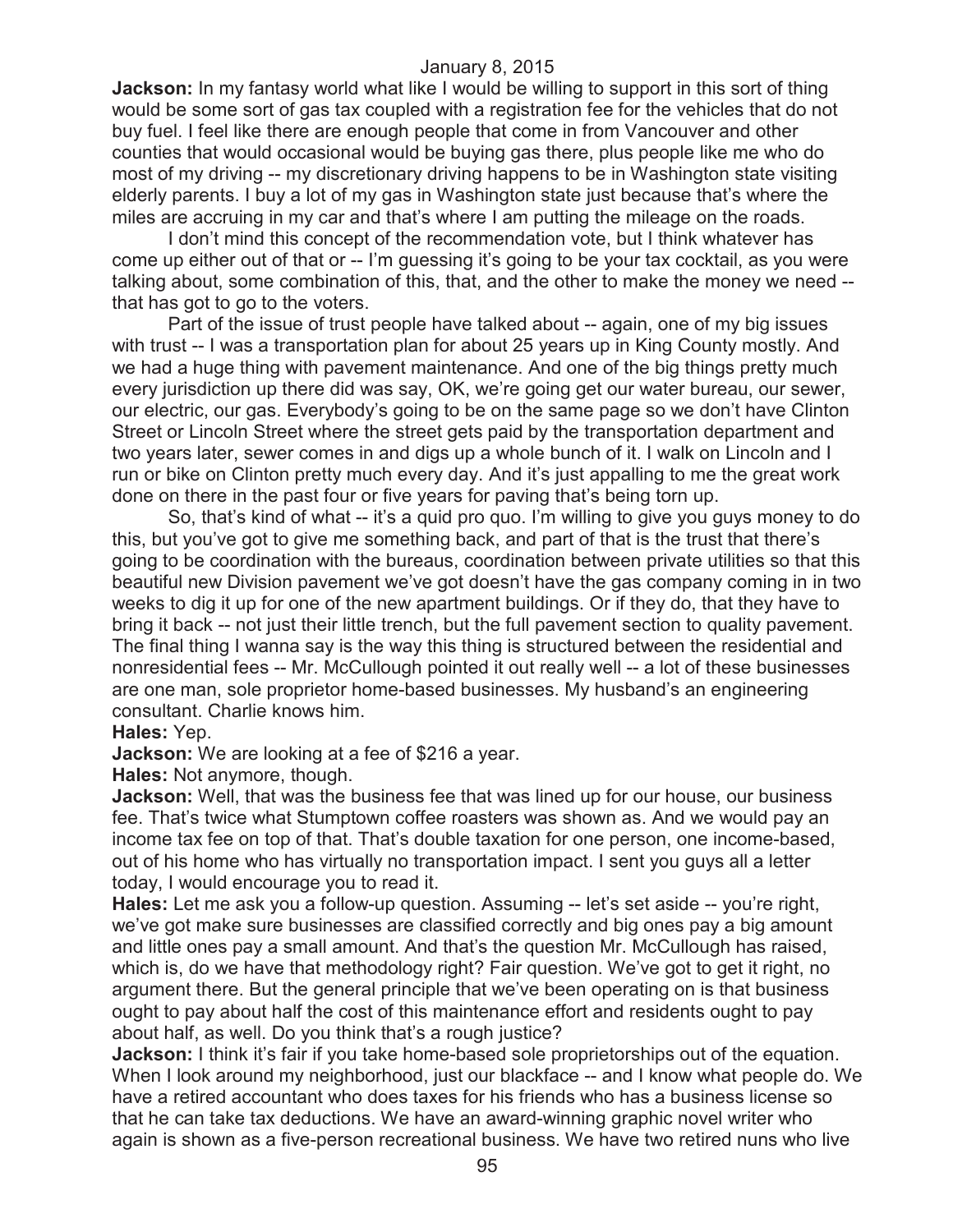in a house owned by their church who were shown as a business. My husband is an engineering consultant who primarily works in Washington state. You know, we're residents and our businesses do not impact the transportation system any more than the average Joe homeowner. So, don't tax us twice.

**Fish:** I think that's a fair point, particularly because during the recession, we saw a lot of people who were displaced, got business licenses, became sole proprietors, started working out of their home.

**Jackson:** Which is what we did.

**Fish:** The other thing I want to comment -- I think you made Steve's night with something you said earlier. And since he's so modest, I'll brag on him. He and Director Treat have already started -- put into place a program that is very innovative, which would actually address a concern you raised earlier, which is to have government and private utilities and others have a single database of projects so that we don't dig up, pave, dig up, pave. In fact, because Commissioner Novick has Transportation and I have water-sewer-

stormwater -- those are the three major utility bureaus -- if this works out, a it's a big "if," it will precisely address the issue you have.

**Jackson:** To me that's the give. We give you money, but you've got to show us that you're actually spending it --

**Fish:** Right. But we have to get our friends in the private sector to agree to fully participate. We get it. And to Steve's credit and to Leah's credit, they have been leading the effort on that.

**Novick:** It was actually -- Leah saw that idea implemented in Chicago and right now, we're doing a review to see how these different entities can talk to each other and how we can set up a software system like that. I do want to say that on these home-based businesses that based on the amendments the other week, home-based businesses with less than \$50,000 in annual revenues are completely exempt.

**Fritz:** And I want you to know that I actually printed out your email and gave it to Commissioner Novick because I thought it was so helpful to me, somebody who hasn't been into the details of the businesses. The way you wrote it and your testimony tonight has been very helpful, thank you.

**Fish:** 50,000 is exempt, and we also have a business owner's compensation deduction of \$100 and we hope to get to it \$125. So, points well taken.

**Hales:** Yeah, thank you very much. Good evening.

**Richard Essy:** Mayor, Commissioners, my name's Richard Essy and I live out on East Burnside in the [indistinguishable] district. I'm a native, been around here for a little while. I've seen bad streets for a long time. Really, extremely -- you guys are dead-on saying this is really a complicated issue.

The damage to the streets I think have a lot to do with quality of workmanship, i.e., the sewer issue that came through a number of years ago. One contractor put in a little bit and that street is still perfect. That part of the street I live on is perfect. Down the rest of the strip where another contractor came in and did the patch, it's all falling apart, and it's pothole city. It's an issue. Is there a way of addressing quality control? In the future -- I mean, that's down the road, the quality control will pay off down the road.

I was motivated to come here because I was concerned about regressive taxes. An example is the arts tax. It's a flat fee. A person on minimum income feels it. It could be their pills for the month. The guy with the bucks, his accountant doesn't even mention it to him. He doesn't feel it at all. And then there are regressive taxes that are erratic, i.e., the sales tax.

So, it makes it really complicated, as you guys were saying. I think you need something that's stable. A tax on gas, that's also erratic. You've seen the number. As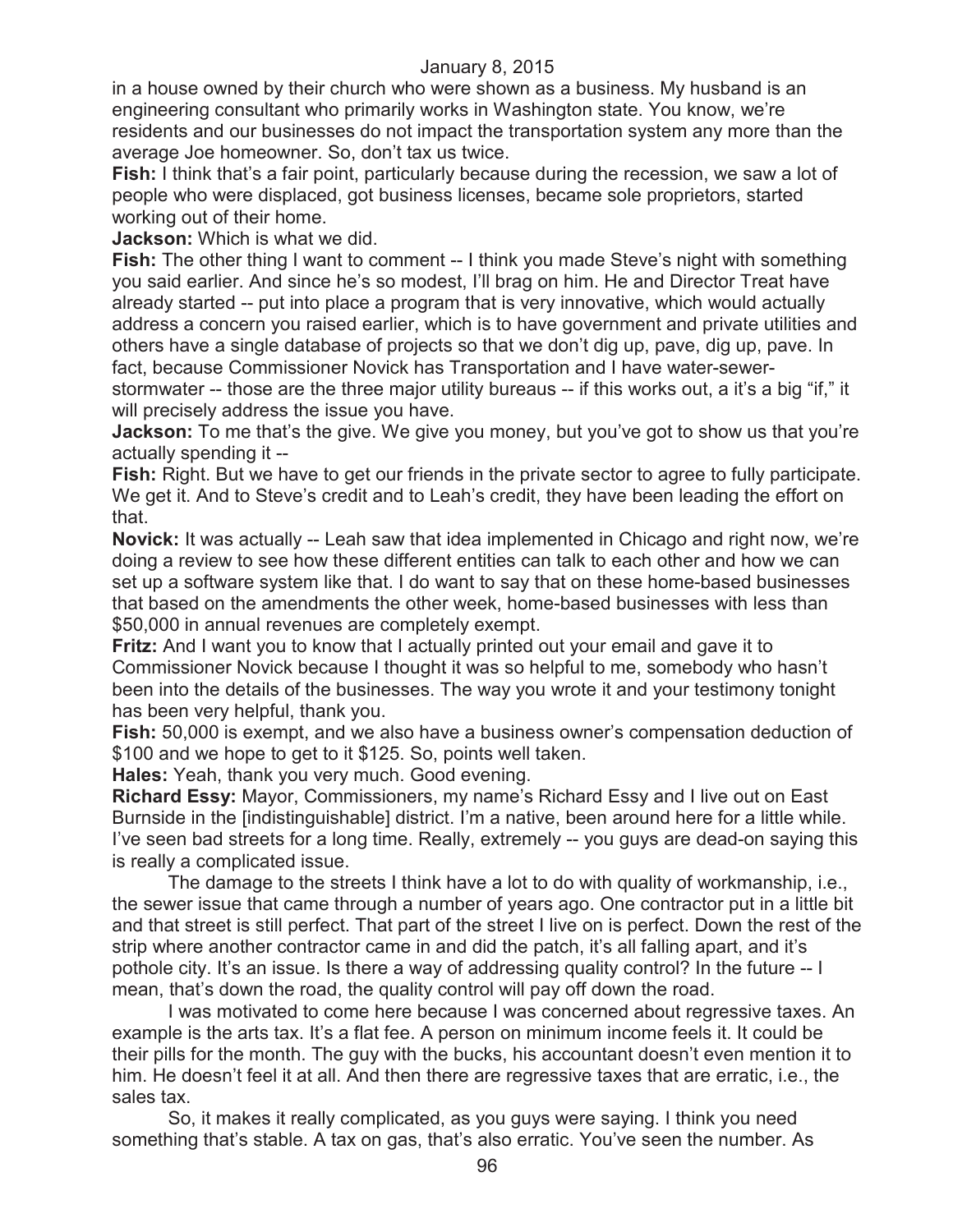prices go up and down, the consumer uses less, and it is not a stable tax. A payroll tax - that's got a problem because the guys will just move their corporate offices outside the city. The guys big enough to make it worth their while. We'll lose a lot of people that way. A sales tax makes no sense, because it's going to hurt the small businessman in town. A little gas station, he's working on cars. A property tax increase is painful, but I think that's the logical approach in terms of consistency. It's regular, it's something you can count on a regular basis. It's painful. I don't mind paying taxes if I get service.

**Hales:** Thank you, thank you very much. Thanks a lot, thank you all. Take the next group, please.

**Moore-Love:** I believe the last person is Yu Te.

**Hales:** OK. If anyone there's else that didn't sign up that wants to speak, come on up, please. Go ahead, Yu, please. Welcome.

**Yu Te:** Thank you, Mayor, thank you Commissioners. And Happy New Year. **Hales:** Happy New Year to you.

**Te:** Thank you. My name is Yu Te. I'm an owner of MacPCX in Hollywood, we provide computer training support. I'm the newly-elected president of the Hollywood Boosters business association. By the way, Mayor, your office has contacted us for February for a luncheon, so thank you.

**Hales:** That's good, thank you.

**Te:** I'm also on the board of Venture Portland, which is being shepherded by Commissioner Fish. I think there's a strategy here for being the last person, I get to hear the different proposals that people have made and then that allows us to come up with even new ideas.

Before, I had thought of a few different ideas, but I think I'm going to just go to two ideas that I'd like to run by you. And this thing about the progressive income tax -- I think it would be the less impact on people with fixed income. And I think that's a major concern that we all have. And I think there's the concern if you do that, you're going to drive out business. I'm a business owner, I know, I understand that. And I don't have the support from my members to make this proposal. But I think that if this is coupled with a proposal, say, for Metro to take over -- or not metro, TriMet, or for a regional solution to the transportation problem. Because what I've heard also was that this is a tri-county problem, this is not just a Portland problem. Because we have people working out of our city, out of our county, and coming in and using the services. So, that's an important point. I think whatever solution it needs to capture and solve that problem. So having a regional tricounty solution -- then if you have income tax, it's not -- where are the businesses going to move to? If they move out of Portland, they're going to end up in, what, Washington? So, an alternative solution -- and it might be something that is in addition, as well as to look at a neighborhood by neighborhood or district by district or quadrant by quadrant solution.

And that's to let a more -- so maybe the solution would be to have a referendum or vote or a procedure for neighbors or neighborhoods or businesses to improve their own roads and have more control over it. So, there's a little bit of up front spending to make that happen and then the neighborhoods can decide for themselves, whether to tax themselves and to improve their roads. And I think the businesses that have terrible roads are gonna - they could make a push to raise the revenue to improve their roads. I think for the neighborhoods that don't, and if the roads aren't improved, but they are seeing, OK, they have local traffic, I think that could be a win-win for all parts of the city.

I think I'd like to leave with maybe a general comment that I really liked that last comment from the gentleman about quality control. And is there a -- maybe it's time, for if there isn't, a quality control department that's cross-departments. And I think that going back, circling back to the neighborhood idea-- maybe if there's a look -- if there's more of a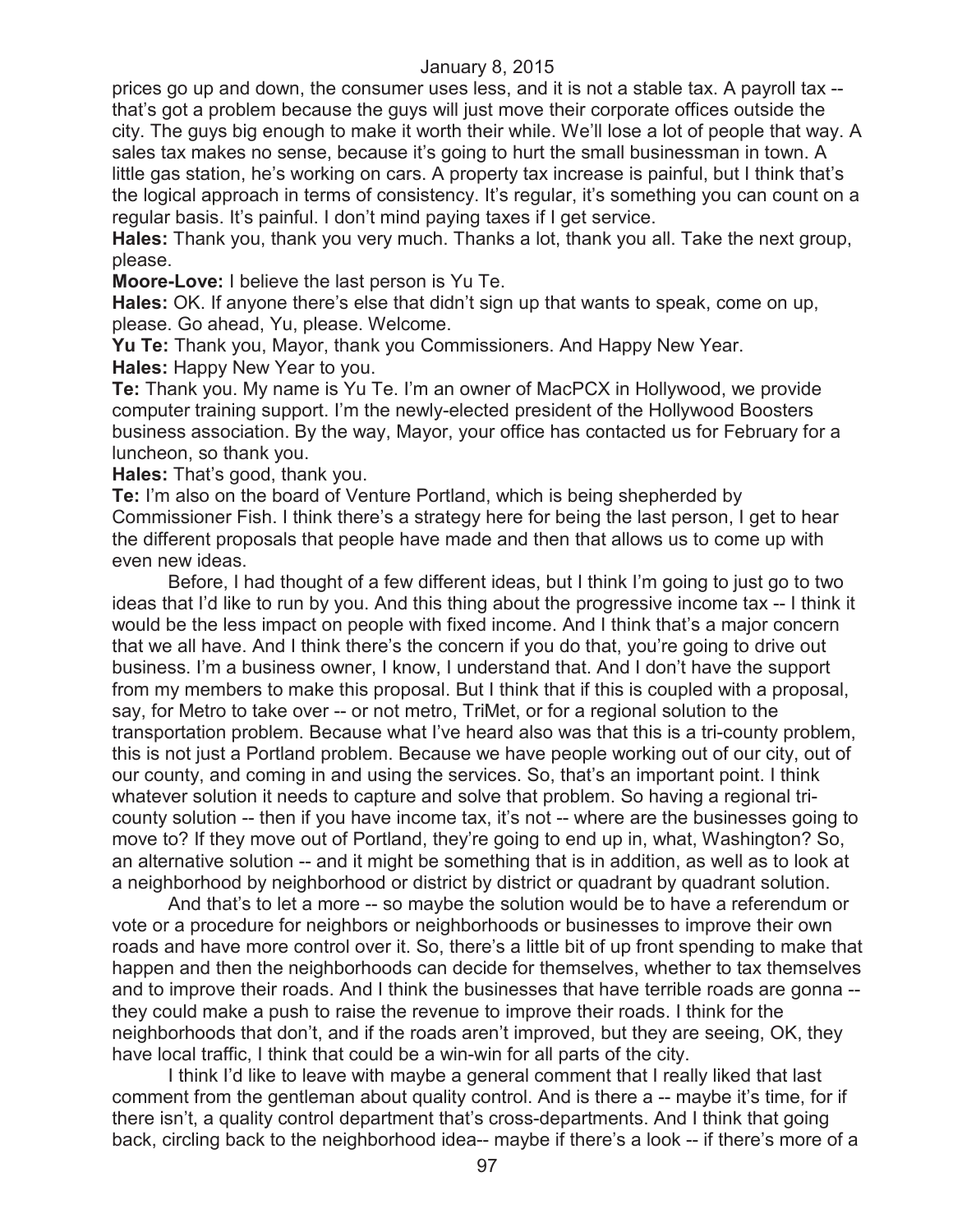strategic look at not just solving the transportation problems to make it easier for cars to drive through, but to look at it more comprehensively. Like, how do you go beyond just encouraging people to ride TriMet or using their bicycles to get from point A to point B, but looking at more like, say, more specifically, how do you get people to travel, spend most of their time traveling within a two-mile zone? Not a 20-minute -- which is too -- if you use new technology, you could be like 60 miles with advanced nanotechnology. We could be able to commute from Portland to Seattle using the new-fangled tunnel that -- within 20 minutes. But if it's a local geographic base, how do you get people to spend 80% of their time in travel commute in a two-mile zone with a one-mile radius of where they live or work, maybe some of the transportation problem would be solved, as well. Couple that with the local-based initiative for them to improve their own streets.

**Hales:** Thank you, thanks very much. Good evening.

**Matt Hayes:** My name is Matt Hayes, I live in Southeast Portland. I just have a quick question to start because I'm a little confused. What's the criteria for deciding which option to choose after the vote? Is it whichever gets the most votes or is there something in place?

**Hales:** I think that's the basic idea, but obviously, we want to send things out that we have the authority to adopt that would raise enough revenue to make a difference, and that can be explained to the public. So those are my criteria, anyway.

**Fish:** Could you state your question again? It's getting late and I didn't --

**Hayes:** [laughs] So, what I was asking is, what's the criteria for deciding which option to choose after the vote? So, you send the vote out, it comes back with the percentages, how do you choose which one?

**Fish:** So, each of us could give you a different answer on this. If this goes forward, it is an advisory vote, which means each of us will give it the weight that we think is appropriate. And the harder question is, what happens if none of the options come in with majority support?

**Hayes:** The issue I was wondering about, because if there's no minimum threshold then - you mentioned earlier if someone doesn't like any of these they can just vote no for all of them. But there's no minimum threshold. The option doesn't really mean anything. **Fish:** That's why the mayor emphasized it would be an advisory vote.

**Hayes:** Yeah, exactly. That was just something I wanted to clarify before I made my suggestion. My suggestion would be to replace an existing residential tax or fee or a set of them with the street fee in a revenue-neutral manner. That would be my suggestion. Then a specific that doesn't really address the issue of what mechanism I would want for the street fund. So, I guess to make it simple, it would be based on road wear. And I'll refer that to the review process for how to come up with that. You've come up with a few ideas of how to do that and I'm trying to work through -- I'm not going sit up here and just criticize because I don't have anything better at the moment. But the next time there's a review process, I hope to have something.

**Hales:** Good, thank you. Good evening. I think you get the last word.

**Paul Morrison [spelling?]** My name is Paul Morrison [spelling?] I live at 16th and Ash in Southeast. Let me start on a point that was just brought up by a few of the last speakers, the subcontractors and the repair of the streets. In the Buckman neighborhood, the sewers were just redone, it's a patchwork. Some of the work was good, but mostly, they ruined the streets. They didn't fix them properly. And now, they're gone and we're stuck with the bill. **Fish:** Sir, because that's a joint enterprise between the Bureau of Environmental Services and Portland Bureau of Transportation, after the hearing, would you give me some examples? Just the address of what you believe to be substandard, and I'll take a look at it.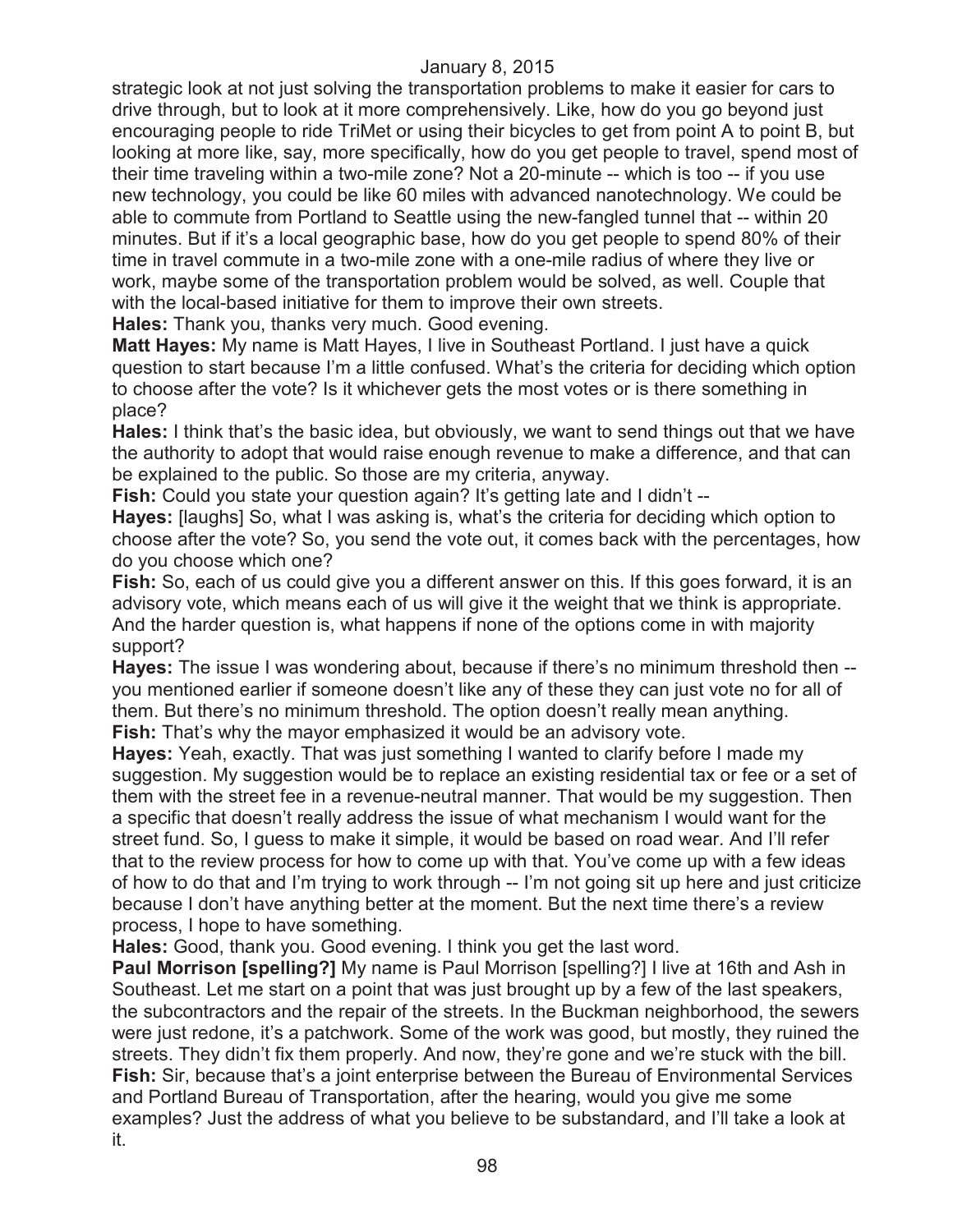**Morrison [spelling?]:** I'd be happy to give you a tour of the neighborhood. **Fish:** By the way, just 00 I don't want to bore you with my pity party for one. But there are neighborhoods would prefer we not do long stretches and tear up the road. So, we sometimes do section by section to accommodate neighbors and businesses, and it probably does create more inconsistencies than if we did them together. There's probably

an argument for trying to do them all at once. There is a disruption factor and impact. I'm not here to be argumentative, but if there's substandard work I'd like to know about it. Because for the last year, I've had the honor of being in charge of BES. I'd like to take a look at this work.

**Morrison:** The other issue it is I have, a futuristic issue like a gas tax. I mean, the technology is changing. I mean, Toyota is about to come out with a hydrogen fuel prototype. They have over 6000 patents. They're willing to share them with other corporations free to develop the infrastructure. So, the fuel system is going to change rapidly here. Other issues like what damage are studded tires doing to our streets? Are they really necessary in a city such as Portland that gets little snow?

**Hales:** That's a question we actually have raised and in fact adopted our legislative program for the state legislature earlier today, and this City Council is unanimously of the opinion that we ought to have less use of studded tires and more local regulation of them. So, we're in your camp on that issue. Up to now, it's been a state issue and we've had no say over that. We're angling for or pushing for more local say about a common sense approach to studded tires in a place where it hardly ever is below freezing anymore. We should be using them very little, if at all here in Portland.

**Morrison [spelling?]:** That's kind of superfluous, really.

**Hales:** Yeah, it is. And they cause a huge amount of damage. Drive down any highway that hasn't been repaved in the last 10 years, and you're in trenches because of the studded tires.

**Morrison [spelling?]:** Has there been studies down on how much damage done actually occurs per year for the city of Portland?

**Hales:** I don't know if it's been done for the city itself, but it's certainly been done at the state level.

**Novick:** And I think that the figure I remember is about \$40 million a year statewide. I don't know what percentage of the state streets we have. I mean, based on our share of the population, it's probably at least \$5 million.

**Morrison [spelling?]:** That'll fix a lot of roads.

**Fish:** Sir, since you have the last word, is there anything else for the good of order you'd like to share with us?

**Morrison [spelling?]:** Let's move on from that. As far as discussing how we got here, we all know how we got here. It's superfluous to discuss it anymore, there's no free lunch. They have to be rebuilt, it's going to take money. It has to be done equitably and simply. I

mean, a hodgepodge of different fees and taxes? I mean, let's keep this as simple as possible.

**Hales:** Good advice. Thank you, thanks very much. Thank you all for coming. We appreciate the excellent testimony we've got tonight.

**Moore-Love:** Sorry, we've got --

**Hales:** Oh, got one more? Come on up, Lightning, sorry. You get the last word.

**Lightning:** My name is Lightning, I'll represent Lightning Rethink Lab at this time.

Commissioner Novick, this reminds me of a song by Billy Preston titled "will it go round in circles." And I like the song. My position on this is I like your user fee, I like the tiered plan, so I do approve of that. One of the issues I've had all along on this -- I think you're asking for too much money up front. You've been dropped a lot of the problems on your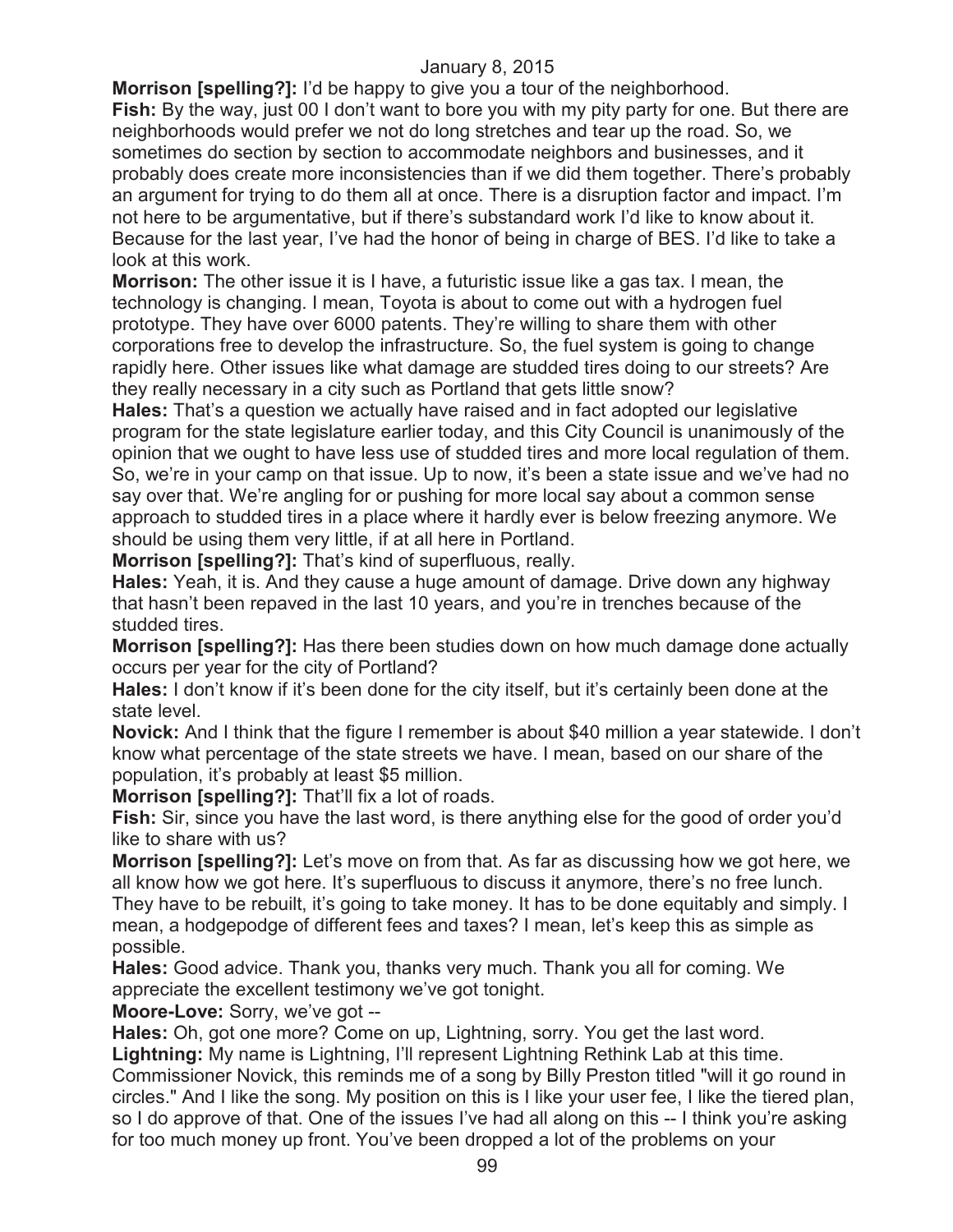shoulders, we know that it's been 10-15 years, been a tremendous amount of neglect. There should have been certain people fired, and I hope they don't have any of their names on any buildings that were part of this in the past. What I'd like to see is a \$25 million cap on the overall number we're dealing with for the first three years. Then we do a sunset clause, then we reevaluate the whole situation at that time. One of my biggest concerns right now, and I hate to say this, is Mr. McCullough. I'd like to see him if at all possible be hired from the City as a consultant.

**Novick:** I don't think we can afford to pay his fees. [laughter]

**Lightning:** Well, there's reasons why you might want to ask him that and negotiate a reasonable amount to do that. And I won't go into that right now, but it would be very advantageous for the City to have him on your side as a consultant under an agreement. I would recommend that but that's up to you.

**Hales:** I'll interrupt to not take your time for this. I think Commissioner Novick is right, that we couldn't afford his fees. But I think Mr. McCullough is having so much fun being Southeast Uplift chairman that we'll probably get his advice for free. [laughter] **Lightning:** If he is your consultant, then he is responsible for the numbers provided to the public and the litigation will be directed at him. [laughter] That's why you hired a consultant to do that. You're going to have a battle with him all the way through this. As you know, the gas prices have dropped, we all know that. I haven't heard a calculation on how much the City has saved on their fuel prices within operating in the city on their vehicles. There's got to be a savings calculated on that.

I've talked to Multnomah County on the vehicle registration fees. They're open to discussions on that. They pointed back and said, well, what does the City want to do? Now, that is up for discussion. I understand that has to be approved by the attorneys and see what direction you want to go on that.

Again, I would not move too much farther without having a good understanding where Mr. McCullough is on this. That's just my opinion, because I don't think we need to end up in a lot of litigation over this. As an attorney -- an ex-attorney that you are -- you know that's the direction it's going to go.

**Novick:** Lightning, on the litigation front, I just want to clarify, we will not bill any businesses based on the estimates that we made. We knew we were making estimates because we haven't in the past required businesses to submit all this information that would be the basis for the fee. If we adopt the fee, they will be required to submit the information and we will compute the fees based on the information.

**Lightning:** OK, that's fair enough. I'm just reading his report on what he stated on the litigation report, so that was a concern to me just as the public reviewing that. Other than that, I think, like I say, that's my position on it. And I think there's been so many changes and the last thing I wanted to see is a lot of confusion created. But we've gone in a circle. And I think there's got to be a time you understand there's got to be a number set and a cap set and work it out for three years, see if the gas tax can go through. If not, we can try to adjust at that time. But other than that, we're going in circles on this.

**Novick:** I appreciate the thought, Lightning. The reason we're concerned about asking for less money is that even with what we're asking for, we're not even stopping the bleeding because very month, another stretch of street falls into worse condition and cost more to repair.

**Lightning:** You have a calculation of a totally number of 60% toward paving and another 40% towards safety issues. I want to just make sure some of the safety issues are taken care of within the first three years. Then I want to see if there's any additional revenue that we can pull within that time frame and maybe the gas tax can go through, also. We're gambling on that gas tax. We'll see what happens. The county already did a small county